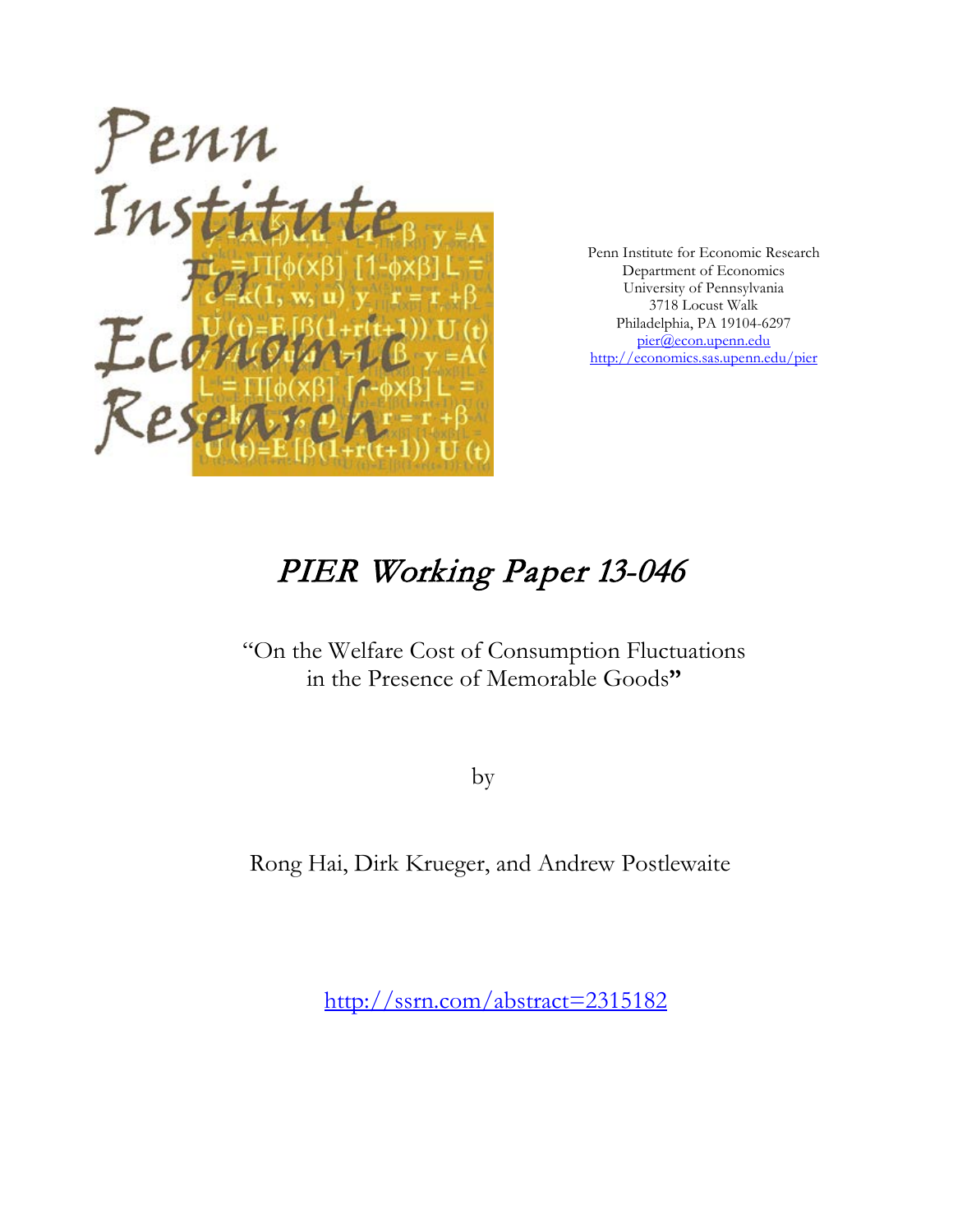# On the Welfare Cost of Consumption Fluctuations in the Presence of Memorable Goods <sup>∗</sup>

Rong Hai, Dirk Krueger, and Andrew Postlewaite

August 23, 2013

#### Abstract

We propose a new classification of consumption goods into nondurable goods, durable goods and a new class which we call "memorable" goods. A good is memorable if a consumer can draw current utility from its past consumption experience through memory. We propose a novel consumption-savings model in which a consumer has a well-defined preference ordering over both nondurable goods and memorable goods. Memorable goods consumption differs from nondurable goods consumption in that current memorable goods consumption may also impact future utility through the accumulation process of the stock of memory. In our model, households optimally choose a lumpy profile of memorable goods consumption even in a frictionless world. Using Consumer Expenditure Survey data, we then document levels and volatilities of different groups of consumption goods expenditures, as well as their expenditure patterns, and show that the expenditure patterns on memorable goods indeed differ significantly from those on nondurable and durable goods. Finally, we empirically evaluate our model's predictions with respect to the welfare cost of consumption fluctuations and conduct an excess-sensitivity test of the consumption response to predictable income changes. We find that (i) the welfare cost of household-level consumption fluctuations may be overstated by 1.7 percentage points (11.9% points as opposed to 13.6% points of permanent consumption) if memorable goods are not appropriately accounted for; (ii) the finding of excess sensitivity of consumption documented in important papers of the literature might be entirely due to the presence of memorable goods.

#### JEL Classification: D91, E21

Keywords: Memorable Goods, Consumption Volatility, Welfare Cost

<sup>∗</sup>We thank Hanming Fang, Eric Hurst, Nick Souleles and numerous participants of the Macro Lunch Seminar at the Economics Department, University of Pennsylvania for useful comments. We also thank Jeffrey Crilley from the Bureau of Labor Statistics for his help with CEX data. Krueger and Postlewaite thank the National Science Foundation for support.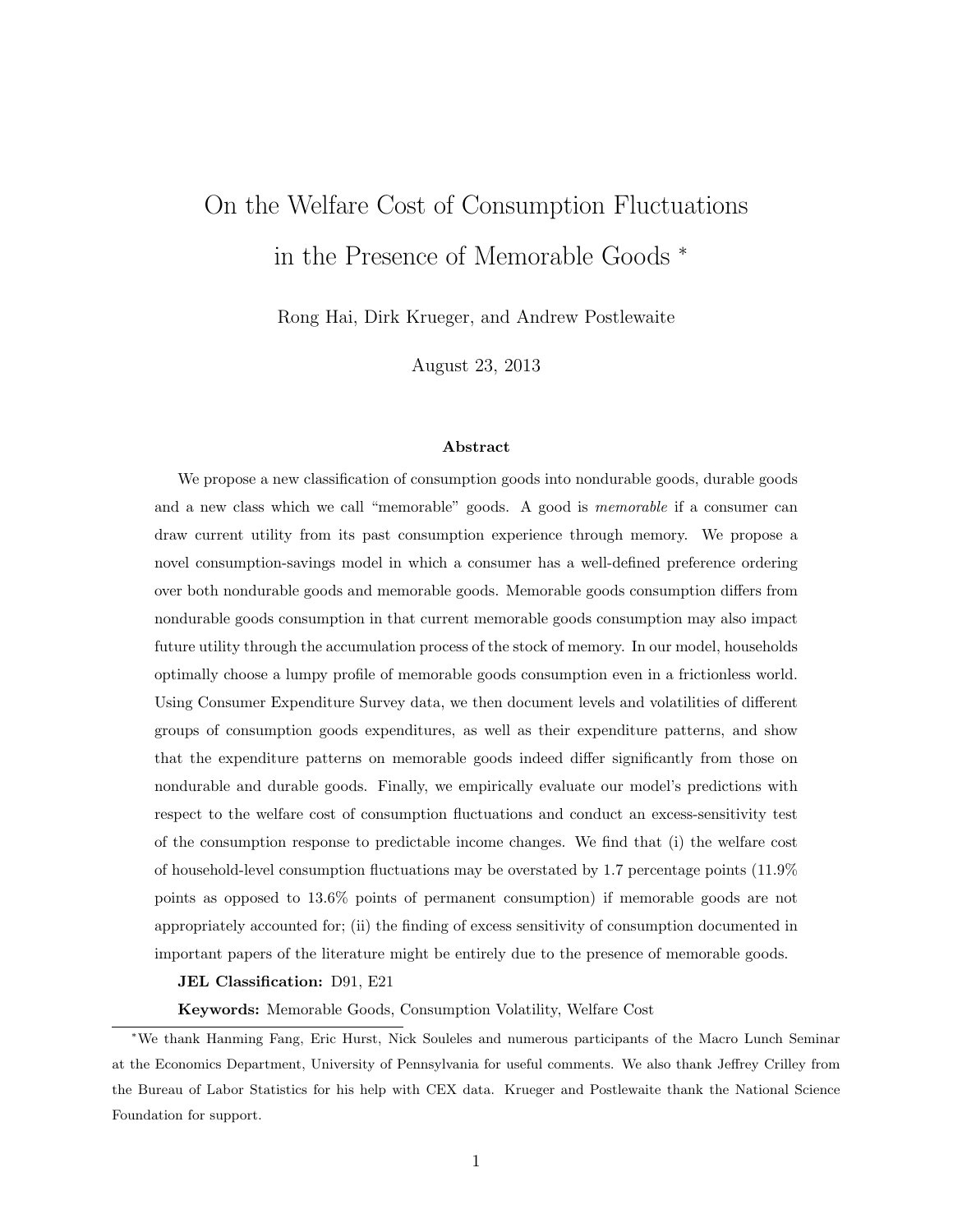We can entertain ourselves with memories of past pleasures ... [Adam Smith (1759)]

Much of the pleasure and pain we experience in daily life arises not from direct experience - that is, "consumption" - but from contemplation of our own past or future or from a comparison of the present against the past or future. The fact that experiences are carried forward in time through memory enables them to affect welfare at later times. [Quoted from Loewenstein and Elster (1992)]

# 1 Introduction

In this paper we propose to augment the canonical distinction of consumption goods into nondurable and durable goods by a third category which we call memorable goods. Conceptually, a good is memorable if a consumer draws utility from its past consumption experience, that is, through memory.

Based on this idea we construct a novel consumption-savings model of nondurable and memorable goods. Memorable goods consumption impacts future utility through the accumulation of the stock of memory. We demonstrate that in the model households optimally choose a non-smooth consumption profile of memorable goods. Our model predicts that in the presence of a negative income shock households optimally postpone their memorable goods consumption and reduce the size of memorable goods expenditure spikes. We then empirically document significant differences in expenditure patterns among nondurable, durable and memorable goods consumption, using the Consumer Expenditure Survey (CEX).

Finally, we present two applications of the model that demonstrate that the distinction between nondurable and memorable goods matters for applied questions. First, we estimate the welfare cost associated with consumption expenditure fluctuations, and find that relative to a benchmark model in which all consumption is treated as nondurable goods consumption (and which is nested in our framework), an explicit distinction and modeling of memorable goods reduces the estimated welfare cost of idiosyncratic consumption fluctuations from 13.6% points to 11.9% points of permanent consumption.

Finally we argue that the rejection of the permanent income hypothesis (PIH) based on the excess sensitivity of consumption to expected tax refund receipts documented in the literature (and concretely, by Souleles (1999)) might be entirely due to the presence of memorable goods, and that our extension of a standard PIH-style model that explicitly incorporates memorable goods is fully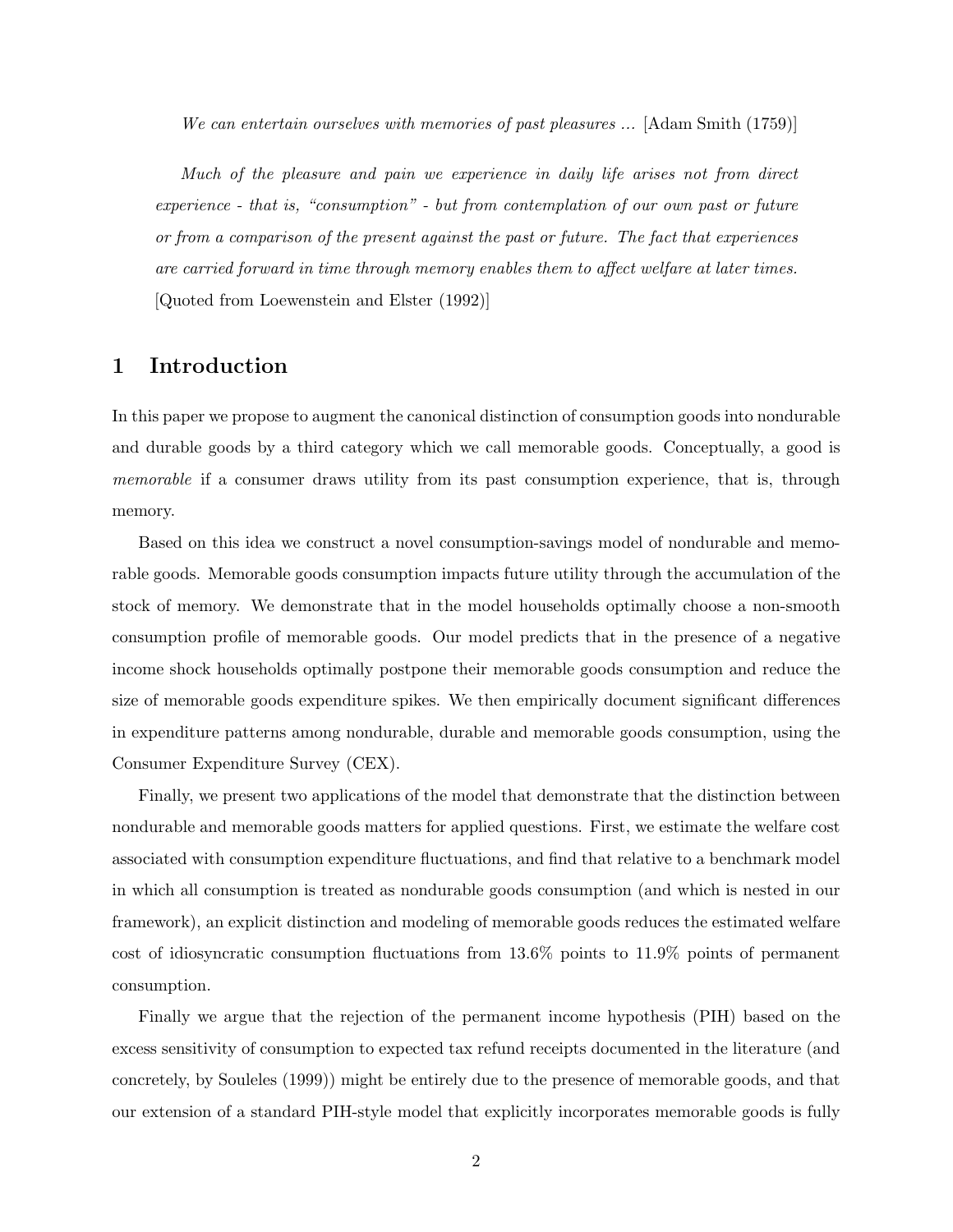consistent with the empirical evidence. Specifically, we find that after separating memorable goods from traditionally defined nondurable goods, nondurable goods consumption does not respond to predictable federal income tax refunds.

In our model, households face income risk and choose expenditures on nondurable and memorable goods.<sup>1</sup> Households obtain current utility from the consumption of nondurable goods, memorable goods and the stock of memory of past memorable goods consumption. The stock of memory depreciates, but can in turn be augmented by expenditures on memorable goods. However, current expenditures on memorable goods only add to the stock of memory if these expenditures exceed the weighted average of past memorable goods consumption (the consumption experience has to be memorable enough). Thus the model captures what we think are the salient features of memorable consumption goods: the timing of the physical act of consumption and the utility this act generates are de-coupled, and both expenditures as well as physical consumption occur infrequently as part of the optimal household consumption plan, and in lumps when they occur. Note that the incidence of lumpy expenditures in our model is not the result of any indivisibility or non-convex adjustment cost, but rather is a deliberate choice to do something out of the ordinary.

It is empirically plausible to explain observed lumpy consumption choices without resorting to indivisibilities in consumption for many nondurable consumption categories. For example, on Christmas in the UK, the average number of presents that children receive is 18. Traditional consumption theory predicts that parents should have given their children one or two gifts every month instead of giving many gifts at the same time, while our model suggests that households choose lumpy consumption expenditures in order to make this consumption experience memorable: only an extraordinary consumption experience contributes to the stock of memory from Christmas.<sup>2</sup>

An immediate implication of our model is that although expenditures on memorable goods are volatile, the associated utility flow that they generate is not. This implication of the model has direct and profound consequences for the calculation of the welfare cost of consumption expenditure fluctuations because the infrequent and lumpy expenditure profile of memorable goods, as implied by the optimal choices of households, might contribute little, if anything, to the welfare

<sup>&</sup>lt;sup>1</sup>We abstract from durable goods in the model because incorporating them is not needed for the application to the welfare cost calculations of idiosyncratic income risk. It is conceptually straightforward to augment the model to include these goods in exactly the same way the sizable literature on consumer durables has done.

<sup>&</sup>lt;sup>2</sup>In this paper we do not discuss the possibility of "negative memories", such as the memory from a bad vacation experience. It is possible to model bad memories using regret theory, but this is beyond the scope of this paper.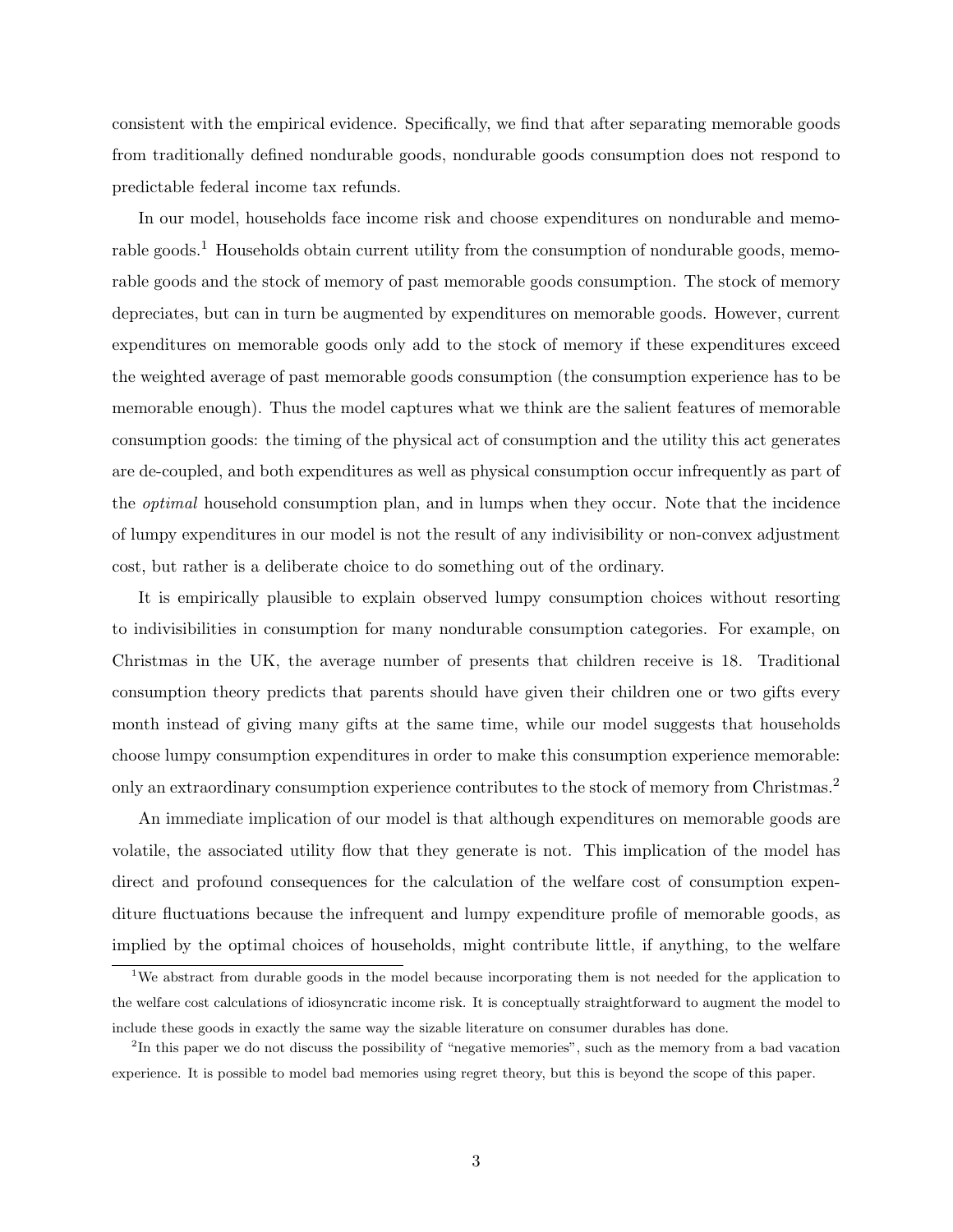losses associated with volatile consumption expenditures for risk-averse households.<sup>3</sup> When we use the model with memorable goods to quantify the welfare losses of consumption fluctuations induced by uninsurable idiosyncratic income risk, we find that the presence of memorable goods overstates this cost by 1.7 percentage points, relative to the benchmark in which memorable goods are lumped together with nondurable goods, as commonly done in the literature. This finding stems directly from the facts that a) memorable goods expenditure constitutes a significant share of the sum of expenditures on both nondurable and memorable goods (about  $16\%$ ), b) expenditures on memorable goods are very volatile over time and c) according to our model this volatility in expenditures is not associated with a significant welfare loss, relative to a smooth consumption profile. Indeed, according to our model a smooth consumption expenditure profile of memorable goods is suboptimal.

A household's consumption expenditure encompasses a wide array of goods with vastly different characteristics. In order to make the concept of a memorable good useful, we need an operational definition. Traditionally, consumption goods are differentiated only according to whether or not they have a physically durable component. For a nondurable consumption good, expenditures on the good and the physical, utility-generating consumption act typically occur frequently and coincide. After the act of consumption the good is physically gone. Durable goods are typically purchased infrequently, but their utility-yielding continuous service flow lasts as long as the durable good is physically present. We take the key defining characteristics of a memorable good as its infrequent expenditure and infrequent physical consumption (after which the good is physically fully depreciated), combined with the continued utility flow (via memory) from the physically fully consumed good. See Figure 1 for a representation of our classification. Thus a good is memorable (as opposed to durable) if, even though it is not physically present anymore, the consumer derives utility from its past consumption because she still remembers it.<sup>4</sup> A memorable good (as opposed to nondurable good) is infrequently purchased and infrequently consumed, while nondurable goods

<sup>4</sup>Since a memorable good is not physically present anymore after their consumption they also cannot serve as collateral. Thus, and in stark contrast to durable goods, memorable goods are typically hard to purchase on credit.

<sup>&</sup>lt;sup>3</sup>One prominent example is the expenditure on weddings. Web sites dealing with the finances of marriages show that the average budget for a wedding amounts to about \$20, 000, while the average household income of a newly married couple is \$55, 000 annually. Many wedding expenditures, such as the expenditure for the honeymoon, the reception site rental, outlays for photography and video services, rehearsal dinner etc., are commonly categorized as nondurable consumption expenditures. We suggest that due to the (hopefully) memorable component in wedding consumption, there is no significant welfare loss associated with the nonsmoothness of household consumption expenditures due to the incidence of a wedding.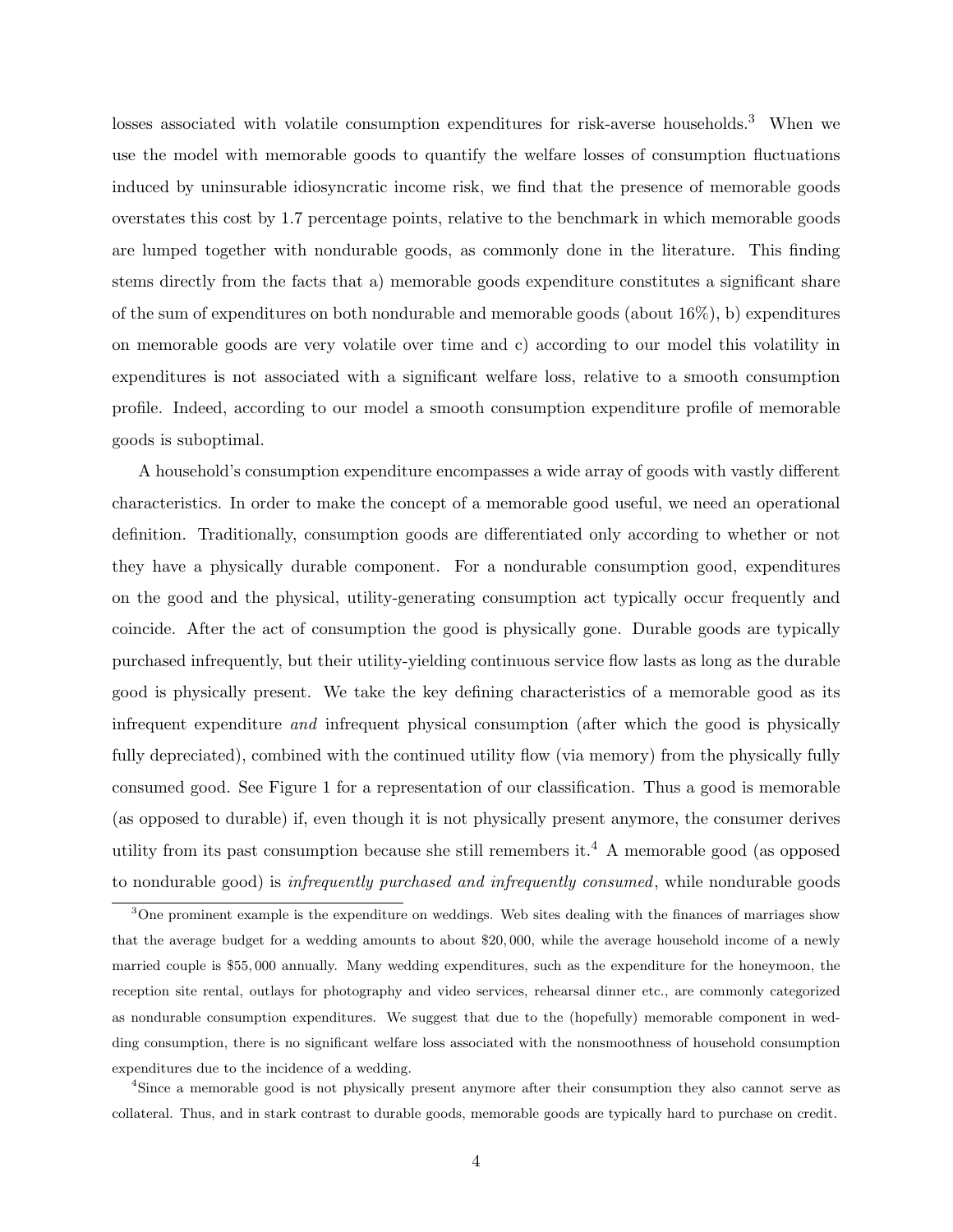are frequently purchased and frequently consumed. For example, a luxurious dinner on a trip occurs infrequently while an ordinary dinner at home happens on a daily basis. A typical set of goods that we classify as memorable goods includes dining out, food for catered affairs, trips and vacations, photographic rental and services, clothes and jewelry, and religious and welfare activities. Note that these goods are typically classified as nondurable goods, see e.g., Cutler and Katz (1991) or Souleles (1999).

| Frequent Purchase                  | Infrequent Purchase                                                                                                                  |                                                                                                                                                                                                  |
|------------------------------------|--------------------------------------------------------------------------------------------------------------------------------------|--------------------------------------------------------------------------------------------------------------------------------------------------------------------------------------------------|
| Frequent Consumption               | Frequent Consumption                                                                                                                 | Infrequent Consumption                                                                                                                                                                           |
| Nondurable Goods (ND)              | 1) Durable Goods<br>2) Nondurable Goods with a<br>semidurable component<br>3) Nondurable Goods with<br>infrequent billing            | Memorable Goods (MG)                                                                                                                                                                             |
| $Consp. =$ expenditure             | Consp. $\neq$ expenditure<br>Payments are made infre-<br>quently, even though con-<br>sumption/service flow may<br>be consumed daily | Consp. $\neq$ expenditure                                                                                                                                                                        |
| period consumption or service flow | Instantaneous utility is measured by current<br>Smooth consumption $\Rightarrow$ smooth utility flow                                 | Due to time nonseparable<br>instantaneous<br>preference,<br>utility also depends on past<br>consumption path<br>Smooth utility flow does not<br>require smooth consump-<br>tion period by period |

Figure 1: Purchase and Consumption Patterns

Based on our heuristic definition of memorable goods we turn to the CEX and classify goods into three categories (nondurable goods, durable goods and memorable goods; see Table 9 for a summary and see Tables 10-12 for detailed information) and document salient features of their monthly and quarterly expenditure patterns for individual households over a 12 month time period. We show that memorable goods display more expenditure volatility than nondurable goods, and a higher incidence of zero expenditures over the observed 12 month time period across households (which we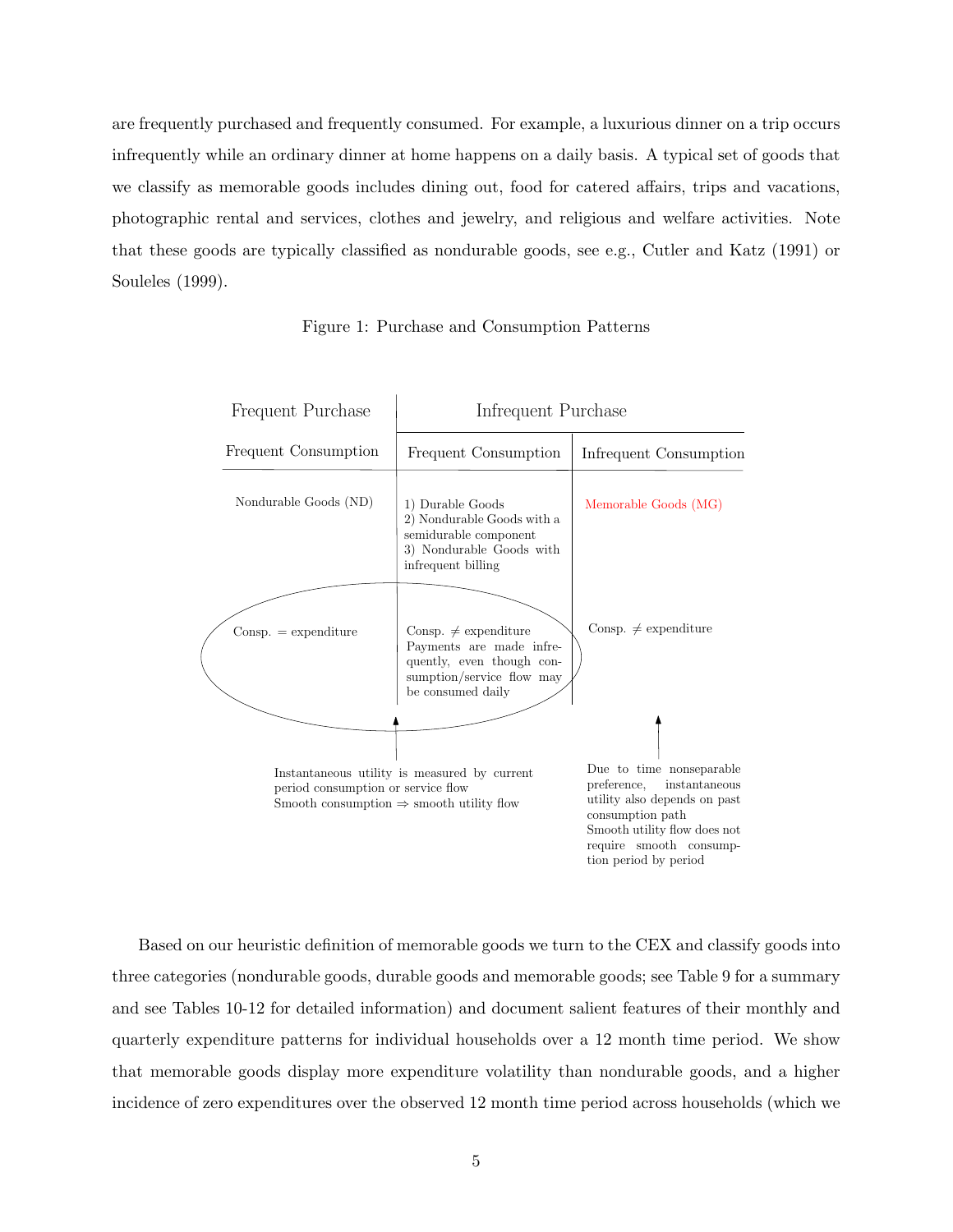term inactivity). In contrast, memorable goods expenditures are less volatile and display a lower incidence of zero expenditures than durable goods, both on a monthly basis and on a quarterly basis.

Finally, we show that if one distinguishes expenditures on nondurable and memorable goods in the excess sensitivity test of the permanent income hypothesis using anticipated income tax refunds as in Souleles (1999), the rejection of the PIH is entirely due to the consumption response of expenditures on memorable goods. However, as we argued above, a lumpy change in expenditures on memorable goods in response to an expected income change is fully consistent with our theoretical model, which we view as a natural extension of the standard PIH style consumption-savings model that incorporates memorable goods.

The paper is organized as follows. In the next subsection we briefly relate our work to the existing literature before turning to a description of our model in Section 2. In that section we develop our model of memorable goods and characterize its properties theoretically and numerically via simulations. Section 3 contains the results of a descriptive empirical analysis using CEX consumption data. The purpose of this section is to empirically validate the basic predictions of the theoretical model of Section 2. In the next two sections we turn to two applications of our theory. In Section 4 we analyze the welfare cost of consumption fluctuations in the presence of memorable goods, first using reduced form regressions, and then employing our structural model. In Section 5, we revisit Souleles's (1999) empirical evidence against the permanent income hypothesis when distinguishing between nondurable and memorable goods. Section 6 concludes. Details about the theoretical properties of the model, the numerical solution procedure and the CEX data used in the empirical analysis are relegated to the appendix.

#### 1.1 Relation to the Literature

Our paper is related to several strands of the empirical and theoretical literature on household consumption and its response to income shocks. On the empirical side a recent set of papers uses disaggregate household-level data to document stylized facts about the detailed composition of consumption expenditures across different categories. Charles and Stephens (2006) finds that the level and composition of household consumption expenditure change significantly over the business cycle, and that this change depends on their income. Aguiar and Hurst (2008) document that the behavior of total expenditures on nondurable goods over the life cycle masks substantial heterogeneity in the profiles of individual consumption sub-components.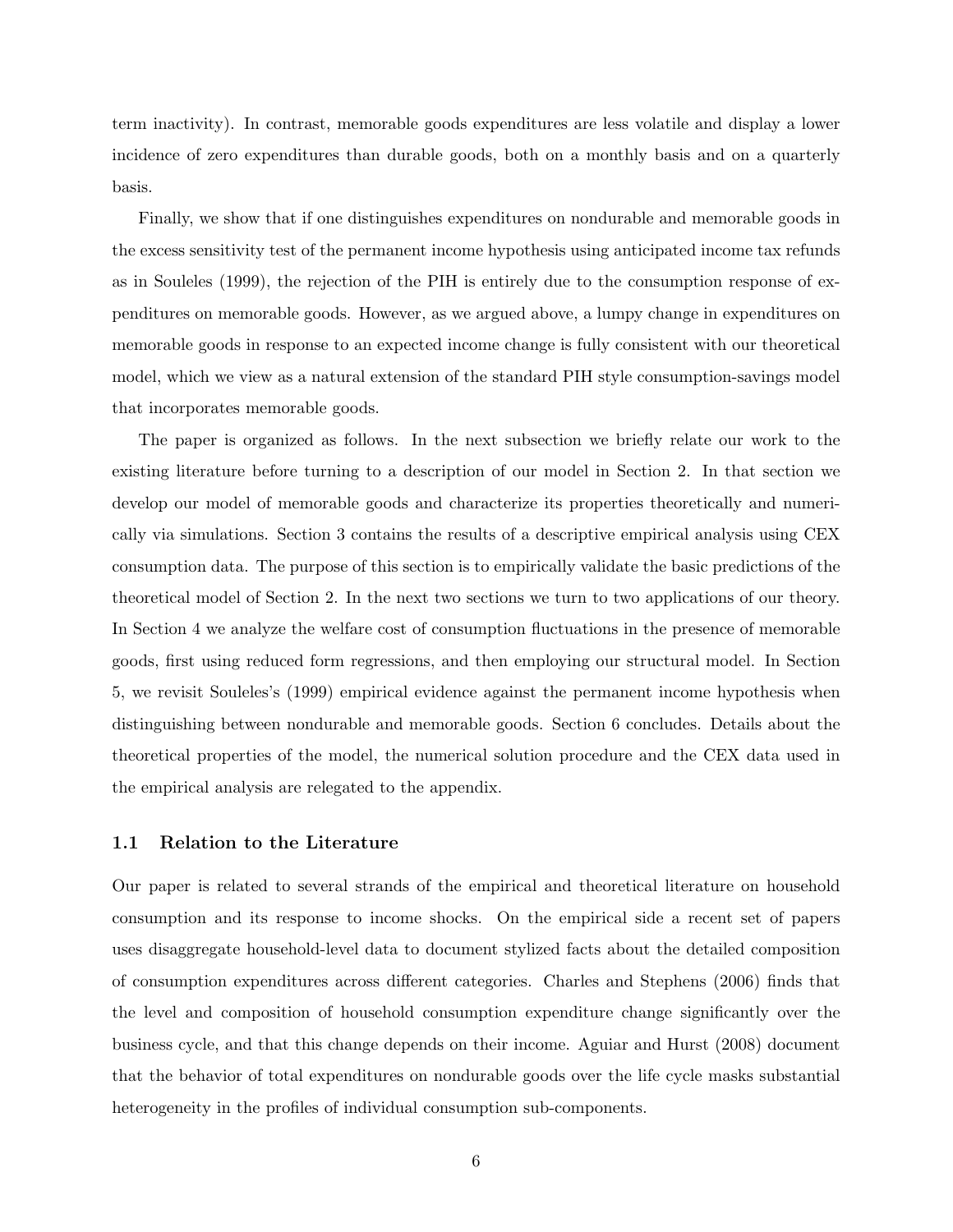On the theoretical side, our paper contributes to the literature on modeling household dynamic consumption and savings choices, by proposing and analyzing a novel consumption-savings model with memorable goods. Our paper therefore complements the large literature, starting from Friedman (1957) and Modigliani and Brumberg (1954), that models nondurable consumption choices, as well as the literature on modeling expenditures and consumption on durable goods (see e.g. Mankiw (1982)) and the work that proposes non-time-separable preferences over streams of consumption (see e.g. the habit persistence models of Abel (1990) or Campbell and Cochrane (1999) or models with recursive preferences as in Epstein and Zin (1989)).

It has long been understood that an individual may care about past consumption because of the memories associated with past consumption. See, for example, the quotations of Smith (1759) and Loewenstein and Elster (1992) at the beginning of the introduction. The formal incorporation of utility derived from past consumption dates (at least) back to Strotz's classic paper on dynamic consistency (Strotz (1955)). His formulation incorporated utility from past consumption to allow for "the possibility that a person is not indifferent to his consumption history but enjoys his memories of it".<sup>5</sup>

Strotz's model is very general and can easily accommodate the notion of memories that is the focus of this paper, but is overly general for our purposes in some other respects. Strotz puts little structure on the evolution of preferences, that is, the connection between individuals' preferences at different points in his life over life-long consumption paths. This lack of restrictions placed on the evolution of an individual's preferences can lead to time inconsistency, which is what Strotz wanted to point to. Agents' preferences in our model fit into Strotz's framework: an agent will have welldefined preferences over any set of life-long consumption paths, and those preferences will evolve over time. At any given point in time, an agent will have preferences over consumption paths, and the preferences over future consumption will depend on previous consumption. Unlike the general case in Strotz, however, in our formulation preferences are fully time consistent. Thus, we separate the consequences of agents enjoying memories of past consumption from the conceptually different issue of time inconsistency. We view as one advantage of our approach the fact that our model is a straightforward extension of standard consumption-savings models, which allows a clear

<sup>5</sup>Strotz began with an individual comparing all possible life-long consumption paths, but at different points in his life. In this framework the individual at some given date t may strictly prefer a consumption path  $c$  to path  $\hat{c}$ , when the paths c and  $\hat{c}$  are identical from t onward if consumption path c generated fond memories prior to period t that are absent in path  $\hat{c}$ .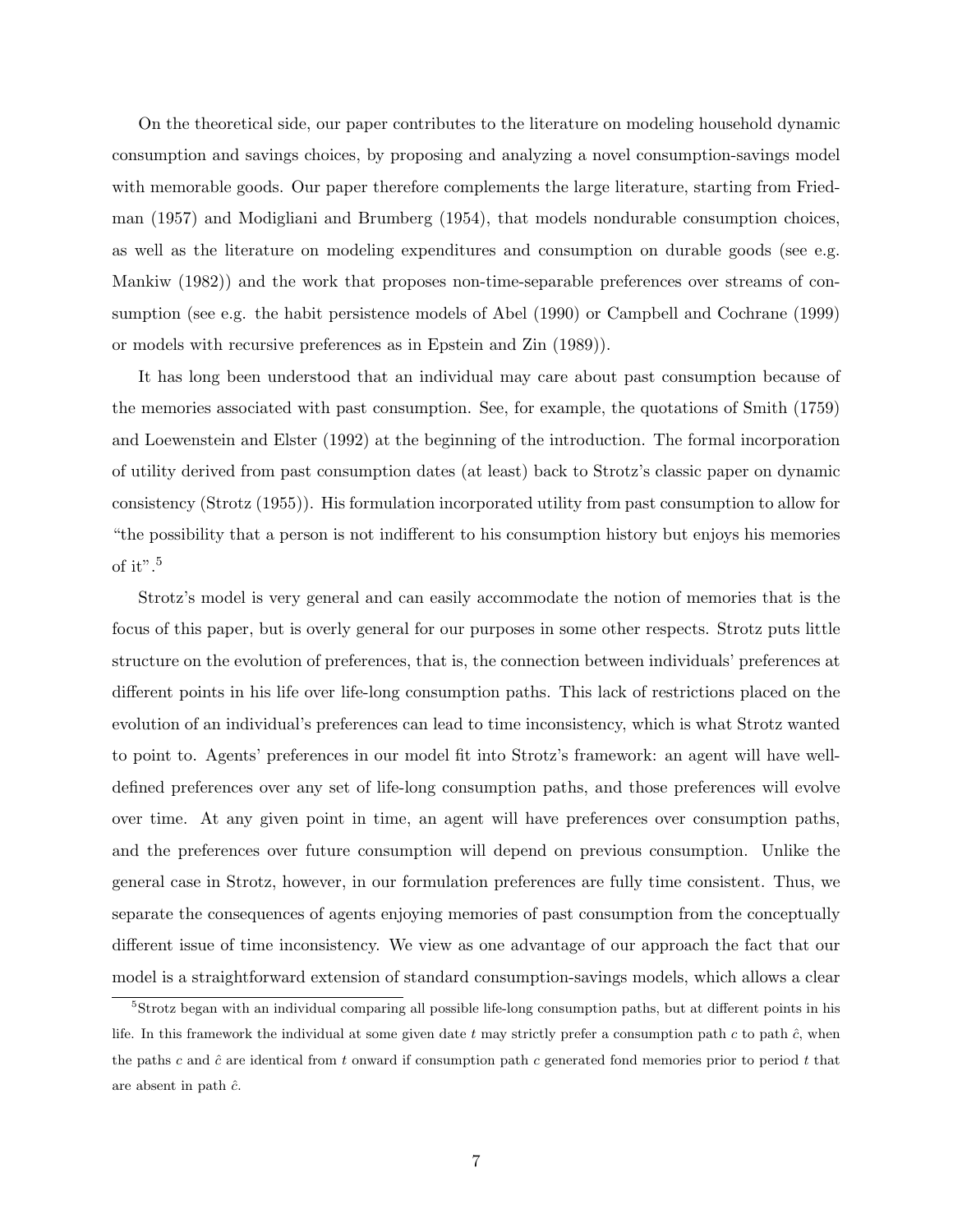understanding of the role memories play for optimal dynamic consumption decisions.

We present two applications of the empirical distinction between nondurable and memorable goods. When we revisit Souleles's (1999) empirical test of the permanent income hypothesis using income tax return data, we contribute to the massive body of work that uses household level data to assess the extent to which consumption responds to expected changes in income (starting with Hall  $(1978)$ ) as well as income shocks.<sup>6</sup> Hamermesh  $(1982)$  notes that if agents cut back on total expenditure there will be a bigger proportional impact on luxuries. Zeldes (1989) tests the permanent income hypothesis and finds that an inability to borrow against future labor income affects the consumption of a significant portion of the population. Nelson (1994) has pointed out that many nondurable goods feature lumpy consumption and infrequent purchases. Parker (1999) finds consumers do not perfectly smooth their consumption expenditure across expected income changes; moreover, the consumption goods that have larger intertemporal elasticity of substitution respond more to predictable income changes. Souleles (1999) produces significant evidence of excess sensitivity in the response of households' nondurable consumption to their income tax refunds even without the presence of liquidity constraints. Browning and Crossley (2000) show that luxuries have a high intertemporal substitution elasticity and thus are easy to postpone. Browning and Crossley (1999) show that liquidity constrained agents cut back on expenditures on small durables during a low income spell much more than would be suggested by the income elasticities of these goods in 'normal' times, while nondurable expenditures flows are much smoother than would be predicted in a model without durables. Charles and Stephens (2006) find that in bad economic times the lower income groups reduced the shares of their total outlays, and these downward adjustments are primarily concentrated among reductions in outlays devoted to entertainment and personal care expenditures.

Finally, our paper contributes to the literature that measures the welfare cost of consumption fluctuations. Using aggregate consumption data, Lucas (1987) calculates that the welfare gains from eliminating all aggregate consumption fluctuations is less than one-hundredth of one percent of consumption when preferences are logarithmic. However, using micro-level consumption data, the welfare losses of idiosyncratic consumption fluctuations are orders of magnitude larger, following the same Lucas (1987) approach. Gorbachev (2011) argues that the welfare losses of household-level nondurable consumption fluctuations equal 4.15% of annual nondurable consumption, under log

 $6$ See Hall and Mishkin (1982) for a seminal contribution and Jappelli and Pistaferri (2010) for a recent survey of the literature.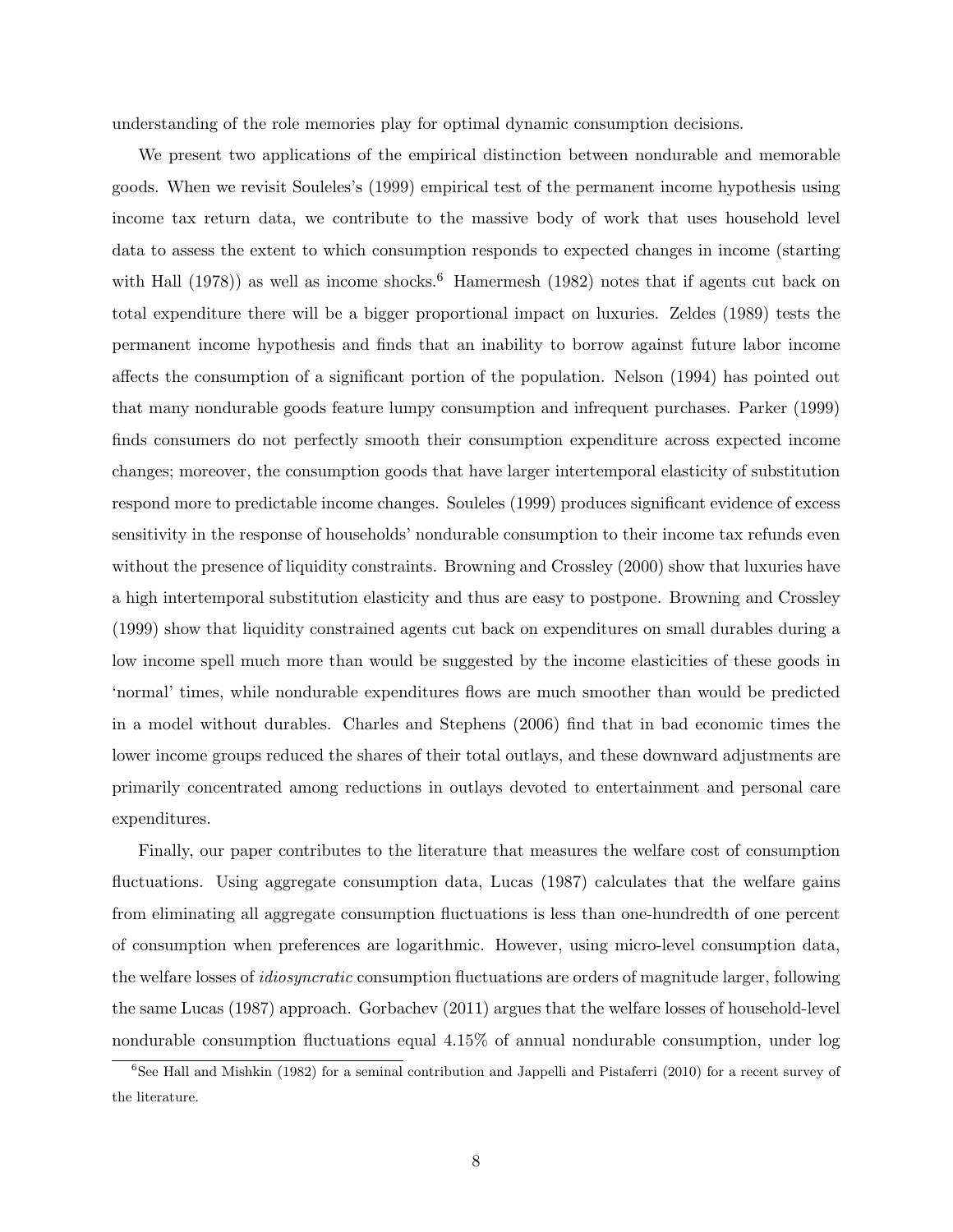preferences and using Panel Study of Income Dynamics (PSID) data on food expenditures. These results are in the same order of magnitude as the ones documented in this paper when we use CEX data and ignore memorable goods.

### 2 The Model

In this section, we present a novel consumption-savings model with memorable goods and discuss its qualitative predictions. Denote by  $C_{mt}$  and  $C_{nt}$  real contemporaneous consumption expenditures on memorable goods and nondurable goods, respectively. We assume that households have preferences defined over contemporaneous consumption  $C_{mt}$  and  $C_{nt}$ , and in addition, over the stock of memory  $M_t$  from past memorable consumption expenditures. Specifically, we assume that household preferences can be represented by a period utility function of the following form<sup>7</sup>

$$
U(C_{nt}, C_{mt}, M_t) = \xi \frac{C_{nt}^{1-\gamma}}{1-\gamma} + (1-\xi) \frac{(\alpha C_{mt} + (1-\alpha)M_t)^{1-\gamma}}{1-\gamma}.
$$
 (1)

The utility from memorable goods consumption is the weighted sum of the direct utility obtained from the act of consumption  $C_{mt}$  and the stock of memory  $M_t$  from past memorable goods consumption, with weight  $\alpha$  controlling the importance of immediate memorable goods consumption  $C_m$  relative to the stock of memory  $M_t$ . When  $\alpha = 1$ , memorable goods become standard nondurable goods. The parameter  $\xi$  governs the relative importance of nondurable goods consumption to memorable goods consumption, and  $1/\gamma$  measures the intertemporal elasticity of substitution, assumed to be the same for nondurable and memorable goods.

In addition to specifying how instantaneous utility depends on the stock of memory we need to take a stance on how it is updated over time. In order to capture the idea that only an unusual consumption experience contributes to the stock of memory, we introduce a variable,  $N_t$ , to represent the threshold value for a consumption experience to be indeed memorable. We assume that memorable goods expenditure  $C_{mt}$  only adds to the stock of memory  $M_t$  if it exceeds the threshold value of being memorable  $N_t$  at time t. Specifically, the law of motion of the stock of

$$
U(C_{nt}, C_{mt}, M_t) = \frac{(\xi C_{nt}^{\nu} + (1 - \xi)(\alpha C_{mt} + (1 - \alpha)M_t)^{\nu})^{\frac{1 - \gamma}{\nu}}}{1 - \gamma}
$$

with  $\nu \neq 1$ . The separable formulation leads to qualitative predictions of the model that are more easily interpretable and it turns out to be sufficiently flexible to provide a good fit of the data.

<sup>&</sup>lt;sup>7</sup>A more general utility specification that relaxes the additive separability between nondurable and memorable goods would be given by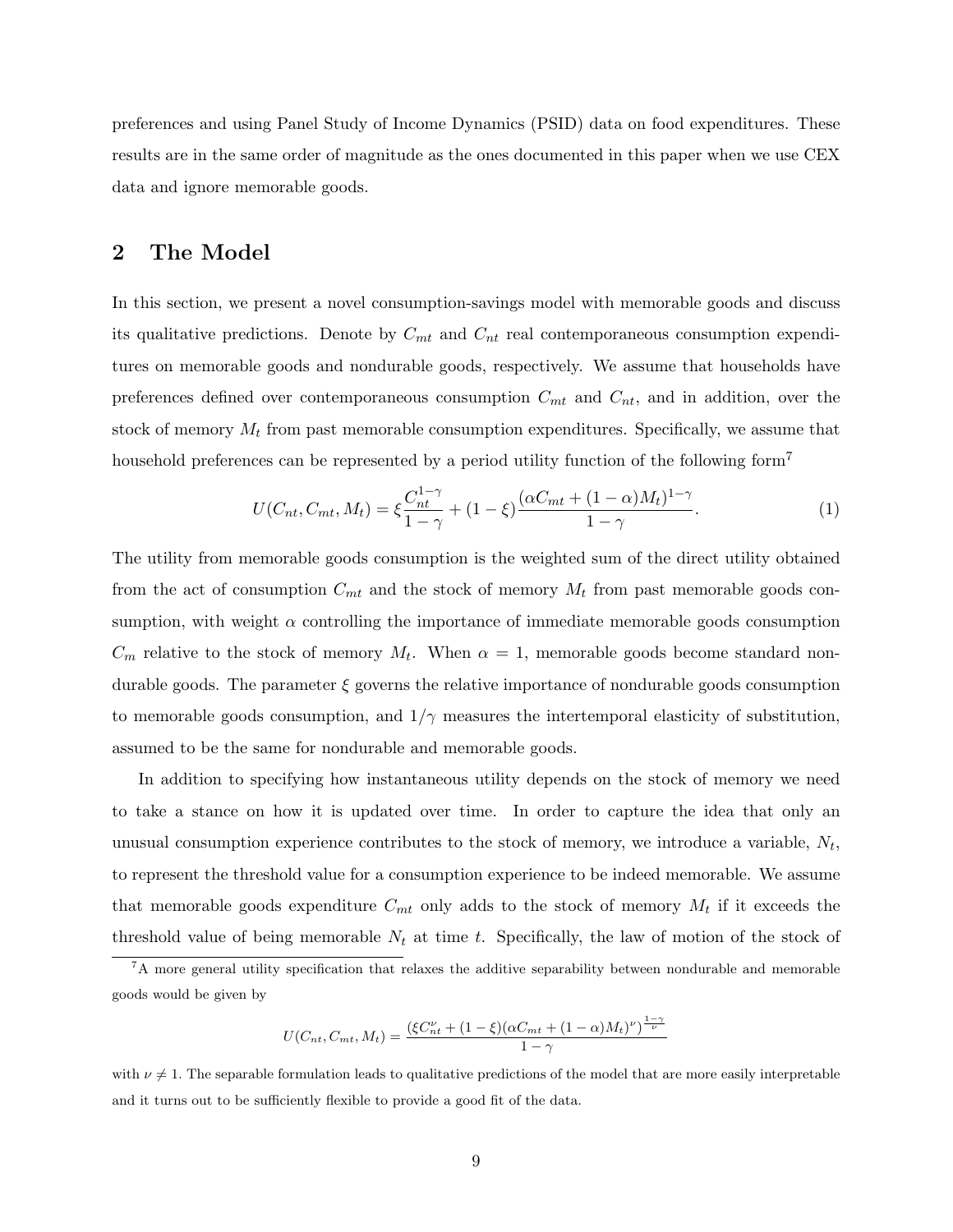memory  $M_t$  is characterized by

$$
M_{t+1} = (1 - \delta_m)M_t + \max\{C_{mt} - N_t, 0\}
$$
 (2)

where  $\delta_m \in [0, 1]$  measures the speed with which the stock of memory depreciates.<sup>8</sup>

The threshold value  $N_t$  itself could in principle depend on the individual's complete history of past consumption experience up to time t, i.e.,  $N_t = N(C_{m1}, C_{m2}, \ldots, C_{mt})$ . We parameterize the evolution of  $N_t$  as an AR(1) process in the following parsimonious way,

$$
N_{t+1} = (1 - \rho)N_t + \rho C_{mt}
$$
\n(3)

where  $\rho \in [0,1]$  controls the weight of current memorable goods consumption on the threshold value. When  $\rho = 1$ , only the most recent immediate memorable goods consumption matters for the past consumption experience, that is,  $N_t = C_{m,t-1}$ . In contrast, when  $\rho$  is close to 0, the impact of  $C_{mt}$  on the threshold value of being memorable is small.

To illustrate the conceptual difference in the stock of memories  $M$  and the threshold value of being memorable N, we take a completely smooth consumption plan,  $C_{m,t} = C_m$  for all t, as an example. In this case, the threshold value of being memorable is  $N_t = \bar{C}_m$  while the stock of memories is  $M_t = 0$ .

The standard CRRA utility function that does not differentiate between memorable goods and nondurable goods and has no memorable goods stock is a special case of our utility function in equation 1, with  $\xi = 1$ 

$$
U(C_t) = \frac{C_t^{1-\gamma}}{1-\gamma}
$$
\n<sup>(4)</sup>

and  $C_t = C_{nt} + C_{mt}$ .

Given the period utility function, the intertemporal household consumption-savings problem is completely standard. The household faces a stochastic income process  ${Y_t}$  and aims at maximizing

With memorable goods the way modeled here a consumer who has incurred a large memorable expense this period may well have higher utility if she postponed further expenditures from next period to a later period since there would be a greater increment to the memory stock. The standard treatment of durable goods instead adds the expenditure on a durable good to its stock and specifies a utility flow from that stock, independent of the timing of the expenses that led to this stock.

<sup>&</sup>lt;sup>8</sup>This feature of the model will insure that memorable goods are consumed infrequently even in the *absence* of nonconvex adjustment costs and indivisibilities. It therefore constitutes an important difference to the standard way consumer durables are modeled.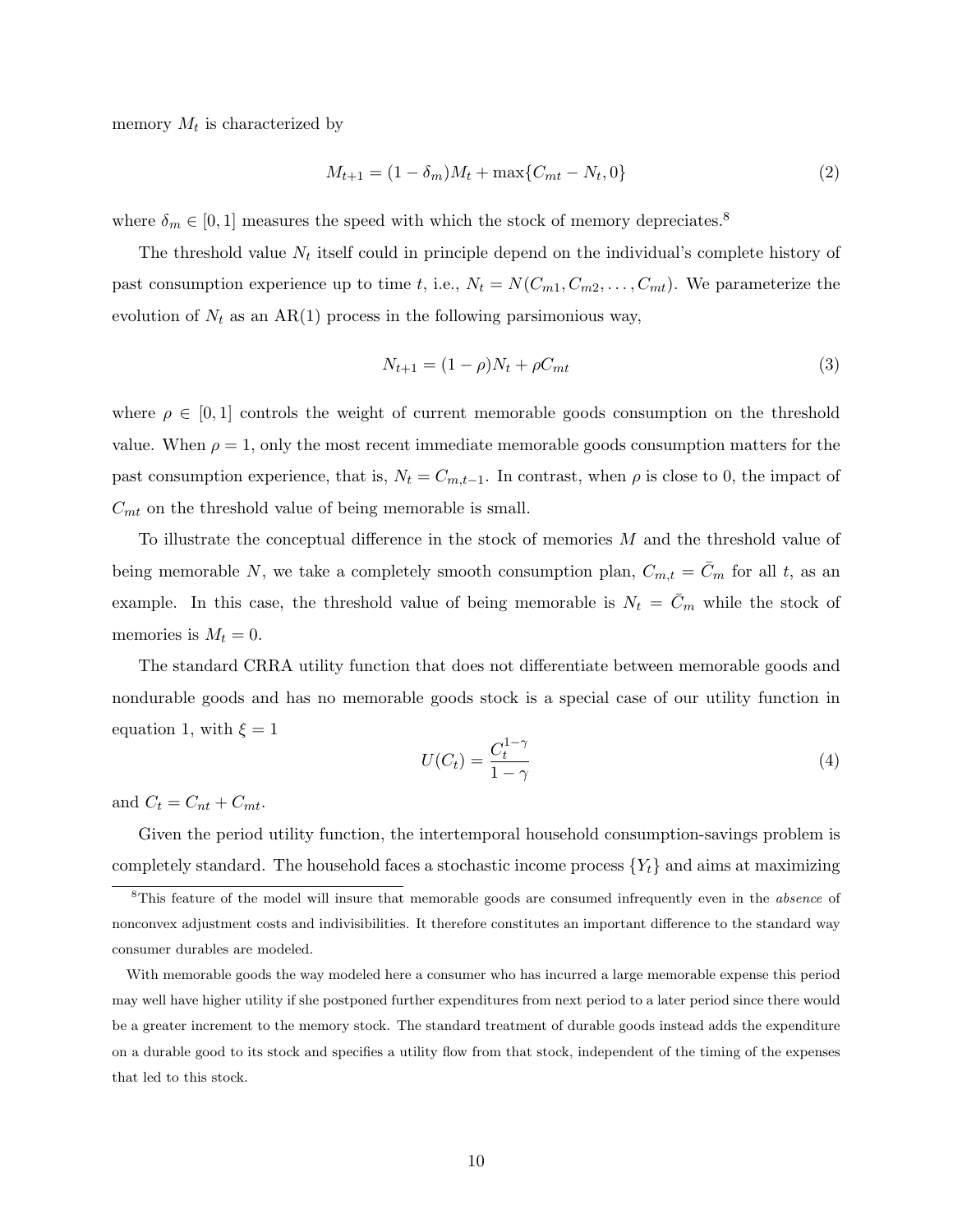time zero expected lifetime utility

$$
\mathbb{E}_0 \sum_{t=0}^{\infty} \beta^t U(C_{nt}, C_{mt}, M_t) \tag{5}
$$

subject to a sequence of budget constraints

$$
C_{mt} + C_{nt} + S_{t+1} \le Y_t + (1+r)S_t \tag{6}
$$

where  $S_t$  is the beginning of the period position of riskless assets. The exogenous net return  $r$ on these assets is assumed to be nonstochastic and constant. Furthermore, we assume that the household faces a tight borrowing constraint:

$$
S_{t+1} \ge 0. \tag{7}
$$

For the stochastic process governing monthly income, we assume that  $Y_t$  is determined as the sum of a permanent component  $\bar{y}$  and an income shock  $z_t$  that follows an  $AR(1)$  process<sup>9</sup>

$$
\ln Y_t = \bar{y} + z_t \tag{8}
$$

$$
z_t = \rho_z z_{t-1} + \epsilon_t \tag{9}
$$

where  $\bar{y}$  is the average log-income of the household,  $\rho_z$  measures the persistence of the income shock, and the shock itself is distributed normally with variance  $\sigma_{\epsilon}^2$ , that is  $\epsilon_t \stackrel{iid}{\sim} N(0, \sigma_{\epsilon}^2)$ .

Therefore, the conditional distribution of  $z_t$  is given by  $z_t \sim N(\rho_z z_{t-1}, \sigma_\epsilon^2)$ , and the unconditional distribution of  $z_t$  is given by  $z_t \sim N(0, \frac{\sigma_{\epsilon}^2}{1-\rho_z^2})$ . Moreover, the unconditional expected income is given by  $\mathbb{E}(Y_t) = \mathbb{E}(\exp(\bar{y} + z_t)) = \exp(\bar{y} + \frac{1}{2})$  $\overline{2}$  $\frac{\sigma_{\epsilon}^2}{1-\rho_{z}^2}$ ). In addition, we make the following assumption:

#### Assumption 1

 $(1 + r)\beta \le 1, \quad 0 < \rho \le 1, \quad 0 < \delta_m < 1.$ 

<sup>&</sup>lt;sup>9</sup>This specification is equivalent to assuming a process of the form:  $\ln Y_t = (1 - \rho_z)\bar{y} + \rho_z \ln Y_{t-1} + \epsilon_t$ .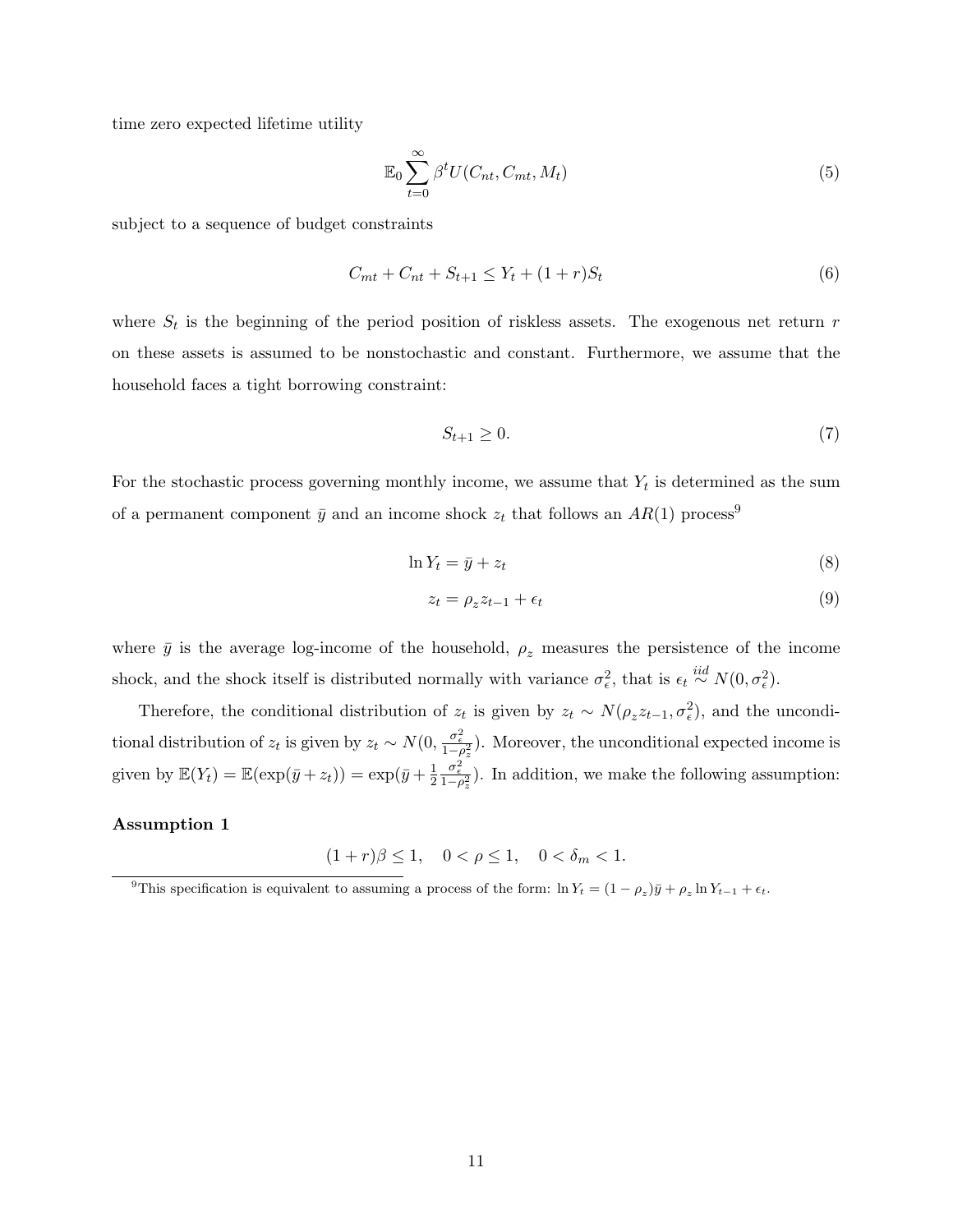#### 2.1 Numerical Model Solution

The household's maximization problem can be recast as a dynamic programming problem with state variables  $(M, N, S, z)$ . It is given by

$$
V(M, N, S, z) = \max_{C_m, S'} \{ U(C_n, C_m, M) + \beta \mathbb{E}[V(M', N', S', z')]z] \}
$$
\n
$$
s.t.
$$
\n
$$
C_n = Y + (1+r)S - C_m - S'
$$
\n
$$
M' = (1 - \delta_m)M + \max\{C_m - N, 0\}
$$
\n
$$
N' = (1 - \rho)N + \rho C_m
$$
\n
$$
S' \ge 0
$$
\n
$$
\ln Y = \bar{y} + z
$$
\n
$$
z' = \rho_z z + \epsilon.
$$
\n(10)

The model with memorable goods consumption in general has no analytical solution, so we need to solve it numerically. The main challenges are that with 4 continuous state variables  $(M, N, S, z)$ the state space is large. In addition, our specification of memorable good results in a maximization that is not a convex programming problem, and the resulting policy functions (especially for  $C_m$ ) will be discontinuous in the state variables, especially the stock of memory M and the threshold of being memorable N. To deal with the large state space and the discontinuity in policy function for memorable goods consumption, we use a Smolyak sparse grid collocation algorithm and approximate the value function (but not the policy functions) by a linear combination of polynomials at each grid point.<sup>10</sup> Further details on the solution algorithm are provided in Appendix B.

#### 2.2 Qualitative Features

In order to derive insights into the qualitative features of our model it is instructive to investigate individuals' optimal consumption profile in a "frictionless" case where there is no income risk and no binding borrowing constraints. We then turn to numerical simulation results from a parameterized version of the model.

<sup>&</sup>lt;sup>10</sup>See Smolyak (1963), Barthelmann et al. (2000), Krueger and Kubler (2004), and Malin et al. (2007) for the details of Smolyak's algorithm.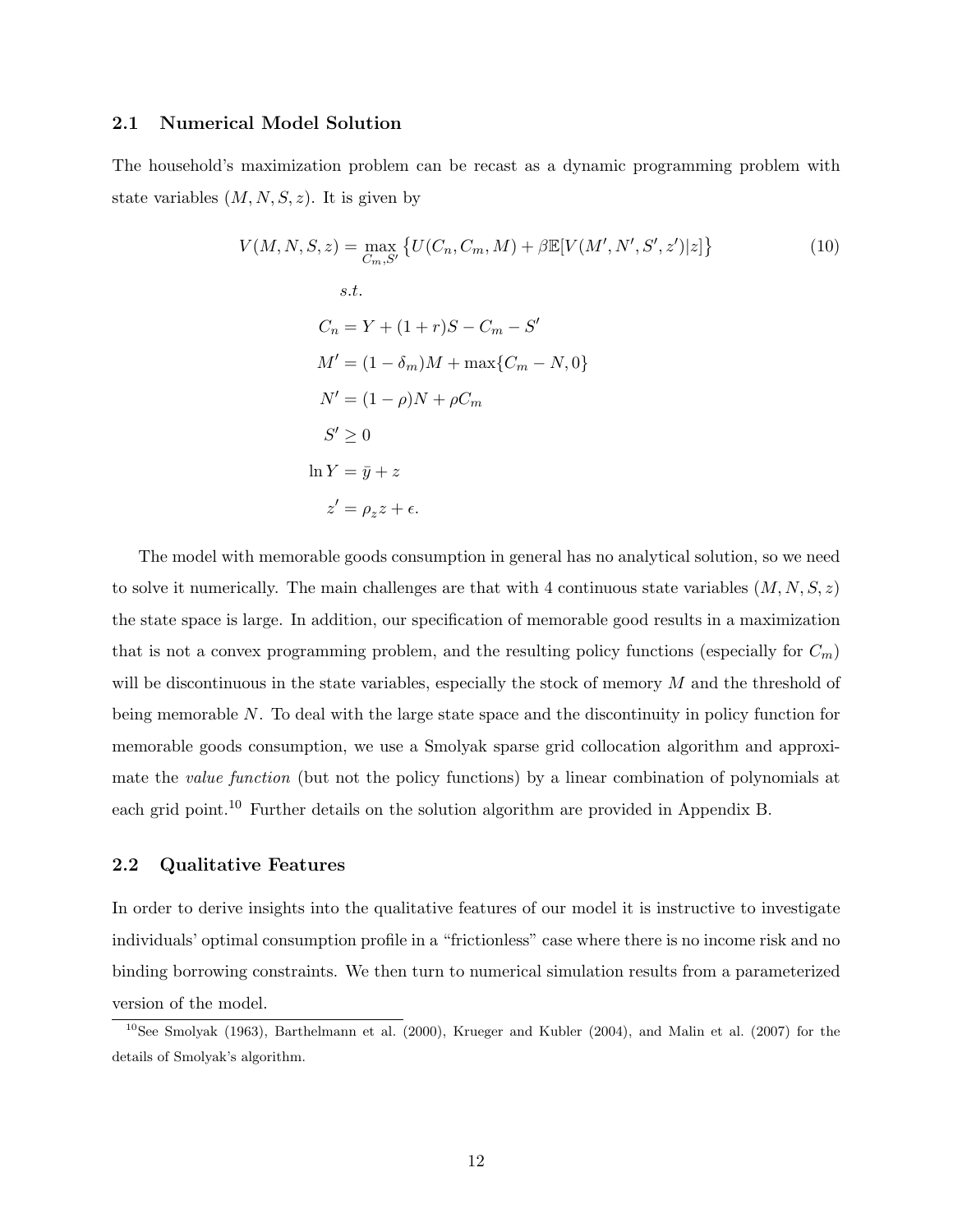#### 2.2.1 Theoretical Results

When there is no income risk, no borrowing constraint and  $(1+r)\beta = 1$ , the standard consumptionsavings model (without memorable goods) predicts that households optimally choose a completely smooth consumption plan. However, in the presence of memorable goods, households don't find it optimal to choose a smooth consumption plan, even in this case. In particular, consider a special case where the threshold value of being memorable depends only on previous memorable goods consumption expenditures, i.e.,  $\rho = 1$ . Using the first order conditions of an individual's optimization problem, we can show that a smooth consumption plan is never optimal. The result is summarized in Proposition 1. The details of the proof are provided in Appendix A.

**Proposition 1** If there is no income risk and no borrowing constraint and  $(1+r)\beta = 1$  and  $\rho = 1$ , then a smooth memorable consumption plan is never optimal for any initial memory stock  $M_0 > 0$ . That is, a consumption plan  $C_{m,t} = \overline{C}_m$  for all t, is never optimal, given  $M_0 > 0$ .

In general, when  $\rho < 1$ , the dynamics of  $C_{m,t}$  and  $S_{t+1}$  are more complicated. Therefore, in order to gain some insights into the mechanics of the model we report its key quantitative features, obtained via simulations, in the remainder of this section.

#### 2.2.2 Simulation Results

In order to provide further insights into the qualitative predictions of the model we rely on numerical simulations for specific parameter values. The parameters used are the same as in the quantitative welfare analysis in Section 4, and thus their calibration is discussed in detail in that section. We summarize the parameter choices in Table 1. The model is calibrated and solved for a monthly frequency.

In order to characterize the key qualitative features of the model we display simulated consumption and asset time paths for 24 periods (months), for three different realized paths of income shocks. In the benchmark scenario (I) we set the realization of all income shocks to be zero, that is  $\epsilon_t = 0$  for  $t = 1, \ldots, 24$  and  $z_0 = 0$ . This thought experiment shows the consumption and savings dynamics of the model in the absence of any shock.<sup>11</sup> The second scenario  $(II)$  explores the response of the household to a negative income shock; 12 months of zero income shocks are followed by a one-time,

 $11$ Of course the policy functions on which these simulations are based fully take into account the stochastic structure of the model.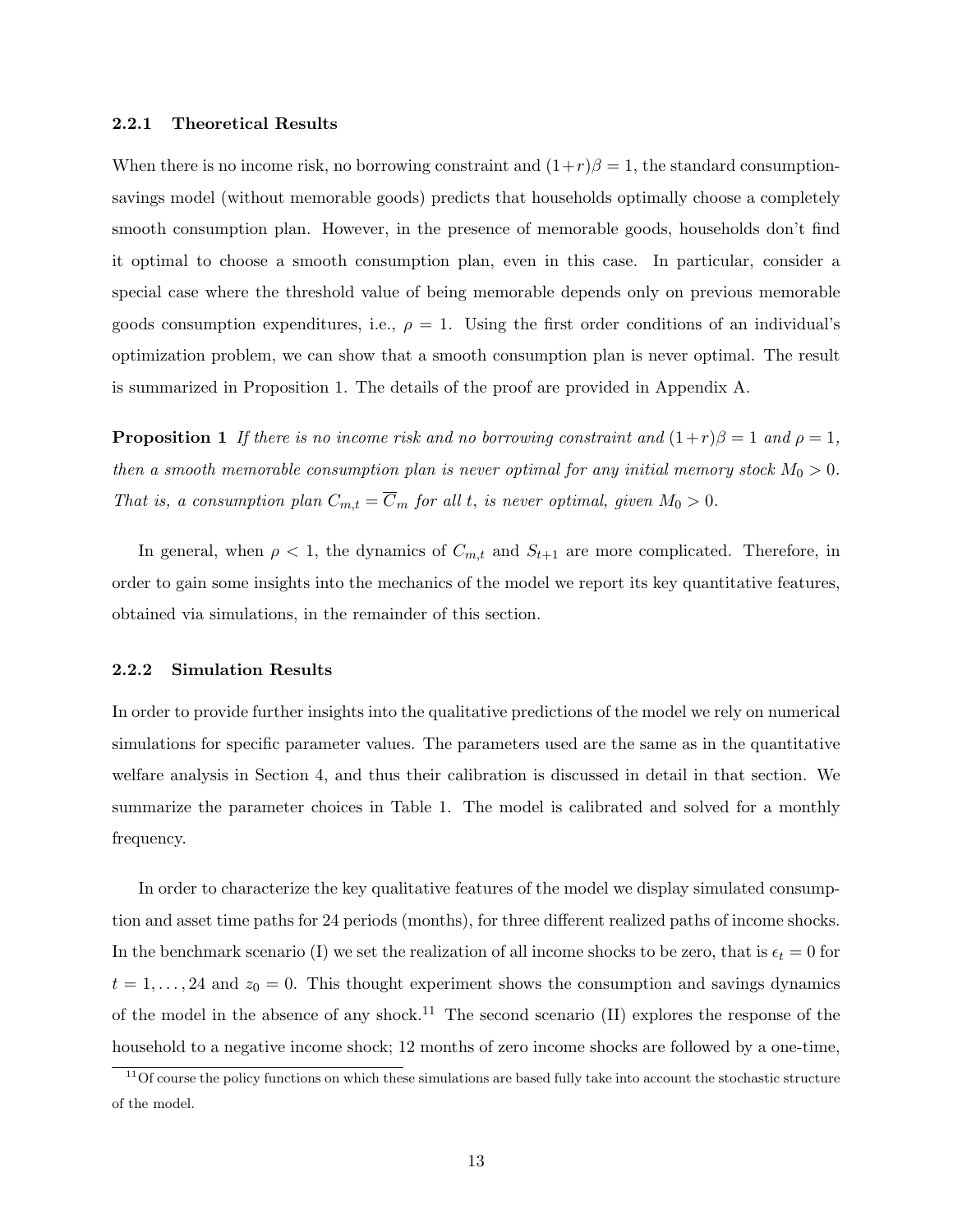| Param.              | Interpr.              | Value        |
|---------------------|-----------------------|--------------|
| $\rho_z$            | Pers. of Income Shock | 0.9900       |
| $\sigma_{\epsilon}$ | Std. of Income Shock  | 0.0797       |
| $\bar{y}$           | $\mathbb{E}(y)=1$     | $-0.1598$    |
| $\boldsymbol{r}$    | Interest Rate         | $4\%$ (p.a.) |
| $1/\beta-1$         | Time Discount Rate    | $7\%$ (p.a.) |
| ξ                   | Weight on $C_n$ in U  | 0.7598       |
| $\alpha$            | Weight on $C_m$ in U  | 0.8836       |
| $\rho$              | Weight on $C_m$ in N  | 0.2881       |
| $\delta_m$          | Deprec. of Memory     | 0.0861       |

Table 1: Parameter Values for Simulation

two-standard deviation, negative income shock at period 13, and no subsequent shocks thereafter.<sup>12</sup> Finally, the third scenario (III) investigates whether the households' consumption-savings response to income shock features asymmetries by simulating a positive income shock symmetric to that of the negative income shock scenario  $(II).<sup>13</sup>$ 

Further, to assess the importance of binding borrowing constraints we report the simulations for two sets of initial conditions, one in which the endogenously evolving state variables  $(M, N, S)$  are set to their long run average, and one in which  $M_0 = N_0 = 0$  and  $S_0 = 0$ . Last, to understand the role of memories on households' optimal consumption-savings decisions, we report the simulated consumption and savings response in the special case when  $\alpha = 1$ . In this case, the stock of memory does not enter households' utility function, and thus memorable goods become standard nondurable goods.

First, turning to household behavior in the absence of realized income shocks (benchmark scenario), we observe from Figure  $2(a)$  that, for a household with liquid wealth, nondurable consumption is smooth over time (and slightly decreasing, since  $\beta(1 + r) < 1$ ), whereas memorable consumption expenditures exhibit one positive spike in every three months. Although the frequency

<sup>&</sup>lt;sup>12</sup>That is, the sequence of  $\{\epsilon_t\}_{t=1}^{24}$  is given by  $\epsilon_t = 0$  for all  $t \neq 13$ , and  $\epsilon_{13} = -2\sigma_{\epsilon} = -0.16$ . Therefore the absolute change in income at period 13 is  $\Delta Y_{13} = \exp(\bar{y} - 0.16) - \exp(\bar{y}) = -0.1260$ . Recall that mean income is normalized to one.

<sup>&</sup>lt;sup>13</sup>To ensure that the increase in income in scenario III is of the same magnitude as the decrease in income in scenario II  $(\Delta Y_{13} = \exp(\bar{y} + \epsilon_{13}) - \exp(\bar{y}) = 0.1260)$ , we set the one-time positive income shock to be  $\epsilon_{13} = 0.1379$ .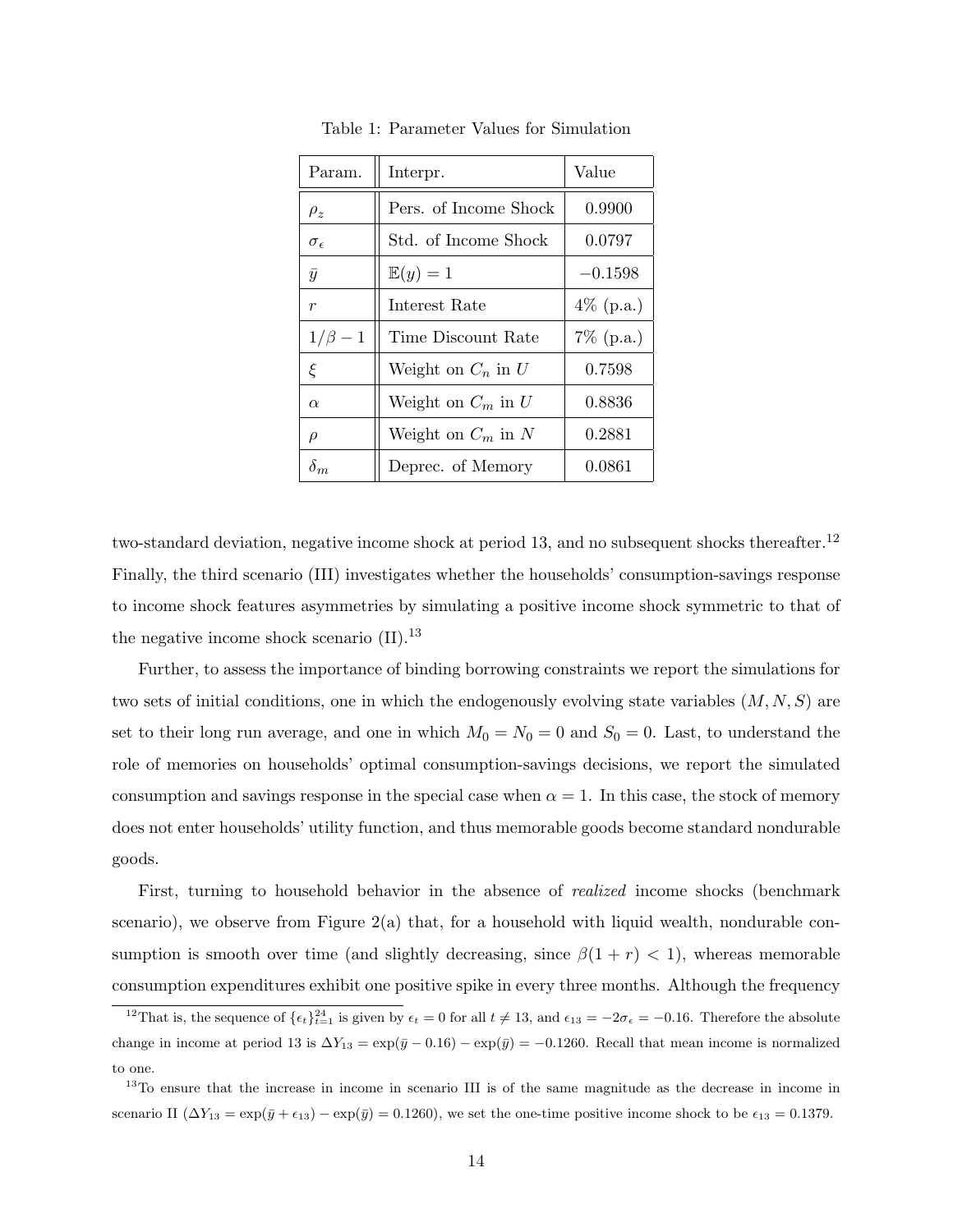and size of the memorable consumption expenditure spikes depends on the exact values of the parameters of the model (and especially on how fast memories depreciate measured by  $\delta_m$ , and how important current expenditures  $C_m$  are in refreshing them, measured by  $\rho$ ), the existence of spikes and periods of inactivity does not.



Figure 2: Changes in Consumption and Savings (Benchmark Scenario)

Moreover, although the dynamics of nondurable consumption is largely unaffected by the presence of memorable goods for asset-rich households, $^{14}$  the same is not true for liquidity constrained households, as Figure 2(b) demonstrates. For a household without financial wealth, it is still optimal to consume memorable goods in spikes; however, they become smaller and more frequent. For an asset-rich household, the positive spikes are two times as large as the household's 24-month average memorable goods expenditure, whereas for a household which is at or near borrowing constraint, the relative size of a positive memorable goods expenditure is significantly smaller. Interestingly, if the borrowing constraint is binding a positive spike in memorable consumption must be met by a fall in nondurable consumption (given that income is constant). Consequently nondurable consumption fluctuates as well, even in the absence of any realized income shocks, and even with utility from nondurable and memorable consumption being additively separable.<sup>15</sup>

Next we turn to household behavior in response to negative and positive income shocks (scenar-

 $14$ If the utility function was not separable between nondurable consumption and memorable goods this statement would not apply, since then spikes in memorable consumption would affect the marginal utility from nondurable consumption.

 $15$  Figures 6 and 7 in the appendix plot the time paths of the state variables in the benchmark scenario for asset-rich households and liquidity-constrained households respectively.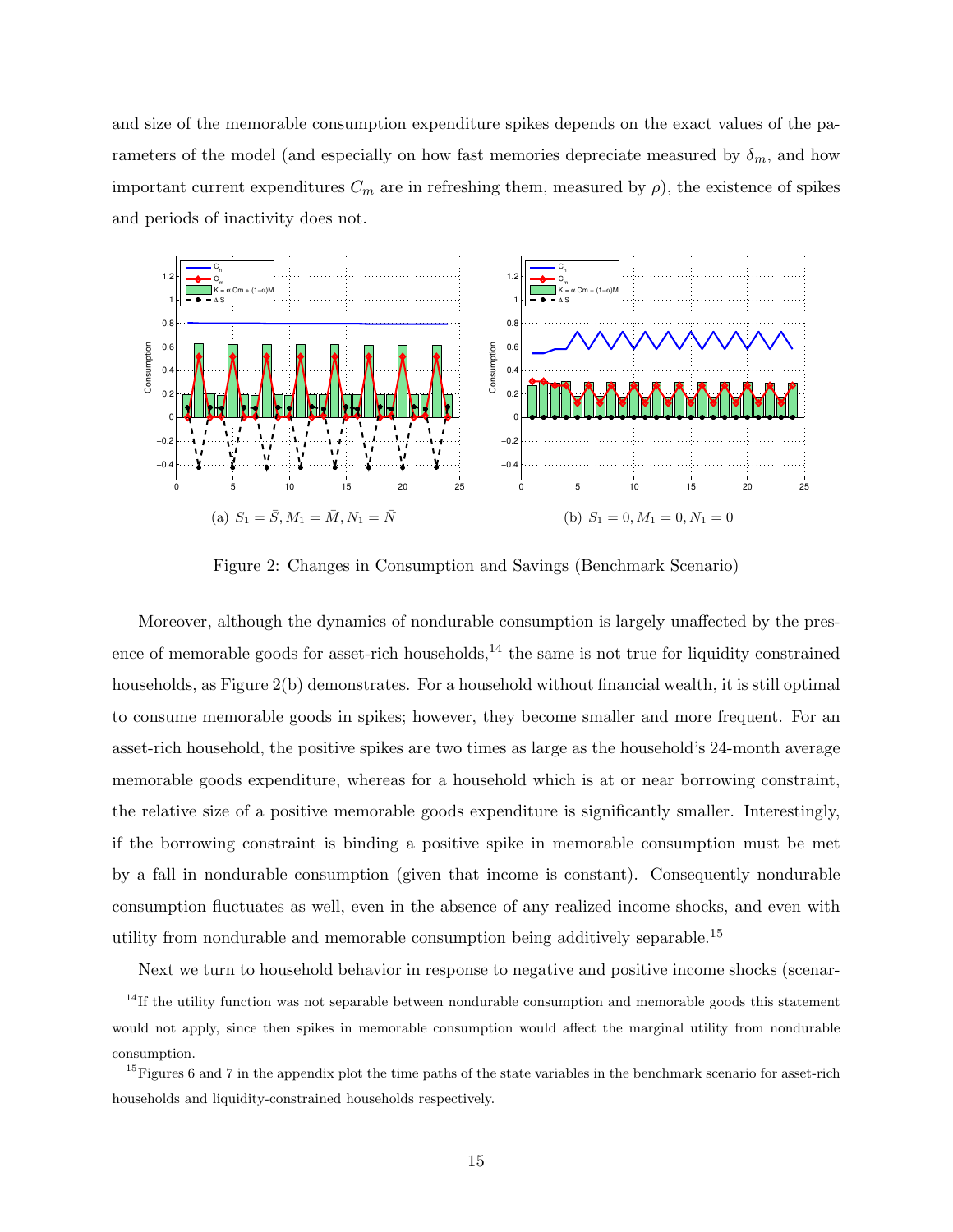ios II and III, respectively). Table 2 Panel A summarizes the simulated consumption and savings response to negative and positive income shocks, and Figures 3 and 4 display the simulated time paths for consumption and savings. For comparison, Table 2 Panel B reports the simulated consumption and savings response in the special case when memorable goods are standard nondurable goods ( $\alpha = 1$ ).

There is a significant difference in the nondurable consumption response to income shocks between households at or near the borrowing constraints and those with significant positive wealth. Furthermore, this difference is asymmetric with respect to positive and negative income shocks. Households far removed from the borrowing constraint behave in a way that is typical in standard consumption-savings models without memorable goods (as shown in Figures  $3(a)$  and  $4(a)$ ). They reduce nondurable consumption in response to a (persistent, but not permanent) negative income shock and increase it (somewhat less) when facing a positive income shock of the same magnitude.<sup>16</sup>

The presence of memorable goods has a much more significant impact on the dynamics of consumption in response to income shocks for asset-poor households. As discussed above, nondurable consumption fluctuates for these households even in the absence of shocks (see Figure 2(b)), and the occurrence of income movements modifies this behavior. To interpret the figures and the table, note that the period of the shock  $(t = 13)$  was planned to be a period of memorable goods abstention for asset-constrained households, and the subsequent period  $(t = 14)$  would display a memorable goods spike in the *absence* of a shock.

 $i$ . From Figure 3(b), we observe that a negative income shock leads to a delay in a memorable consumption spike by one month (to  $t = 15$ ) and a decline in the spike (compare Figure 3(b) with Figure 2(b)). A positive income shock induces an anticipation of the memorable goods spending spike by one month (to  $t = 13$ , compare Figure 4(b) with Figure 2(b)). The budget constraint for borrowing-constrained households, in conjunction with the abstention of memorable goods consumption in period  $t = 13$  then implies an *increase* in nondurable consumption in the period of the negative income shock<sup>17</sup>, although this increase is smaller than what was planned prior to the shock (see again Figure 3). In the period following the shock the fall in nondurable consumption is again smaller than "planned" as the abstention in memorable purchases is extended by one period,

<sup>&</sup>lt;sup>16</sup>The magnitude of these changes is smaller in the model with memorable goods than in the model without them (compare panel A and panel B) since future consumption of memorable goods responds to the income shocks as well in the former model.

<sup>&</sup>lt;sup>17</sup>This explains the perhaps surprising sign on the nondurable consumption response to an income decline documented for the liquidity-constrained households in Table 2 (Panel (a), second column).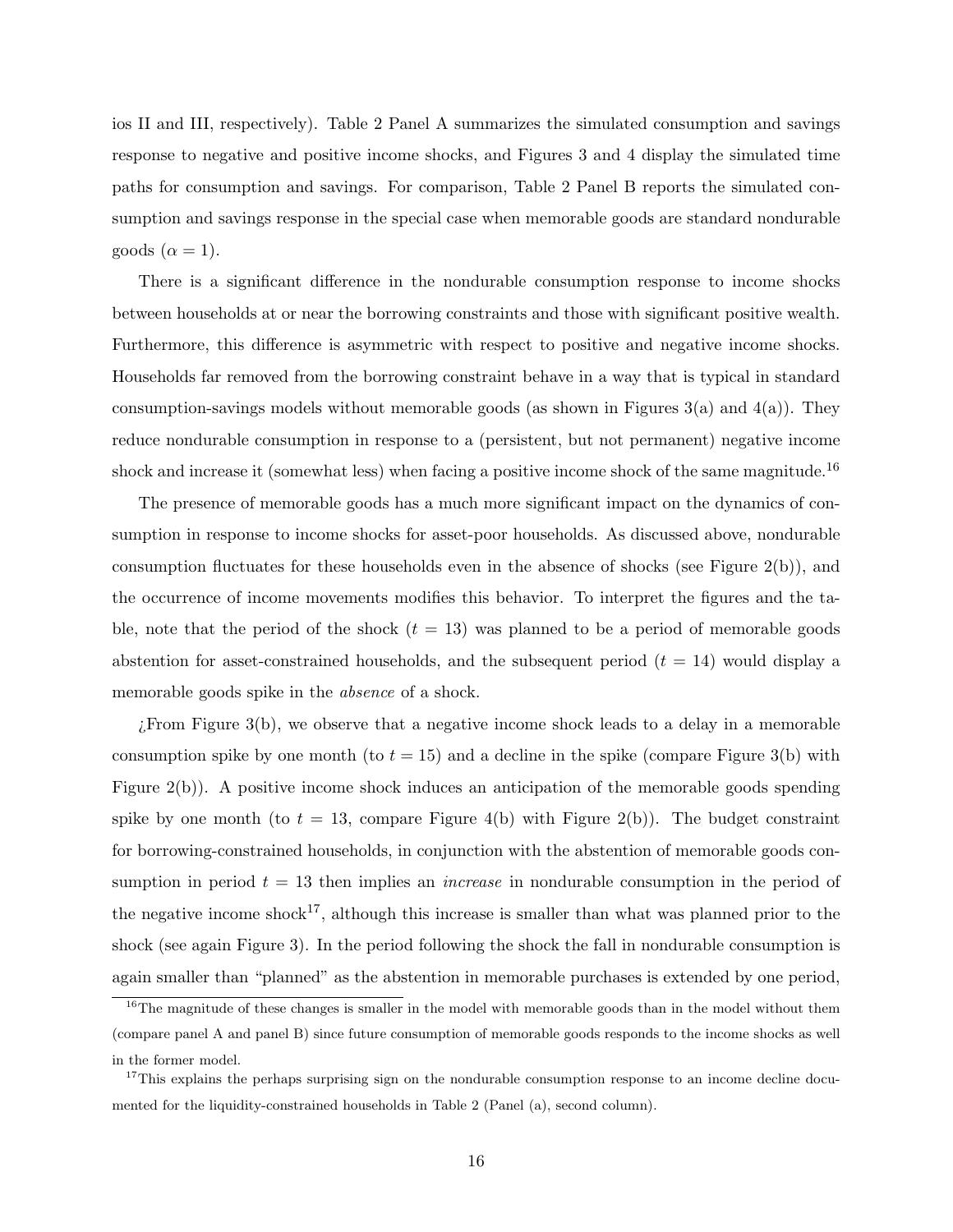| Panel A: Benchmark Model                                                                       |                              |             |                               |             |
|------------------------------------------------------------------------------------------------|------------------------------|-------------|-------------------------------|-------------|
|                                                                                                | Scenario II $(\Delta Y < 0)$ |             | Scenario III $(\Delta Y > 0)$ |             |
| Variable                                                                                       | not constrained              | constrained | not constrained               | constrained |
| percent change in income $\frac{\Delta Y}{V}$                                                  | $-0.148$                     | $-0.148$    | 0.148                         | 0.148       |
| absolute change in income $ \Delta Y $                                                         | 0.126                        | 0.126       | 0.126                         | 0.126       |
| $\frac{\Delta C_n}{ \Delta Y }$                                                                | $-0.450$                     | 0.366       | 0.410                         | 0.415       |
| $\frac{\Delta C_m}{ \Delta Y }$                                                                | 0.000                        | $-1.366$    | 4.465                         | 0.585       |
| $\frac{\Delta S'}{ \Delta Y }$                                                                 | 0.153                        | 0.000       | $-3.171$                      | 0.000       |
| $\frac{\Delta C_n}{ \Delta Y } + \frac{\Delta C_m}{ \Delta Y } + \frac{\Delta S'}{ \Delta Y }$ | $-0.297$                     | $-1.000$    | 1.703                         | 1.000       |
| $\frac{\Delta K}{ \Delta Y }$                                                                  | $-0.133$                     | $-1.169$    | 3.812                         | 0.555       |
| $\Delta M'$<br>$ \overline{\Delta Y} $                                                         | $-1.045$                     | $-0.388$    | 2.086                         | 0.688       |
| changes in the timing of the spike                                                             | $\Omega$                     | $-1$        |                               | 1           |

Table 2: Consumption Response to Unanticipated Income Shocks

| Panel B: $\alpha = 1$ (a special case: memorable goods are standard nondurable goods)          |                                |             |                               |             |
|------------------------------------------------------------------------------------------------|--------------------------------|-------------|-------------------------------|-------------|
|                                                                                                | Scenario II ( $\Delta Y < 0$ ) |             | Scenario III $(\Delta Y > 0)$ |             |
| Variable                                                                                       | not constrained                | constrained | not constrained               | constrained |
| percent change in income $\frac{\Delta Y}{Y}$                                                  | $-0.148$                       | $-0.148$    | 0.148                         | 0.148       |
| absolute change in income $ \Delta Y $                                                         | 0.126                          | 0.126       | 0.126                         | 0.126       |
| $\frac{\Delta C_n}{ \Delta Y }$                                                                | $-0.504$                       | $-0.764$    | 0.458                         | 0.747       |
| $\frac{\Delta C_m}{ \Delta Y }$                                                                | 0.000                          | $-0.236$    | 0.269                         | 0.253       |
| $\frac{\Delta S'}{ \Delta Y }$                                                                 | $-1.578$                       | 0.000       | $-0.809$                      | 0.000       |
| $\frac{\Delta C_n}{ \Delta Y } + \frac{\Delta C_m}{ \Delta Y } + \frac{\Delta S'}{ \Delta Y }$ | $-2.083$                       | $-1.000$    | $-0.083$                      | 1.000       |
| $\frac{\Delta K}{ \Delta Y }$                                                                  | 0.000                          | $-0.236$    | 0.269                         | 0.253       |
| $\frac{\Delta M'}{ \Delta Y }$                                                                 | $-0.393$                       | $-0.224$    | $-0.125$                      | 0.056       |
| changes in the timing of the spike                                                             | N/A                            | N/A         | N/A                           | N/A         |

Note: Households who are not constrained start from the long run average of the state variable level  $(\bar{S}, \bar{M}, \bar{N})$ , the constrained households refer to households that start from  $(S_1 = 0, M_1 = 0, N_1 = 0)$ ; and  $K = \alpha C_m + (1 - \alpha)M$ . The first 8 rows compare the changes in consumption and savings immediately before and after the income shock. The last row compares the timing of the spike immediately after the income shock to the timing in the case with zero income shocks: -1 for a one period delay, 0 for no change, 1 for one period forward.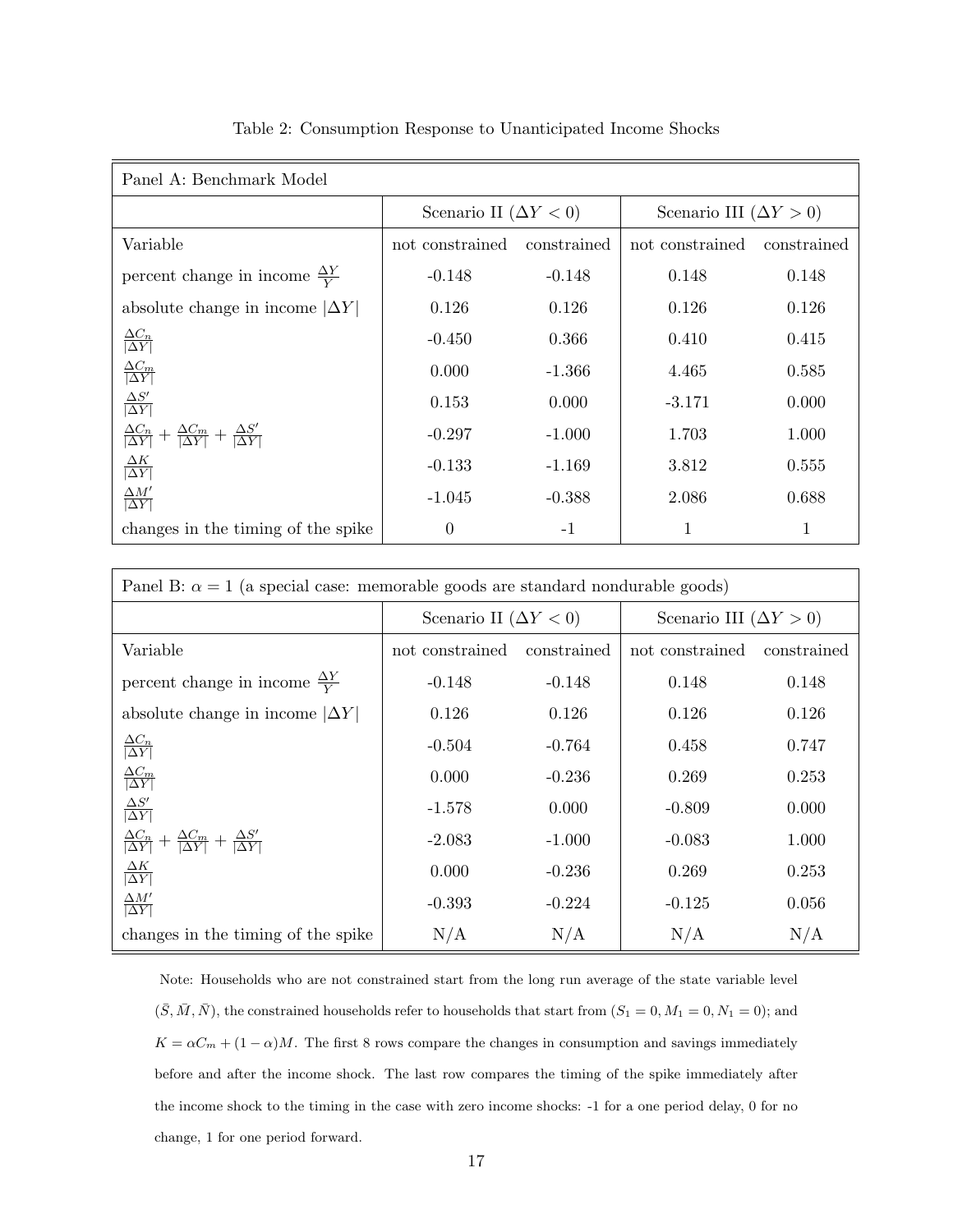relative to the no-shock benchmark.

Thus negative income shock reduces the planned increase in nondurable consumption since the current month features abstention in memorable consumption purposes (compare again Figures 3(b) to Figure 2(b) respectively). This result bears resemblance to Browning and Crossley (1999)'s analysis of the role of semi-durable goods in coping with income losses. Here households let their stock of memories depreciate longer in response to a negative income shock. In this sense they access their internal "memory capital market" to smooth out the negative income shock (see Figure 8 in the appendix for the time paths of state variables in the case of a negative income shock).



Figure 3: Changes in Consumption and Savings (Scenario II: Negative Shock)



Figure 4: Changes in Consumption and Savings (Scenario III: Positive Shock)

This mechanism also works in the upward direction. For a positive income shock households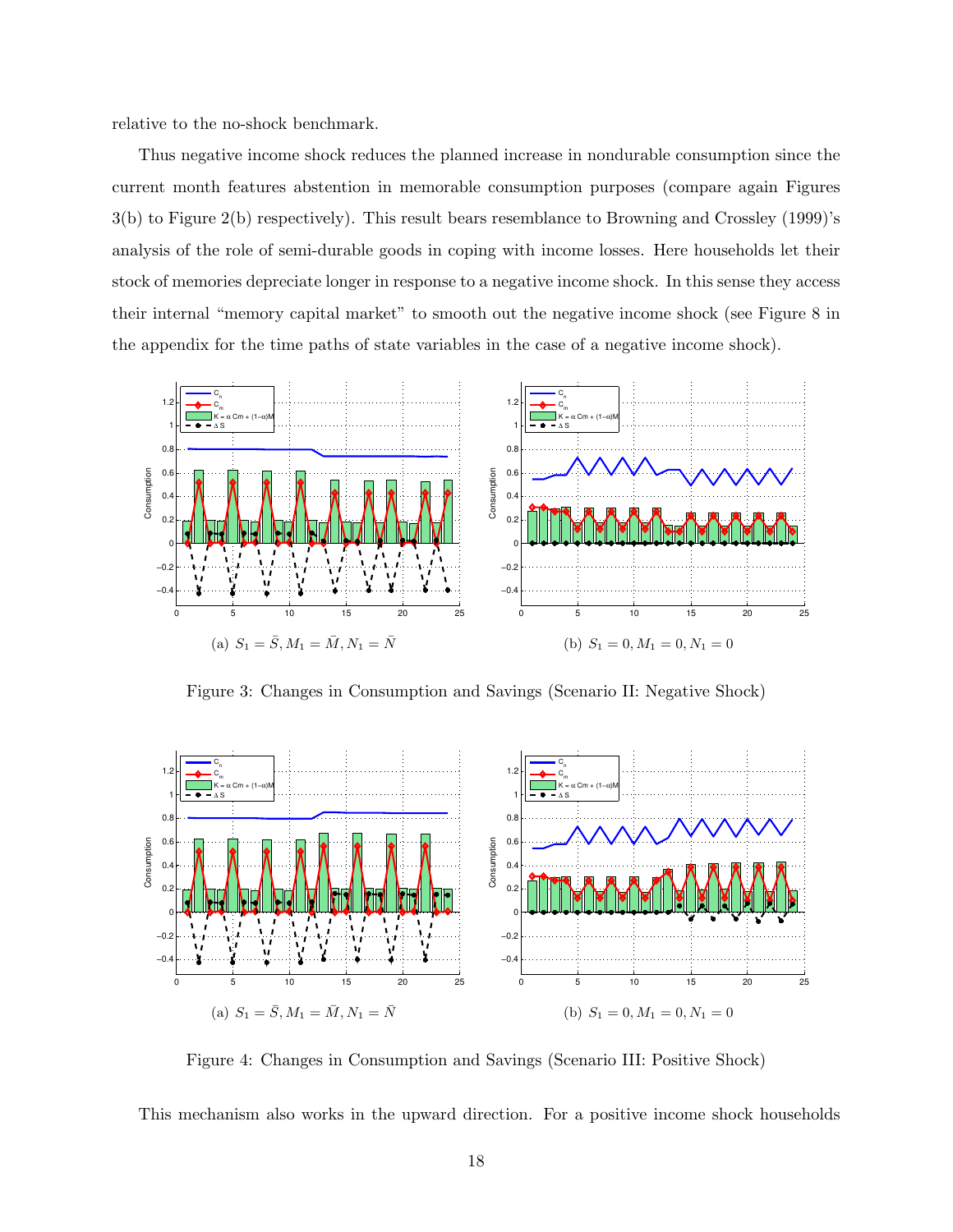move the purchase of memorable goods forward. In the period of the positive shock they also respond by increasing nondurable consumption (with a spike that is smaller than in the absence of the positive income innovation). As standard permanent income logic dictates nondurable consumption is persistently higher from that point on, but continues to fluctuate to permit memorable consumption spikes for households near the borrowing constraint.

The previous discussion suggests that the introduction of the *memory stock* into the utility function plays a key role in determining households' consumption and savings behavior. In the special case with  $\alpha = 1$ , the stock of memories does not enter households' utility functions, and memorable goods become standard nondurable goods. As seen in Figures 12 to 18 in the appendix, not surprisingly households then optimally choose a smooth consumption plan both for  $C_n$  and  $C_m$ in the absence of income shocks. Both memorable consumption and nondurable goods consumption fall in response to a negative income shock and increase in response to a positive income shock.

Before using this model for an evaluation of the welfare cost of consumption fluctuations we first briefly employ household consumption data from the CEX to document that expenditure patterns indeed differ significantly between nondurable and memorable (as well as durable) consumption goods in the way predicted by the theory. It is these data that will also be used to structurally estimate the model in Section 4 as well as to conduct the empirical analysis of the consumption response to anticipated tax rebates in Section 5 of the paper.

## 3 Data

In this section we describe the US Consumer Expenditure data (CEX) that we use for our empirical analysis.

#### 3.1 Sample and Consumption Categories

#### 3.1.1 Consumer Expenditure Survey (CEX)

The data is obtained from the Consumer Expenditure Survey (CEX) for the period 1980-2003.<sup>18</sup> The CEX, constructed by the Bureau of Labor Statistics (BLS) contains comprehensive measures of consumption expenditures and earnings for a large cross section of households. In addition,

<sup>&</sup>lt;sup>18</sup>Starting in 2004 the CEX introduced many changes in both income and consumption expenditure variables that reduce the comparability with the data from the earlier period.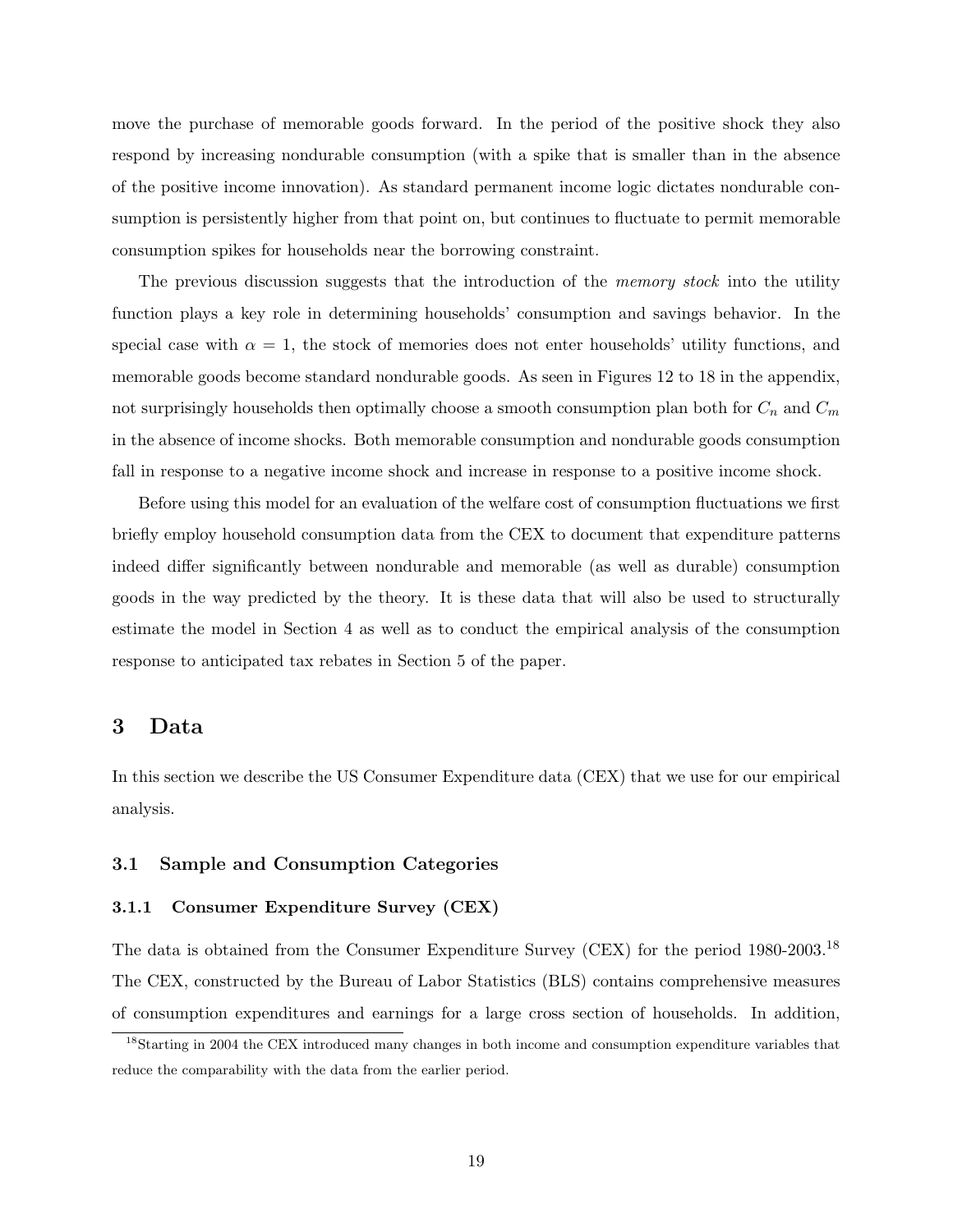and crucially for our purposes, it has a limited panel dimension.<sup>19</sup> The CEX is a rotating panel of households that are selected to be representative of the U.S. population. Each household is interviewed every three months over five calendar quarters, and in every quarter 20 percent of the sample is replaced by new households. In the first preliminary interview the CEX procedures are explained to the members of the household, and they are asked to keep track of their expenditures for future interviews. After this first interview, each household is subsequently interviewed for a maximum of four more times, once every three months. In each of these interviews, detailed information is collected on household consumption expenditures for the last three months. In the second and fifth interviews, demographic and income data are collected for each household, including earnings and income information for the previous 12 months.

We include in our sample only households that are classified as complete income reporters in the CEX. We also drop observations that report zero food expenditures, and those who report only food expenditures. In addition, we exclude all observations of households for which the household reference person is below 21 or above 64, and those households with negative or zero disposable income (as defined later in this section). Finally, we exclude households classified as rural, and those households who do not have consecutive 12 months of consumption expenditure reports. Our final sample consists of 28, 969 households with the full 12 months of consecutive consumption expenditure observations. Table 13 and Table 14 report selected summary statistics of our sample.

#### 3.1.2 Consumption Categories

In this section we provide an empirical classification of the set of memorable goods (MG), nondurable goods (ND) and durable goods. The set of memorable goods (MG) is meant to comprise goods for which the timing of the physical act of consumption and the utility this act generates are typically de-coupled, and for which both expenditures as well as physical consumption occur infrequently. It should be noted that our choice of which goods to include in the set of memorable goods is subjective.

We define memorable goods (MG) as food away from home, food for catered affairs, alcohol out, nondurable expenditure on trips and vacations, clothing and shoes, jewelry and watches, photographic rental and services, and religious and welfare activities.<sup>20</sup> Nondurable expenditure on trips

<sup>&</sup>lt;sup>19</sup>The Panel Study of Income Dynamics (PSID) has extended its coverage of consumption in recent years, but the higher frequency of observations in the CEX (as well as the longer overall sample with comprehensive consumption data) make us prefer the CEX over the PSID consumption data for this study.

 $^{20}$ Prior to 2001Q2, expenditures on religious and welfare activities were asked only in the 5th interview, and the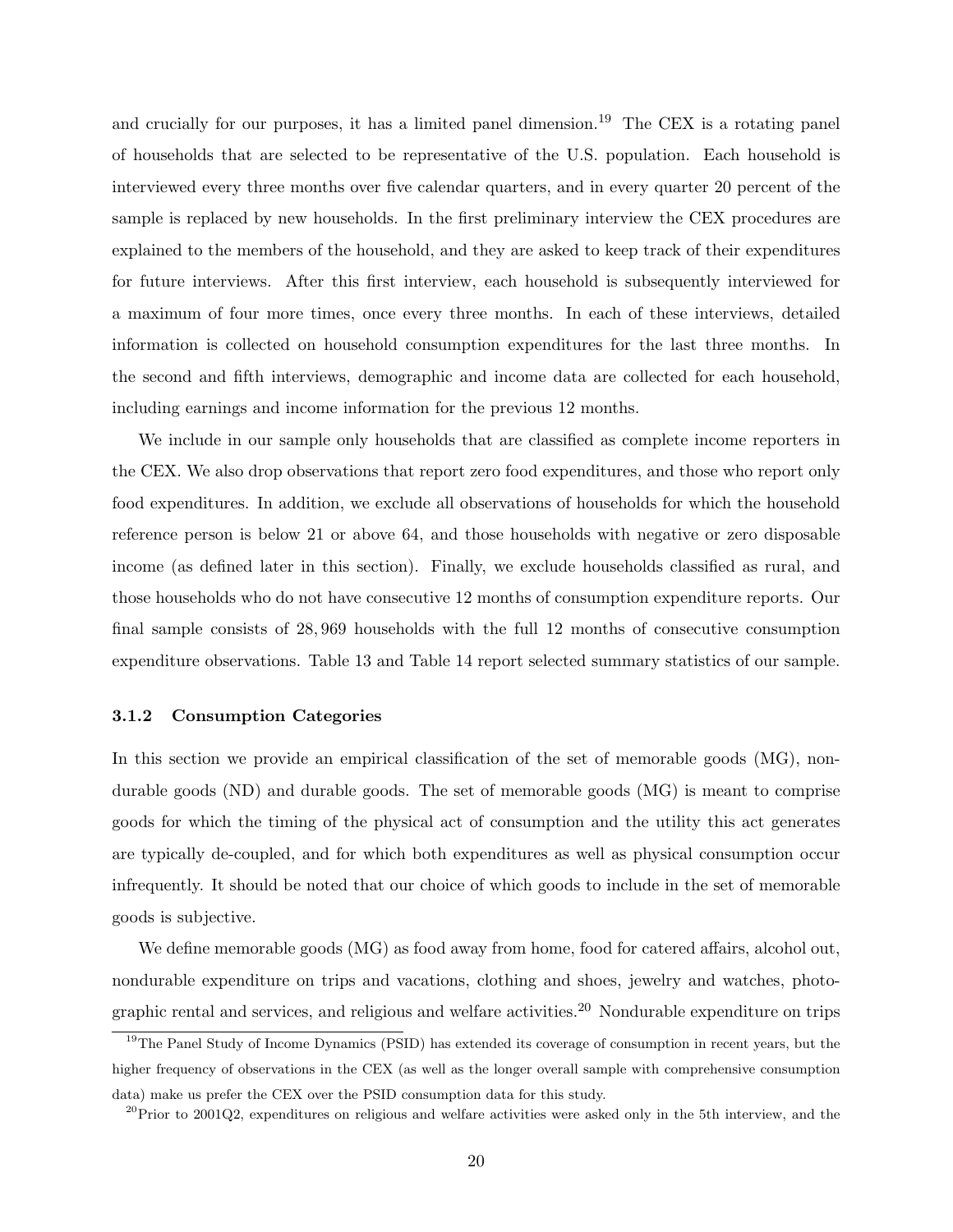and vacations includes nondurable expenditure of food, alcohol, entertainment, and transportation on trips and vacations. For a complete and detailed list of memorable goods, see Table 11.

Our definition of nondurable goods (ND) encompasses most, but not all, of the goods traditionally classified as nondurable goods (Lusardi (1996), Parker (1999), Krueger and Perri (2006), Aguiar and Hurst (2008)). We include in ND food at home, food at school, meals received as pay, tobacco, alcohol at home, utility, household operation, rents for the primary residence (including rental equivalent), local transportation, business services, education, and health care. For more detailed information on nondurable consumption goods, refer to Table 10.

Finally we include in the set of durable goods furniture, motor vehicles (net outlays and car loans), and recreation equipment. The durable goods expenditure does not include expenditures on housing assets, since we have already included a measure of the service flow from housing assets (the rental equivalent) in our nondurable goods expenditure variable. More detailed information is contained in Table 12. Total household consumption expenditures is the sum of memorable goods, nondurable goods and durable goods.

#### 3.1.3 CEX Data Frequencies

Because we are interested in how households change expenditures in different consumption categories over time, a panel dimension with a reasonably high frequency of observations is desirable. Although the CEX interview is conducted at quarterly frequency, the highest frequency for consumption data is monthly. Specifically, each expenditure reported by a household is identified by Universal Classification Code (UCC) and the month in which the expenditure occurred in CEX Monthly Expenditure (MTAB) file.

The algorithm that BLS used to construct MTAB files after each interview quarter is called the Time Adjustment (TA henceforth) process. It maps each UCC into a monthly time frame. In general, whenever the reference month information is available, the TA algorithm maps the UCC to the exact month in which the expenditure occurs (for example, all trip related expenditures, expenditures on jewelry, food for catered affairs and cars). There are also many UCCs (mostly representing nondurable goods) where only quarterly information is available, the TA algorithm amounts have been divided by 12 to transform the data into a monthly expenditure in the ITAB files. Starting from 2001Q2, households are asked to report their religious and welfare activities expenditures made for the previous three month period prior to the month of the interview in MTAB file. Thus by construction, the expenditure of religious and welfare activities are very "smooth" across the year for each individual before 2001Q2, and there is an upward "jump" before and after interview quarter 2001Q2 due to measurement issues.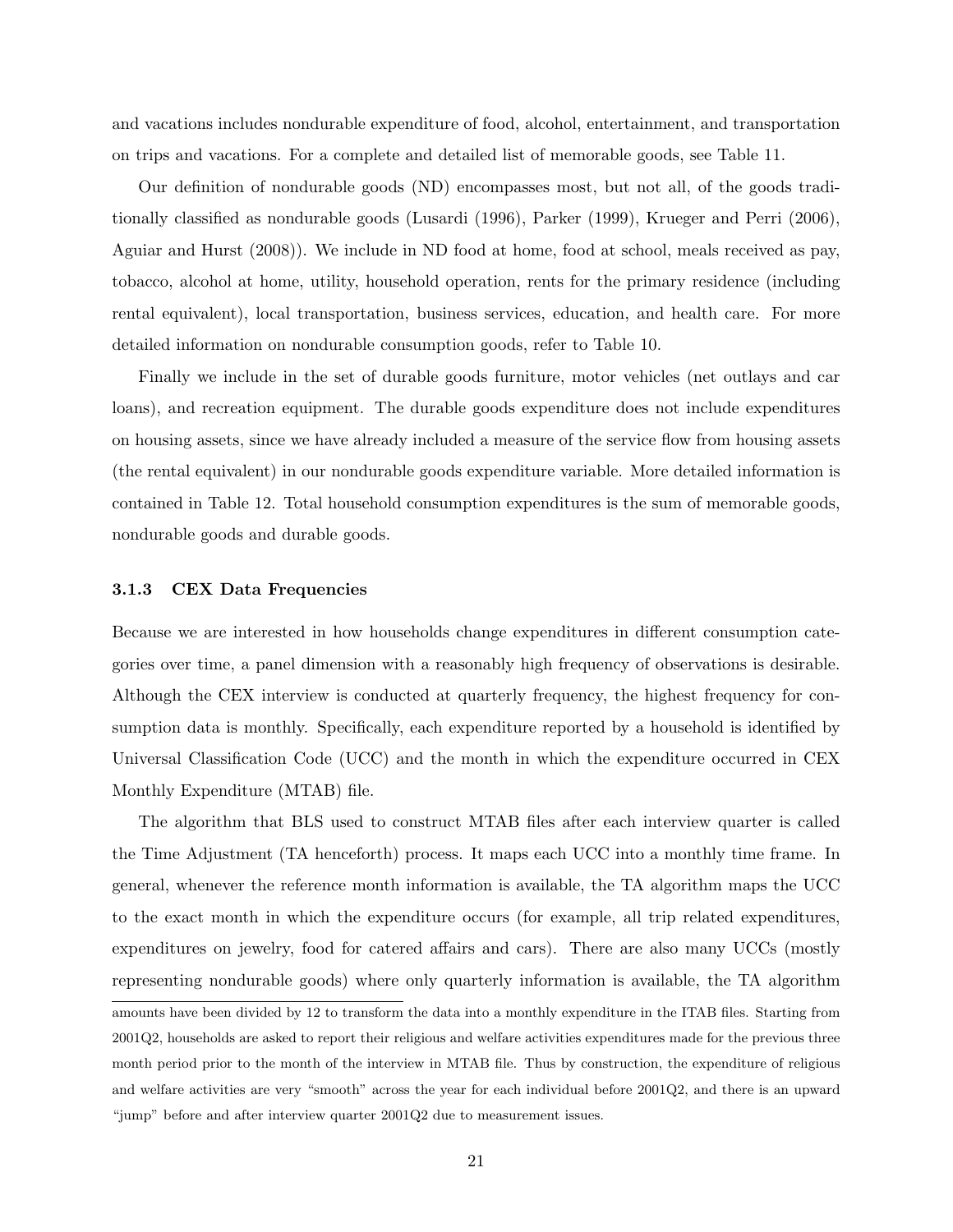converts monthly expenditure by dividing quarterly expenditure by 3 (e.g. food at home).

The TA algorithm is complex. Moreover, because the TA algorithm is based on the very detailed UCCs, when we aggregate more than 600 UCCs into 57 consumption categories, many of these consumption categories contain "mixed" frequency information.<sup>21</sup> Based on the 2006 TA mapping algorithm,<sup>22</sup> we report the underlying frequencies of our consumption expenditure categories as an illustration (Table 15). We say a consumption category contains monthly information, if any of the UCCs contained in this category has information on specific expenditure month in CEX data. As we can see from Table 15, most of the consumption categories contains monthly information, and this is especially true for memorable goods and durable goods expenditures.

In addition, as a robustness check, in Section 3.2 we conduct our empirical analysis both for data at monthly frequency (our preferred data) and for data at quarterly frequency.

#### 3.2 Descriptive Analysis

Before turning to the two applications of our theory we briefly document the salient descriptive facts for expenditures on memorable goods from the data. Specifically we provide measures of volatility and the frequency and size of spikes in consumption expenditures for different consumption categories. We will demonstrate that expenditures on memorable goods are more volatile, more infrequent and lumpy, relative to expenditures on nondurable goods. Section 3.2.1 documents the expenditure shares, volatility measures and inactivity of different consumption categories, and Section 3.2.2 displays summary measures of lumpiness of expenditures on different consumption goods.

#### 3.2.1 Consumption Expenditure Volatility

In this section, we document the extent of household-level consumption expenditure volatility associated with each of the three consumption goods categories. Specifically, monthly consumption expenditure volatility of good i for household  $h$  is measured as the standard deviation of household consumption expenditures over 12 months, divided by the household-specific 12 month average

<sup>&</sup>lt;sup>21</sup>The mapping between CEX UCCs and detailed consumption and income categories is available upon request.

 $22$ We thank Jeffrey Crilley from BLS for providing us with the file.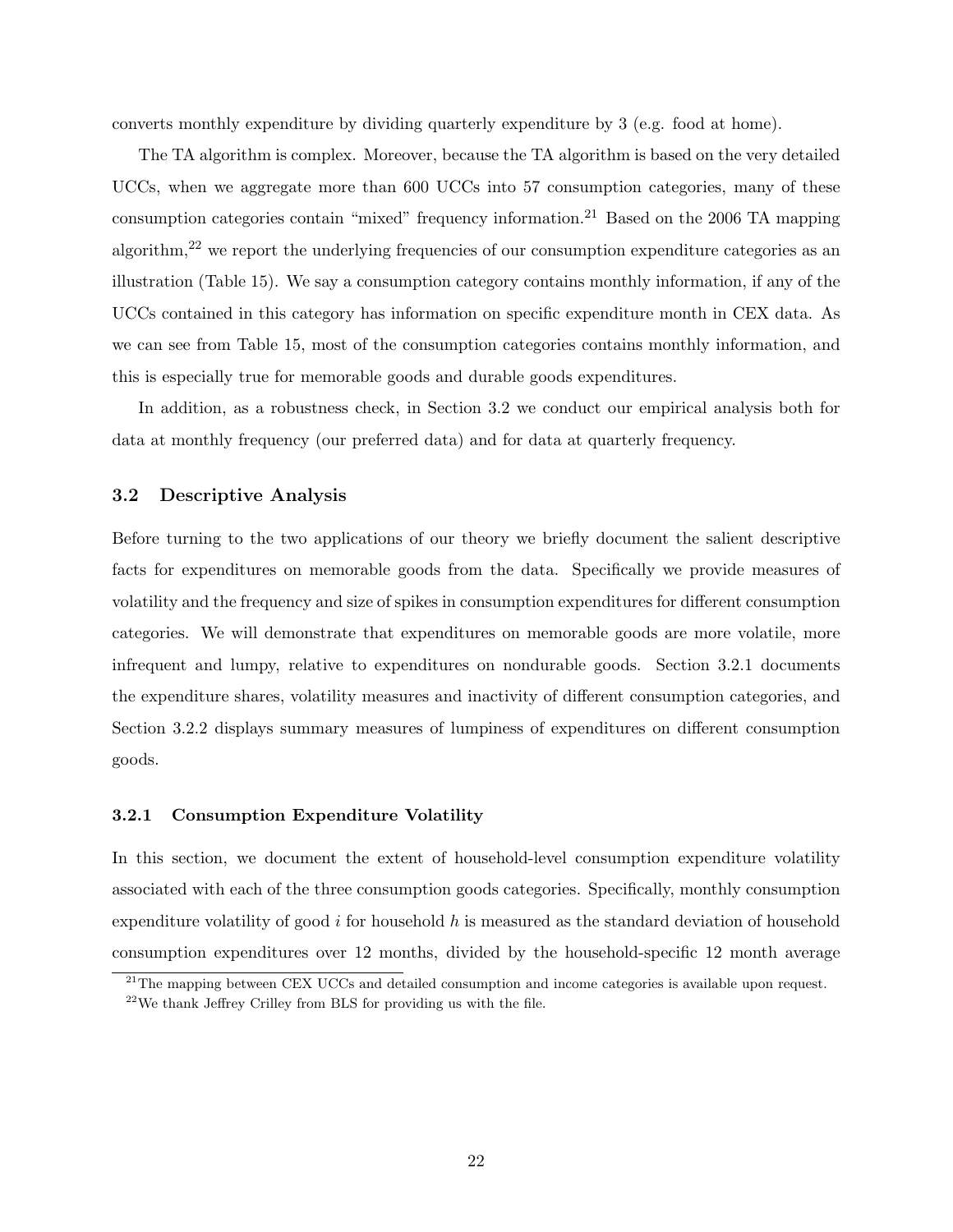consumption expenditure,  $23$ 

$$
\text{vol}_i^h = \frac{\sqrt{\sum_l (E_{i,l}^h - \bar{E}_i^h)^2}}{\bar{E}_i^h} = \frac{\text{standard deviation}_i^h}{\text{mean}_i^h} \tag{11}
$$

where  $E_{i,l}^h$  denotes household h's expenditure on good i in month l, and  $\bar{E}_i^h$  is the average consumption expenditure for household h over the 12 months for that good i. If  $\bar{E}_i^h = 0$ , then household h has zero expenditure over 12 months in category *i*, and we assign  $\text{vol}_i^h = 0$ .<sup>24</sup> We call a household who did not incur any expenditure on consumption good i over the 12-month observation period an "inactive household" for consumption good  $i$ . The inactive ratio is the number of inactive households divided by the number of all households. It is a descriptive measure of the purchasing frequency associated with a particular consumption category i.

The first three columns of Table 16 report the average consumption share, volatility measures and the inactive ratio, for the entire sample and also for selected subsamples of households with low and with high cash at hand. Specifically, we measure cash at hand as the sum of the amount in checking and savings and disposable income. We then sort households by cash at hand and report results for those households in the bottom and the top quintiles of the cash at hand distribution. We think of the first group of households as likely to be liquidity-constrained and the latter group as very unlikely to be liquidity-constrained.

Nondurable goods constitute 77.94% of the total outlays and have the lowest average volatility. Memorable goods constitute 14.19% of the total outlays and are 3 times as volatile as nondurable goods. Durable goods expenditures account for 7.9% of total outlays, and are 7 times as volatile as those on nondurable goods. We also report the measured expenditure volatilities based on data at quarterly frequency (Table 17). As one can see from tables 16 and 17, the relative magnitudes of the volatility measures of these consumption goods groups do not change as we move from monthly to quarterly frequency. Quarterly memorable goods expenditures are 3 times as volatile

<sup>&</sup>lt;sup>23</sup>This measure is analogous to that of Davis and Kahn (2008). Davis and Kahn (2008) measure volatility of consumption as the absolute value of the log change in 6 month consumption expenditures for each household, and then average over households. However, because we need to allow for zero expenditures in some consumption categories for our analysis, instead of taking log changes for each household we calculate the coefficient of variation.

 $^{24}$ Note that our volatility measure is a conservative measure of consumption volatility for memorable and durable goods with infrequent expenditures because we assign a zero volatility to households for which we do not observe any positive expenditure during the 12 month observation period (inactive households). If we drop the households who have zero expenditure throughout the 12 month periods, the measured volatility of memorable goods and durable goods expenditures would be significantly higher.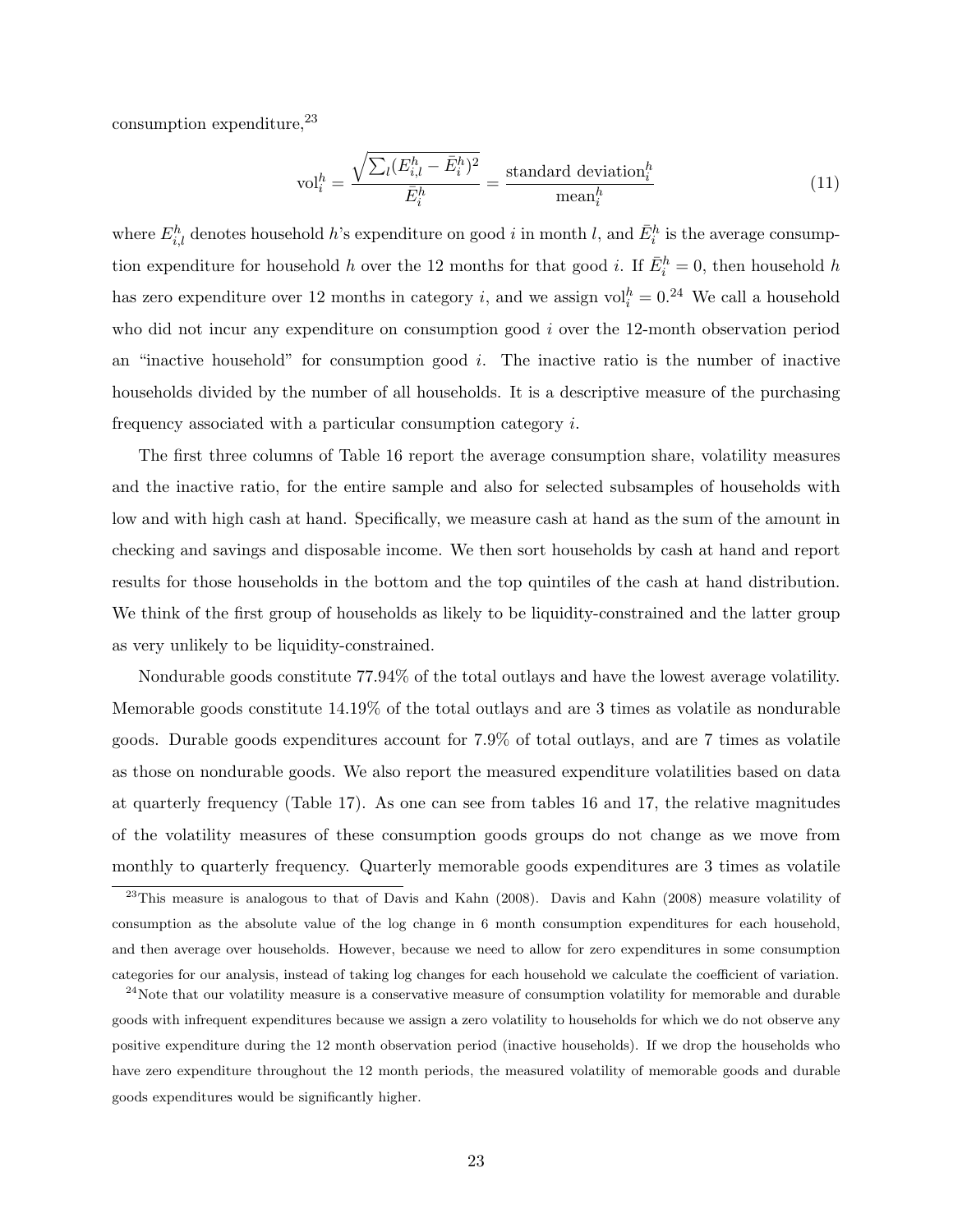as nondurable goods, and durable goods expenditures are 6 times as volatile as expenditures on nondurable goods. 0.48 percent of households do not have any memorable goods purchase over the 12 month periods, 3.89 percent of households do not have any durable goods purchase in the sample period. For completeness, Table 18 and Table 19 in the appendix report the measured volatility of 57 detailed consumption goods categories based on monthly expenditures and quarterly expenditures respectively.

Comparing the expenditure patterns between liquidity-constrained households and asset-rich households, memorable goods constitute a much larger share of total outlays for asset-rich households (18.8%) than for liquidity-constrained households (9.2%). The measured volatility of both memorable goods and durable goods is smaller for asset-rich households than for liquidity-constrained households. 1.7% of liquidity-constrained households did not have any memorable goods expenditure during the 12 month reference periods and 0.1% of asset-rich households did not have any memorable goods consumption in the reference periods.

Our theoretical model also predicts that households optimally choose to have zero expenditure in memorable goods in certain periods (which we refer as inactive periods). To further investigate whether such expenditure patterns exist in our defined memorable goods categories, we document the frequency of expenditure inactivity for the following six detailed memorable goods categories: food for catered affairs, food on trips and vacations, entertainment on trips and vacations, total expenditure on trips and vacations, clothes and shoes, jewelry and watches. We also report the inactivity patterns for two durable goods categories, new and used vehicles (net outlay), and tires, tubes, accessories and other parts, as a comparison with memorable goods. From Figure 19 we observe that indeed, memorable goods, as well as durable goods, display infrequent monthly expenditures. In fact, with the exception of the clothes and shoes categories the mode of the distribution of months of inactivity is 12, that is, most households are expenditure-inactive for a given consumption category for each of the twelve months the household spends in the sample.

#### 3.2.2 Consumption Expenditure Spikes

Another salient expenditure pattern for memorable goods, as shown in our model simulation, is that when expenditures on memorable goods occur, they occur in lumps. To investigate the lumpy expenditure patterns in memorable goods expenditure, we denote by  $n_i^h \in \{0, 1, ..., 11\}$  the number of expenditure spikes of size  $\kappa > 1$  relative to household *i*'s mean expenditure on good *i*. Thus  $n_i^h$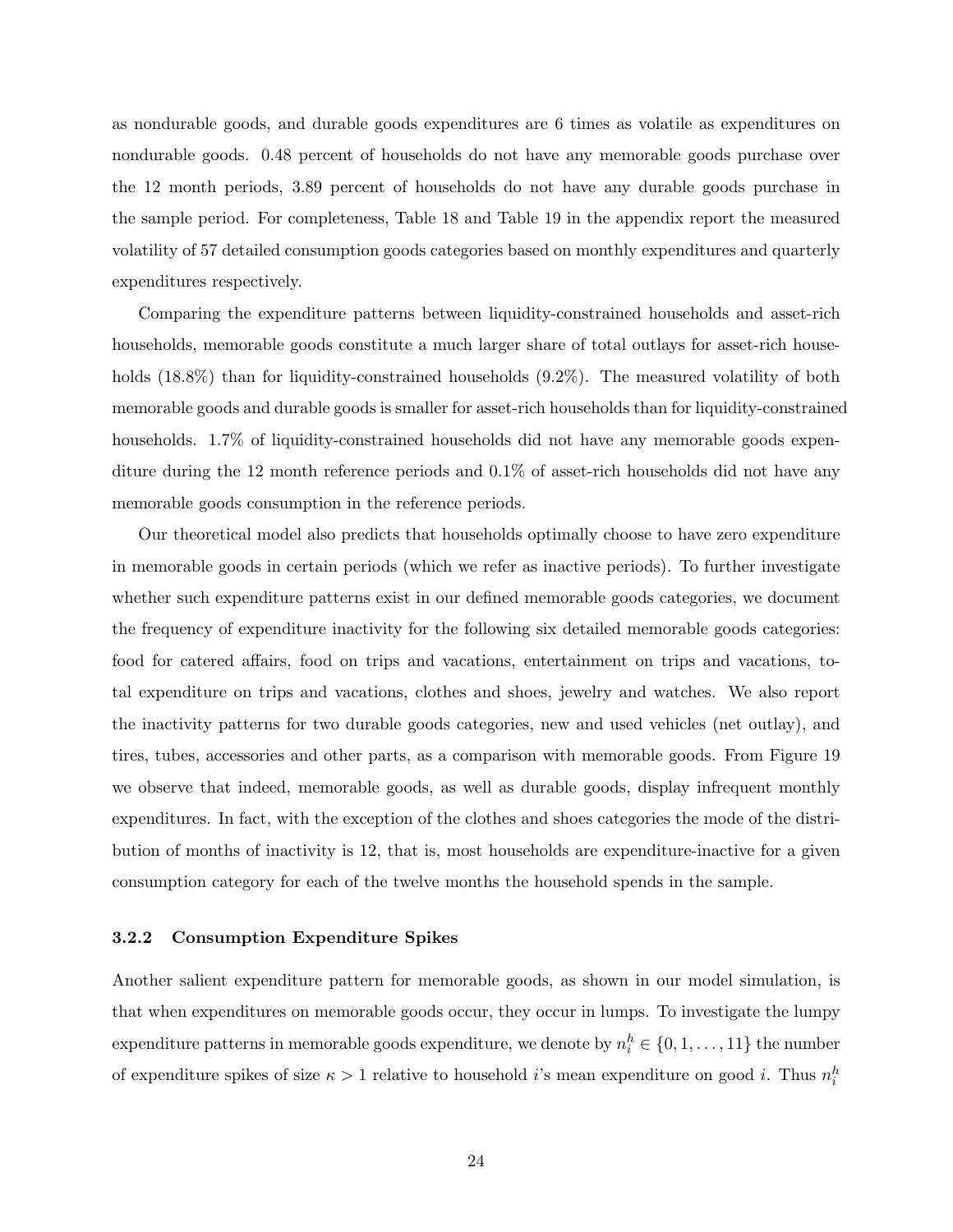is defined as:

$$
n_i^h = \sum_{l=1}^{12} \mathbf{1} \{ l : E_{i,l}^h > \kappa \cdot \bar{E}_i^h \}, \quad \kappa > 1.
$$

For each consumption category i we now plot the frequency distribution of the number of expenditure spikes  $n_i^h$  of size at least size  $\kappa = 1.5$  among households who report at least one positive expenditure on goods  $i$  within the 12-month periods. This statistic gives us a measure of expenditure lumpiness for different consumption categories. Figure 20 shows that most households have at least one consumption expenditure spike within a 12 month period for these selected memorable and durable goods, and the expenditure on these goods tends to be quite lumpy.

We also summarize frequencies of spikes and relative size of spikes for total consumption outlays, as well as separately for nondurables, memorable goods and durables In the last two columns of Tables 18 and 19, for the entire sample but also for selected subsamples of households with low and with high cash at hand. We measure the average frequency of consumption spikes as the average number of consumption spikes divided by the total number of reference periods. To measure the relative size of consumption spikes, we normalize households' expenditure spikes by household-level 12-month average total consumption outlays. One prediction from our model (derived through simulations) is that liquidity constrained households choose more frequent spikes of memorable goods expenditures. This is indeed the case as the fourth column of tables 16 and 17 show. A related prediction holds that asset rich individuals experience larger consumption spikes when they occur, indeed something present in the data (see the last column of tables 16 and 17).

To summarize our descriptive empirical findings, expenditures on memorable consumption goods are a significant share of a typical household's budget, and they display substantially larger fluctuations at a monthly (and quarterly) frequency than nondurable consumption goods. Furthermore, memorable goods expenditures in each category spike once or twice during the year, and are otherwise characterized by a higher inactive ratio.

However, as argued in Section 2 these spikes and spells of inactivity might well be optimal even in the absence of idiosyncratic income shocks or/and incomplete financial markets, and thus might not contribute to welfare losses from inefficient consumption fluctuations. We will now turn to a formal quantitative investigation of this point, using the CEX data described above.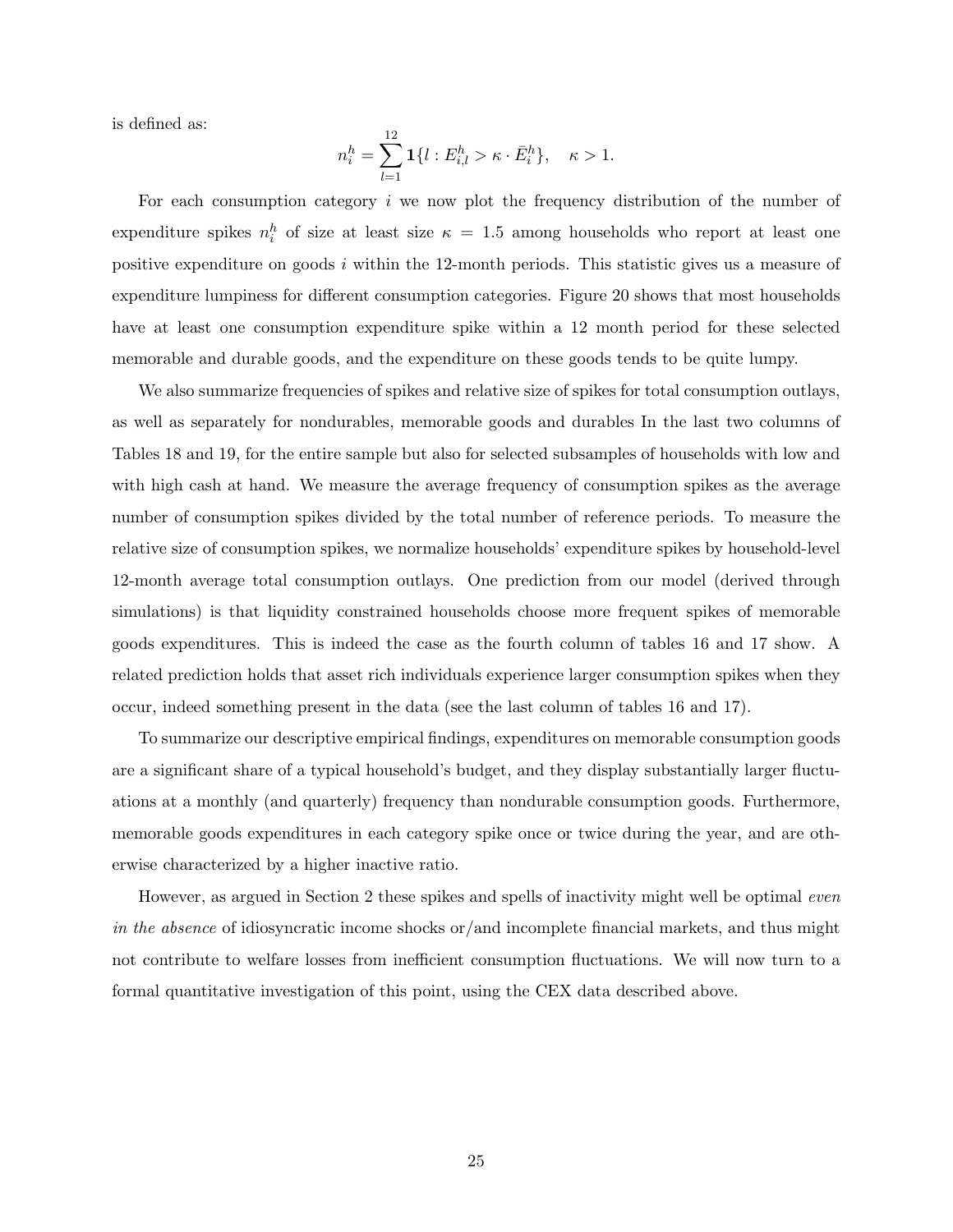# 4 Welfare Cost Analysis

One immediate implication of our model of memorable goods is that the observed large consumption expenditure fluctuations of memorable goods does not necessarily lead to welfare losses from volatile consumption. A household's underlying utility flow from memorable goods can be much smoother than the per-period memorable goods consumption expenditure because of the substitutability between contemporaneous memorable goods consumption and the stock of memory accumulated in the past. The optimal consumption of memorable goods for households depends on both the stock of memory and the average level of recent past memorable goods consumption. Hence, households adjust their memorable goods consumption over time based on their memory stock and the average level of past memorable goods consumption. This is the case even in the absence of income risk and incomplete financial markets.

To demonstrate the potential biases of measured welfare cost associated with consumption fluctuations when the presence of memorable goods is not account for, we proceed in two steps. First we conduct a reduced-form analysis of the welfare cost of consumption fluctuations whose aim is to show that the bias due to incorrectly ascribing welfare losses to expenditure fluctuations of memorable consumption can be substantial. Second, we use a structurally estimated version of our consumption model developed in Section 2 to give a more precise answer, grounded in economic theory, to the question of how much the welfare losses of consumption fluctuations might be overstated by not accounting for the fact that memorable goods expenditure fluctuations are part of optimal household consumption choices, even in the absence of uninsurable shocks (to income, say) that may make consumption volatile otherwise.

#### 4.1 Welfare Cost of Consumption Fluctuations: A Reduced Form Comparison

In this section, to carry out welfare analysis, we continue to assume that a typical household's flow utility function is given by equation (1) from Section 2. However, in this subsection we do not specify the underlying source of the consumption fluctuations that lead to welfare losses, relative to a smooth consumption profile. Instead, we directly take advantage of the empirically observed consumption expenditure data to estimate statistical consumption processes, which we then evaluate in terms of their welfare properties (relative to perfectly smooth profiles) using the utility function in (1).

To do this, we need to assume a specific stochastic process for the observed consumption ex-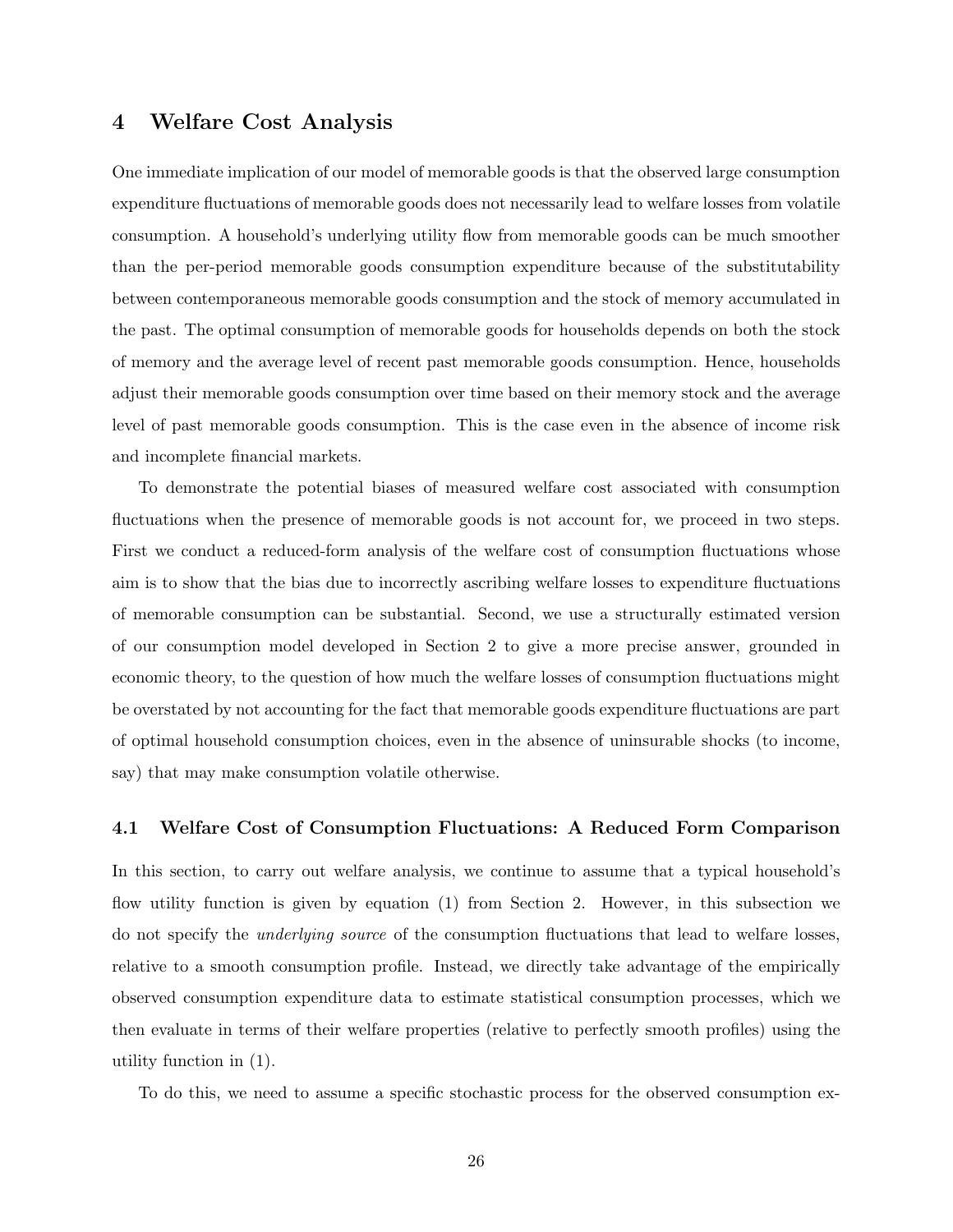penditures. The advantage of this approach is that it does not rely on specific model frictions; however, the disadvantage of this approach is that without observing the stock of memory and the parameters that govern the evolution of the memory stock, we cannot calculate the welfare losses associated with memorable goods expenditure fluctuations (if there are any). Nevertheless, this approach can give us an upper bound on the possible bias in calculating welfare cost of consumption fluctuations that one gets when failing to distinguish memorable goods from nondurable goods, of course under the maintained assumption that the empirically estimated consumption expenditure process is specified correctly.

In particular, suppose the empirical process for household h's nondurable goods consumption expenditures  $C_{n,t}^h$  at period (month) t is described as

$$
\ln(C_{n,t}^h) = \sum_{l=2}^{12} \alpha_l d_l + \alpha_{13} \cdot year + X_{h,t} \beta + \sigma_c z_t^h, \quad z_t^h \sim N(0,1)
$$
 (12)

$$
= P_t^h + \sigma_c z_t^h \tag{13}
$$

where  $d_l$  is a dummy variable for month l, the term  $\alpha_{13} \cdot year$  allows long-run yearly consumption growth, and  $X_{h,t}$  is a vector of known individual characteristics of household h, including education, marital status, race and sex of the reference person, family size, and regional dummies. The term  $\sigma_c$  measures the size of shocks to household consumption. Thus the process in (12) decomposes monthly consumption expenditures into a predictable component  $P_t^h$  and a consumption shock  $\sigma_c z_t^h$ .

To obtain an upper bound for the bias that is generated by ignoring the potential optimality of memorable consumption fluctuations, we now assume that there are no welfare losses from fluctuations in memorable consumption expenditures. As demonstrated in Section 2, such fluctuations are part of an optimal consumption plan, and we therefore implicitly assume that the empirically observed fluctuations of expenditures on memorable goods are optimal.

Following Lucas (1987), we define the welfare cost of nondurable goods consumption fluctuations as the percentage increase in consumption, uniform across all dates and states, required to leave the consumer indifferent between the stochastic consumption process  $\{(1 + g(\sigma_c))C_t^h\}$  and the deterministic process  $\{\mathbb{E}\{C_t^h\}\} = \exp(P_t^h + \frac{1}{2})$  $\frac{1}{2}\sigma_c^2$ ). It can be shown that  $g(\sigma_c)$  is given by <sup>25</sup>

$$
g(\sigma_c) \approx \frac{1}{2}\gamma \sigma_c^2. \tag{14}
$$

where we recall that  $\gamma$  is the coefficient of relative risk aversion for nondurable consumption.

 $^{25}$ The proof of this is in appendix A.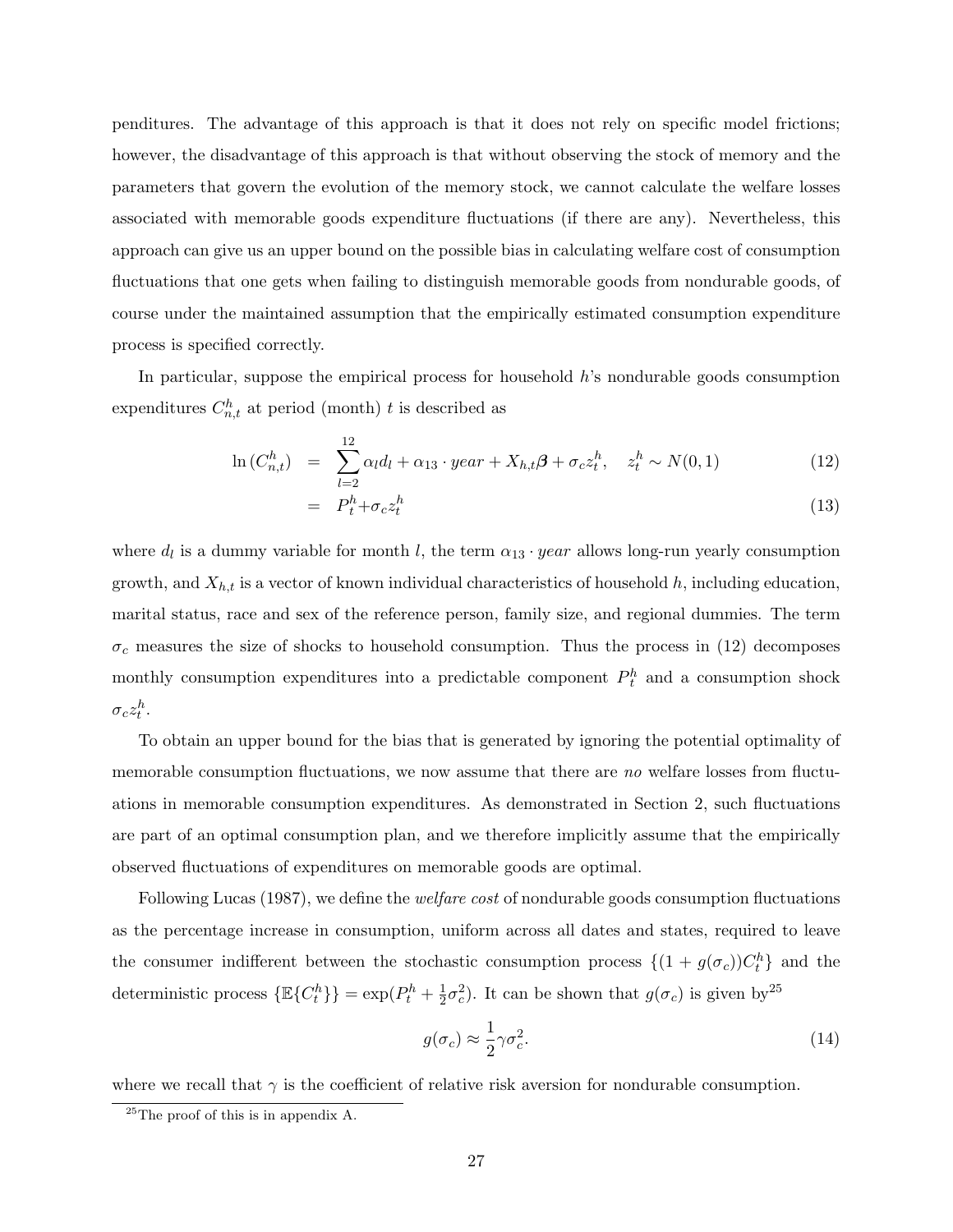Let  $\sigma_{ND}^2$  be the variance of nondurable consumption obtained when estimating (12) with data for nondurable consumption expenditures alone. Denote by  $\sigma_{NDMG}$  as the estimated value from equation (12), with  $C_{n,t}^h$  constituting the sum of expenditures on both nondurables and memorable goods. Therefore, with  $\sigma_{NDMG}$  corresponding to the measured volatility of nondurable goods without distinction between nondurable and memorable consumption, this is just a special case of our utility function (1) with  $\xi = 1$ .

The bias from misclassifying memorable goods predicted by this reduced-form welfare cost calculation thus depends on the relative magnitude of household-level residual consumption volatility of nondurable and memorable goods  $(\sigma_{NDMG}^2$  and  $\sigma_{ND}^2)$ , and is directly proportional to the coefficient of relative risk aversion  $\gamma$ . The estimated average consumption volatility for the combined (nondurable and memorable) consumption expenditures is  $\bar{\sigma}_{NDMG} = 0.28$ , and is  $\bar{\sigma}_{ND} = 0.25$  for nondurable consumption alone. The fact that  $\bar{\sigma}_{NDMG}$  is three percentage points larger than  $\bar{\sigma}_{ND}$ comes from the fact that the average volatility of memorable goods expenditure is  $\bar{\sigma}_{MG} = 1.01$ , significantly larger than  $\bar{\sigma}_{ND} = 0.28$ , but that, on the other hand, the expenditure share of memorable goods is only  $16\%$  of the combined expenditure, on average across households.<sup>26</sup>

The welfare cost of fluctuations in total consumption of memorable goods and nondurable goods can be calculated using equation 14. Using the estimated average household consumption volatility (0.28), the associated welfare cost of household-level consumption fluctuations is reported in Table 20. With logarithmic preferences the estimated welfare cost of consumption fluctuations is 3.95% of total consumption of memorable and nondurable goods, and is 3.64% of total outlays. Evidently this loss increases linearly with risk aversion  $\gamma$  as equation 14 implies.

In order to assess the extent to which the potential misclassification of memorable goods might bias the calculations above, Table 21 reports the estimated welfare cost of household nondurable consumption alone. Not surprisingly, given the reported volatile expenditure patterns of memorable goods in Section 3.2, the estimate of  $\bar{\sigma}_{ND}$  is lower than that of  $\bar{\sigma}_{NDMG}$ . This difference has significant consequences for the welfare cost of consumption fluctuations calculations. As shown in Table 21 the welfare cost falls considerably. Again with logarithmic preferences they now amount to 3.19% of nondurable goods consumption and only 2.49% of total outlays. Compared to the case where the distinction between memorable goods and nondurable goods is ignored, the estimated

<sup>&</sup>lt;sup>26</sup>Note that the same argument we make here for memorable goods also applies to durable goods (although we are obviously not the first ones to point it out for durable goods). Thus our quantitative conclusions are not necessarily invalidated even if we mis-classify some durable goods as memorable goods in our analysis.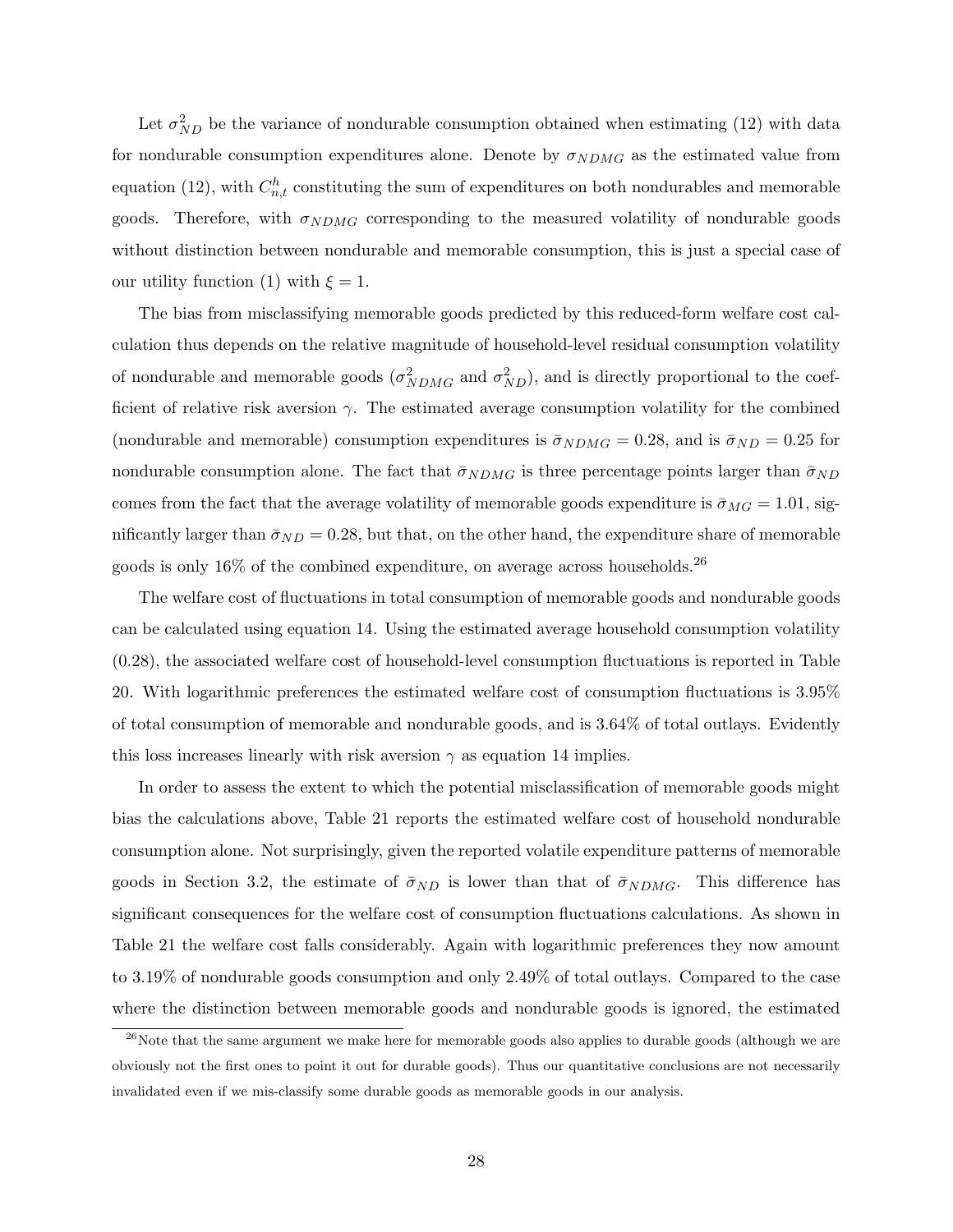welfare cost is reduced by about 32% in terms of total outlays on account of the presence of memorable goods. We stress again that we interpret this number as an *upper bound* on the bias in the welfare cost calculations.<sup>27</sup>

#### 4.2 Welfare Cost of Consumption Fluctuations: A Structural Approach

The previous section simply stipulated an empirical consumption process and used an empirical estimate of consumption volatility, together with a utility function, to determine the welfare cost of these consumption fluctuations. We did not take a stance on what underlying shocks might induce these fluctuations and made rather stark assumptions about the degree to which they might be optimal (not at all for nondurable consumption, perfectly optimal for memorable consumption).

In our structural model the only source of suboptimal consumption fluctuations stems from uninsurable idiosyncratic *labor income* risk; recall that households could only self-insure through building up and drawing down their balance of risk free assets.<sup>28</sup> We now ask, in the context of our structural model, how large are the welfare losses from consumption fluctuations induced by idiosyncratic income shocks, and how these losses are affected by explicitly modeling memorable goods. To do this, we compare (both in the model with, and in the model without memorable goods) household welfare in two scenarios: one in which households in the model face a stochastic income process and one in which households receive deterministic incomes with the same mean as in the stochastic world. In order to implement these calculations we first have to parameterize our structural model, which we do through a combination of calibration and structural estimation. We describe this procedure next. We need a fully parameterized version of our model to carry out the welfare cost of income shock-induced consumption fluctuations calculations, but we also view it as informative to provide structural estimates especially of those preference parameters associated with memorable goods consumption for which there is little evidence in the existing literature.

<sup>&</sup>lt;sup>27</sup>We also calculate the estimated volatility and welfare cost under a different categorization of consumption goods, adopting a more conservative approach of what constitutes memorable goods. More concretely, we now group clothes & shoes, and jewelry & watches into nondurable goods (as opposed to memorable goods) and call the resulting aggregate "ND Plus". The estimated consumption volatility is 0.27 and the associated welfare cost is displayed in Table 22. With this classification the (upper bound for the) bias for the welfare cost of consumption fluctuations amounts about 17% (the welfare cost falls from from 3.64 to 3.02 as a percent of total outlays).

 $^{28}$ In Lucas' (1982) representative agent endowment economy household income and consumption fluctuations are indistinguishable.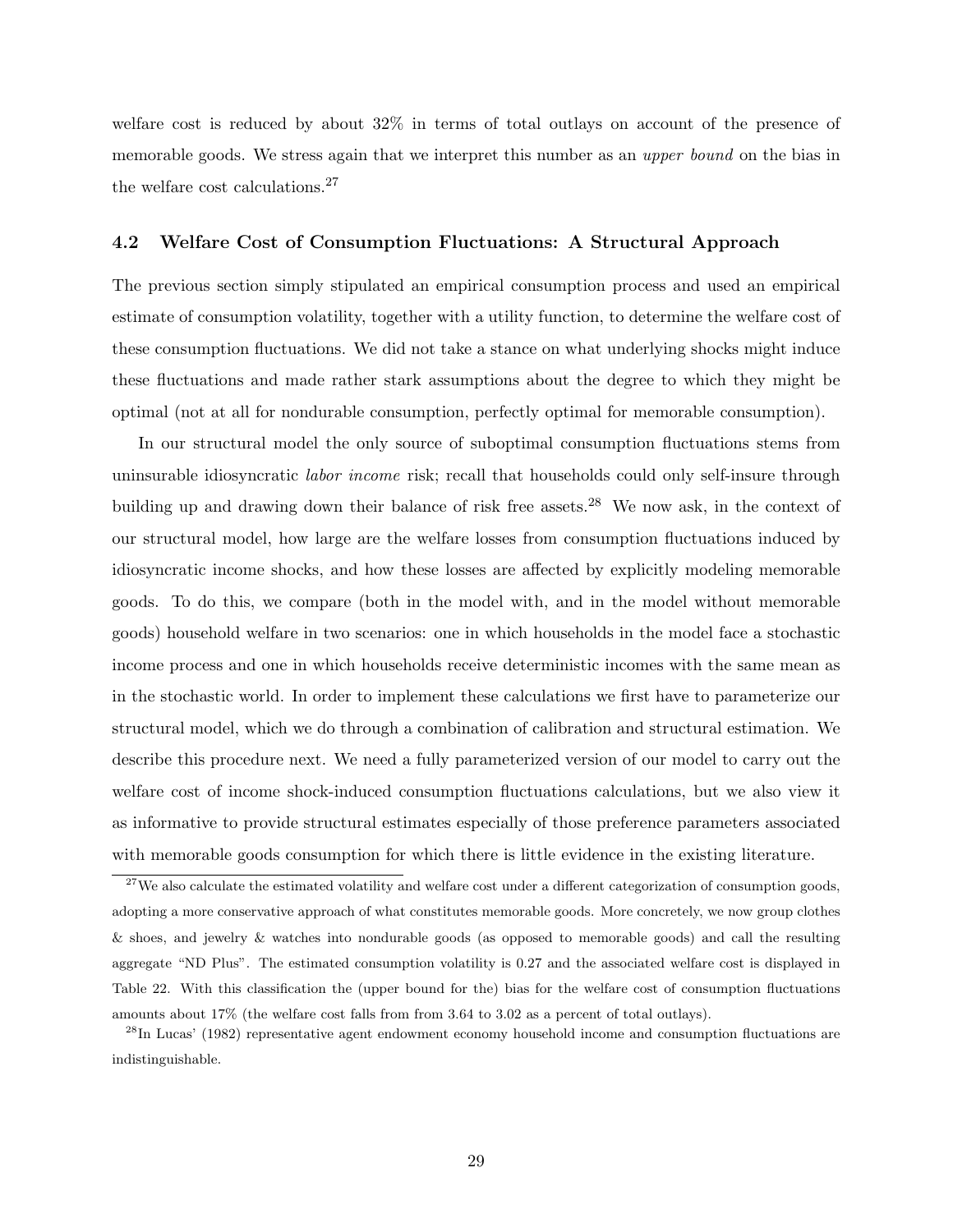| Parameters          | Interpretation                     | Value     | Target                                                  |
|---------------------|------------------------------------|-----------|---------------------------------------------------------|
| $\rho_z$            | Persistence of log income process  | 0.9900    |                                                         |
| $\sigma_{\epsilon}$ | Volatility of log income process   | 0.0797    | Covariance of $\ln Y_t$ and $\ln Y_{t-12} = 0.28$ (CEX) |
| $\bar{y}$           | Average log income                 | $-0.1598$ | $\mathbb{E}(Y) = 1$ (Normalization)                     |
| $\boldsymbol{r}$    | Monthly real interest rate         | $0.33\%$  | Annual real interest rate 4\%                           |
| $\sim$              | Relative risk aversion coefficient | 1.0       | Log Utility as Benchmark                                |

Table 3: Externally Calibrated Parameters

#### 4.2.1 Calibrated Parameters

We first calibrate a subset of the parameters as follows. In line with the frequency of our CEX data a model period is one month. We specify the monthly income process to be highly persistent<sup>29</sup> and set  $\rho_z = 0.9900$ . We set the standard deviation of the log income process to be  $\sigma_{\epsilon} = 0.0797$  so that the covariance of current income and last year's income matches CEX data.<sup>30</sup> We normalize the deterministic component of log income to  $\bar{y} = -0.1598$  so that the unconditional expectation of an individual's monthly income is normalized to 1. We use an annual real interest rate of 4%, and thus the monthly real interest rate in our model is set to be 0.33%. In our benchmark parameterization we assume a log utility function,  $\gamma = 1$ . The parameter values from the outside sources are reported in Table 3.

#### 4.2.2 Estimation Results

The solution of the model serves as input to the estimation procedure. Estimation is by simulated method of moments (SMM). Specifically, the average distance between five CEX data sample moments and simulated model moments is minimized with respect to the five model parameters  $(\beta, \xi, \alpha, \delta_m, \rho_n)$ . Notice that the five parameters specify the preferences for and the law of motion associated with memorable goods. The five moments we use consist of the (liquid) asset to income ratio, the average expenditure share of ND out of total consumption expenditures  $(ND + MG)$ , and the average volatilities of ND, of memorable, and of total expenditures.

<sup>30</sup>Under the assumption of our income process,  $\text{cov}(\ln Y_{t-12}, \ln Y_t) = \rho_z^{12} \text{var}(\ln Y_t) = \frac{\rho_z^{12}}{1-\rho_z} \sigma_{\epsilon}$ .

 $^{29}$ Our value implies an annual persistence of labor income of 0.89 which is at the lower end of the spectrum of the empirical estimates. See e.g. Guvenen (2009). Note that, ceteris paribus, less persistent labor income shocks are easier to insure through precautionary saving, and thus the welfare costs from these shocks are bound to be lower that fluctuations with even higher persistence.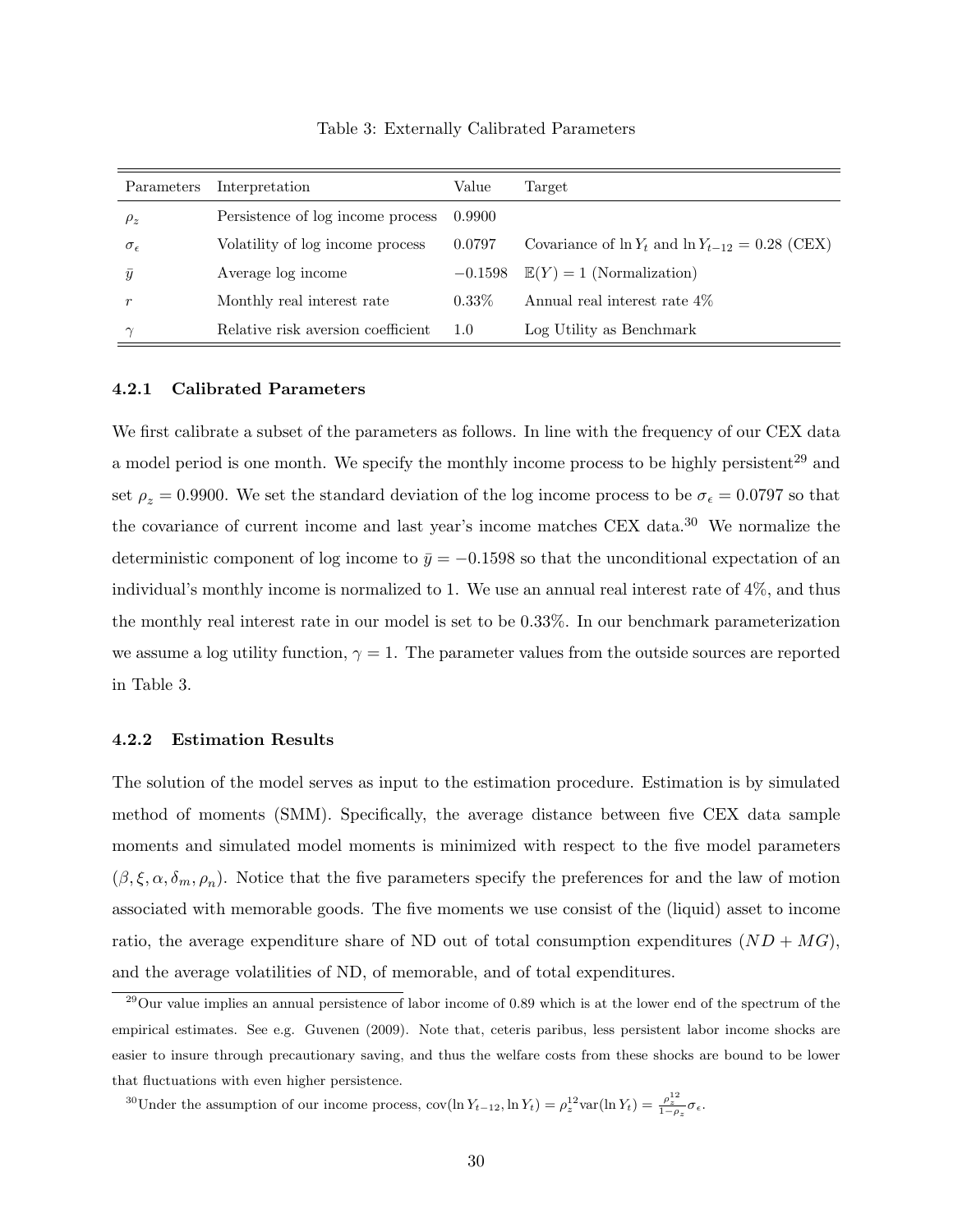Table 4: Estimated Parameters

|            | Interpretation             | Value  |
|------------|----------------------------|--------|
| $\beta$    | Subjective discount factor | 0.9944 |
| ξ          | Weight on $C_n$ in U       | 0.7598 |
| $\alpha$   | Weight on $C_m$ in U       | 0.8836 |
| $\rho$     | Weight on $C_m$ in N       | 0.2881 |
| $\delta_m$ | Deprec. of Memory          | 0.0861 |

Table 5: Model Fit

| Targeted Moments                       | Data. | Model |
|----------------------------------------|-------|-------|
| Median Liquid Assets/Annual Income     | 0.25  | 0.26  |
| Average Share of $ND/(ND+Memorable)$   | 0.84  | 0.83  |
| Average Freq of Memorable Goods Spikes | 0.19  | 0.27  |
| Average Volatility of (ND+Memorable)   | 0.31  | 0.25  |
| Average Volatility of Memorable        | 1.01  | 1.16  |

The estimated values of model parameters  $(\beta, \xi, \alpha, \delta_m, \rho)$  are reported in Table 4. The estimated relative importance of nondurable goods is fairly large,  $\xi = 0.7598$ , relative to the weight  $1 - \xi =$ 0.2402 on memorable goods. Although immediate memorable consumption  $C_m$  constitutes the most important component of the utility flow from memorable goods consumption ( $\alpha = 0.8836$ ). the memory stock  $M_t$  is also significant. The weight of current memorable goods consumption on future memory threshold N is moderate ( $\rho = 0.2881$ ). Last, after one year 2/3 of the memorable shock is depreciated, absent spending, and thus only  $1/3 = (1 - .0861)^{12}$  remains. We also report the values of targeted moments and the simulated moments under the parameter estimates<sup>31</sup> in Table 5.

<sup>&</sup>lt;sup>31</sup>Although the fit of the moments is satisfactory, it is not perfect, due to the inability of the model to generate, jointly, sufficiently volatile nondurable consumption and sufficiently smooth memorable consumption expenditures in the model, relative to the data. Note, however, that household consumption in the CEX is likely measured with substantial error which might overstate the empirical expenditure volatility for a given household over a twelve month interval.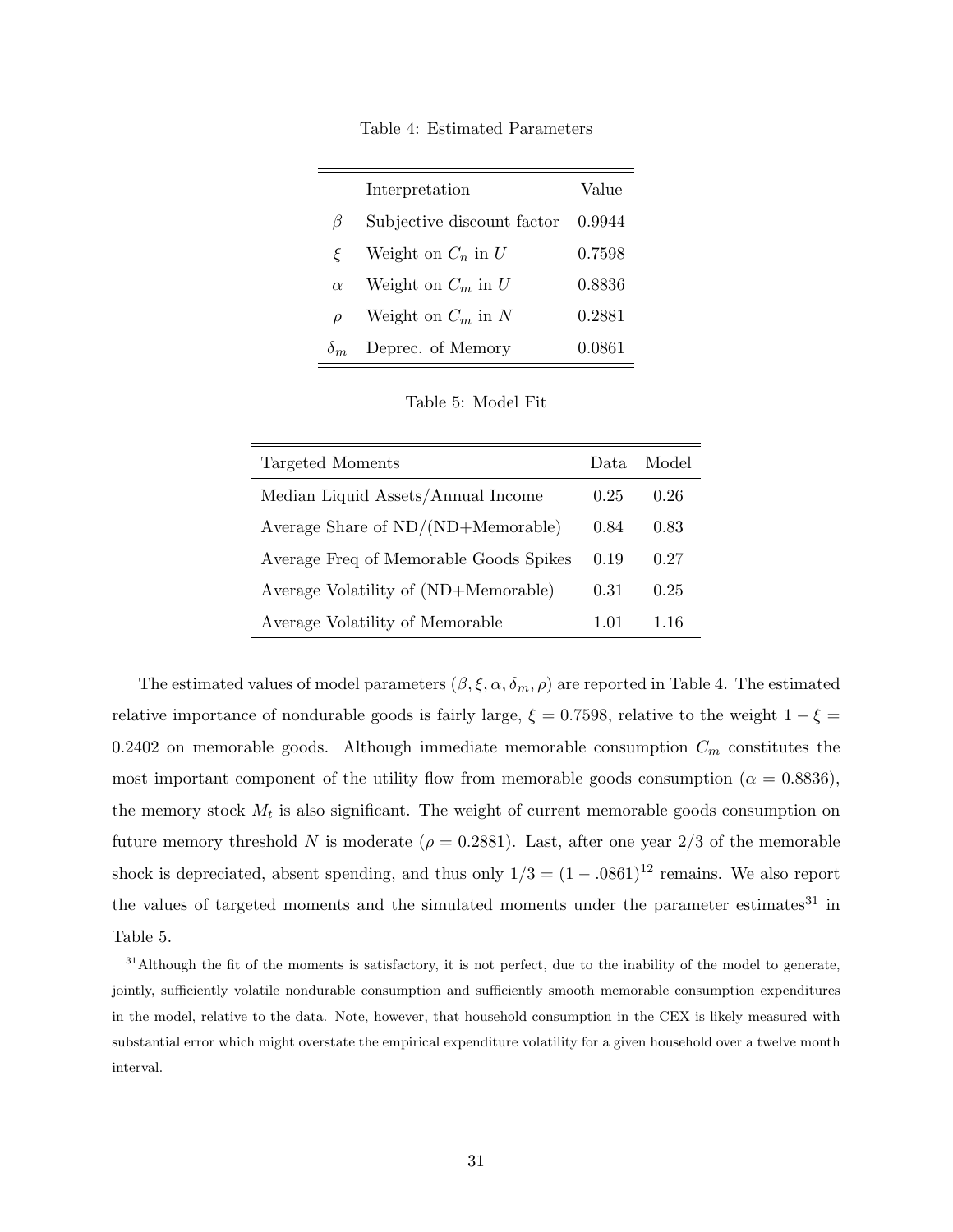#### 4.2.3 Welfare Cost Calculation

Equipped with the structurally estimated model we now can calculate the welfare losses from uninsurable income shocks, both in the presence and absence of memorable goods. Denoting by  $\Phi$  the normal cdf with zero mean and variance  $\sigma_{\epsilon}^2$ , we can rewrite the household's value function, equation 10) as:

$$
V(M, N, S, z) = \max_{C_n, C_m, S'} \left\{ \xi \frac{C_n^{1-\gamma}}{1-\gamma} + (1-\xi) \frac{(\alpha C_m + (1-\alpha)M)^{1-\gamma}}{1-\gamma} + \beta \int V(M', N', S', \rho_z z + \epsilon') d\Phi(\epsilon') \right\}
$$
  
s.t.

$$
C_n = Y + (1+r)S - C_m - S'
$$
\n(15)

$$
M' = (1 - \delta_m)M + \max\{C_m - N, 0\}
$$
\n(16)

$$
N' = (1 - \rho)N + \rho C_m \tag{17}
$$

$$
S' \ge 0 \tag{18}
$$

$$
\ln Y = \bar{y} + z. \tag{19}
$$

The outcome of this dynamic programming problem are value and policy functions  $V(M, N, S, z)$ ,  $C_n(M, N, S, z)$ ,  $C_m(M, N, S, z)$ ,  $S'(M, N, S, z)$ . Similarly, define the dynamic programming problem for a household facing no income risk as

$$
\bar{V}(M, N, S) = \max_{C_n, C_m, S'} \left\{ \xi \frac{C_n^{1-\gamma}}{1-\gamma} + (1-\xi) \frac{(\alpha C_m + (1-\alpha)M)^{1-\gamma}}{1-\gamma} + \beta \bar{V}(M', N', S') \right\}
$$

subject to equations (15) to (18), and with income

$$
\ln Y = \bar{y} + \frac{\sigma_{\epsilon}^2}{2(1 - \rho_z^2)}.
$$
\n
$$
(20)
$$

Note that the last equation ensures that the household faces the same expected income as in the case with income risk. Again denote value and policy functions from this dynamic program as  $\bar{V}(M, N, S), \bar{C}_n(M, N, S), \bar{C}_m(M, N, S), \bar{S}'(M, N, S).$ 

In the same vein, we can define

$$
W(S, z) = \max_{C_n, S'} \left\{ \frac{C_n^{1-\gamma}}{1-\gamma} + \beta \int W(S', \rho_z z + \epsilon') d\Phi(\epsilon') \right\}
$$

subject to equation (15), (18) and (19) as the dynamic programming problem in the presence of income risk, but *absent* memorable goods, with value and policy functions  $W(S, z)$ ,  $C_n^W(S, z)$ ,  $S^{W'}(S, z)$ . Finally, in the absence of both income risk and memorable goods the dynamic program reads as

$$
\bar{W}(S) = \max_{C_n, S'} \left\{ \frac{C_n^{1-\gamma}}{1-\gamma} + \beta \bar{W}(S') \right\}
$$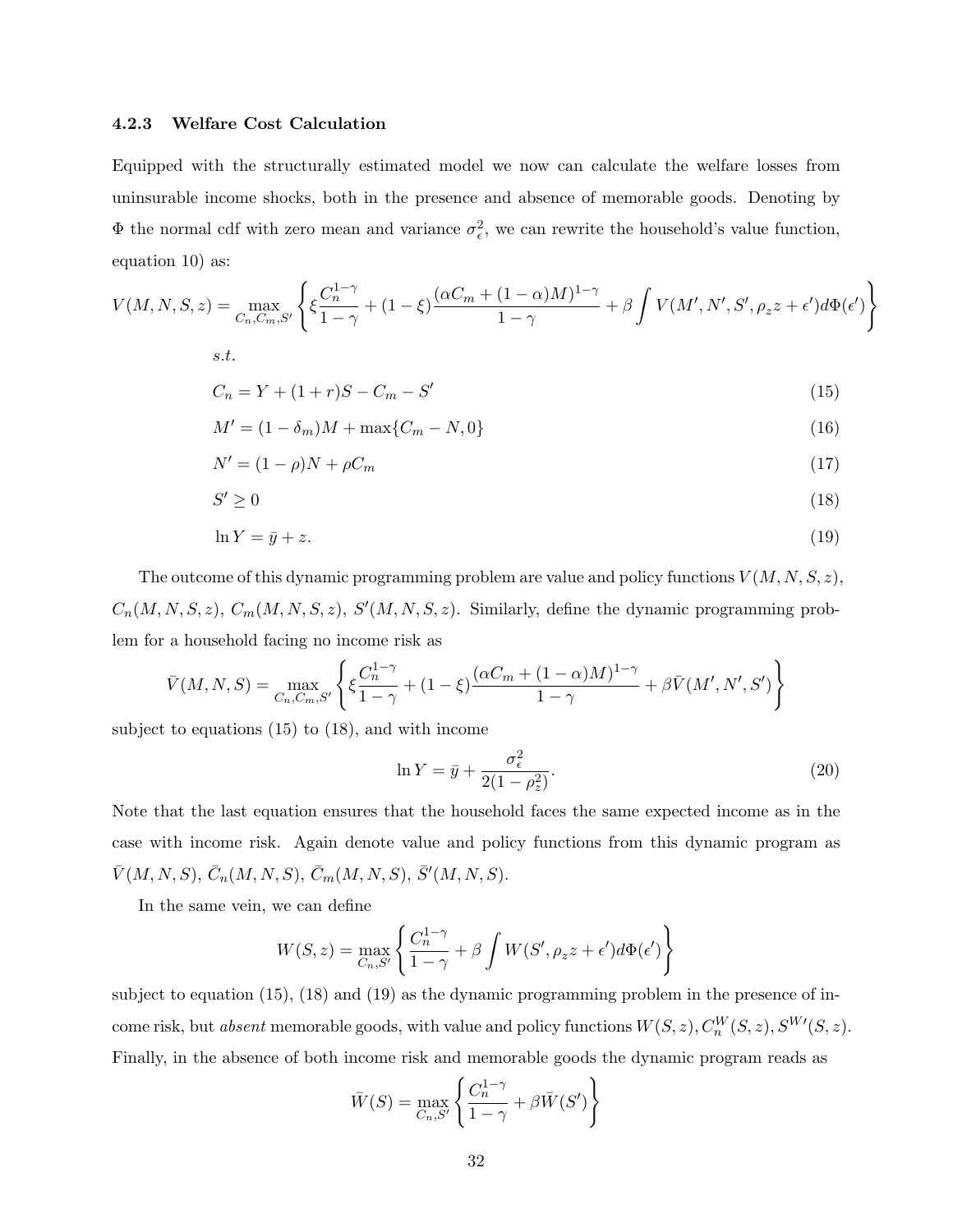subject to equation (15), (18) and (20), with associated value and policy functions  $\bar{W}(S), \bar{C}^{W}_{n}(S), \bar{S}^{W \prime}(S)$ .

For each state  $(M, N, S)$ , we define the welfare cost of consumption fluctuations induced by uninsurable income shock as the permanent percent reduction in consumption that would make a household living in a world without income risk indifferent to living in a world with income risk. As Appendix A shows, that these numbers can be calculated from the value functions alone:

$$
g(M, N, S) = \left[\frac{V(M, N, S, z = 0)}{\overline{V}(M, N, S; g = 0)}\right]^{\frac{1}{1 - \gamma}} - 1
$$
\n
$$
g^{W}(S) = \left(\frac{W(S, z = 0)}{\overline{W}(S; g = 0)}\right)^{\frac{1}{1 - \gamma}} - 1
$$
\n(21)

where  $\bar{V}(M, N, S; g)$  is lifetime utility in the no-risk economy with memorable goods, but with nondurable and memorable consumption scaled up by a factor  $g$  at all future dates. The function  $\overline{W}(S; g)$  has a similar interpretation.<sup>32</sup>

By construction, the welfare cost function  $g(M, N, S)$  in the model with memorable goods depends on the state variables  $M, N$  and  $S$ . Let  $F(M, N, S)$  denote the invariant marginal distribution over state variables  $(M, N, S)$  in the model with memorable goods and income risk. Similarly, let  $F^{W}(S)$  denote the invariant marginal distribution over wealth in the model with income risk but without memorable goods. Therefore,

$$
F(M, N, S) = \int_{z} H(M, N, S, z) d\Phi^{z}(z)
$$

$$
F^{W}(S) = \int_{z} H^{W}(S, z) d\Phi^{z}(z)
$$

where  $H(M, N, S, z)$  and  $H^W(S, z)$  are the invariant distributions over the states in models with memorable goods and without memorable goods respectively,  $\Phi^z$  is the normal cdf with zero mean and variance  $\sigma_{\epsilon}^2/(1-\rho^2)$ . We can then calculate two aggregate welfare cost measures as follows:

$$
\bar{g} = \int_{M,N,S} g(M, N, S) dF(M, N, S)
$$

$$
\bar{g}^{W} = \int_{S} g^{W}(S) dF^{W}(S).
$$

The difference between the welfare costs calculated in the two cases,  $\bar{g}^W - \bar{g}$ , is then our measure of the overstatement of the welfare cost of consumption fluctuations that stem from ignoring

$$
g(M, N, S) = \exp [(1 - \beta)(V(M, N, S, z = 0) - \bar{V}(M, N, S; g = 0))] - 1
$$
  

$$
g^{W}(S) = \exp [(1 - \beta)(W(S, z = 0) - \bar{W}(S; g = 0))] - 1.
$$

<sup>&</sup>lt;sup>32</sup>For  $\gamma = 1$ , a similar derivation yields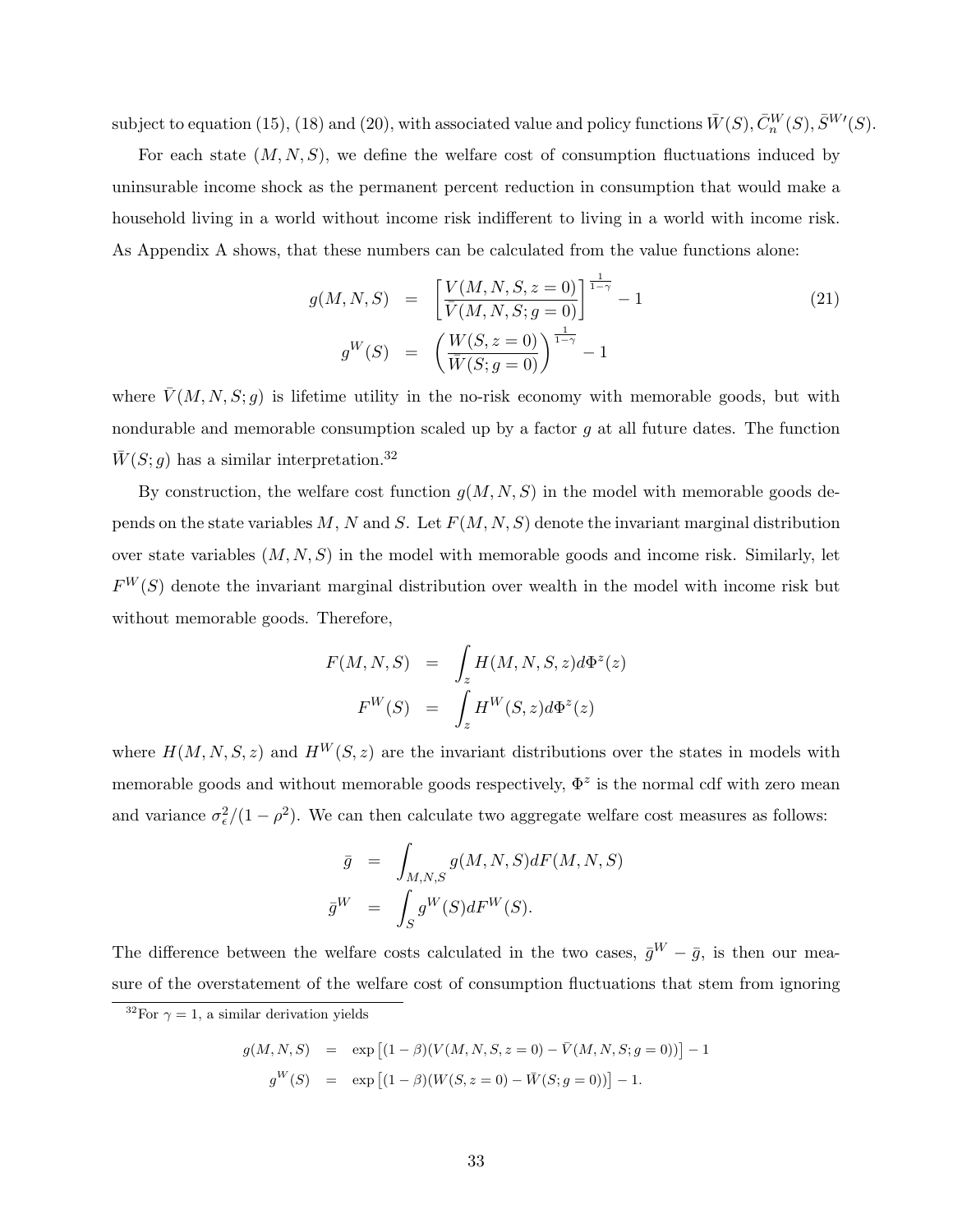|  | Table 6: Aggregate Welfare Cost |  |  |
|--|---------------------------------|--|--|
|--|---------------------------------|--|--|

|                | Interpretation                       | Estimated Value |
|----------------|--------------------------------------|-----------------|
| $\overline{a}$ | Welfare cost with memorable goods    | 11.9%           |
| $\bar{a}^W$    | Welfare cost without memorable goods | 13.6%           |

Figure 5: Welfare Cost Comparison



memorable goods.

Table 6 reports the estimated aggregate welfare cost measures  $\bar{g}$  and  $\bar{g}^W$  from the structurally estimated model. The reduction in the welfare cost of consumption fluctuations amounts to a significant 1.7 percentage points, or to approximately 13% of the overall welfare cost in the absence of memorable goods.

To further interpret this result, Figure 5 compares the welfare cost in the model with memorable goods with the welfare cost in the model without memorable goods at each asset level  $(S)$  averaged across states M and N. We observe that the magnitude of the welfare costs of consumption fluctuations, is significantly smaller in the model with memorable goods than in the model without memorable goods, at each asset level. Also note that the average asset level is lower in the model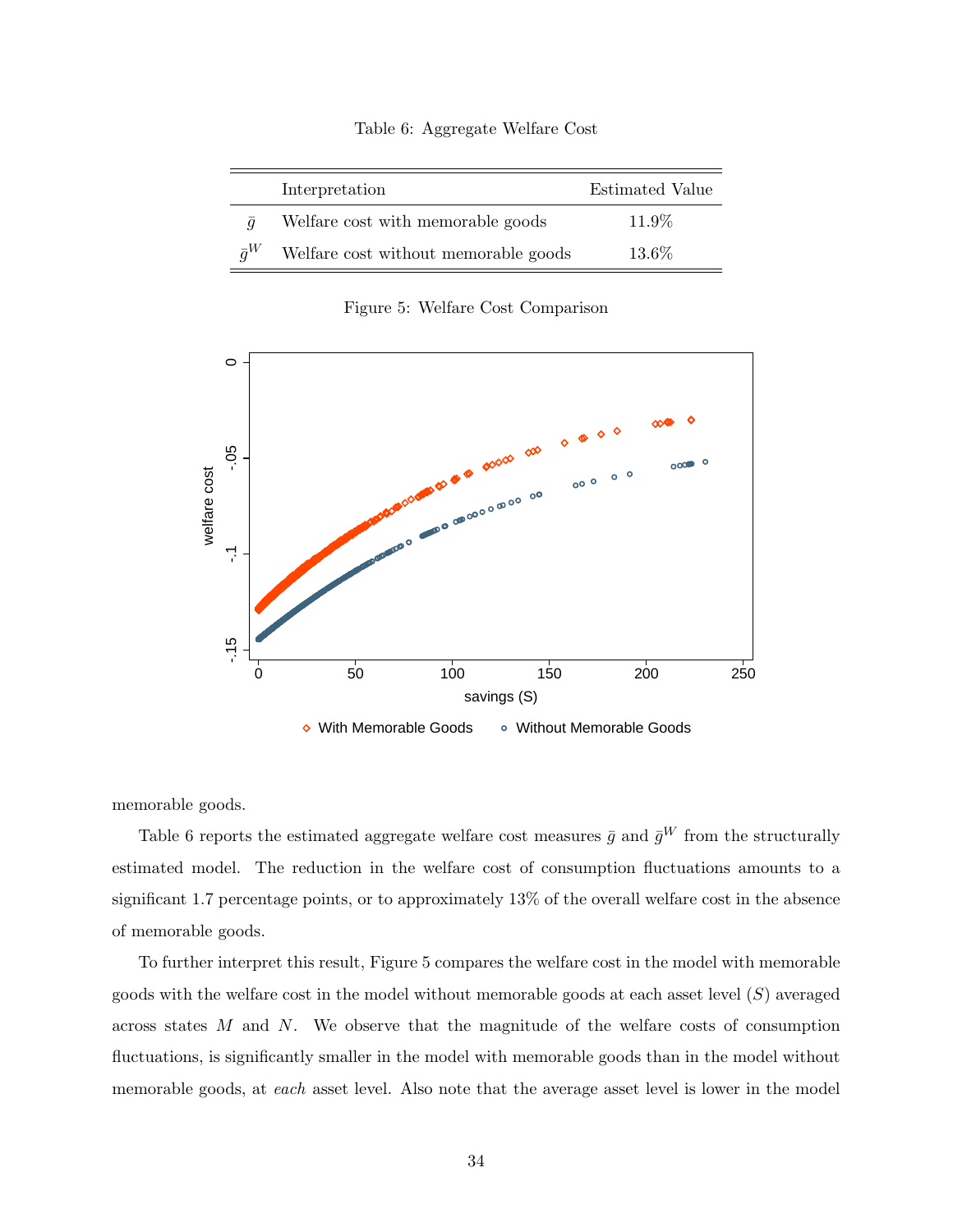with memorable goods, because the memorable goods stock is used as an alternative asset to smooth adverse income shocks.<sup>33</sup>

## 5 Revisiting an Excess Sensitivity Test of Consumption

In the previous section we demonstrated that accounting for and explicitly modeling memorable consumption goods may significantly change our quantitative assessment of the welfare cost of consumption fluctuations induced by uninsurable income shocks. Next we provide a second application from the empirical consumption literature that is sensitive to the exclusion of memorable consumption. The standard consumption-savings model predicts that, absent borrowing constraints, consumption should not respond to predictable changes in income. If it does, then consumption is said to exhibit excess sensitivity (to predictable income changes).

Our goal here is not to rewrite the huge empirical literature on excess sensitivity of consumption. We simply want to demonstrate that one important piece of evidence for excess sensitivity stemming from the consumption response to predictable federal income tax refunds, as documented in the important paper by Souleles (1999), could be entirely due to the response of memorable consumption expenditures to these tax refunds. In our empirical analysis we indeed find that nondurable consumption, *not* including memorable consumption expenditures, does not exhibit any excess sensitivity with respect to predictable income tax refunds.

# 5.1 Implications of Model for Consumption Responses to Expected Income Changes

The basic idea of consumption excess sensitivity tests is to investigate whether consumption expenditures respond to predictable changes in disposable income. According to the standard intertemporal consumption-savings model with rational expectation it should not, absent binding borrowing

<sup>&</sup>lt;sup>33</sup>In the presence of income risk and borrowing constraints, both the models with memorable goods and without memorable goods have a non-degenerate invariant distribution over their respective state variables. In the model with uninsurable income risk but without memorable goods, asset accumulation is the only option available for households to smooth consumption and insure against income risk. However, in the model with memorable goods, under a moderate depreciation rate ( $\delta_m = 0.0861$ ), memorable goods serve as an alternative buffer to insure against income shocks. When faced with negative income shocks households can access their internal capital market by delaying expenditure spikes of memorable goods and letting the stock of memories depreciate. In the model with income shocks but no memorable goods, the average savings rate is 11.88; in the model with income shocks and memorable goods, the average savings rate is 11.13.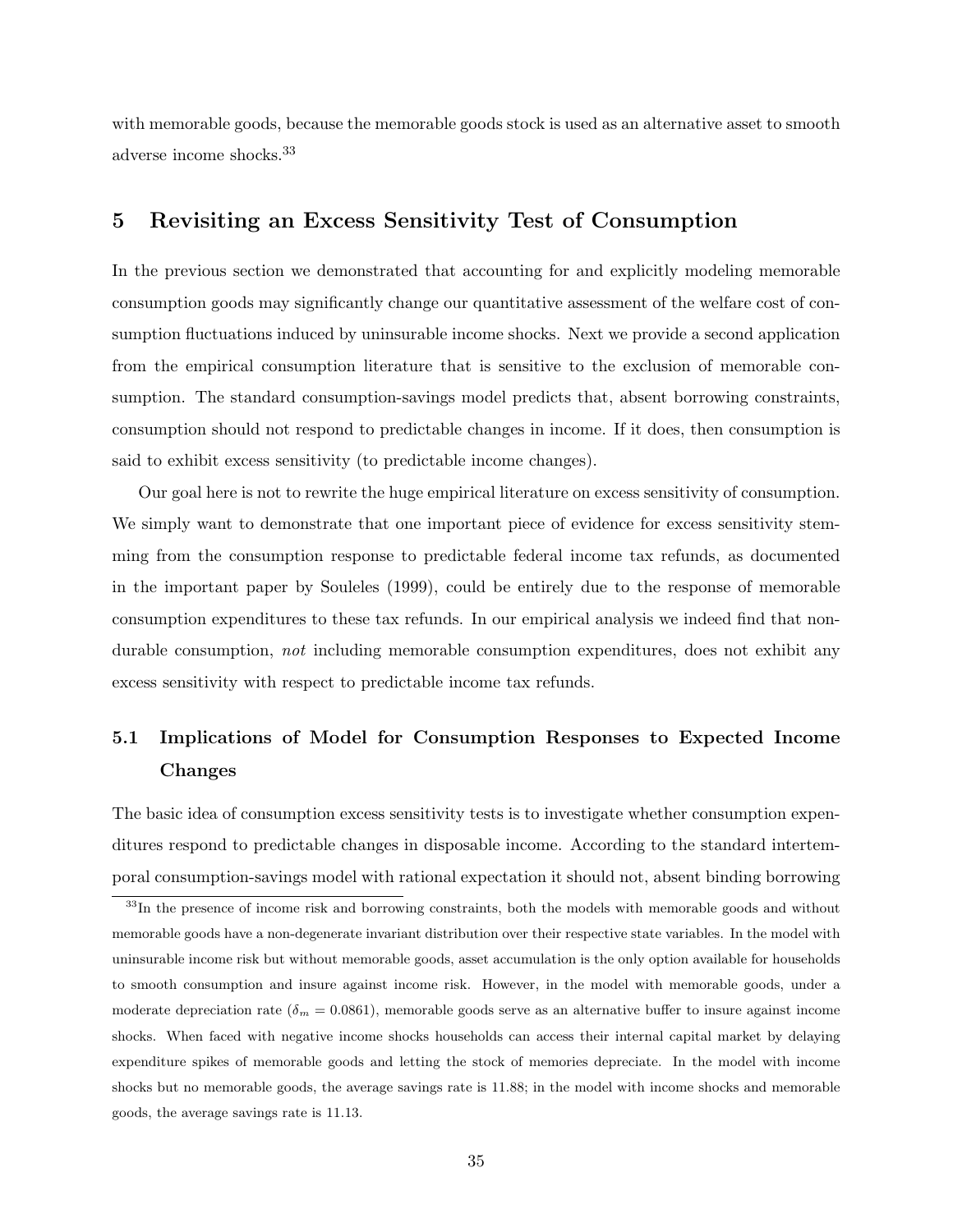constraints.

The basic test for excess sensitivity of nondurable consumption to predictable income changes can then be conducted by estimating the following specification:

$$
C_{n,t+1} - C_{n,t} = \beta_0 + \sum_i \beta_{1,i} X_{i,t+1} + \beta_2 \Delta Y_t
$$
\n(22)

where  $X_{i,t+1}$  controls the change in household preferences and  $\Delta Y_t$  is a change of income between period t and  $t + 1$  that is predictable at time t. In Appendix A we show how this equation can be derived from a linearization of the Euler equation for nondurable consumption expenditures.<sup>34</sup> Thus, absent binding borrowing constraints, the standard consumption-savings model based on the permanent income hypothesis implies that nondurable consumption changes should not be sensitive to predictable income changes, or  $\beta_2 = 0$ .

However, for memorable goods consumption  $C_{m,t}$ , even in the absence of borrowing constraint, expenditures on memorable goods  $C_{m,t+1}$  may still respond to predictable income changes. To see this, notice that since typically  $\Delta Y_t$  is correlated with  $C_{m,t}$  in our model<sup>35</sup>, it does not predict that  $\tilde{\beta}_2 = 0$  in the regression<sup>36</sup>:

$$
C_{m,t+1} - C_{m,t} = \tilde{\beta}_0 + \sum_i \tilde{\beta}_{1,i} X_{i,t+1} + \tilde{\beta}_2 \Delta Y_t.
$$
 (23)

We now briefly discuss the data used to implement these two basic regressions before turning to the results.

### 5.2 Empirical Test Using CEX Tax-Refund Data

### 5.2.1 Data and Sample Selection

To insure comparability with Souleles (1999) our empirical strategy, as well as crucial sample selection choices and variable definitions, follows his as much as possible. The data used in this section are drawn from the CEX surveys from 1980 to 1991, which covers exactly the same time period as in Souleles (1999). Our definition of nondurable and memorable goods is the same as in previous sections. Furthermore we define strictly nondurable goods (Strictly ND) as all nondurable goods, but excluding health, education and reading. Finally we define strictly memorable goods as

<sup>34</sup>See Parker and Preston (2005) and Parker (1999) for similar analyses.

<sup>&</sup>lt;sup>35</sup>The same is true if  $\Delta Y_t$  is correlated with  $\lambda_{m,t}$ , the (transformed) Lagrange multiplier associated with law of motion for memorable goods; see equation (35) in the appendix.

<sup>36</sup>A linear approximation of the Euler equation for memorable consumption goods expenditure is derived in appendix A that displays the explicit form on which this regession equation is based.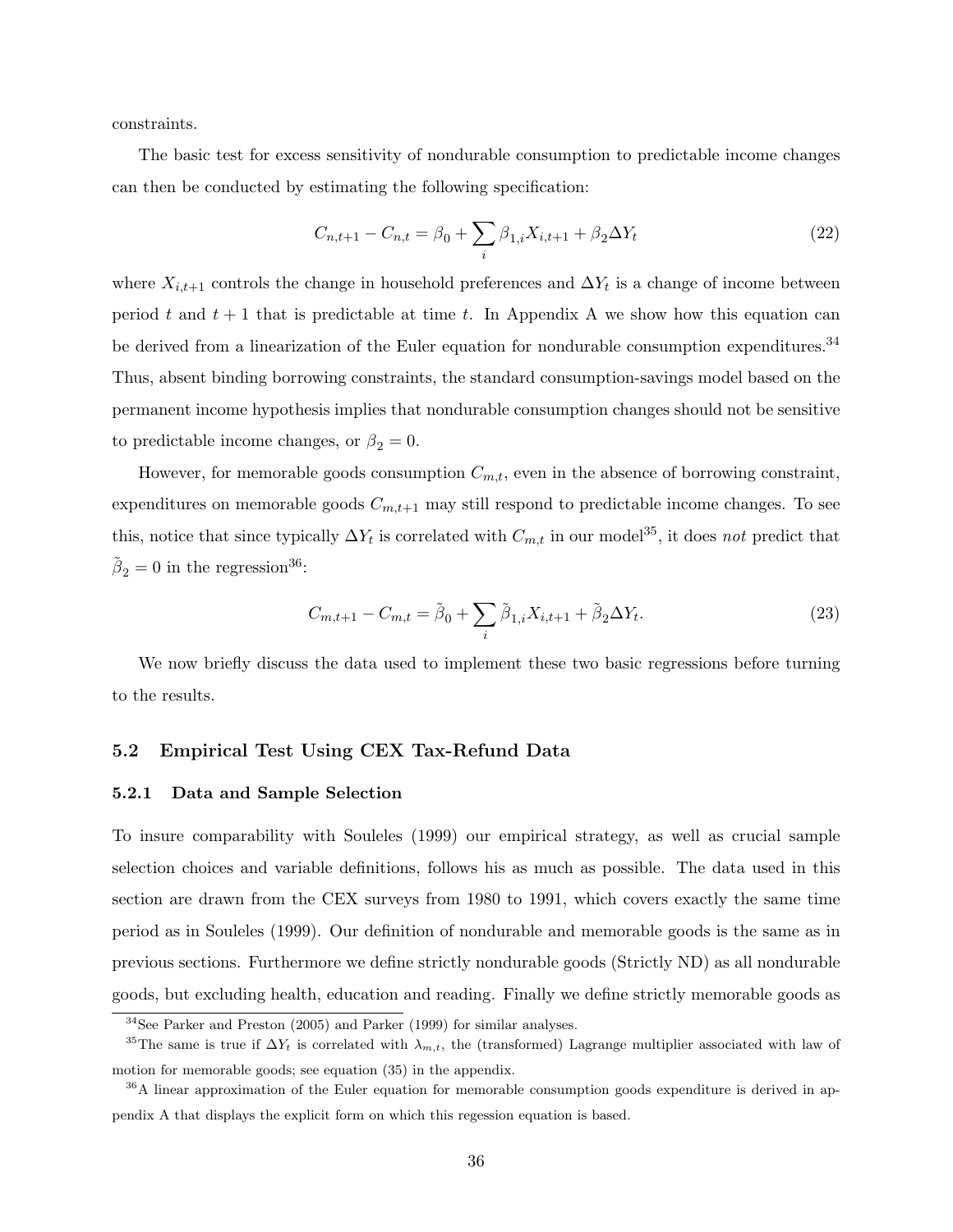memorable goods excluding clothes and jewelry. Thus our definition of nondurable and memorable goods combined is equivalent to Souleles (1999)'s nondurable goods (ND+MG), and our definition of strictly nondurable and strictly memorable goods combined equals to Souleles (1999)'s definition of strictly nondurable goods (Strictly  $(ND+MG)$ ).<sup>37</sup>

The sample was selected in a way that closely follows the selection criteria provided in Souleles (1999).<sup>38</sup> The CEX asks about tax refunds twice, in a household's first and final interview. Each time what is recorded is the value of federal tax refunds received by the households in the 12 months before the interview month. Thus the refund variable in the CEX has a reference period of 12 months. About 80 percent of the refunds were mailed out in March, April and May during the years 1980-1991,<sup>39</sup> and thus following Souleles (1999), we deflate refunds by the average of the monthly CPI for all items averaged over March, April, and May. All nominal variables were deflated to 1982-1984 dollars.

### 5.2.2 Empirical Specification and Estimation

Souleles (1999) provides evidence for excess sensitivity in consumption by estimating two regressions, both of which we will revisit here. The first specification to be estimated is

$$
C_{t,II}^h - C_{t,I}^h = \sum_t \beta_{0t} * \text{year}_t^h + \beta_1' X_t^h + \beta_2 * \text{refund}_t^h + u_t^h. \tag{24}
$$

The dependent variable  $C_{t,II}^h - C_{t,I}^h$  is the change in a given household h's real consumption expenditures (in levels) between quarter I (January through March) and quarter II (April through June) of a given year t. The variable year is the year dummy that is included to control for aggregate shocks and interest rates across time. The variable refundh measures the tax refund received by

<sup>38</sup>A household was dropped from the sample if there were multiple 'consumer units' in the household, or if the household lived in student housing or the head of household was a farmer; a household quarter was dropped if the household lacked basic food expenditure for any month of the quarter, or if any food was received as pay in the quarter. A household quarter is dropped if the age of household head increased by more than one or decreased, on moving into next quarter. The sample was further restricted to households with heads aged 24-64. Finally, a household is dropped if the income report is incomplete or any of the income or financial records is invalid. We thank Nicholas Souleles for sharing the data appendix of Souleles (1999).

 $37$ The major components of strictly nondurables, defined in Souleles (1999), are food; household operations, including monthly utilities and small-scale rentals; apparel services and rentals; transportation fuel and services; personal services; and entertainment services and high-frequency fees. We further break down the above consumption groups into two consumption categories: strictly nondurable and strictly memorable goods by introducing memorable goods.

 $39$ Refer to Table 2 in Souleles (1999).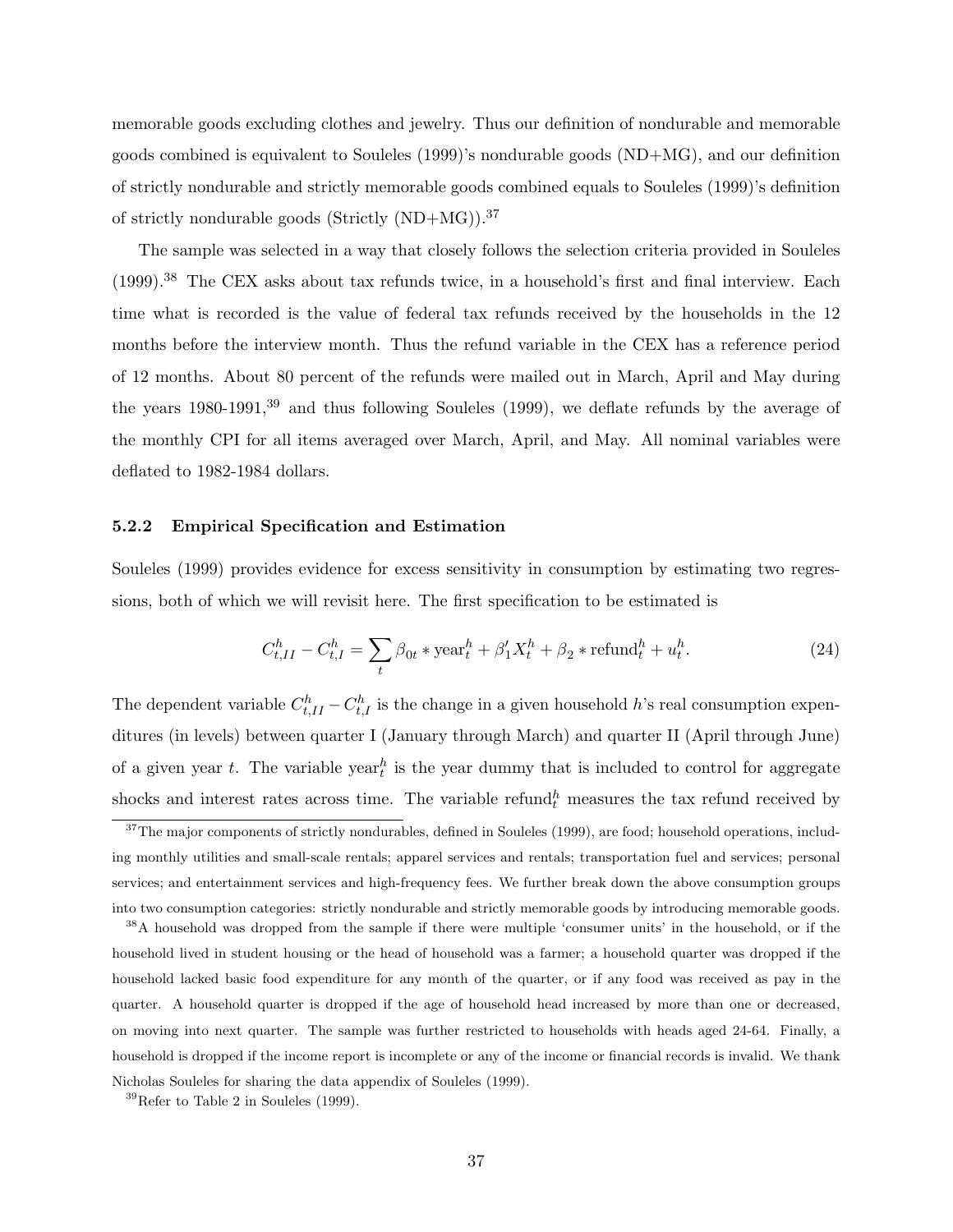household h in year t. As discussed in Appendix A, with  $\beta_2 = 0$  equation (24) can be derived as a linearized version of the standard household consumption Euler equation; no linearization is necessary if the period utility function is quadratic. The vector  $X_t^h$  contains demographic variables (the age of the household head and changes in the number of adults and in the number of children) and is included in the regression to control for basic changes in household preferences.

The refund variable in the CEX, refund<sup>h</sup>, has a reference period of 12 months. To make sure that the refund reference period covers the consumption change period, that is, quarter I and quarter II of year t, we further restrict the sample to households whose refund reference periods covers January to June.<sup>40</sup> Specifically, the interview month of the final interview is restricted to be either January or July-December, so that the the key regressor refund<sup>h</sup>, which records the real value of refunds (in levels) that household h received in the past 12 months before the final interview, covers the first two quarters of year t (when about 90 percent of the refunds are received). This sample restriction ensures that the regressor refund<sup>h</sup> is predetermined, and so under the basic consumption-savings model based on the permanent income hypothesis  $\beta_2$  should be zero.

An alternative to the standard frictionless intertemporal consumption model in which households might not display excess smoothness is a model proposed by Campbell and Mankiw (1990) and adopted by Souleles (1999) in which households simply consume a fraction  $\mu$  of their tax refunds, upon the receipt of the refund check. The number  $\mu$  can then be interpreted as the marginal propensity to consume (MPC) out of tax refunds. One could estimate  $\mu$  by replacing  $\beta_2 * \text{refund}_t^h$ in equation (24) with  $\mu * \Delta$ refund ${}_{t}^{h}$ , where  $\Delta$ refund ${}_{t}^{h}$  = refund ${}_{t,II}^{h}$  – refunds, the value of refunds received in quarter II of year t minus the value of refunds received in quarter I of year t. The CEX however, does not record refunds at quarterly frequency. Therefore following Souleles (1999), we use the information on the distribution of aggregate refund disbursement to account for the difference between refund<sup>h</sup> and  $\Delta$ refund<sup>h</sup>.

Specifically, we calculate an 'attenuation factor'  $\pi$  from the distribution of aggregate refund disbursements:  $\pi_t^h = p_h^{t,II} - p_h^{t,I}$  $h^{t,I}_h$ , where  $p^{t,II}_h$  $_{h}^{t,II}(p_{h}^{t,I}% ,\theta_{h}^{t,1})\rightarrow\alpha\rightarrow\alpha\rightarrow\gamma\gamma$  $\binom{t, t}{h}$  is the proportion of the refunds disbursed during h's refund reference period that was disbursed in particular in quarter I (quarter II) of year t. Multiplying the regressor refund ${}^h_t$  by these factors to correct for the probability that some of refunds

<sup>&</sup>lt;sup>40</sup>Under this sample restriction, our final sample size is larger than that of Souleles (1999). This is because we use monthly reference periods, whereas Souleles (1999) uses quarterly reference periods. For example, a consumption record that covers from Dec. 1996 to Feb. 1997, is dropped from Souleles (1999) because it does not exactly cover the calendar quarter I, whereas in our sample, we use 12 months consumption data to construct the consumption record in quarter I and quarter II.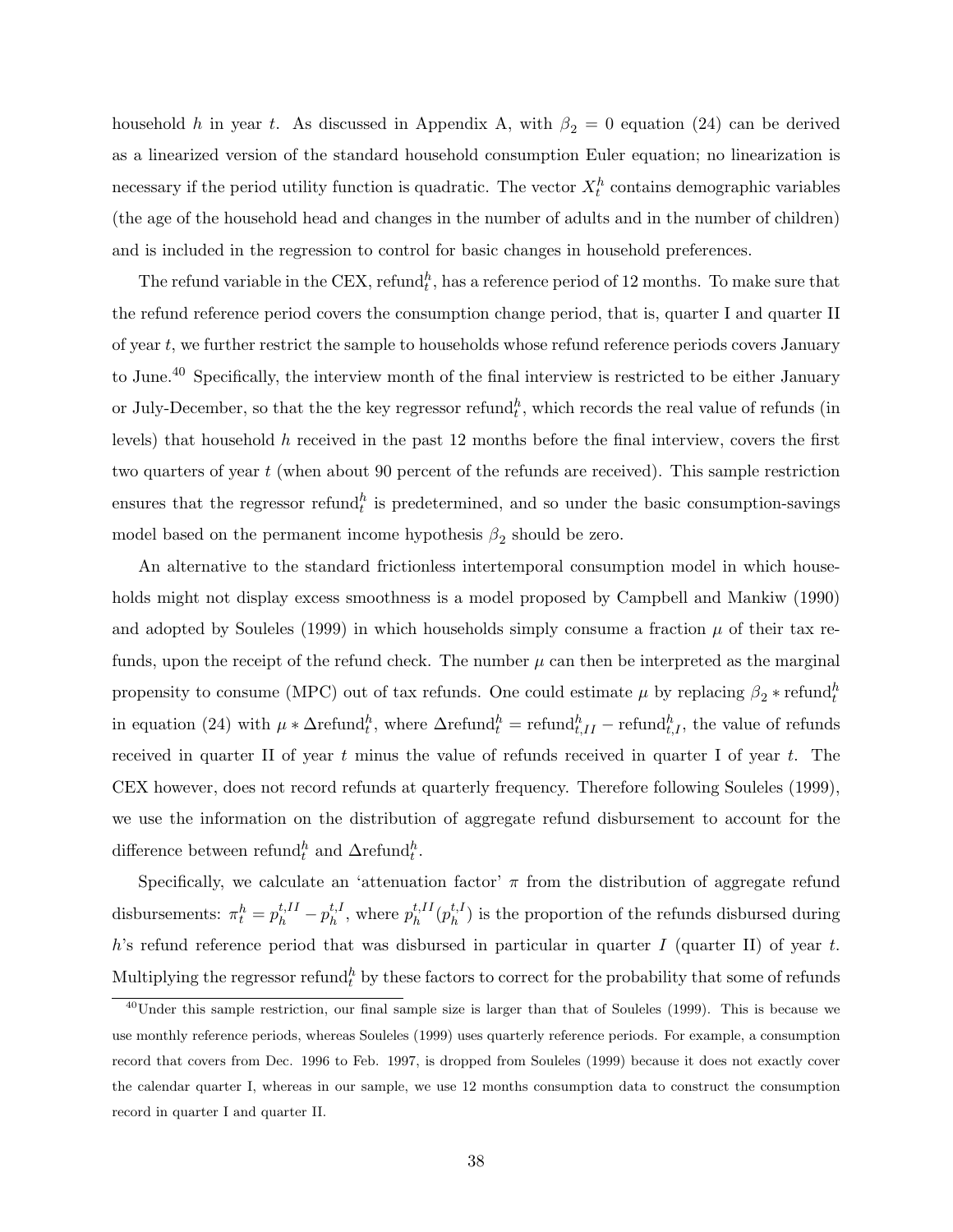have been received in the second quarter of the reference year instead of first quarter; essentially, we use approximation  $\Delta(\text{refund}_t^h) \approx \text{refund}_t^h * \pi_t^h$ . The attenuation factors used in this paper are taken directly from Souleles (1999) and are reported in Table 8. The equation for estimating the MPC  $\mu$  is then given by,

$$
C_{t,II}^h - C_{t,I}^h = \sum_t \beta_{0t} * \text{year}_t^h + \beta_1' X_t^h + \beta_2 * \text{refund}_t^h * \pi_t^h + u_t^h. \tag{25}
$$

### 5.2.3 Results

Equation (24) is estimated by ordinary least squares (OLS), with the standard errors corrected for heteroskedasticity. The estimation is undertaken including households that report no refund. A statistically significant and positive coefficient  $\beta_2$  then indicates, using the terminology of the literature, that consumption is excessively sensitive to changes in after-tax incomes (due to the tax rebates) that could have been anticipated by households. The results are reported in Table 7. As a comparison, we also report the estimation results from Souleles (1999) for the same consumption categories in Table 7.

Table 7 first displays the impact of federal income tax refunds on consumption categories for which memorable goods and nondurable goods are not differentiated from each other. For consumption defined as the sum of strictly nondurable and memorable goods (corresponding to the definition of strictly nondurable consumption used in Souleles (1999)), the coefficient of the refund variable refund $_{t}^{h}$  is 0.023 and is statistically significant. However, once we exclude memorable goods from this consumption measure, the excess sensitivity of nondurable consumption to tax refunds becomes economically small and statistically insignificant:  $\beta_2$  equals 0.007 and 0.001 for strictly nondurable and nondurable consumption goods (but now *excluding* memorable goods), respectively. Furthermore, we find that the coefficient on the refund variable for memorable goods and durable goods is both economically and statistically significant, 0.023 and 0.134 respectively. Thus the excess sensitivity of strictly nondurable consumption expenditure found in Souleles (1999) can entirely be attributed to the response of memorable consumption expenditure.

The OLS estimation results of equations (25) are reported in Table 8, with the standard errors corrected for heteroskedasticity. We first report the estimated MPC for consumption categories that do not differentiate between nondurable and memorable goods, but rather lump them together. We then display results if memorable goods are treated as a separate consumption category. The MPC of strictly nondurable consumption, including memorable goods, is positive and significant, as Soule-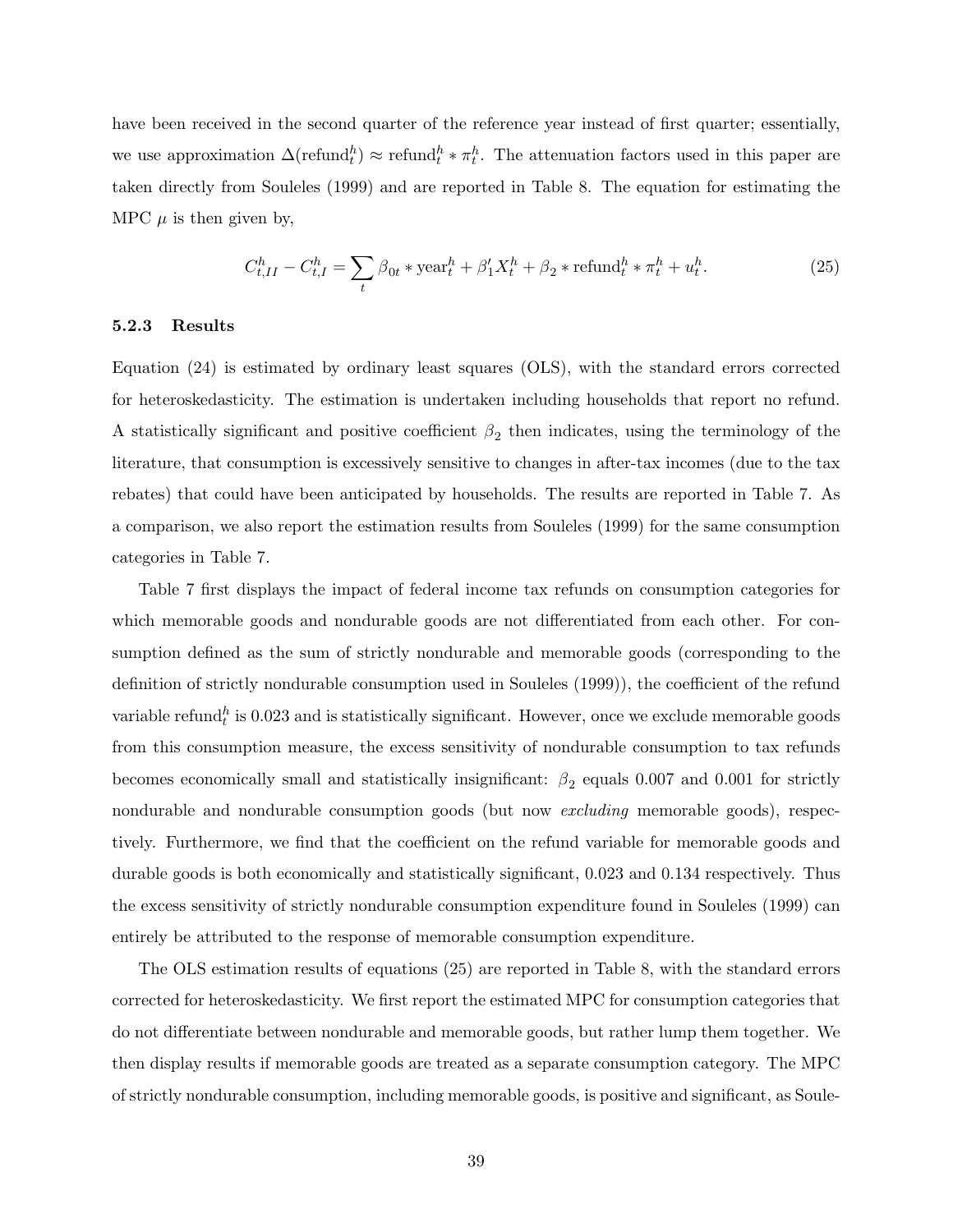|                            | Strictly (ND+MG)               |             | ND+NG           |              | Total consumption |            | Strictly ND | £           | ЙC<br>М  | Durables   |
|----------------------------|--------------------------------|-------------|-----------------|--------------|-------------------|------------|-------------|-------------|----------|------------|
|                            | Souleles (1999) Our Sample     |             | Souleles (1999) | Our Sample   | Souleles (1999)   | Our Sample |             |             |          |            |
| Refund                     | $0.024***$                     | $0.023*$    | 0.025           | 0.024        | $0.184***$        | $0.158***$ | 0.007       | 0.001       | $0.023*$ | $0.134***$ |
|                            | (0.012)                        | (0.014)     | (0.018)         | (0.017)      | (0.067)           | (0.065)    | (0.011)     | (0.014)     | (0.012)  | (0.065)    |
| Age                        | 1.12                           | 1.211       | 1.43            | 1.873        | $2.07$            | 2.147      | 0.050       | 0.746       | 1.127    | 0.273      |
|                            | (77.0)                         | (1.056)     | (1.21)          | (1.224)      | (3.43)            | (3.011)    | (0.845)     | (0.980)     | (0.713)  | (2.725)    |
| $d($ adults $)$            | 164.4**                        | $102.798**$ | 145.7*          | $113.054***$ | $323.9***$        | 293.923**  | 84.005**    | $76.374***$ | 36.680   | 180.870*   |
|                            | (45.7)                         | (35.970)    | (62.4)          | (43.115)     | (134.9)           | (107.969)  | (28.570)    | (34.799)    | (27.324) | (96.328)   |
| d(kids)                    | 51.9                           | $65.685*$   | 14.3            | $101.207***$ | 116.2             | 339.047**  | 57.758*     | $82.735***$ | 18.473   | 237.839*   |
|                            | (45.5)                         | (37.009)    | (103.6)         | (48.981)     | (207.6)           | (140.693)  | (32.795)    | (41.167)    | (26.267) | (126.651)  |
| Observations               | 7622                           | 9399        | 7525            | 9399         | 7525              | 9399       | 9399        | 9399        | 9399     | 9399       |
|                            | Standard errors in parentheses |             |                 |              |                   |            |             |             |          |            |
| * $n < 0.10$ ** $n < 0.05$ |                                |             |                 |              |                   |            |             |             |          |            |

Table 7: Excess Sensitivity Tests Table 7: Excess Sensitivity Tests

> $p < 0.10, T_p < 0.05$ \*  $p < 0.10$ , \*\*  $p < 0.05$

Note: The dependent variable is  $C^{II} - C^{I}$ , the change in consumption between the first and second quarters. Heteroskedasticity-corrected standard errors are in parentheses. Sample includes the control group, the households not receiving refunds. Coefficients on time dummies are not reported. Note: The dependent variable is  $C^{II} - C^{I}$ , the change in consumption between the first and second quarters. Heteroskedasticity-corrected standard errors are in parentheses. Sample includes the control group, the households not receiving refunds. Coefficients on time dummies are not reported.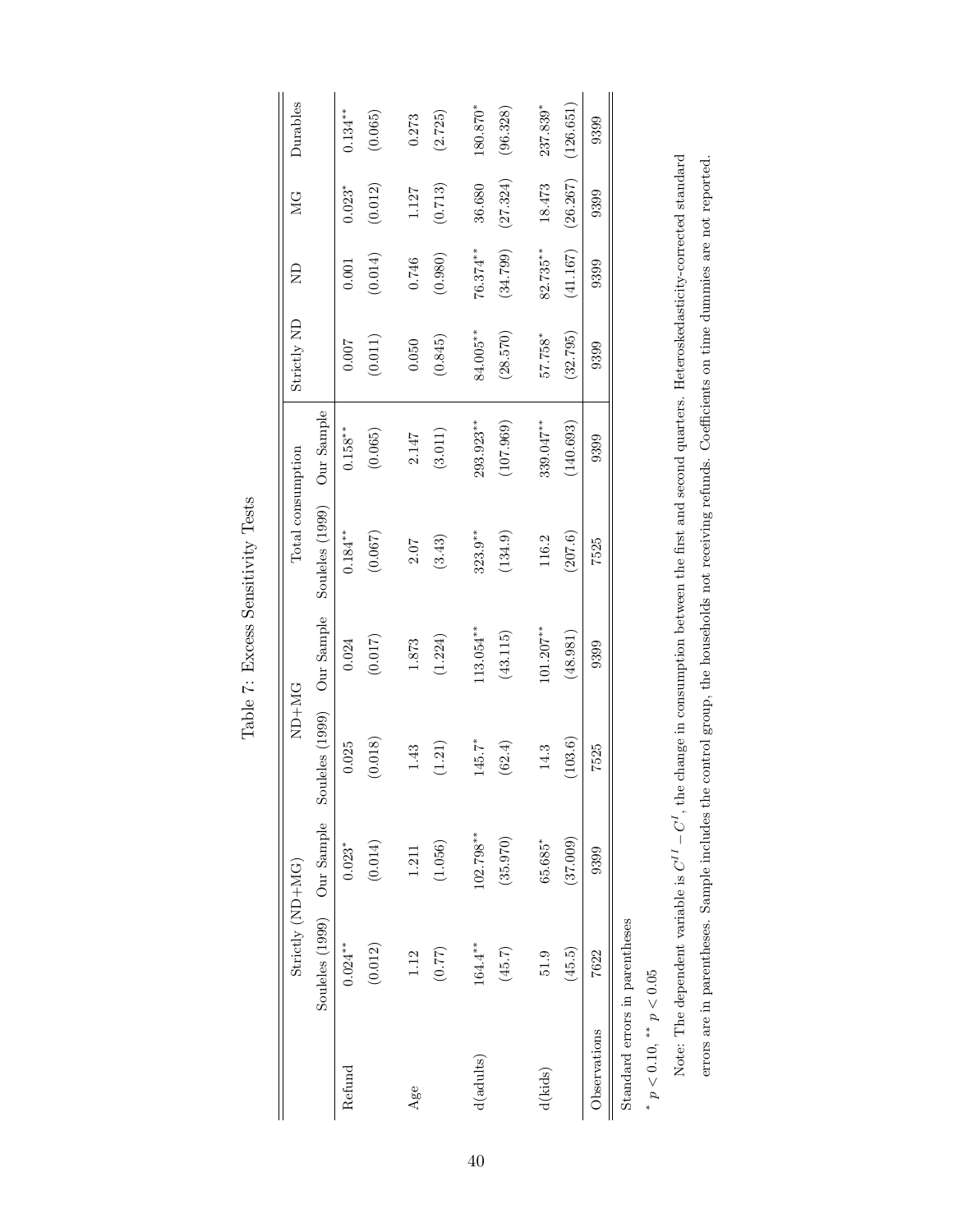|                                  | $String(D+MG)$                      |            | Total consumption           |            |                                   | Total consumption-Strictly (ND+MG) | Strictly ND | $\Xi$   | MG                  | Durables   |
|----------------------------------|-------------------------------------|------------|-----------------------------|------------|-----------------------------------|------------------------------------|-------------|---------|---------------------|------------|
|                                  | Souleles (1999) Our Sample Souleles |            |                             |            | (1999) Our Sample Souleles (1999) | Our Sample                         |             |         |                     |            |
| $Refund^* \pi$                   | $0.093**$                           | $0.094***$ | $0.640**$                   | $0.577***$ | $0.537***$                        | $0.482**$                          | 0.036       |         | $0.028$ $0.081***$  | $0.467***$ |
|                                  | (0.037)                             | (0.046)    | (0.224)                     | (0.216)    | (0.225)                           | (0.209)                            | (0.038)     |         | $(0.043)$ $(0.037)$ | (0.211)    |
| Observations                     | 7622                                | 9399       | 7525                        | 9399       | 7525                              | 9399                               | 9399        | 9399    | 9399                | 9399       |
|                                  |                                     |            |                             |            |                                   |                                    |             |         |                     |            |
| Refund <sup>*</sup> $\pi_2$ week | $0.045**$                           | $0.044*$   | $*$<br>$*$<br>$0.344^\circ$ | $0.301***$ | $0.294***$                        | $0.257***$                         | 0.015       | 0.006   | $0.041*$            | $0.253**$  |
|                                  | (0.021)                             | (0.025)    | (0.116)                     | (0.114)    | (0.122)                           | (0.114)                            | (0.020)     | (0.023) | (0.022)             | (0.115)    |
| Observations                     | 7622                                | 9399       | 7525                        | 9399       | 7525                              | 9399                               | 9399        | 9399    | 9399                | 9399       |
|                                  |                                     |            |                             |            |                                   |                                    |             |         |                     |            |

Table 8: The Marginal Propensity To Consume Table 8: The Marginal Propensity To Consume

> Standard errors in parentheses Standard errors in parentheses

 $*$   $p<0.10,$   $^{**}$   $p<0.05$ \*  $p < 0.10$ , \*\*  $p < 0.05$ 

accommodate any delay while refund checks were in the mail and before households cashed them. Coefficients on time dummies and demographic Note: The dependent variable is  $C^{II} - C^{I}$ , the change in consumption between the first and second quarters. The attenuation factors  $\pi$  and  $\pi_2$  week represent the probability the refund came in April-June minus the probability the refund came in January-March, as described in the text.  $\pi_2$  week allows for a two-week delay before the refund is received and spent. The average of the  $\pi$ 's across households by year, for 1980-1991 respectively, are: 0.13, 0.16, 0.20, 0.36, 0.34, 0.55, 0.32, 0.28, 0.30, 0.21, 0.15, 0.16. For  $\pi_2$  weak the respective averages are: 0.42, 0.45, 0.47, 0.56, 0.60, 0.73,  $0.57, 0.56, 0.56, 0.55, 0.50, 0.50.$   $\pi_2$  were computed allowing for a two-week delay after the disbursement of refunds. This should conservatively variables are not reported. Heteroskedasticity-corrected standard errors are in parentheses. Sample includes the control group, the households not Note: The dependent variable is  $C^{II} - C^{I}$ , the change in consumption between the first and second quarters. The attenuation factors  $\pi$  and  $\pi_2$  week represent the probability the refund came in April-June minus the probability the refund came in January-March, as described in the text. π2 week allows for a two-week delay before the refund is received and spent. The average of the π's across households by year, for 1980-1991 respectively, are: 0.13, 0.16, 0.20, 0.36, 0.34, 0.55, 0.32, 0.28, 0.30, 0.21, 0.15, 0.16. For π2 week the respective averages are: 0.42, 0.45, 0.47, 0.56, 0.60, 0.73,  $0.57, 0.57, 0.56, 0.55, 0.50, 0.50$ .  $\pi_2$  week were computed allowing for a two-week delay after the disbursement of refunds. This should conservatively accommodate any delay while refund checks were in the mail and before households cashed them. Coefficients on time dummies and demographic variables are not reported. Heteroskedasticity-corrected standard errors are in parentheses. Sample includes the control group, the households not receiving refunds. receiving refunds.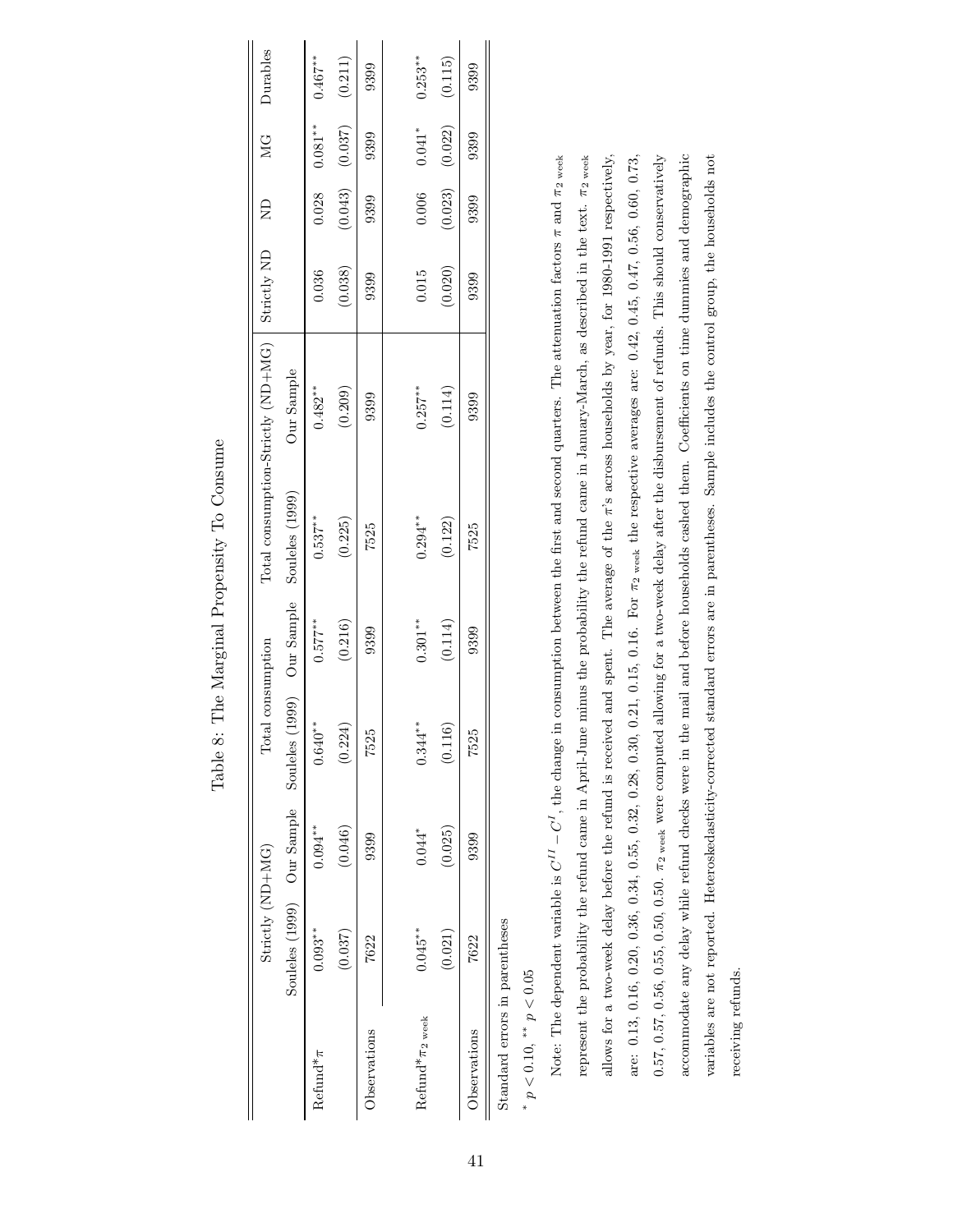les (1999) finds. However, once memorable goods are excluded from the definition of nondurable goods, the MPC of both strictly nondurable and nondurable goods again becomes economically modest and statistically insignificant ( $\beta_2$  is estimated to equal 0.036 and 0.028 respectively). Moreover, as before memorable goods and durable goods display a large and significantly positive MPC (0.081 and 0.467 respectively) out of the tax refunds.

To summarize, our results show that nondurable goods, memorable goods, and durable goods may have very distinct responses to income tax refunds. After excluding memorable goods from the traditionally defined nondurable goods category, nondurable goods consumption does not respond to income tax refunds in an economically and statistically significantly way, whereas memorable goods consumption responds to these refunds in a fairly sizeable way. Last, durable goods consumption display the most pronounced response.

## 6 Conclusion

In this paper we propose a novel consumption model that augments the canonical categorization of consumption goods into nondurable and durable goods by a third category which we call memorable goods. Memorable goods consumption impacts future utility through the accumulation process of memory stock. We show that households optimally choose a non-smooth consumption profile of memorable goods. We then estimate the welfare costs associated with consumption fluctuations, and find that relative to the benchmark model, in which all nondurable consumption is lumped together (and which is nested in our framework), an explicit distinction and modeling of memorable goods reduces the estimated welfare costs by at least 10%, and possibly as much as 32%. We furthermore argue that the rejection of the permanent income hypothesis (PIH) based on the excess sensitivity of consumption to predictable income changes documented in important papers of the literature might be entirely due to the presence of memorable goods. In addition to allocations, the presence of memorable goods may have additional implications for asset prices, which we plan to explore in future work.

Our consumer is an infinitely lived agent in a stationary world, modeled in this way to easily compare her consumption behavior to that in the classical model. We believe the usefulness of the memorable goods concept goes beyond the particular application in this paper, however. One could use the memorable goods concept we introduce here to address other important applied questions. For example, it is sometimes suggested that people undersave, as evidenced by a decline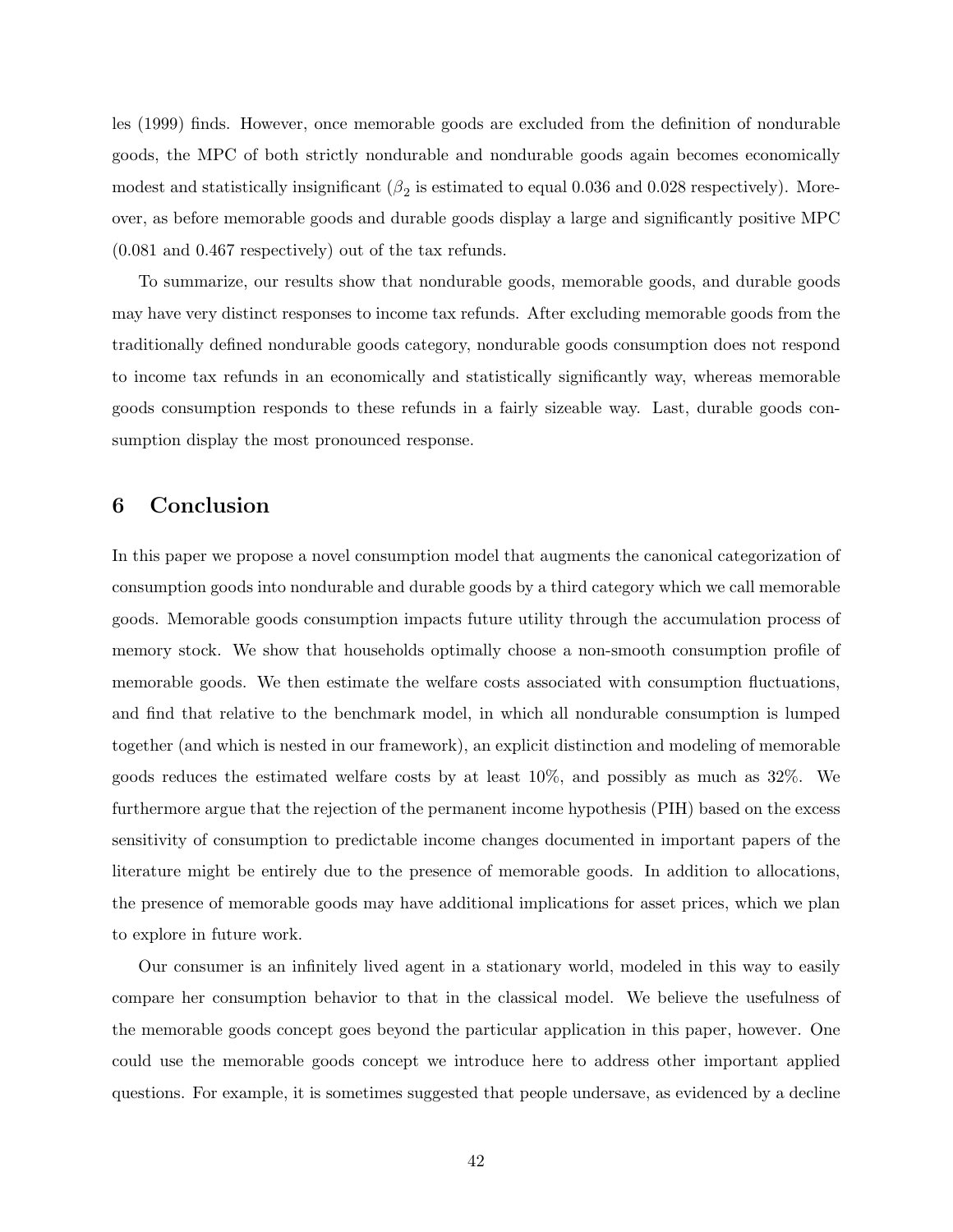in consumption when they are old. To the extent that early-life consumption includes memorable goods, an approach that ignores memorable goods will overstate the drop in utility accompanying decreased consumption later.

Finally, an important simplification in this paper is that all consumers are homogeneous; in particular, the classification of goods as memorable goods is the same for all households and independent of income or wealth. It would be interesting to relax this homogeneity assumption and investigate whether there are secular trends in the importance and categorization of memorable goods and differences in the depreciation of memorable goods across households with different socioeconomic characteristics. Additionally, how the set of goods that are memorable changes across an agent's life cycle and how this set depends on her income, location, family composition and other socioeconomic characteristics is an interesting question that future research could pursue.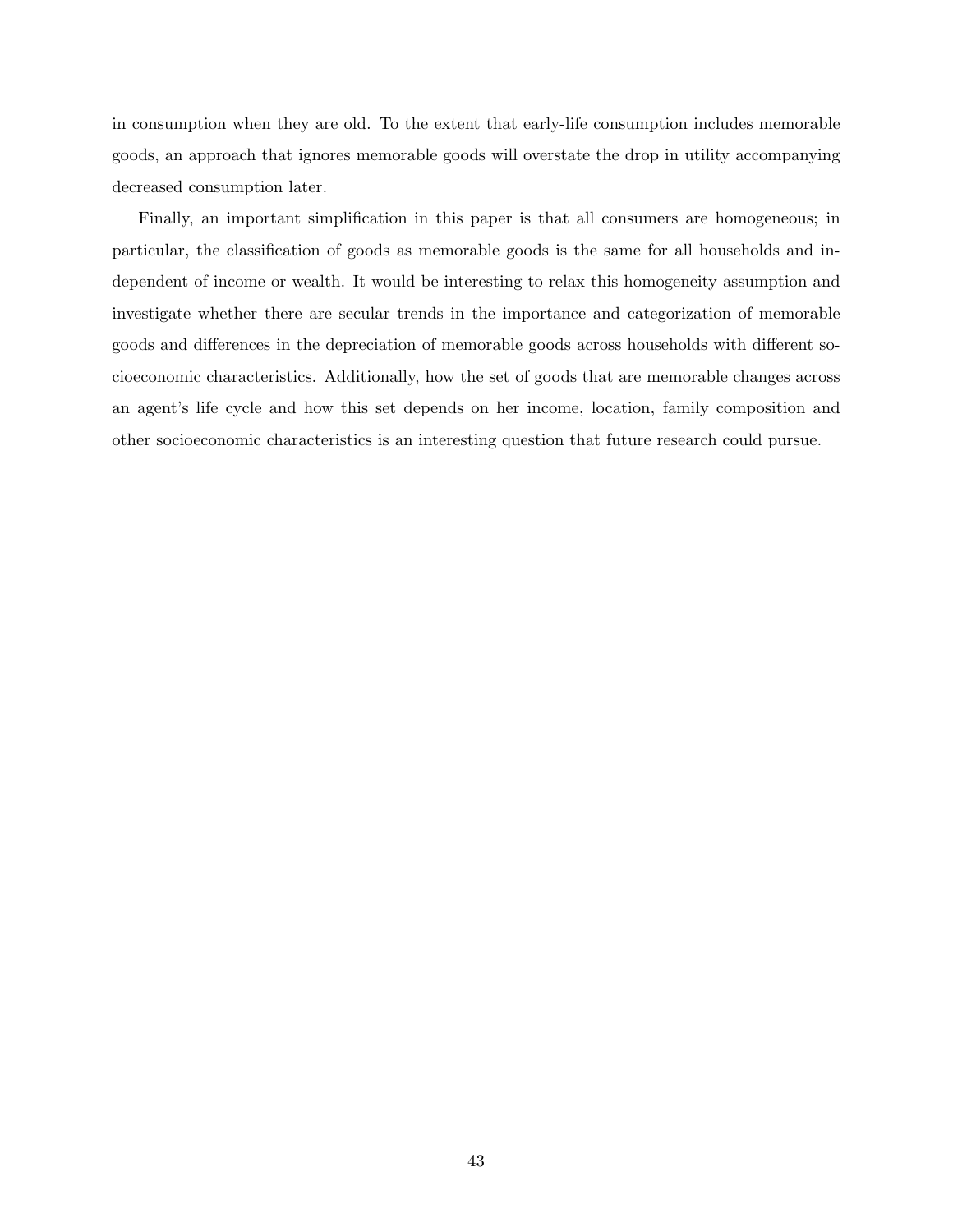## References

- Andrew B. Abel. Asset prices under habit formation and catching up with the joneses. The American Economic Review, 80(2):38–42, 1990.
- Mark Aguiar and Erik Hurst. Deconstructing lifecycle expenditure. March 2008.
- Volker Barthelmann, Erich Novak, and Klaus Ritter. High dimensional polynomial interpolation on sparse grids. Advances in Computational Mathematics, 12:273–288, 2000.
- Martin Browning and Thomas F. Crossley. Shocks, stocks and socks: Consumption smoothing and the replacement of durables during an unemployment spell. 1999.
- Martin Browning and Thomas F. Crossley. Luxuries are easier to postpone: A proof. *Journal of* Political Economy, 108(5):1022–1026, October 2000.
- John Y. Campbell and John Cochrane. Force of habit: A consumption-based explanation of aggregate stock market behavior. Journal of Political Economy, 107(2):205–251, April 1999.
- John Y. Campbell and N. Gregory Mankiw. Consumption, income, and interest rates: Reinterpreting the time series evidence. May 1990.
- Kerwin Kofi Charles and Melvin Stephens. The level and composition of consumption over the business cycle: The role of "quasi-fixed" expenditures. July 2006.
- Steven J. Davis and James A. Kahn. Interpreting the great moderation: Changes in the volatility of economic activity at the macro and micro levels. Journal of Economic Perspectives, 22(4): 155–80, Fall 2008.
- Larry G. Epstein and Stanley E. Zin. Substitution, risk aversion, and the temporal behavior of consumption and asset returns: A theoretical framework. Econometrica, 57(4):pp. 937–969, 1989.
- Milton Friedman. A Theory of the Consumption Function. Princeton University Press, 1957.
- Olga Gorbachev. Did household consumption become more volatile? American Economic Review, 101(5):2248–70, September 2011.
- Fatih Guvenen. An empirical investigation of labor income processes. Review of Economic Dynamics,  $12(1):58-79$ , January 2009.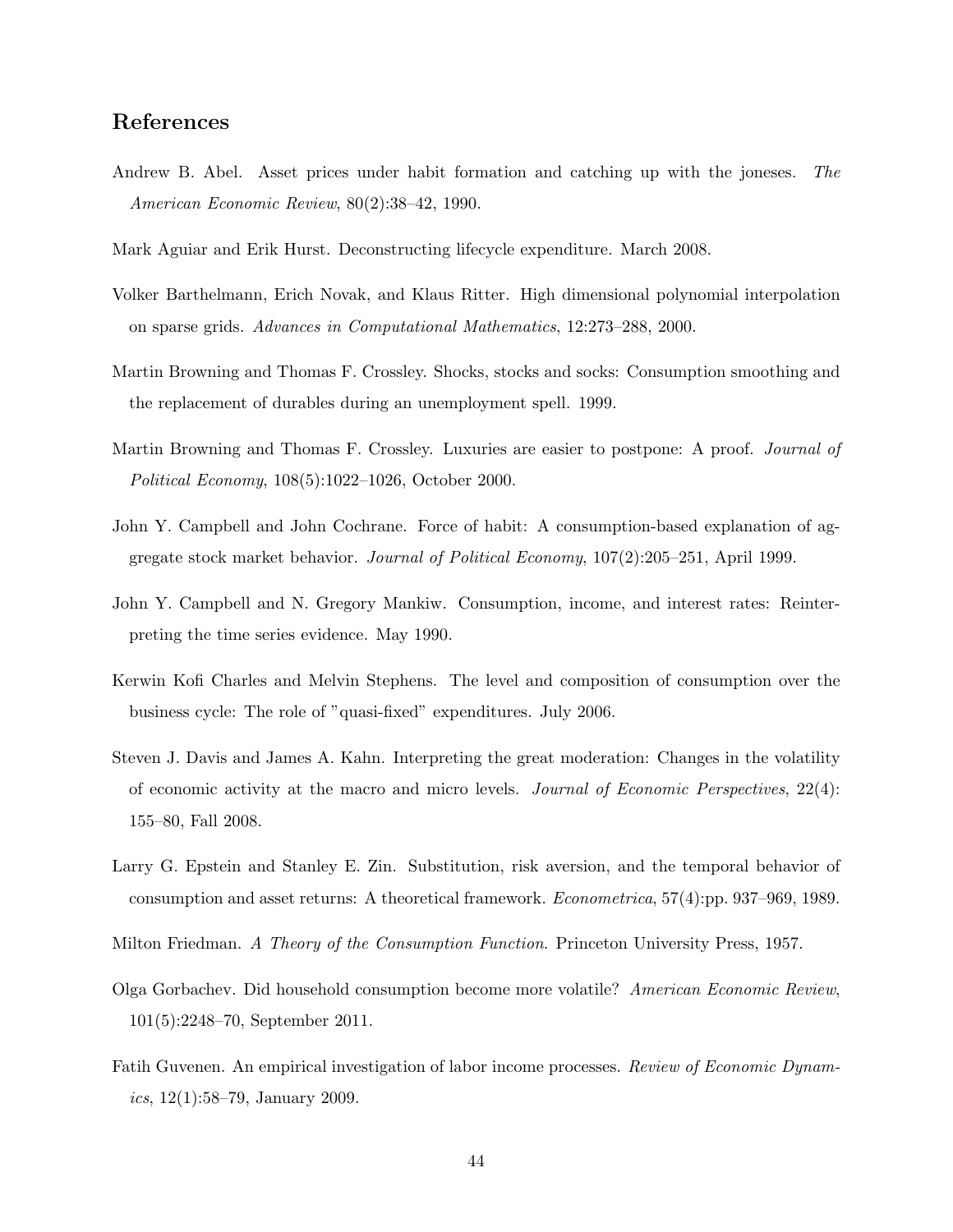- Robert E. Hall. Stochastic implications of the life cycle-permanent income hypothesis: Theory and evidence. Journal of Political Economy, 86(6):pp. 971–987, 1978.
- Robert E Hall and Frederic S Mishkin. The sensitivity of consumption to transitory income: Estimates from panel data on households. Econometrica, 50(2):461–81, March 1982.
- Daniel S. Hamermesh. Social insurance and consumption: An empirical inquiry. The American Economic Review, 72(1):101–113, 1982.
- Tullio Jappelli and Luigi Pistaferri. The consumption response to income changes. Annual Review of Economics, 2(1):479–506, 09 2010.
- Dirk Krueger and Felix Kubler. Computing equilibrium in olg models with stochastic production. Journal of Economic Dynamics and Control, 28(7):1411–1436, April 2004.
- Dirk Krueger and Fabrizio Perri. Does income inequality lead to consumption inequality? evidence and theory. Review of Economic Studies, 73(1):163–193, 01 2006.
- George Loewenstein and Jon Elster, editors. Choice Over Time. Sage Publications, New York, NY, 1992.
- Robert E. Lucas. Models of business cycles. Blackwell Publishers, 1987.
- Annamaria Lusardi. Permanent income, current income, and consumption: Evidence from two panel data sets. Journal of Business & Economic Statistics,  $14(1):81-90$ , 1996.
- Benjamin Malin, Dirk Krueger, and Felix Kubler. Computing stochastic dynamic economic models with a large number of state variables: A description and application of a smolyak-collocation method. (13517), October 2007.
- N.Gregory Mankiw. Hall's consumption hypothesis and durable goods. Journal of Monetary Economics,  $10(3):417 - 425$ , 1982.
- Franco Modigliani and Richard Brumberg. Utility Analysis and the Consumption Function: An Interpretation of Cross-Section Data. 1954.
- Julie A. Nelson. On testing for full insurance using consumer expenditure survey data. The Journal of Political Economy, 102(2):384–394, 1994.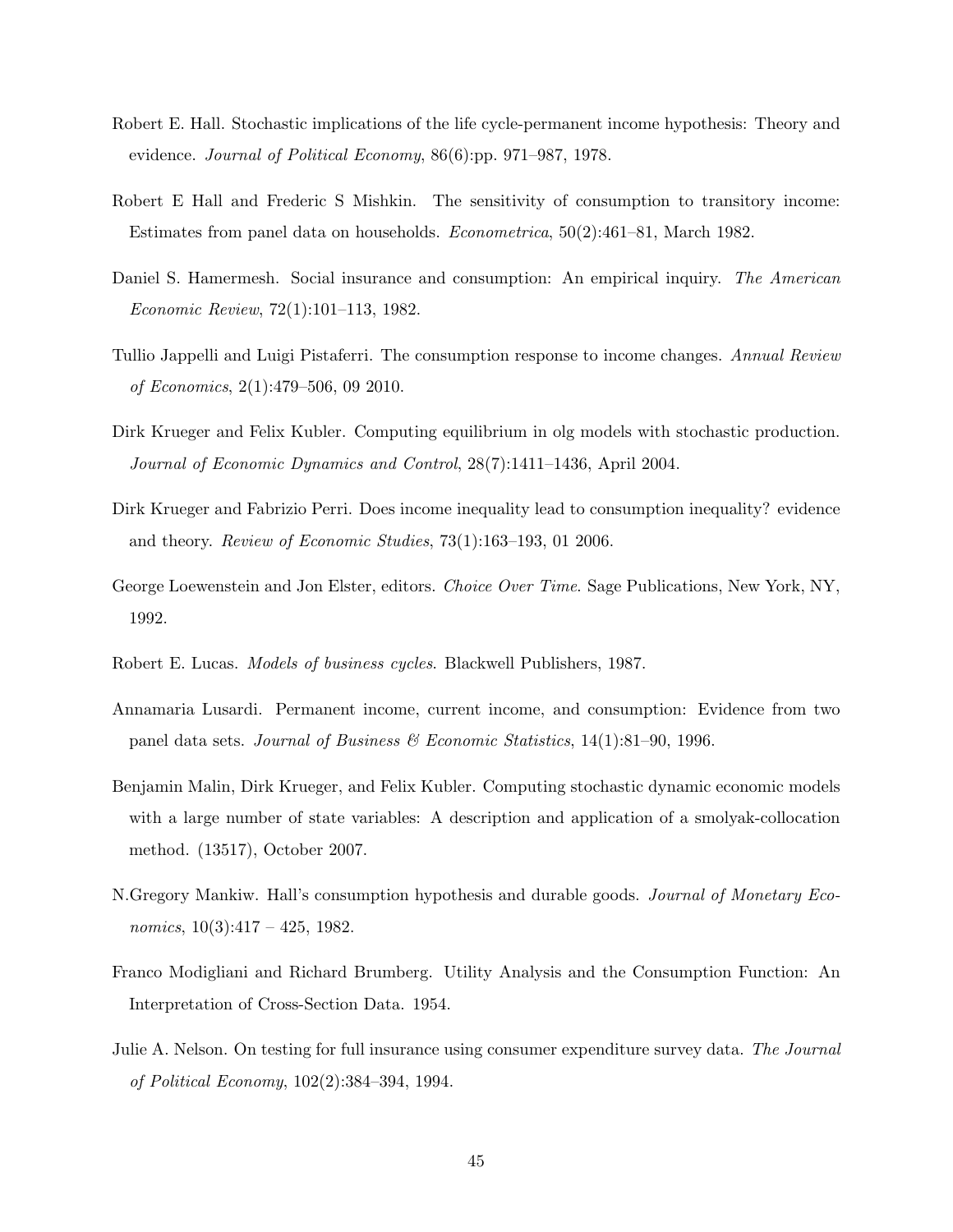- Jonathan A. Parker. The reaction of household consumption to predictable changes in social security taxes. The American Economic Review, 89(4):959–973, 1999.
- Jonathan A. Parker and Bruce Preston. Precautionary saving and consumption fluctuations. American Economic Review, 95(4):1119–1143, 2005.
- Adam Smith. The Theory of Moral Sentiments. Printed for A. Millar, in the Strand; and A. Kincaid and J. Bell, in Edinburgh, 1759.
- S. Smolyak. Quadrature and interpolation formulas for tensor products of certain classes of functions. Soviet Mathematics, Doklady, (4, 240-243), 1963.
- Nicholas S. Souleles. The response of household consumption to income tax refunds. The American Economic Review, 89(4):947–958, 1999.
- Robert. H. Strotz. Myopia and inconsistency in dynamic utility maximization. The Review of Economic Studies, 23(3):pp. 165–180, 1955.
- Stephen P Zeldes. Consumption and liquidity constraints: An empirical investigation. Journal of Political Economy, 97(2):305–46, April 1989.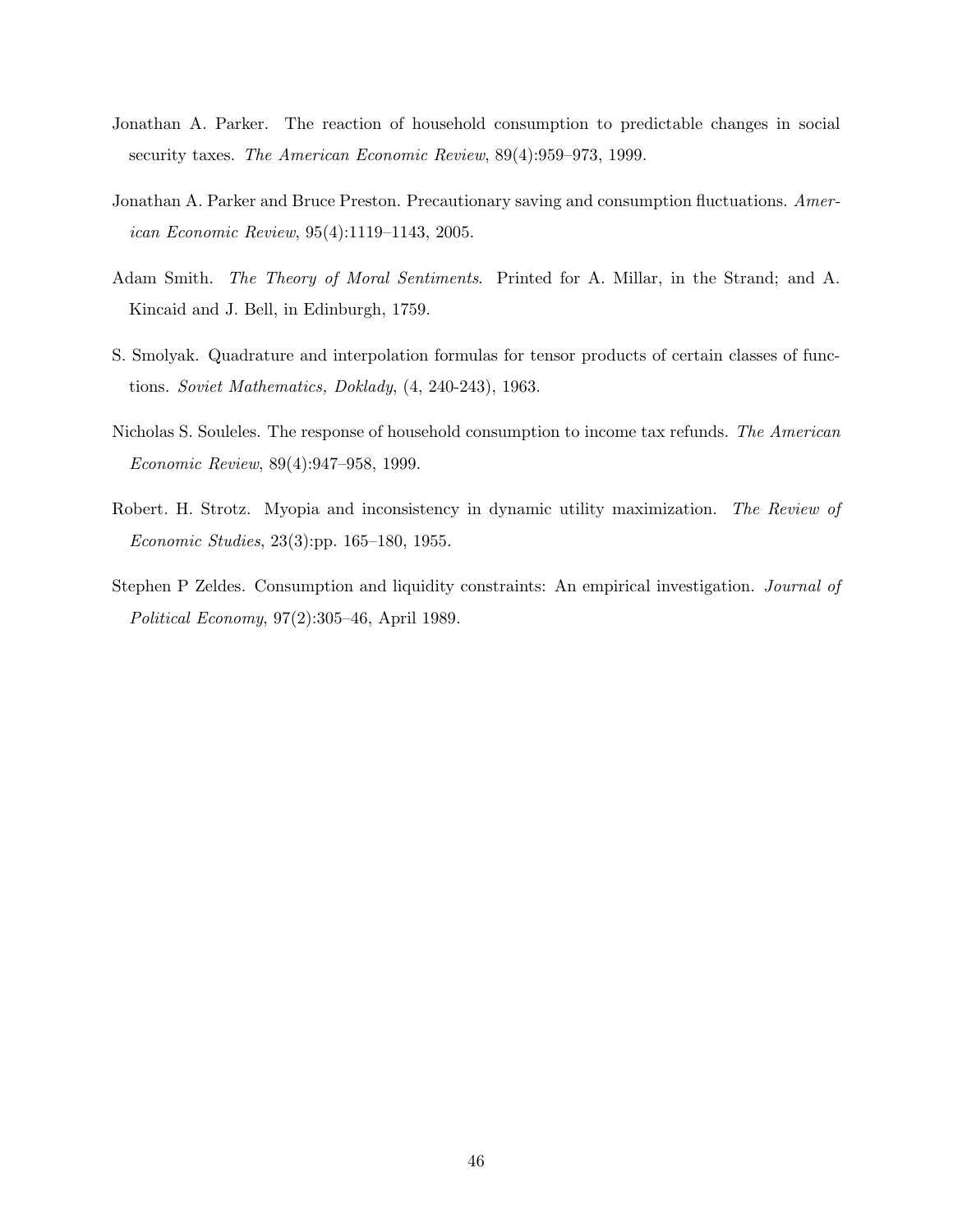# A Derivations

Derivation of Euler Equations. The household's maximization problem is given by

$$
V(M, N, S, z) = \max_{C_m, S'} \{ U(C_n, C_m, M) + \beta \mathbb{E} V(M', N', S', z') | z \}
$$
  
s.t.  

$$
C_n = Y + (1 + r)S - C_m - S'
$$

$$
M' = (1 - \delta_m)M + \max\{C_m - N, 0\}
$$

$$
N' = (1 - \rho)N + \rho C_m
$$

$$
S' \ge 0
$$

$$
\ln Y = \bar{y} + z
$$

$$
z' = \rho_z z + \epsilon.
$$

We could rewrite the household's maximization problem as

$$
V(M, N, S, z) = \max_{N', S'} \{ U(C_n, (N' - (1 - \rho)N)/\rho, M) + \beta \mathbb{E}V(M', N', S', z') | z \}
$$
  
s.t.  

$$
C_n = Y + (1 + r)S - S' - \frac{1}{\rho}(N' - (1 - \rho)N)
$$
  

$$
M' = (1 - \delta_m)M + \frac{1}{\rho} \max\{N' - N, 0\}
$$
  

$$
S' \geq 0
$$
  

$$
\ln Y = \bar{y} + z
$$
  

$$
z' = \rho_z z + \epsilon.
$$

The first order conditions imply that the following two equations must hold at optimum,

$$
\frac{\partial U}{\partial C_n}(C_n, C_m, M) = \beta \mathbb{E} \frac{\partial V}{\partial S}(M', N', S', z') + \lambda_{S'}
$$
\n
$$
\frac{\partial U}{\partial C_n}(C_n, C_m, M) - \frac{\partial U}{\partial C_m}(C_n, C_m, M) = \mathbf{1}_{C_m > N} \cdot \beta \mathbb{E} \frac{\partial V}{\partial M}(M', N', S', z') + \rho \beta \mathbb{E} \frac{\partial V}{\partial N}(M', N', S', z')
$$

where  $C_n = Y + (1+r)S - C_m - S'$ ,  $\lambda_{S'}$  is the Lagrange multiplier associated with the borrowing constraint  $S' \geq 0$ , and  $\mathbf{1}_{C_m > N}$  is an indicator function that equals to 1 if and only if  $C_m > N$ .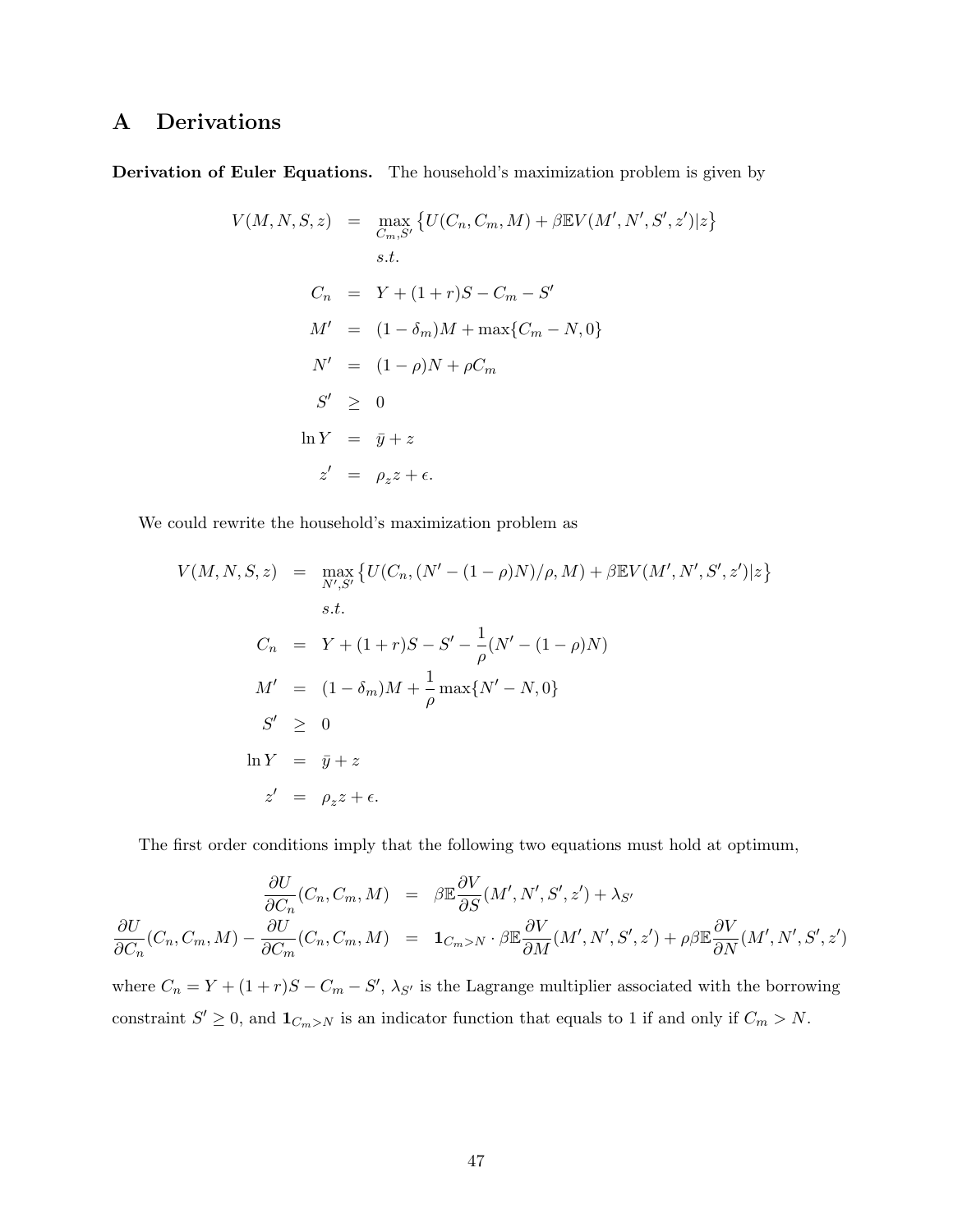The envelope theorem implies that the following conditions hold at the optimum,

$$
\frac{\partial V}{\partial M}(M, N, S, z) = \frac{\partial U}{\partial M}(C_n, C_m, M) + (1 - \delta_m)\beta \mathbb{E} \frac{\partial V}{\partial M}(M', N', S', z')
$$
\n
$$
\frac{\partial V}{\partial N}(M, N, S, z) = \frac{1 - \rho}{\rho} \frac{\partial U}{\partial C_n}(C_n, C_m, M) - \frac{1 - \rho}{\rho} \frac{\partial U}{\partial C_m}(C_n, C_m, M) - \mathbf{1}_{C_m > N} \cdot \beta \mathbb{E} \frac{\partial V}{\partial M}(M', N', S', z')
$$
\n
$$
\frac{\partial V}{\partial S}(M, N, S, z) = (1 + r) \frac{\partial U}{\partial C_n}(C_n, C_m, M).
$$

The Euler equation for the optimal consumption path of nondurable goods  $C_n$  is standard,

$$
\frac{\partial U}{\partial C_n}(C_n, C_m, M) - (1+r)\beta \mathbb{E}\frac{\partial U}{\partial C_n}(C'_n, C'_m, M') = \lambda_{S'}
$$

where  $\lambda_{S'}$  is the Lagrange multiplier associated with the borrowing constraint  $S' \geq 0$ .

Under our utility specification, the Euler equation of  $C_{n,t}$  is given by the following equation

$$
C_{n,t}^{-\gamma} - (1+r)\beta \mathbb{E}_t C_{n,t+1}^{-\gamma} = \frac{\lambda_{S_{t+1}}}{\xi}.
$$

The optimal consumption path of memorable goods  $C_m$  rely on not only the borrowing constraint and the interest rate but also the memory stock  $M$  and the past experience level of memorable goods consumption N,

$$
\frac{\partial U}{\partial C_n}(C_n, C_m, M) - \frac{\partial U}{\partial C_m}(C_n, C_m, M)
$$
\n
$$
= (1 - \rho)\beta \mathbb{E}(\frac{\partial U}{\partial C_n}(C'_n, C'_m, M') - \frac{\partial U}{\partial C_m}(C'_n, C'_m, M'))
$$
\n
$$
+ \mathbf{1}_{C_m > N} \cdot \beta \mathbb{E} \frac{\partial V}{\partial M}(M', N', S', z') - \rho \beta^2 \mathbb{E}(\mathbf{1}_{C'_m > N'} \cdot \mathbb{E} \frac{\partial V}{\partial M}(M'', N'', S'', z'')).
$$

Under our current utility specification, the above equation can be rewritten as

$$
\alpha(1-\xi)(1-\rho)\beta \mathbb{E}_t((\alpha C_{m,t+1} + (1-\alpha)M_{t+1})^{-\gamma}) - \alpha(1-\xi)(\alpha C_{m,t} + (1-\alpha)M_t)^{-\gamma}
$$
\n
$$
= \xi(1-\rho)\beta \mathbb{E}_t C_{n,t+1}^{-\gamma} - \xi C_{n,t}^{-\gamma}
$$
\n
$$
+ \mathbf{1}_{C_{m,t}>N_t} \cdot \beta \mathbb{E}_t \frac{\partial V}{\partial M}(M_{t+1}, N_{t+1}, S_{t+1}, z_{t+1}) - \rho \beta^2 \mathbb{E}_t(\mathbf{1}_{C_{m,t+1}>N_{t+1}} \cdot \mathbb{E} \frac{\partial V}{\partial M}(M_{t+2}, N_{t+2}, S_{t+2}, z_{t+2})).
$$

 $\blacksquare$ 

Proof of proposition 1. The Euler equation for the optimal consumption path of nondurable goods  $C_n$  is standard, and is given by the following equation

$$
C_{n,t}^{-\gamma} - (1+r)\beta \mathbb{E}_t C_{n,t+1}^{-\gamma} = \frac{\lambda_{S_{t+1}}}{\xi} \tag{26}
$$

where  $\lambda_{S_{t+1}}$  is the Lagrange multiplier associated with the borrowing constraint  $S_{t+1} \geq 0$ . Thus the dynamics of nondurable consumption is affected by the presence of memorable goods only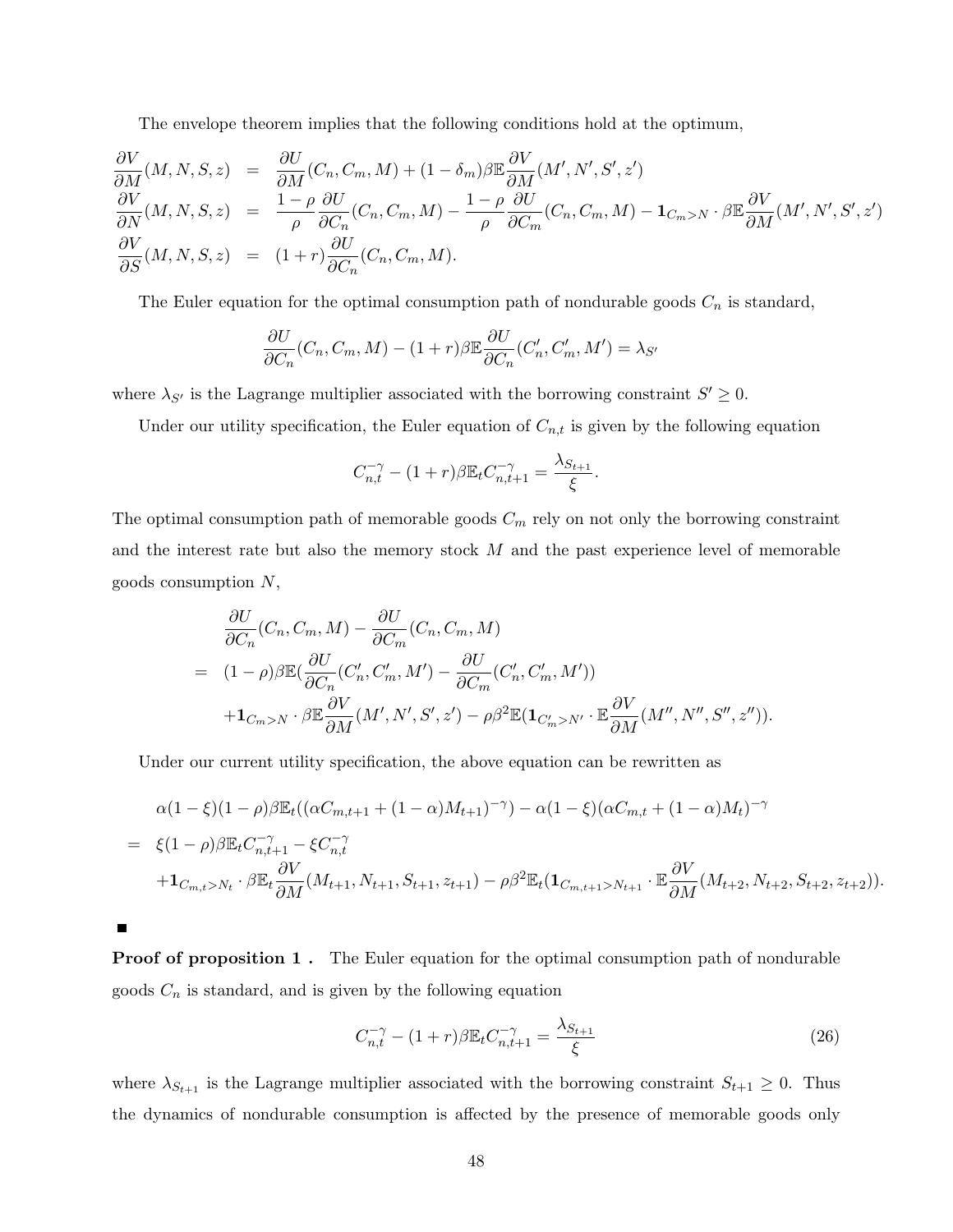through the impact of the latter on the binding patterns of the borrowing constraint. We will show below that for households far away from the constraints, the nondurable consumption dynamics and response to income shock are substantially identical to that of the standard consumption-savings  $\text{model}^{41}$ , the same is not true for households with little or no financial wealth.

The optimal consumption choice for memorable goods consumption  $C_m$  depends strongly on the current period stock of memories  $M$  and the average level of past memorable goods consumption N. The first order condition for  $C_{m,t}$  is

$$
\alpha(1-\xi)(1-\rho)\beta \mathbb{E}_t((\alpha C_{m,t+1} + (1-\alpha)M_{t+1})^{-\gamma}) - \alpha(1-\xi)(\alpha C_{m,t} + (1-\alpha)M_t)^{-\gamma}
$$
  
=  $\xi(1-\rho)\beta \mathbb{E}_t C_{n,t+1}^{-\gamma} - \xi C_{n,t}^{-\gamma}$   
+  $1_{C_{m,t}>N_t} \cdot \beta \mathbb{E}_t \frac{\partial V}{\partial M}(M_{t+1}, N_{t+1}, S_{t+1}, z_{t+1}) - \rho \beta^2 \mathbb{E}_t (1_{C_{m,t+1}>N_{t+1}} \cdot \mathbb{E} \frac{\partial V}{\partial M}(M_{t+2}, N_{t+2}, S_{t+2}, z_{t+2}))$ 

where the dynamics of marginal value of  $M_t$  and  $N_t$  along the optimal consumption path are given by the following two equations

$$
\frac{\partial V}{\partial M}(M, N, S, z) = \frac{\partial U}{\partial M}(C_n, C_m, M) + (1 - \delta_m)\beta \mathbb{E} \frac{\partial V}{\partial M}(M', N', S', z')
$$
\n
$$
\frac{\partial V}{\partial N}(M, N, S, z) = \frac{1 - \rho}{\rho} \frac{\partial U}{\partial C_n}(C_n, C_m, M) - \frac{1 - \rho}{\rho} \frac{\partial U}{\partial C_m}(C_n, C_m, M) - \mathbf{1}_{C_m > N} \cdot \beta \mathbb{E} \frac{\partial V}{\partial M}(M', N', S', z').
$$

To show that  $\forall \overline{C}_m \geq 0$ , a consumption plan  $C_{m,t} = \overline{C}_m$  for all t is never optimal, it is sufficient to prove that  $C_{m,t} = \overline{C}_m$  does not satisfy the optimality condition derived from the dynamic programming problem.

First, notice that when  $\rho = 1$ ,

$$
\frac{\partial V}{\partial N}(M_t, N_t, S_t, z_t) = -\mathbf{1}_{C_{m,t} > N_t} \cdot \beta \mathbb{E} \frac{\partial V}{\partial M}(M_{t+1}, N_{t+1}, S_{t+1}, z_{t+1}).
$$

When there is no income uncertainty and no borrowing constraint, and  $(1+r)\beta = 1$ , the optimal consumption profile must satisfies the following equation,

$$
\xi C_{n,t}^{-\gamma} - \alpha (1 - \xi) (\alpha C_{m,t} + (1 - \alpha) M_t)^{-\gamma}
$$
\n
$$
= \mathbf{1}_{C_{m,t} > N_t} \cdot \beta \mathbb{E}_t \frac{\partial V}{\partial M} (M_{t+1}, N_{t+1}, S_{t+1}, z_{t+1}) - \beta^2 \mathbb{E}_t (\mathbf{1}_{C_{m,t+1} > N_{t+1}} \cdot \mathbb{E} \frac{\partial V}{\partial M} (M_{t+2}, N_{t+2}, S_{t+2}, z_{t+2})).
$$

Because  $\rho = 1$ , under the smooth consumption plan  $C_{m,t} = \overline{C}_m$  for all t,  $N_t = \overline{C}_m$  for  $t \ge 1$ . Thus the optimality principle implies the following condition must be true for all t

$$
\xi C_{n,t}^{-\gamma} - \alpha (1 - \xi) (\alpha C_{m,t} + (1 - \alpha) M_t)^{-\gamma} = 0.
$$

<sup>&</sup>lt;sup>41</sup>And of course in the frictionless case when there is no income uncertainty and no borrowing constraint, and if  $(1+r)\beta = 1$ , the household's optimal consumption profile satisfies  $C_{n,t}^* = \overline{C}_n$  for some  $\overline{C}_n > 0$ .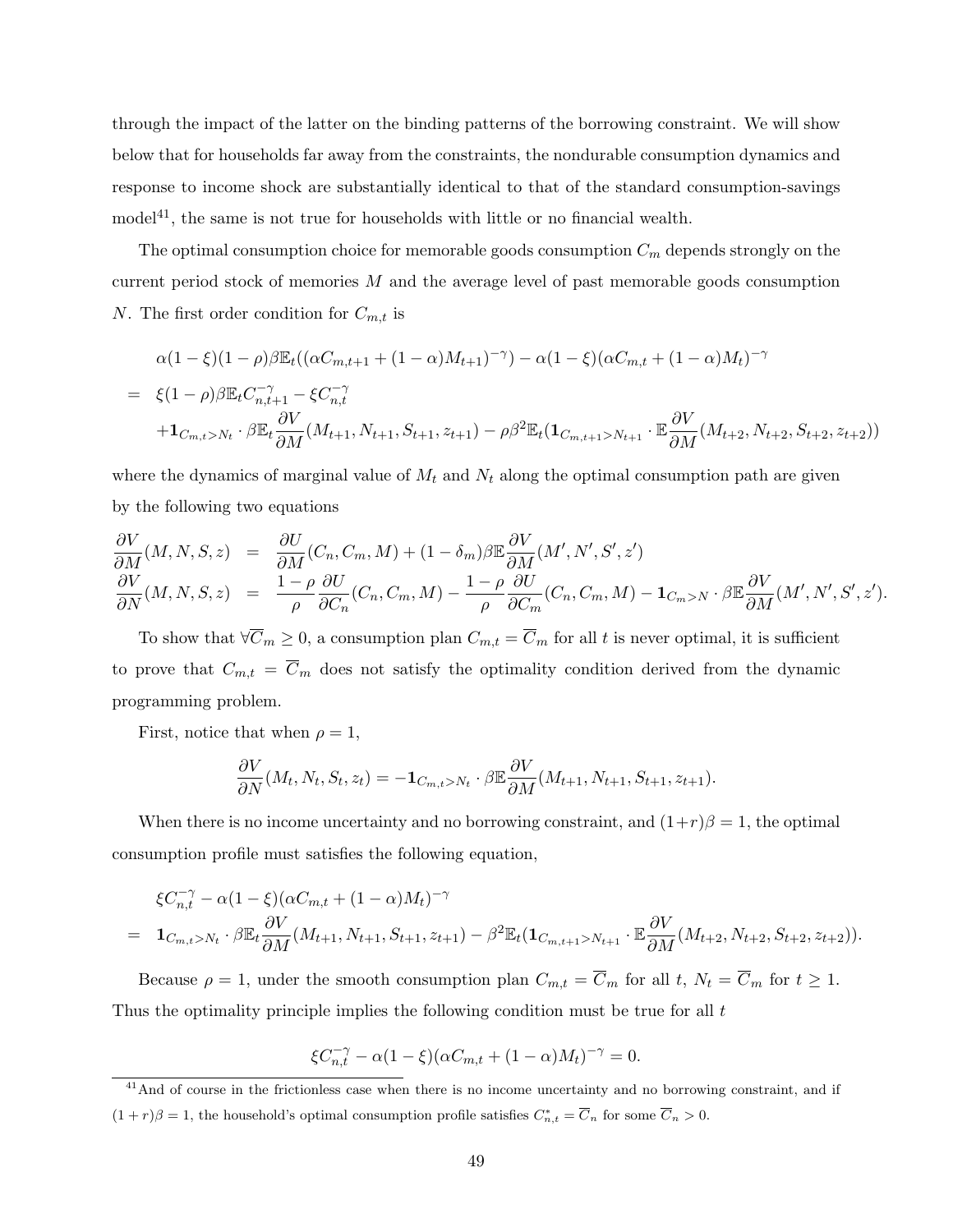The Euler equation of  $C_{n,t}$  implies that  $C_{n,t}^{-\gamma} = C_{n,t+1}^{-\gamma}$ , therefore the above condition implies that at optimum  $(\alpha C_{m,t} + (1 - \alpha)M_t)^{-\gamma}$  must be constant. However, under the smooth consumption plan  $C_{m,t} = \overline{C}_m$ ,  $M_{t+1} = (1 - \delta_m)M_t < M_t$ . Thus a consumption plan  $C_{m,t} = \overline{C}_m$ ,  $\forall \overline{C}_m \geq 0$ , for all t is never optimal.  $\blacksquare$ 

### Proof of Equation 14.

The welfare cost of consumption fluctuations,  $g(\sigma_c)$ , is implicitly defined by the following equation,

$$
\mathbb{E}\frac{\left((1+g(\sigma_c))C_{n,t}^h\right)^{1-\gamma}}{1-\gamma} = \frac{\left(\mathbb{E}(C_{n,t}^h)\right)^{1-\gamma}}{1-\gamma}.\tag{27}
$$

Because

$$
\mathbb{E}\{U((1+g(\sigma_c))C_{t,l}^h)\} = \frac{(1+g(\sigma_c))^{1-\gamma}}{1-\gamma}\mathbb{E}\{\exp((1-\gamma)P_{t,l}^h + (1-\gamma)\sigma_c z_{t,l}^h)\}
$$
  

$$
= \frac{\exp((1-\gamma)P_{t,l}^h)}{1-\gamma}(1+g(\sigma_c))^{1-\gamma}\exp(\frac{1}{2}(1-\gamma)^2\sigma_c^2)
$$

and  $U(\mathbb{E}\{C_{t,l}^h\}) = \frac{1}{1-\gamma} \exp((1-\gamma)P_{t,l}^h + \frac{1}{2})$  $\frac{1}{2}(1-\gamma)\sigma_c^2$ ,  $g(\sigma_c)$  satisfies

$$
(1 + g(\sigma_c))^{1-\gamma} \exp(\frac{1}{2}(1-\gamma)^2 \sigma_c^2) = \exp(\frac{1}{2}(1-\gamma)\sigma_c^2).
$$

Thus

$$
\ln(1+g(\sigma_c))=\frac{1}{2}\gamma\sigma_c^2,
$$

but since  $ln(1 + g(\sigma_c)) \approx g(\sigma_c)$  when  $g_i$  is small, then the welfare cost function associated with  $\sigma_{ic}$ is given by,

$$
g(\sigma_c) \approx \frac{1}{2} \gamma \sigma_c^2.
$$

 $\blacksquare$ 

## Proof of Equation 21. Define as

$$
\bar{V}(M,N,S;g) = \xi \frac{\left[ (1+g)\bar{C}_n(M,N,S) \right]^{1-\gamma}}{1-\gamma} + (1-\xi) \frac{(\alpha(1+g)\bar{C}_m(M,N,S) + (1-\alpha)(1+g)M)^{1-\gamma}}{1-\gamma} + \beta \bar{V}(\bar{M}',\bar{N}'(M,N,S),\bar{S}'(M,N,S);g).
$$

Note that

$$
\bar{V}(M, N, S; g) = (1+g)^{1-\gamma} \bar{V}(M, N, S; g = 0).
$$
\n(28)

As for  $\overline{V}$ , we can define  $\overline{W}(S; g)$  by

$$
\overline{W}(S; g) = \frac{((1+g)\overline{C}_{n}^{W}(S))^{1-\gamma}}{1-\gamma} + \beta \overline{W}(\overline{S}^{W\prime}(S); g).
$$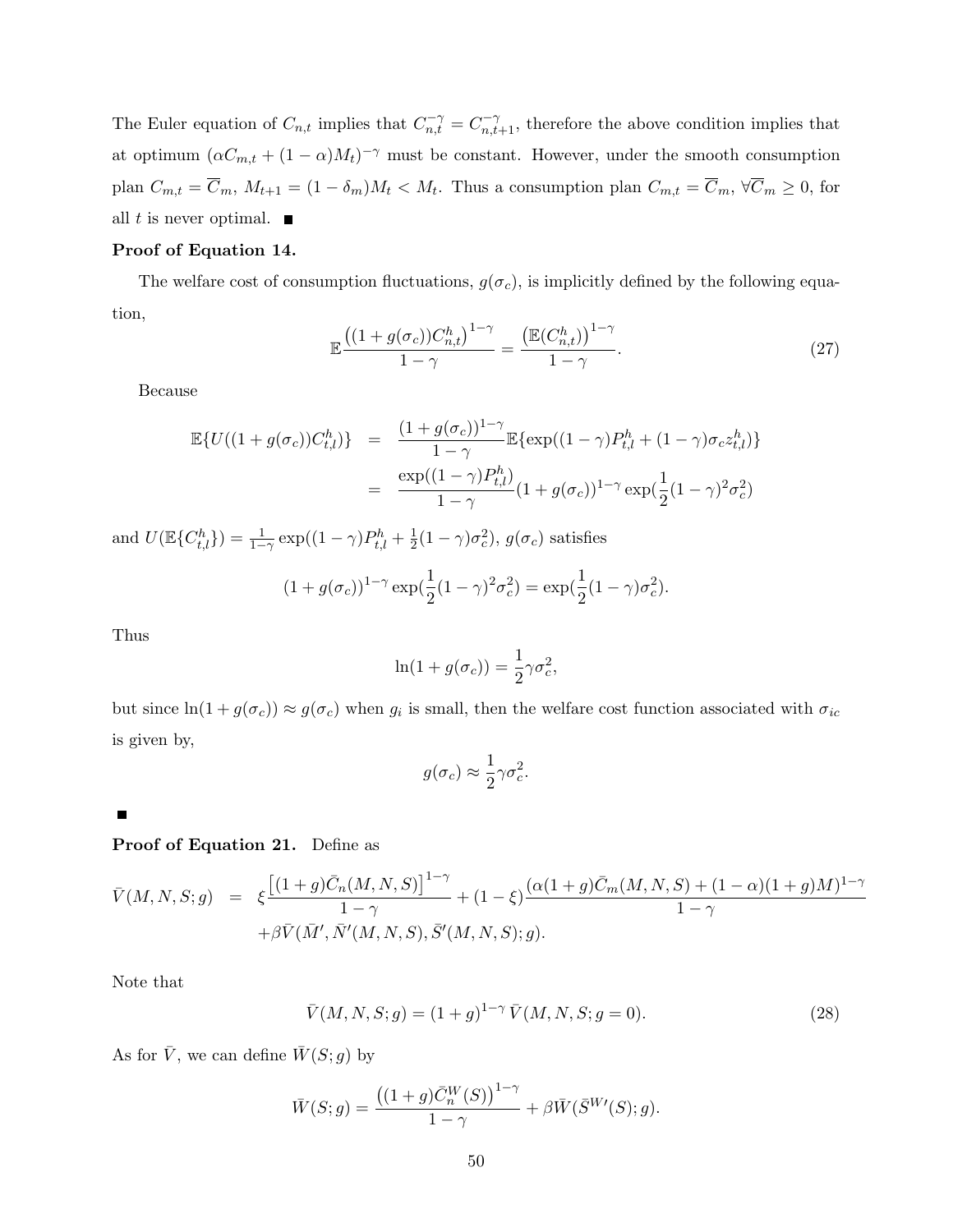Note that

$$
\bar{W}(S; g) = (1+g)^{1-\gamma} \bar{W}(S; g = 0).
$$
\n(29)

For  $\gamma = 1$ , a similar calculation yields

$$
\bar{V}(M, N, S; g) = \frac{\log (1+g)}{1-\beta} + \bar{V}(M, N, S; g = 0)
$$

$$
\bar{W}(S; g) = \frac{\log (1+g)}{1-\beta} + \bar{W}(S; g = 0).
$$

The welfare cost of consumption fluctuations for a household in state  $(M, N, S)$  is then defined (in the model with and without memorable goods, respectively) as the solution to

$$
\bar{V}(M, N, S; g(M, N, S)) = V(M, N, S, z = 0) \n\bar{W}(S; g^{W}(S)) = W(S, z = 0)
$$

where setting  $z = 0$  in the model with risk again assures that households have the same income today and same expected income from tomorrow on in both worlds. Solving for  $g(M, N, S)$  and  $g^W(S)$  gives, exploiting equations (28) and (29),

$$
g(M, N, S) = \left[\frac{V(M, N, S, z = 0)}{\overline{V}(M, N, S; g = 0)}\right]^{\frac{1}{1 - \gamma}} - 1
$$
  

$$
g^{W}(S) = \left(\frac{W(S, z = 0)}{\overline{W}(S; g = 0)}\right)^{\frac{1}{1 - \gamma}} - 1.
$$

 $\blacksquare$ 

Derivation of Euler Equations. Define

$$
\lambda_{n,t} = \frac{\lambda_{S_{t+1}}}{\xi(1+r)\beta \mathbb{E}_{t} C_{n,t+1}^{-\gamma}} \left( \frac{(1-\frac{(1-\rho)}{1+r})\xi C_{n,t}^{-\gamma} - \xi \frac{(1-\rho)}{1+r} \lambda_{S_{t+1}} - \mathbf{1}_{C_{m,t} > N_t} \cdot \beta \mathbb{E}_{t} \frac{\partial V}{\partial M}(M_{t+1}, N_{t+1}, S_{t+1}, z_{t+1})}{\phi \beta^{2} \mathbb{E}_{t} (\mathbf{1}_{C_{m,t+1} > N_{t+1}} \cdot \mathbb{E} \frac{\partial V}{\partial M}(M_{t+2}, N_{t+2}, S_{t+2}, z_{t+2}))} \right)
$$
\n
$$
\lambda_{m,t} = \frac{\lambda_{S_{t+1}}}{\alpha(1-\xi)(1-\rho)\beta \mathbb{E}_{t}((\alpha C_{m,t+1} + (1-\alpha)M_{t+1})^{-\gamma})} \cdot \mathbb{E}_{t} \frac{\partial V}{\partial M}(M_{t+1}, N_{t+1}, S_{t+1}, z_{t+1})}{\phi \left(1 - \xi \right)(1-\rho)\beta \mathbb{E}_{t}((\alpha C_{m,t+1} + (1-\alpha)M_{t+1})^{-\gamma})}.
$$

Then the Euler equations for optimal consumption choices can be rewritten as

$$
\mathbb{E}_{t} \frac{(1+r)\beta C_{n,t+1}^{-\gamma}}{C_{n,t}^{-\gamma}} (1+\lambda_{n,t}) = 1
$$
\n(30)

$$
\mathbb{E}_{t} \frac{(1-\rho)\beta \mathbb{E}_{t}((\alpha C_{m,t+1} + (1-\alpha)M_{t+1})^{-\gamma})}{(\alpha C_{m,t} + (1-\alpha)M_{t})^{-\gamma}}(1+\lambda_{m,t}) = 1.
$$
\n(31)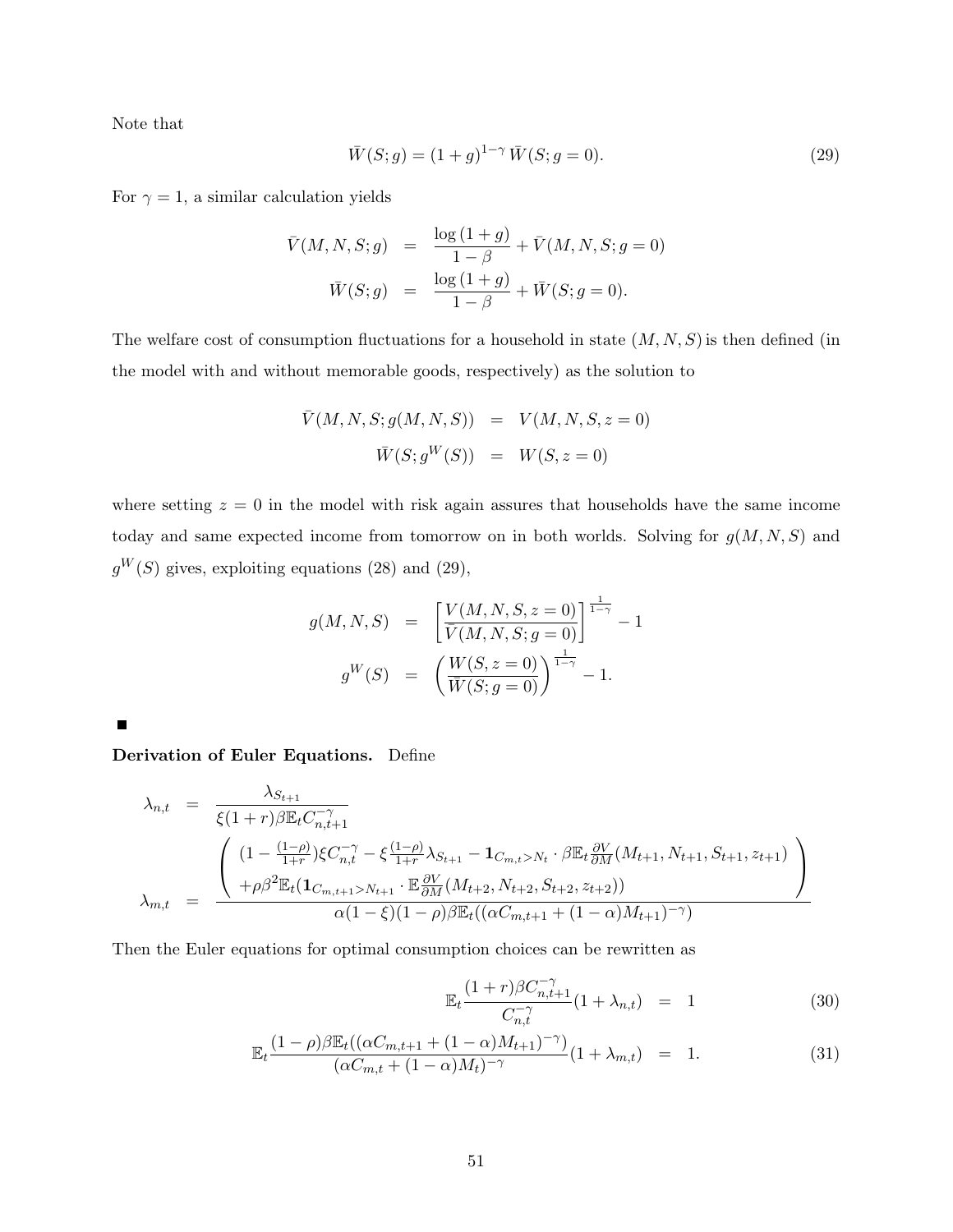Rational expectations implies that at optimum the following equation must be  $true^{42}$ .

$$
\frac{(1+r)\beta C_{n,t+1}^{-\gamma}}{C_{n,t}^{-\gamma}}(1+\lambda_{n,t}) = 1 + e_{n,t+1}
$$
\n(32)

$$
\frac{(1-\rho)\beta[(\alpha C_{m,t+1} + (1-\alpha)M_{t+1})^{-\gamma}]}{(\alpha C_{m,t} + (1-\alpha)M_t)^{-\gamma}}(1+\lambda_{m,t}) = 1 + e_{m,t+1}
$$
(33)

where  $e_{n,t+1}$  and  $e_{m,t+1}$  can be interpreted as the expectation error, and by construction  $e_{n,t+1}$  and  $e_{m,t+1}$  are uncorrelated with information known at time t. Taking logs on both side and taking a linear approximation<sup>43</sup> of equation 32, we obtain the linearized Euler equation for nondurable consumption:

$$
C_{n,t+1} - C_{n,t} = \frac{1}{\tilde{\gamma}} [\log((1-\rho)\beta) + \log(1+\lambda_{n,t}) - \log(1+e_{n,t+1}))].
$$
\n(34)

Note that when the borrowing constraint is not binding at period  $t$  ( $\lambda_{S_{t+1}} = 0$ )  $\lambda_{n,t} = 0$ .

Doing the same with equation 33 yields

$$
C_{m,t+1} - C_{m,t} = \frac{1}{\alpha \gamma'} [\log((1-\rho)\beta) + \log(1+\lambda_{m,t}) - \log(1+e_{n,t+1}))] - \frac{1-\alpha}{\alpha} (M_{t+1} - M_t)
$$

and plugging in the law of motion for  $M_{t+1}$  delivers the linearized Euler equation for memorable consumption expenditures:

$$
C_{m,t+1} - C_{m,t} = \frac{1}{\alpha \gamma'} [\log((1-\rho)\beta) + \log(1+\lambda_{m,t}) - \log(1+e_{n,t+1}))] - \frac{1-\alpha}{\alpha} (-\delta_m M_t + \max\{C_{m,t} - N_t, 0\})
$$
\n(35)

In these equations the constants  $\tilde{\gamma}, \hat{\gamma}$  are products of the risk aversion coefficient  $\gamma$  and approximation constants.

## B Model Solution Algorithm

The model solution algorithm is as follows:

**Step 1.** Guess an initial value of value function  $V^{(0)}$  at each grid point of the state space, use OLS regression to calculate the Smolyak coefficients associated with value function  $V^{(0)}$ .

**Step 2.** At each state space grid point, value function at the *i*-th iteration,  $V^{(i)}$ , is maximized by searching memorable goods consumption  $C_m$  over a discrete grid

$$
V^{(i)}(M, N, S, z) = \max_{C_m \in \text{Grid of } C_m} \{W^{(i)}(M, N, S, z, C_m)\}\
$$

 $42$ See Parker and Preston (2005) and Parker (1999) for similar analyses for nondurable goods expenditure.

<sup>&</sup>lt;sup>43</sup>The linear approximation used here is  $\log y_{t+1} - \log y_t = (y_{t+1} - y_t)/\bar{y}$  for some  $\bar{y}$ .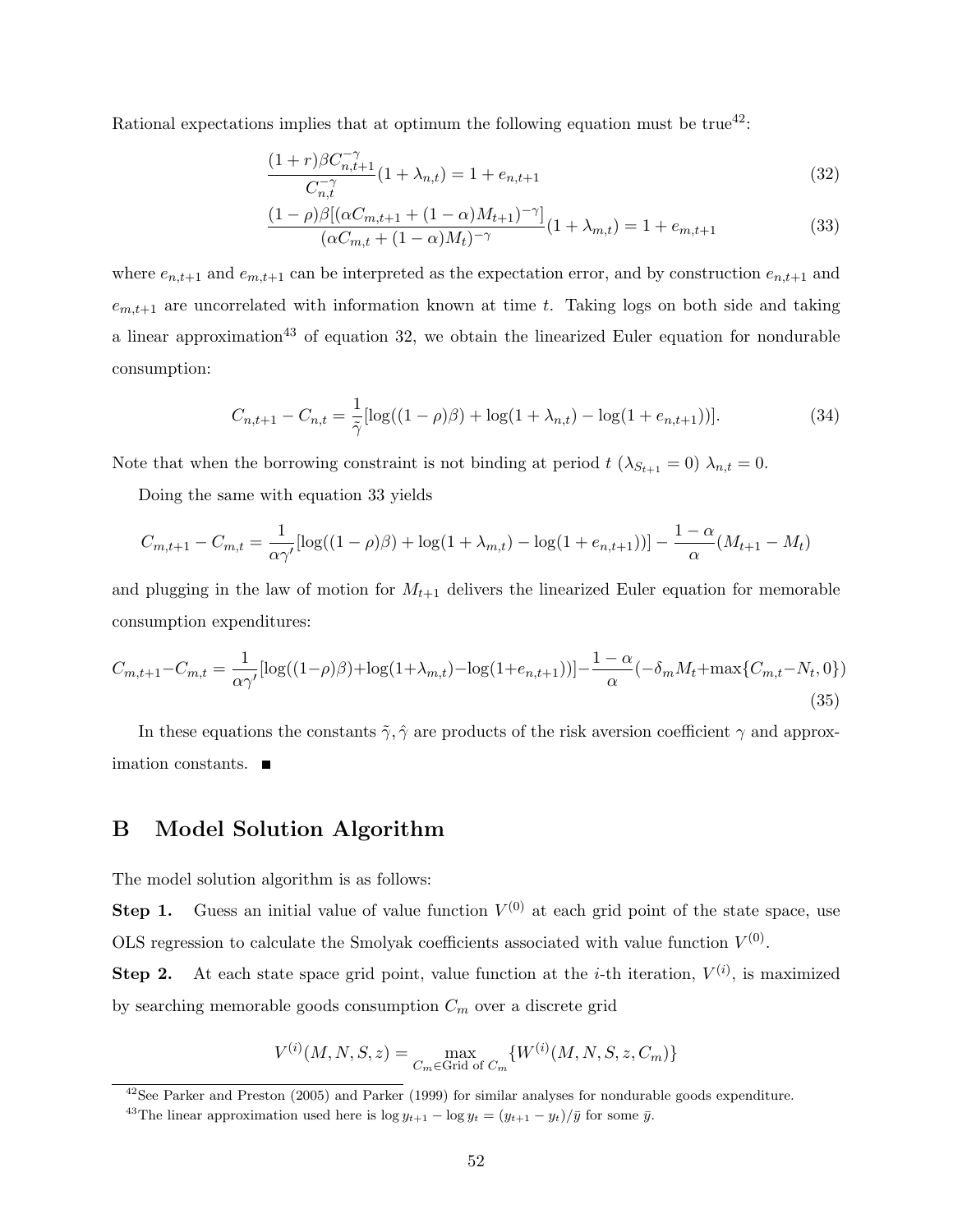where  $W^{(i)}(M, N, S, z, C_m)$  is the value function associated with memorable goods consumption  $C_m$  for given state space variables  $(M, N, S, z)$ , i.e.,

$$
W^{(i)}(M, N, S, z, C_m) = \max_{S'} \left\{ U(C_n, C_m, M) + \beta \mathbb{E}[V^{(i-1)}(M', N', S', z')]z] \right\}.
$$

The solution of optimal savings  $S'^*$  associated with memorable goods consumption  $C_m$  is characterized by the following equation

$$
-\frac{\partial U(Y + (1+r)S - C_m - S'^*, C_m, M)}{\partial C_n} + \beta \frac{\partial \mathbb{E}[V^{(i-1)}(M', N', S'^*, z')]z]}{\partial S'} = 0
$$

and  $S^{\prime*} = 0$  if  $-\frac{\partial U(Y + (1+r)S - C_m, C_m, M)}{\partial C_n}$  $\frac{\partial \Theta}{\partial C_n} + \beta \frac{\partial \mathbb{E}[V^{(i-1)}(M',N',0,z')]z]}{\partial S'} \leq 0.$ 

For  $(M', N', S', z')$  outside the state space grid, the value of value function  $V^{(i-1)}(M', N', S', z')$ is calculated via interpolation using Smolyak coefficients. Furthermore,  $\mathbb{E}[V^{(i-1)}(M',N',S'^*,z')|z]$ is calculated using quadratic rule numerical integration method.

**Step 3.** Update Smolyak coefficients associated with value function  $V^{(i)}$ .

Step 4. Repeat Step 2 to 3 until the value of value function at each state space grid point and associated Smolyak coefficients converge.

## C Stationary Distribution

Our model predicts that there is a cross-sectional stationary distribution of state variables. There is no analytical solution to the household's consumption-savings problem, so we characterize the cross-sectional distribution of  $(M_t, N_t, S_t, z_t)$  numerically using Markov chain Monte Carlo (MCMC) simulation method. Specifically our procedure is as follows:

Step 1: At period  $t = 0$ , we randomly simulate state variables  $(M_0, N_0, S_0)$  for each household  $h \in$  $\{1,\ldots,H\}$  from an arbitrary initial distribution  $F^{(0)}(M,N,S)$ , and draw  $z_0$  from the distribution  $N(0, \sigma^2/(1-\rho^2))$  for each household.

**Step 2:** At period  $t = 0$ , for given state variables  $(M_t, N_t, S_t, z_t)$ , households optimally make their current memorable goods consumption  $C_{m,t}^*$  and period  $t+1$  savings decisions  $S_{t+1}^*$ . Households' period  $t + 1$  state variables  $M_{t+1}^*$  and  $N_{t+1}^*$  are updated according to Equations 2 and 3 respectively. Households' period  $t + 1$  income shock  $z_{t+1}$  is randomly drawn according to the conditional distribution  $N(\rho_z z_t, \sigma^2)$ . The updated state variables  $(M^*_{t+1}, M^*_{t+1}, M^*_{t+1})$  for H households yield the numerical distribution  $F^{(1)}(M, N, S)$ .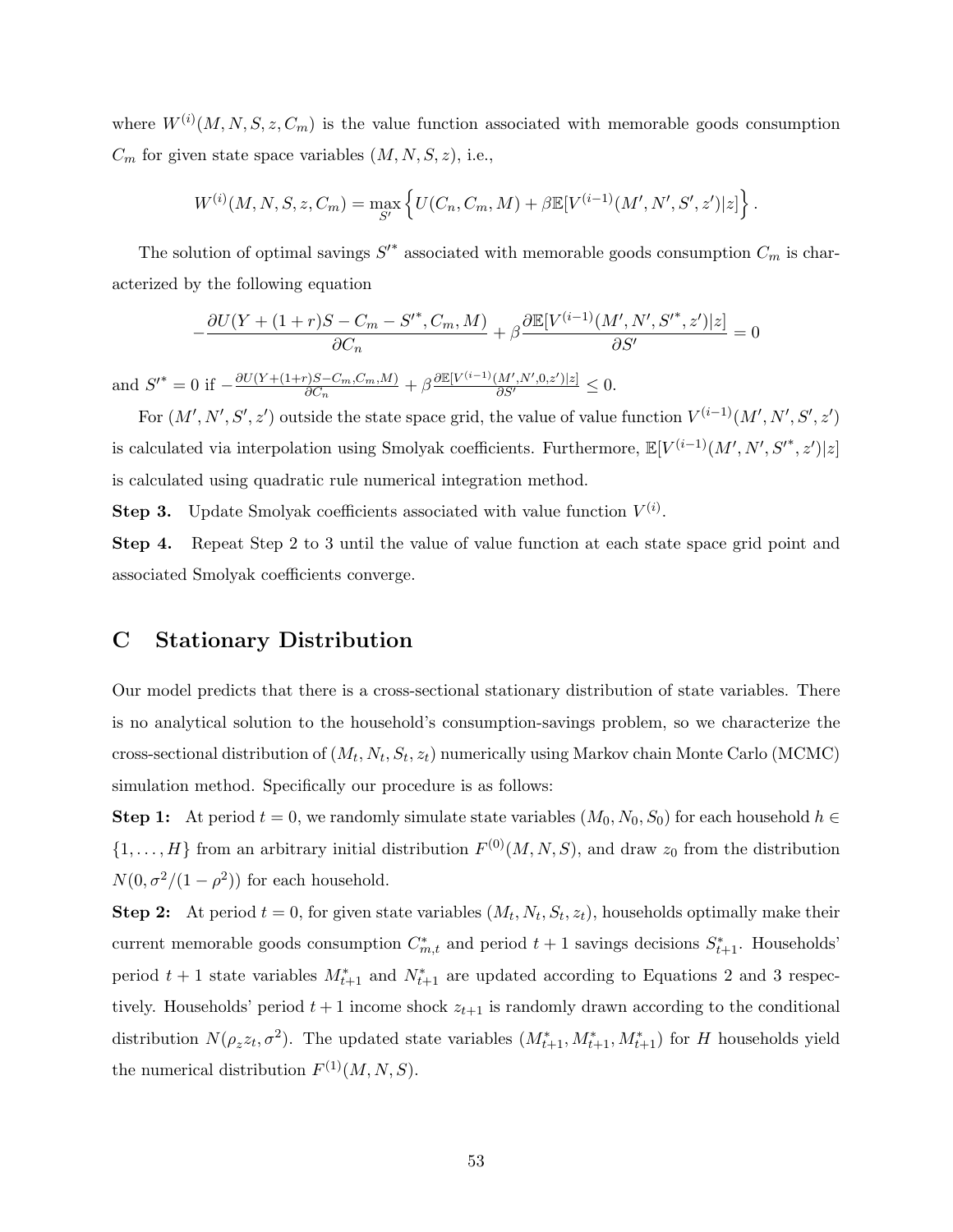**Step 3:** Check if whether distribution  $F^{(1)}(M, N, S)$  converges to  $F^{(0)}(M, N, S)$  by checking whether the mean and variance of the state variable  $M, N, S$  are the same under these two distributions. If the distribution is not converged, then repeat step 2 for  $t = 2, \ldots$ 

## D Data

### D.1 Income Categories

We define disposable income as income before tax minus reported federal, state and local income taxes payments, property tax not reported elsewhere and other tax (net of tax refunds), deductions for social security and pension plans. Household income before tax includes wages and salaries, net business income, net farm income, rents income, dividend income, interest income, pension income, social security and railroad retirement income, supplemental security income, unemployment compensation, workers' compensation and veterans benefits, welfare received, scholarship, food stamps, contributions received from others with alimony/child support, meals received as pay, rent received as pay, and lump sum receipts and lump sum child support payment.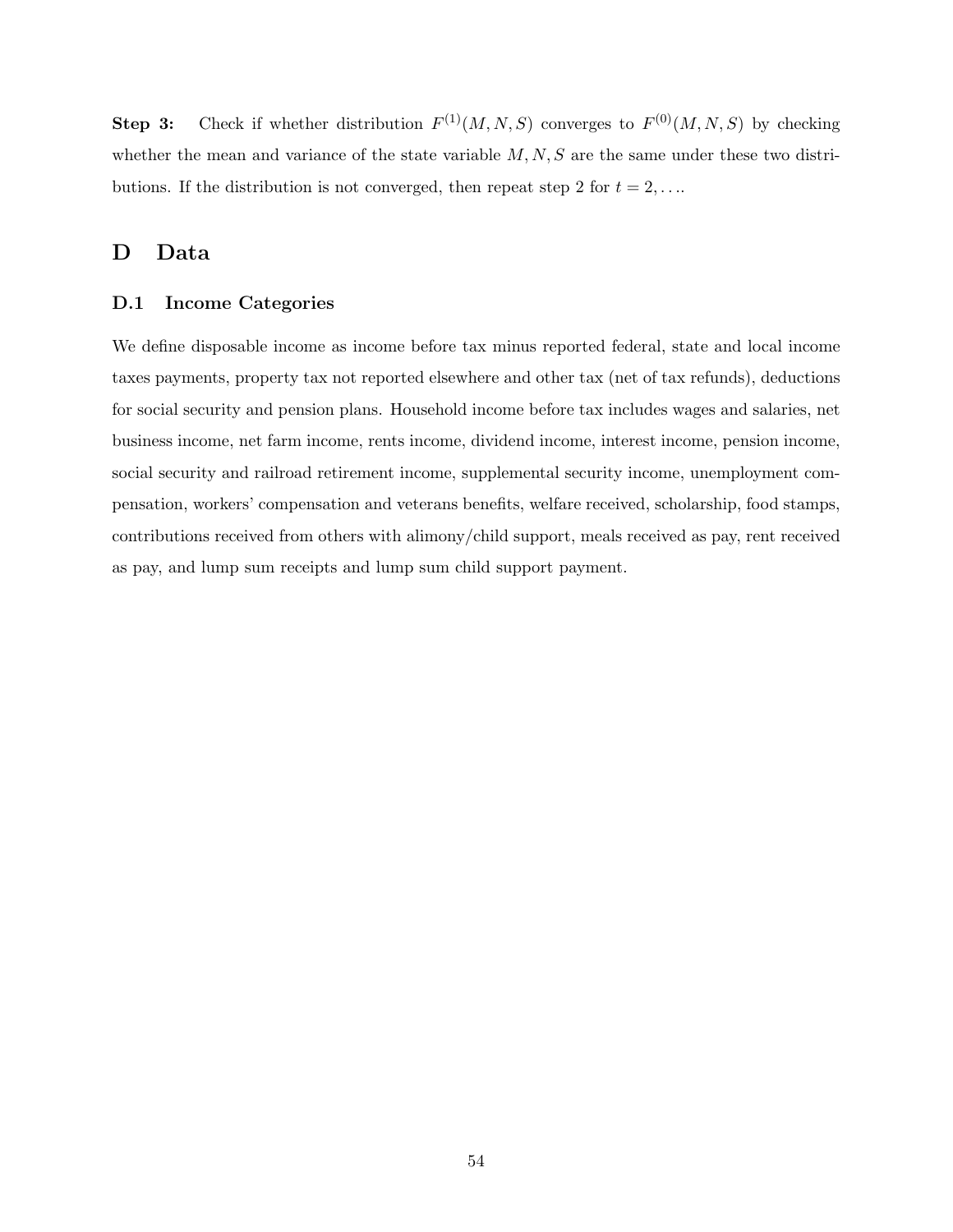| Frequent Purchase                                     | Infrequent Purchase                                    |                                                        |
|-------------------------------------------------------|--------------------------------------------------------|--------------------------------------------------------|
| Frequent Consumption                                  | Frequent Consumption                                   | Infrequent Consumption                                 |
| Nondurable Goods                                      | Durable Goods                                          | Memorable Goods                                        |
| Food At Home                                          | Durable Household Furnishing and Equipment             | Food Away from Home Excl. on Trips                     |
| Food at School                                        | New and Used Motor Vehicles (Net Outlay)               | Food for Catered Affairs                               |
| Meals Received as Pay                                 | Tires, Tubes, Accessories, and Other parts             | Food on Trips/Vacations                                |
| Tobacco Products                                      | Recreation and Sports Equipment                        | Alcohol Out Excl. on Trips/Vacations                   |
| Alcohol Home                                          |                                                        | Alcohol on Trips                                       |
| Personal Care Services                                | Nondurable Goods with a semidurable component          | Lodging on Trips/Vacations                             |
| Tenant-Occupied Nonfarm Dwelling - Rent               | College Tuition and Fees                               | Entertainment Fees and Admissions on Trips/Vacations   |
| Rental Equivalence of Owned Home                      | Nursery, Elementary, and Other School Tuition and Fees | Other Entertainment Services and Rental on Trips       |
| Rent Received as Pay                                  | Educational books and supplies                         | Vehicle Maintenance, Rental etc on Trips/Vacations     |
| Lodging at School                                     | Prescription Drugs (Net Outlay)                        | Gasoline and Oil on Trips/Vacations                    |
| Electricity                                           | Medical Supplies (Net Outlay)                          | Public Transportation on Trips/Vacations Excl. Airline |
| Gas                                                   | Medical Services (Net Outlay)                          | Airline Fares                                          |
| Water and other sanitary services                     |                                                        | Photographic Services and Rental                       |
| Fuel Oil and Coal                                     | Nondurable Goods with infrequent billing               | Religious and Welfare Activities                       |
| Telephone Service                                     | Vehicle Registration                                   | Clothing and Shoes                                     |
| Domestic Service                                      | Life and other Personal Insurance                      | Jewelry and Watches                                    |
| Other Household Operation                             | Health Insurance                                       |                                                        |
| Vehicle Maintenance, Rental etc                       | Auto Insurance                                         |                                                        |
| Gasoline and Oil                                      | Maintenance, Insurance etc - Owned Housing             |                                                        |
| Local Public Transportation                           |                                                        |                                                        |
| Reading                                               |                                                        |                                                        |
| Entertainment Fees and Admissions                     |                                                        |                                                        |
| Other Entertainment Services and Rental               |                                                        |                                                        |
| Clothing Services, including watch and jewelry repair |                                                        |                                                        |
| <b>Business Services</b>                              |                                                        |                                                        |

Table 9: Purchase and Consumption Patterns of Detailed Consumption Categories Table 9: Purchase and Consumption Patterns of Detailed Consumption Categories

Lotteries and Pari-mutuel Losses

Lotteries and Pari-mutuel Losses  $\overline{\phantom{0}}$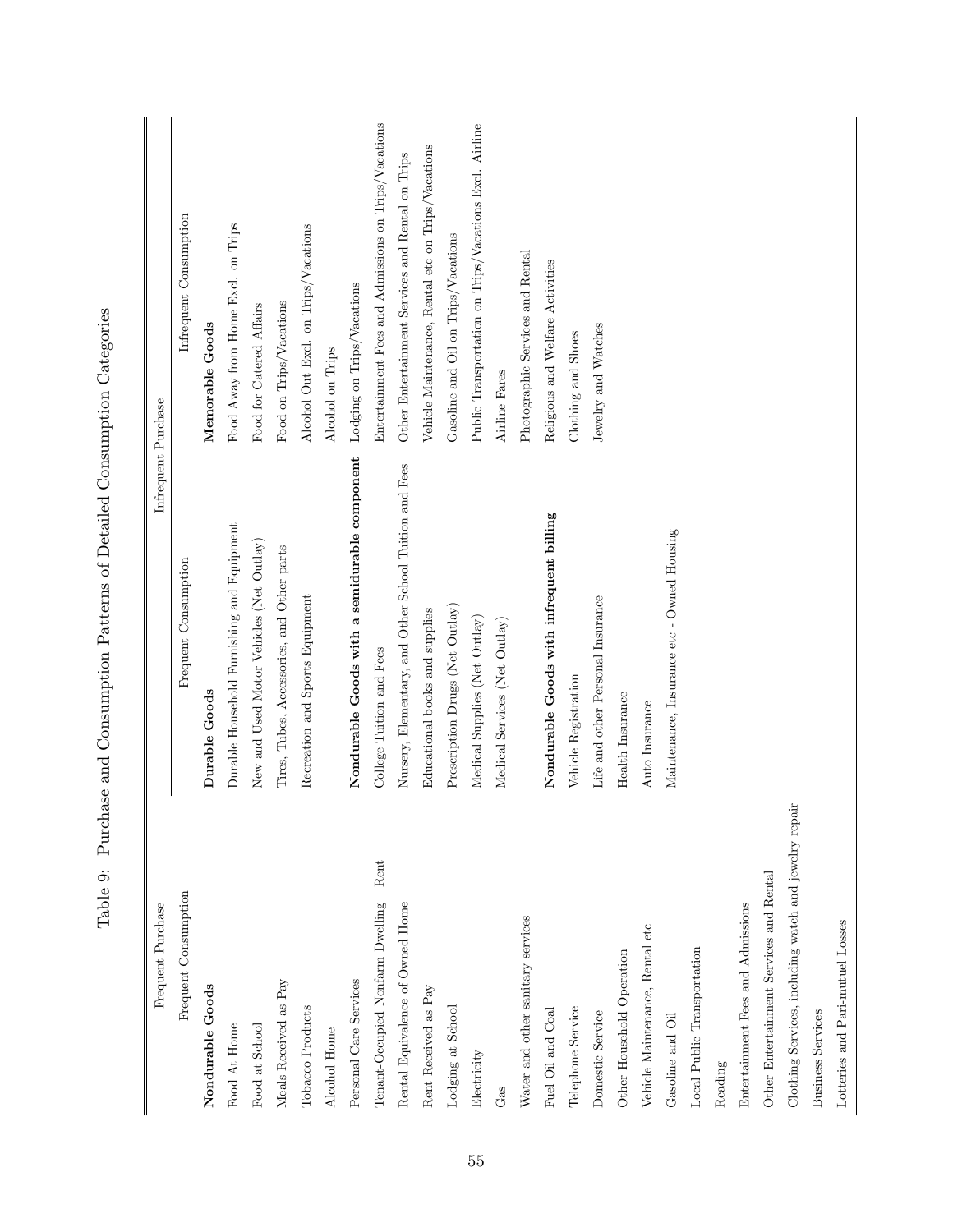| Number           | Categories                                             | CPI used to deflate                          | <b>CPI</b>      |
|------------------|--------------------------------------------------------|----------------------------------------------|-----------------|
| $\mathbf{1}$     | Food At Home                                           | Food at home                                 | SAF11           |
| $\boldsymbol{2}$ | Food at School                                         | Food away from home                          | <b>SEFV</b>     |
| 3                | Meals Received as Pay                                  | Food away from home                          | SEFV            |
| 4                | Tobacco Products                                       | Tobacco and smoking products                 | <b>SEGA</b>     |
| 5                | Alcohol Home                                           | Alcoholic beverages at home                  | <b>SEFW</b>     |
| 6                | Personal Care Services                                 | Personal care services                       | <b>SEGC</b>     |
| 7                | Maintenance, Insurance etc - Owned Housing             | Shelter                                      | SAH1            |
| 8                | Tenant-Occupied Nonfarm Dwelling - Rent                | Rent of primary residence                    | SEHA            |
| 9                | Rental Equivalence of Owned Home                       | Owners' equivalent rent of primary residence | <b>SEHC</b>     |
| 10               | Rent Received as Pay                                   | Lodging away from home                       | <b>SEHB</b>     |
| 11               | Lodging at School                                      | Lodging away from home                       | <b>SEHB</b>     |
| 12               | Electricity                                            | Electricity                                  | SEHF01          |
| 13               | Gas                                                    | Utility (piped) gas service                  | SEHF02          |
| 14               | Water and other sanitary services                      | Water, sewer and trash collection services   | <b>SEHG</b>     |
| 15               | Fuel Oil and Coal                                      | Fuel oil and other fuels                     | <b>SEHE</b>     |
| 16               | Telephone Service                                      | Telephone services                           | <b>SEED</b>     |
| 17               | Domestic Service                                       | Household operations                         | <b>SEHP</b>     |
| 18               | Other Household Operation                              | Household operations                         | <b>SEHP</b>     |
| 19               | Vehicle Registration                                   | Motor vehicle fees                           | <b>SETF</b>     |
| 20               | Vehicle Maintenance, Rental etc                        | Transportation services                      | SAS4            |
| 21               | Gasoline and Oil                                       | Motor fuel                                   | <b>SETB</b>     |
| 22               | Auto Insurance                                         | Motor vehicle insurance                      | <b>SETE</b>     |
| 23               | Local Public Transportation                            | Intracity transportation                     | SETG03          |
| 24               | Reading                                                | Recreational reading materials               | SERG            |
| 25               | Entertainment Fees and Admissions                      | Recreation services                          | <b>SERF</b>     |
| 26               | Other Entertainment Services and Rental                | Recreation                                   | SAR             |
| 27               | Clothing Services, including watch and jewlry repair   | Miscellaneous personal services              | <b>SEGD</b>     |
| 28               | <b>Business Services</b>                               | Miscellaneous personal services              | <b>SEGD</b>     |
| 29               | Lotteries and Pari-mutuel Losses                       | Miscellaneous personal services              | <b>SEGD</b>     |
| 30               | Life and other Personal Insurance                      | All items                                    | SA <sub>0</sub> |
| 31               | Prescription Drugs (Net Outlay)                        | All items                                    | SA <sub>0</sub> |
| 32               | Medical Supplies (Net Outlay)                          | Medical care commodities                     | SAM1            |
| 33               | Medical Services (Net Outlay)                          | Medical care services                        | SAM2            |
| 34               | Health Insurance                                       | Medical care                                 | SAM             |
| $35\,$           | College Tuition and Fees                               | College tuition and fees                     | SEEB01          |
| 36               | Nursery, Elementary, and Other School Tuition and Fees | Tuition, other school fees, and childcare    | <b>SEEB</b>     |
| 37               | Educational books and supplies                         | Educational books and supplies               | <b>SEEA</b>     |

## Table 10: Nondurable Goods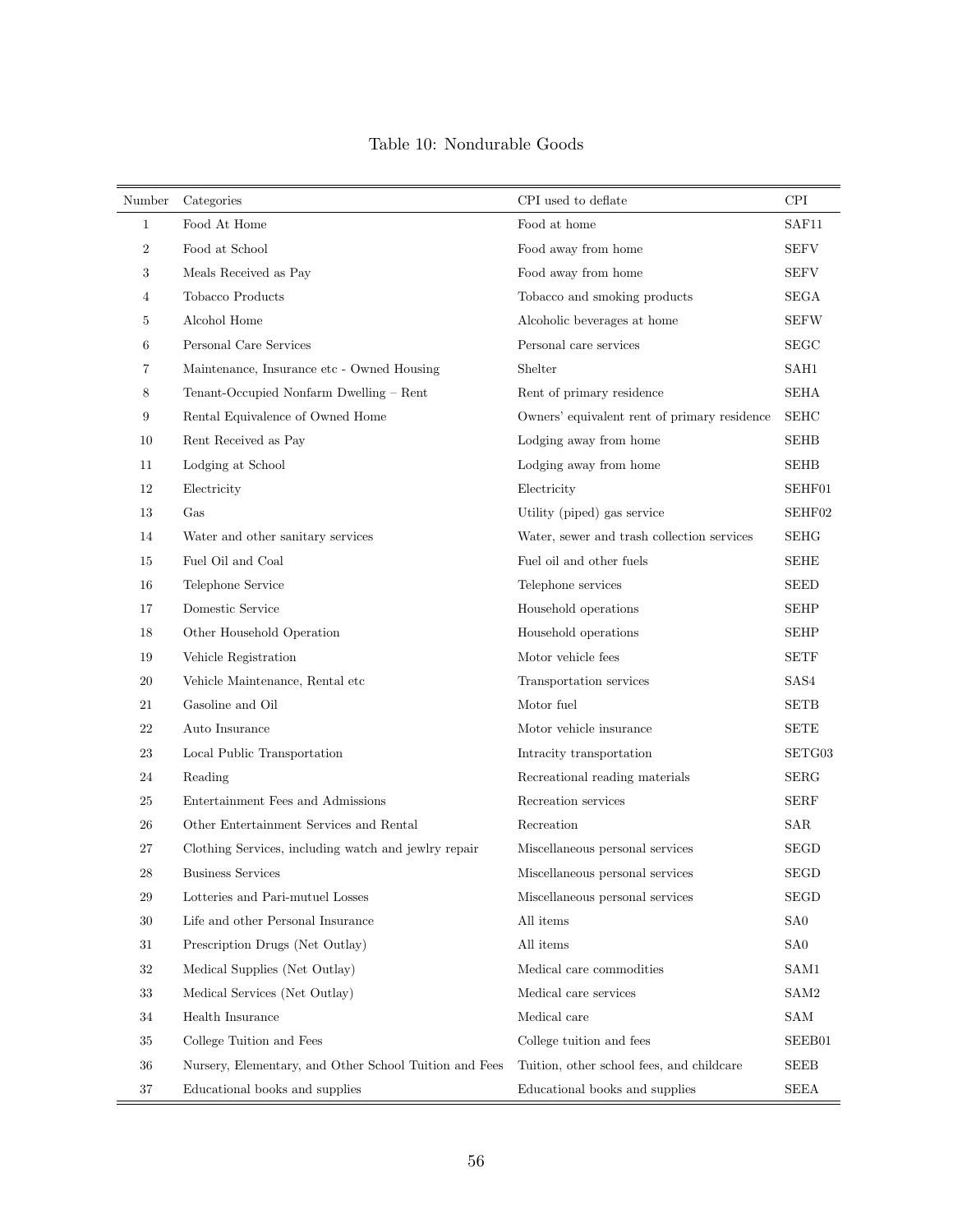| Number           | Categories                                             | CPI used to deflate                | <b>CPI</b>         |
|------------------|--------------------------------------------------------|------------------------------------|--------------------|
| $\mathbf{1}$     | Food Away from Home Excl. on Trips                     | Food away from home                | <b>SEFV</b>        |
| $\boldsymbol{2}$ | Food for Catered Affairs                               | Food away from home                | <b>SEFV</b>        |
| 3                | Food on Trips/Vacations                                | Food away from home                | <b>SEFV</b>        |
| $\overline{4}$   | Alcohol Out Excl. on Trips/Vacations                   | Alcoholic beverages away from home | <b>SEFX</b>        |
| $\overline{5}$   | Alcohol on Trips                                       | Alcoholic beverages away from home | <b>SEFX</b>        |
| 6                | Lodging on Trips/Vacations                             | Lodging away from home             | <b>SEHB</b>        |
| 7                | Entertainment Fees and Admissions on Trips/Vacations   | Recreation services                | <b>SERF</b>        |
| 8                | Other Entertainment Services and Rental on Trips       | Recreation                         | SAR                |
| 9                | Vehicle Maintenance, Rental etc on Trips/Vacations     | Transportation services            | SAS4               |
| 10               | Gasoline and Oil on Trips/Vacations                    | Motor fuel                         | SETB               |
| 11               | Public Transportation on Trips/Vacations Excl. Airline | Other intercity transportation     | SETG02             |
| 12               | Airline Fares                                          | Airline fare                       | SETG01             |
| 13               | Photographic Services and Rental                       | Photographers and film processing  | SERD <sub>02</sub> |
| 14               | Religious and Welfare Activities                       | All items                          | SA <sub>0</sub>    |
| 15               | Clothing and Shoes                                     | Apparel                            | SAA                |
| 16               | Jewelry and Watches                                    | Jewelry and watches                | SEAG $^a$          |

Table 11: Memorable Goods

<sup>a</sup>The BLS CPI for Jewelry and watches starts from December 1997. We extend it back to January 1986 using the CPI for Apparel (SAA).

### Table 12: Durable Goods

| Number         | Categories                                                    | CPI used to deflate                  | CPI         |
|----------------|---------------------------------------------------------------|--------------------------------------|-------------|
|                | Durable Household Furnishing and Equipment                    | Household furnishings and operations | SAH3        |
| $\overline{2}$ | New and Used Motor Vehicles (Net Outlay <sup><i>a</i></sup> ) | New and used motor vehicles          | $SETA^b$    |
| 3              | Tires, Tubes, Accessories, and Other parts                    | Motor vehicle parts and equipment    | <b>SETC</b> |
| 4              | Recreation and Sports Equipment                               | Recreation                           | SAR.        |

<sup>a</sup>This is based on the EXPN variable QTRADEX in the OVB file which is the "Amount paid for vehicle after trade-in allowance minus amount of cost paid by employer". It includes loans taken out. It represents the total final cost to the consumer of buying the car not just the down payment they make when purchasing the vehicle. In this case, it essentially means the total amount committed to new and used motor vehicles by the consumer not just the immediate out of pocket expenditure.

<sup>b</sup>The BLS CPI for New and used motor vehicles starts from January 1993. We extend it back to January 1986 using the CPI for New Vehicles (SETA01).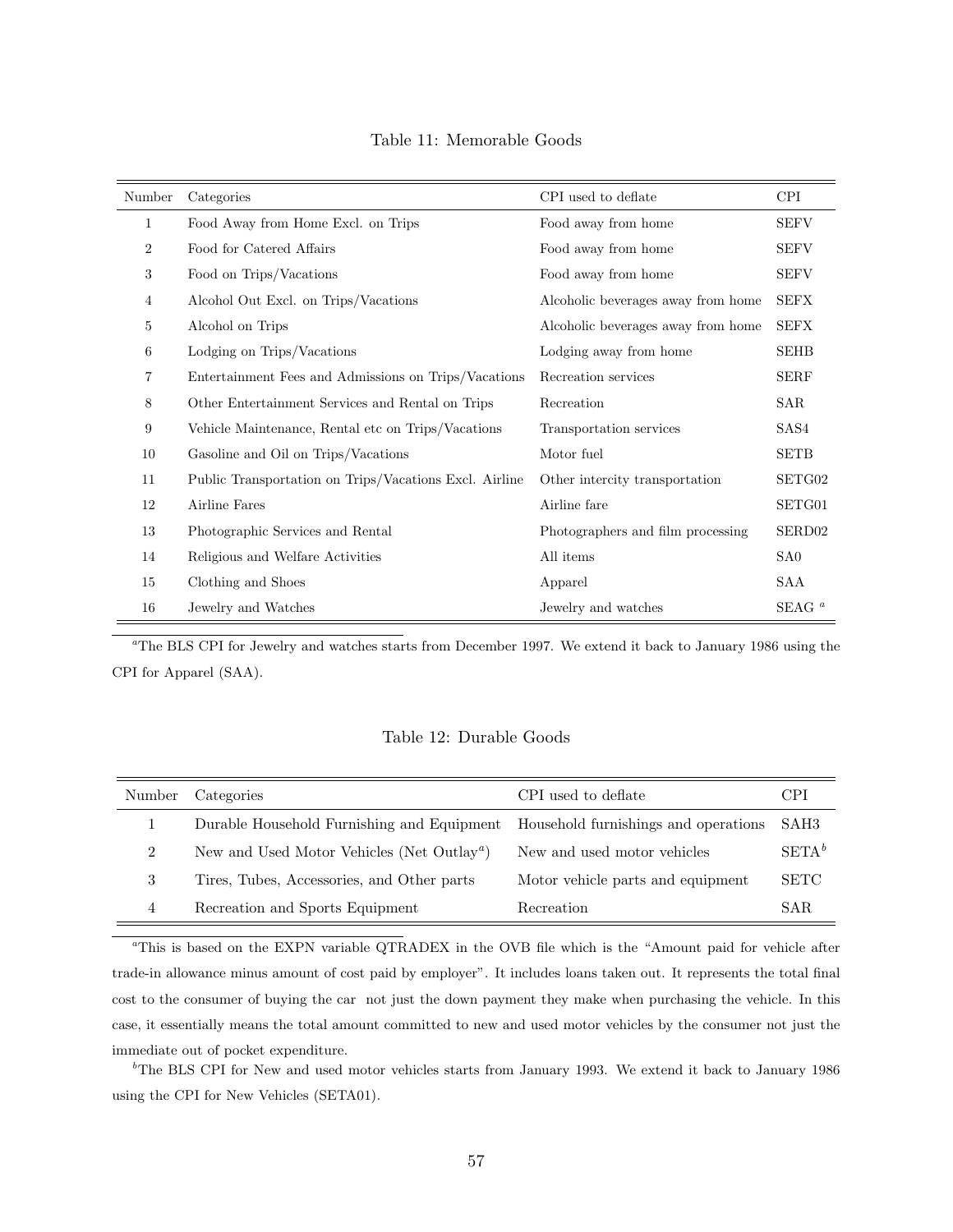Table 13: Average Monthly Income and Consumption Expenditures - Sample

|      |         |         | Disp Income Total Outlays ND+Memorables ND Memorables Durables |        |        |        |
|------|---------|---------|----------------------------------------------------------------|--------|--------|--------|
| mean | 1972.32 | 1484.61 | 1193.87                                                        | 965.68 | 228.19 | 290.74 |

Note: Averages are weighted using average CU replicate weights. Average CU weight is derived by summing the weight of each CU (FINLWT21) across four quarters and then dividing by 4.

All consumption expenditures are deflated by their corresponding CPIs (please see table 10, table 11, and table 12). Income categories are deflated by monthly CPI for all urban consumers and all items. All the deflators are not seasonally adjusted and they are based on 1982-1984.

Disposable Income = Income before Tax - Income Taxes - Pension and Social Security Deductions.

Table 14: Average Demographic Characteristics - Sample

|      |       |      |      |      | Age of Head Male Head White Head Married High School Above Family Size |      |
|------|-------|------|------|------|------------------------------------------------------------------------|------|
| mean | 41.14 | 0.65 | 0.84 | 0.59 | 0.85                                                                   | 2.87 |

Note: Averages are weighted using average CU replicate weights. Average CU weight is derived by summing the weight of each CU (FINLWT21) across four quarters and then dividing by 4.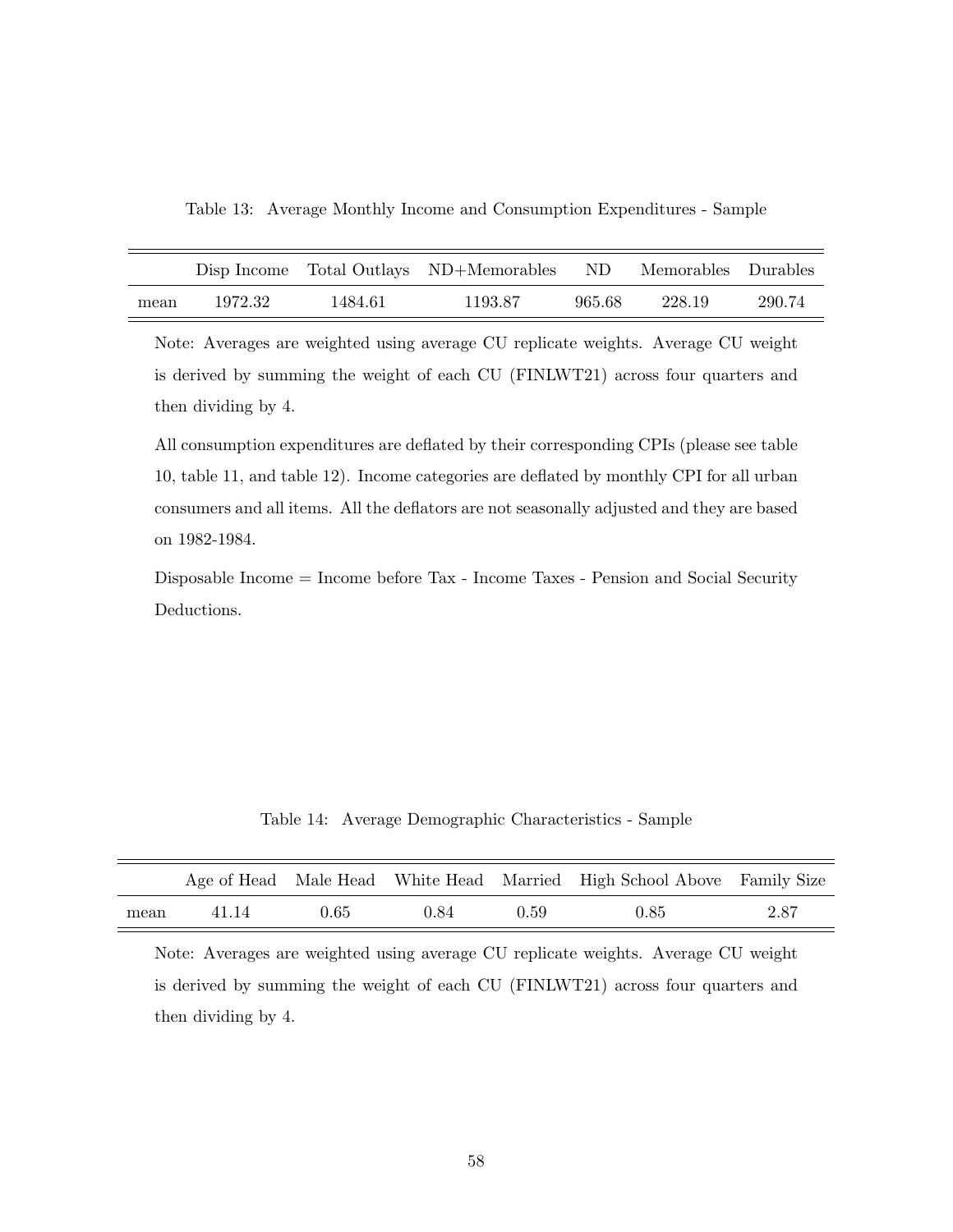# Table 15: Underlying Frequencies of CEX Expenditure Categories

|                | Nondurable Goods                                       |           |                   | Memorable Goods                                        |                              |
|----------------|--------------------------------------------------------|-----------|-------------------|--------------------------------------------------------|------------------------------|
| Number         | Categories                                             | Frequency | Number            | Categories                                             | Frequency                    |
| $\mathbf{1}$   | Food At Home                                           | Quarterly | $\mathbf{1}$      | Food Away from Home Excl. on Trips                     | Quarterly                    |
| $\overline{2}$ | Food at School                                         | Monthly   | $\overline{2}$    | Food for Catered Affairs                               | Monthly                      |
| 3              | Meals Received as Pay                                  | Quarterly | 3                 | Food on Trips/Vacations                                | Monthly                      |
| $\overline{4}$ | Tobacco Products                                       | Quarterly | $\overline{4}$    | Alcohol Out Excl. on Trips/Vacations                   | Quarterly                    |
| -5             | Alcohol Home                                           | Quarterly | 5                 | Alcohol on Trips                                       | Monthly                      |
| 6              | Personal Care Services                                 | Quarterly | $\,6$             | Lodging on Trips/Vacations                             | Monthly                      |
| 7              | Maintenance, Insurance etc - Owned Housing             | Monthly   | $\scriptstyle{7}$ | Entertainment Fees and Admissions on Trips/Vacations   | Monthly                      |
| 8              | Tenant-Occupied Nonfarm Dwelling - Rent                | Monthly   | $\,$ 8 $\,$       | Other Entertainment Services and Rental on Trips       | Monthly                      |
| 9              | Rental Equivalence of Owned Home                       | Annually  | $\boldsymbol{9}$  | Vehicle Maintenance, Rental etc on Trips/Vacations     | Monthly                      |
| 10             | Rent Received as Pay                                   | Quarterly | 10                | Gasoline and Oil on Trips/Vacations                    | Monthly                      |
| 11             | Lodging at School                                      | Monthly   | 11                | Public Transportation on Trips/Vacations Excl. Airline | Monthly                      |
| 12             | Electricity                                            | Monthly   | 12                | Airline Fares                                          | Monthly                      |
| 13             | Gas                                                    | Monthly   | 13                | Photographic Services and Rental                       | Monthly                      |
| 14             | Water and other sanitary services                      | Monthly   | 14                | Religious and Welfare Activities                       | Monthly                      |
| 15             | Fuel Oil and Coal                                      | Monthly   | 15                | Clothing and Shoes                                     | Monthly                      |
| 16             | Telephone Service                                      | Monthly   | 16                | Jewelry and Watches                                    | Monthly                      |
| 17             | Domestic Service                                       | Monthly   |                   |                                                        |                              |
| 18             | Other Household Operation                              | Monthly   |                   |                                                        |                              |
| 19             | Vehicle Registration                                   | Monthly   |                   | Durable Goods                                          |                              |
| 20             | Vehicle Maintenance, Rental etc                        | Monthly   | Number            | Categories                                             | <b>Informative Frequency</b> |
| 21             | Gasoline and Oil                                       | Monthly   | $\mathbf{1}$      | Durable Household Furnishing and Equipment             | Monthly                      |
| $^{22}$        | Auto Insurance                                         | Monthly   | $\,2$             | New and Used Motor Vehicles (Net Outlay)               | Monthly                      |
| 23             | Local Public Transportation                            | Monthly   | $\sqrt{3}$        | Tires, Tubes, Accessories, and Other parts             | Monthly                      |
| 24             | Reading                                                | Monthly   | $\overline{4}$    | Recreation and Sports Equipment                        | Monthly                      |
| 25             | Entertainment Fees and Admissions                      | Monthly   |                   |                                                        |                              |
| 26             | Other Entertainment Services and Rental                | Monthly   |                   |                                                        |                              |
| 27             | Clothing Services, including watch and jewlry repair   | Monthly   |                   |                                                        |                              |
| 28             | <b>Business Services</b>                               | Monthly   |                   |                                                        |                              |
| 29             | Lotteries and Pari-mutuel Losses                       | Monthly   |                   |                                                        |                              |
| 30             | Life and other Personal Insurance                      | Monthly   |                   |                                                        |                              |
| 31             | Prescription Drugs (Net Outlay)                        | Monthly   |                   |                                                        |                              |
| 32             | Medical Supplies (Net Outlay)                          | Monthly   |                   |                                                        |                              |
| 33             | Medical Services (Net Outlay)                          | Monthly   |                   |                                                        |                              |
| 34             | Health Insurance                                       | Monthly   |                   |                                                        |                              |
| 35             | College Tuition and Fees                               | Monthly   |                   |                                                        |                              |
| 36             | Nursery, Elementary, and Other School Tuition and Fees | Monthly   |                   |                                                        |                              |
| 37             | Educational books and supplies                         | Monthly   |                   |                                                        |                              |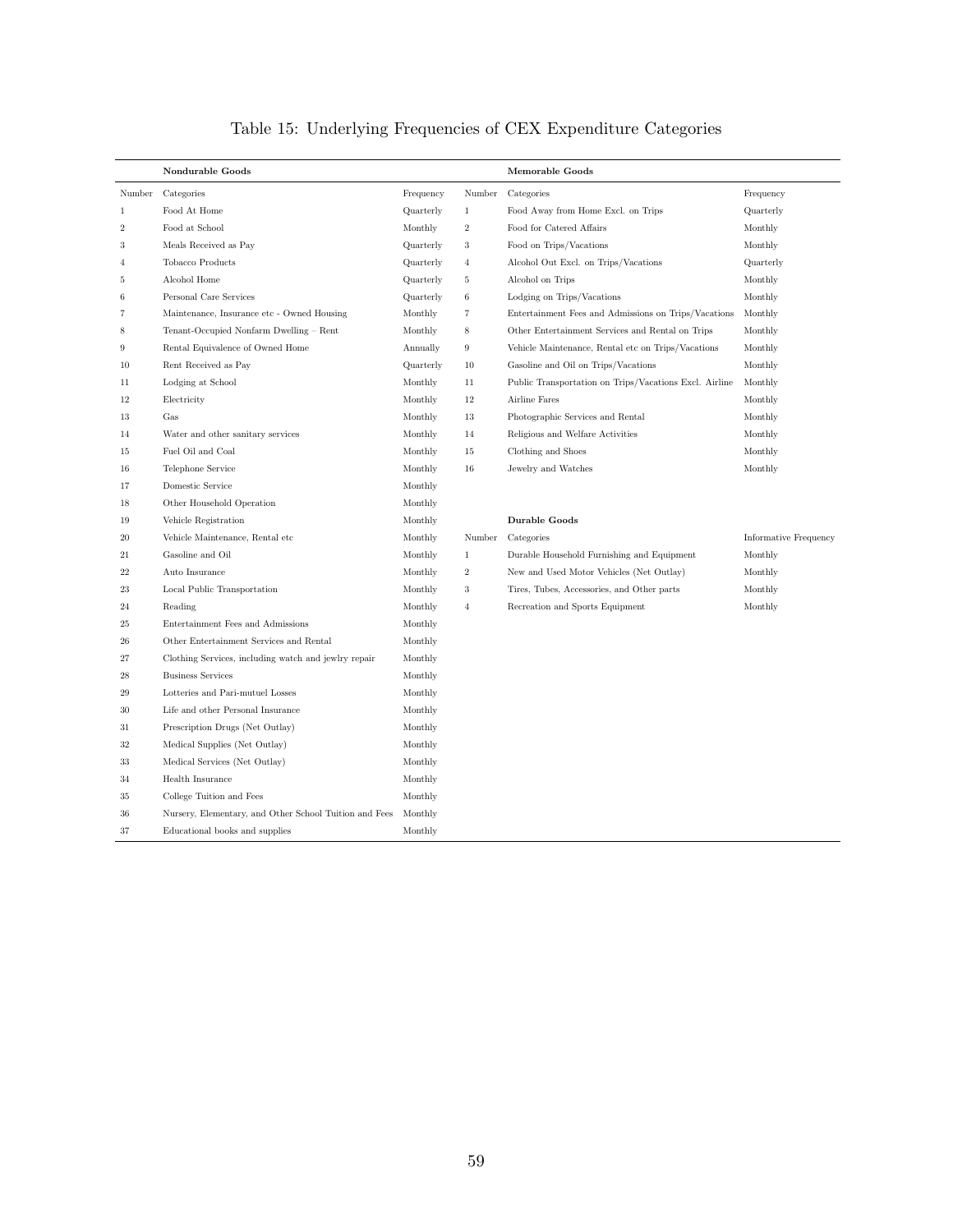|                            | Ave Share | Ave Vol | Inactive Ratio | Freq Spikes | Size Spikes |
|----------------------------|-----------|---------|----------------|-------------|-------------|
| <b>Full Sample</b>         |           |         |                |             |             |
| Outlays                    | 1.0000    | 0.5251  | 0.0000         | 0.0853      | 2.4704      |
| <b>ND</b>                  | 0.7794    | 0.2786  | 0.0000         | 0.0471      | 1.3350      |
| Memorables                 | 0.1419    | 1.0107  | 0.0048         | 0.1930      | 0.3660      |
| Durables                   | 0.0787    | 2.0475  | 0.0389         | 0.1687      | 0.7392      |
| Cash at Hand $\leq 20$ pct |           |         |                |             |             |
| Outlays                    | 1.0000    | 0.4085  | 0.0000         | 0.0694      | 2.2619      |
| <b>ND</b>                  | 0.8617    | 0.2612  | 0.0000         | 0.0436      | 1.5073      |
| Memorables                 | 0.0923    | 1.2033  | 0.0170         | 0.1988      | 0.2625      |
| Durables                   | 0.0460    | 2.0534  | 0.1199         | 0.1474      | 0.5137      |
| Cash at Hand $\geq 80$ pct |           |         |                |             |             |
| Outlays                    | 1.0000    | 0.6079  | 0.0000         | 0.1041      | 2.4976      |
| <b>ND</b>                  | 0.7083    | 0.3197  | 0.0000         | 0.0601      | 1.2411      |
| Memorables                 | 0.1882    | 0.9360  | 0.0012         | 0.1890      | 0.4814      |
| Durables                   | 0.1035    | 2.0025  | 0.0063         | 0.1766      | 0.8740      |

Table 16: Consumption Expenditure Statistics (Monthly Frequency)

Note: Cash at hand is the sum of total amount in checking and savings and disposable income. The percentiles of cash at hand are calculated for each reference year. We say that an expenditure is a spike if the expenditure exceeds the household-level average. Average inactivity records the fraction of households who did not incur any expenditure during the 12-month reference period. The average frequency of consumption spikes is the average number of consumption expenditure spikes divided by 12. The relative size of consumption spikes is the consumption expenditure spikes normalized by householdlevel 12-month average outlays.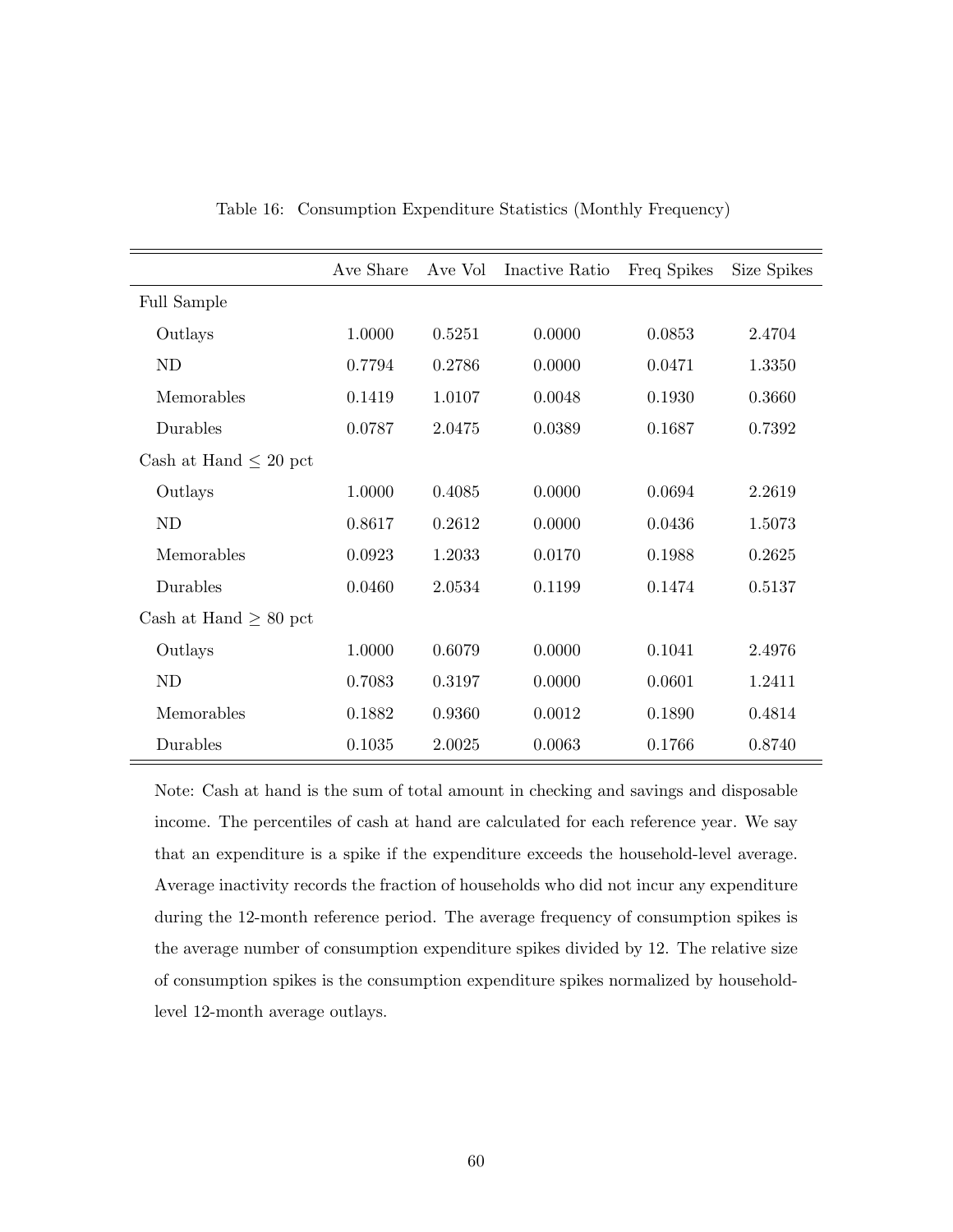|                            | Ave Share | Ave Vol | Inactive Ratio | Freq Spikes | Size Spikes |
|----------------------------|-----------|---------|----------------|-------------|-------------|
| <b>Full Sample</b>         |           |         |                |             |             |
| Outlays                    | 1.0000    | 0.3211  | 0.0000         | 0.0688      | 1.9248      |
| <b>ND</b>                  | 0.7463    | 0.1946  | 0.0000         | 0.0188      | 1.2408      |
| Memorables                 | 0.1447    | 0.6202  | 0.0048         | 0.1735      | 0.2682      |
| Durables                   | 0.1090    | 1.1838  | 0.0389         | 0.2508      | 0.4482      |
| Cash at Hand $\leq 20$ pct |           |         |                |             |             |
| Outlays                    | 1.0000    | 0.2788  | 0.0000         | 0.0503      | 1.8774      |
| <b>ND</b>                  | 0.8406    | 0.2072  | 0.0000         | 0.0229      | 1.3993      |
| Memorables                 | 0.0959    | 0.7723  | 0.0170         | 0.2010      | 0.1853      |
| Durables                   | 0.0634    | 1.2037  | 0.1199         | 0.2367      | 0.2891      |
| Cash at Hand $\geq 80$ pct |           |         |                |             |             |
| Outlays                    | 1.0000    | 0.3566  | 0.0000         | 0.0866      | 1.8957      |
| <b>ND</b>                  | 0.6671    | 0.2062  | 0.0000         | 0.0227      | 1.1106      |
| Memorables                 | 0.1913    | 0.5523  | 0.0012         | 0.1567      | 0.3671      |
| Durables                   | 0.1415    | 1.1499  | 0.0063         | 0.2555      | 0.5433      |

Table 17: Consumption Expenditure Statistics (Quarterly Frequency)

Note: Cash at hand is the sum of total amount in checking and savings and disposable income. The percentiles of cash at hand are calculated for each reference year. We say that an expenditure is a spike if the expenditure exceeds the household-level average. Average inactivity records the fraction of households who did not incur any expenditure during the entire reference period. The average frequency of consumption spikes is the average number of consumption expenditure spikes divided by 4 quarters. The relative size of consumption spikes is the consumption expenditure spikes normalized by household-level average outlays during the reference period.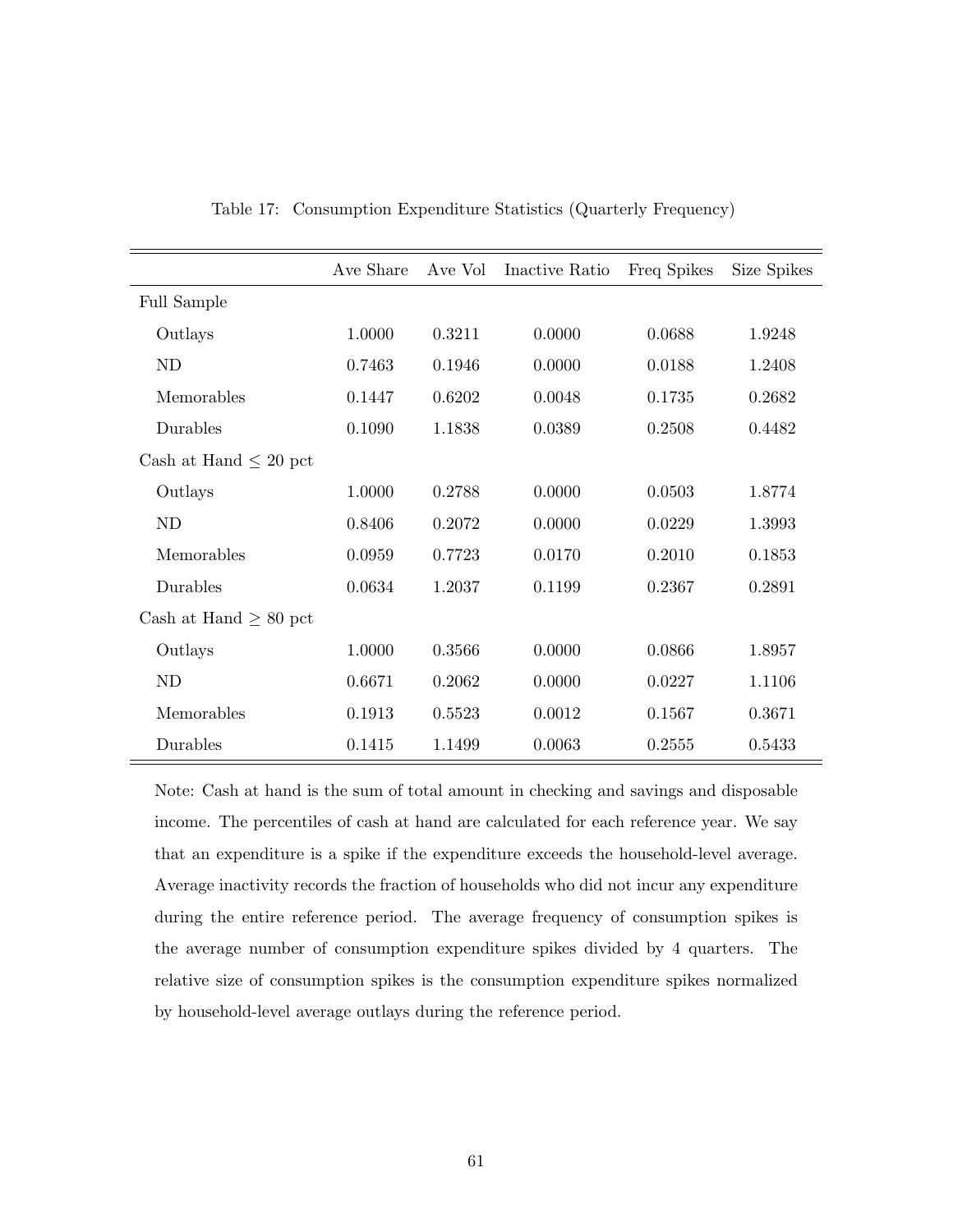| Variable Names                                         | Ave Share  | Inactive Ratio | Ave Vol |
|--------------------------------------------------------|------------|----------------|---------|
| Rent Received as Pay                                   | 0.0015     | 0.9791         | 0.0302  |
| Lotteries and Pari-mutuel Losses                       | 0.0002     | 0.9595         | 0.0705  |
| Lodging at School                                      | 0.0008     | 0.9698         | 0.0774  |
| Rental Equivalence of Owned Home                       | 0.0208     | 0.3850         | 0.0886  |
| Meals Received as Pay                                  | 0.0018     | 0.9263         | 0.1064  |
| Tenant-Occupied Nonfarm Dwelling - Rent                | 0.1033     | 0.5955         | 0.1267  |
| Food for Catered Affairs                               | 0.0008     | 0.9381         | 0.2041  |
| Nursery, Elementary, and Other School Tuition and Fees | 0.0023     | 0.9041         | 0.2370  |
| Food At Home                                           | 0.1801     | 0.0003         | 0.2674  |
| Tobacco Products                                       | 0.0126     | 0.5326         | 0.2787  |
| Local Public Transportation                            | 0.0041     | 0.7480         | 0.2943  |
| Health Insurance                                       | 0.0198     | 0.3856         | 0.3376  |
| Food at School                                         | 0.0037     | 0.7139         | 0.3376  |
| Gasoline and Oil                                       | 0.0739     | 0.0625         | 0.3489  |
| Electricity                                            | 0.0505     | 0.0498         | 0.4207  |
| College Tuition and Fees                               | 0.0040     | 0.8449         | 0.4261  |
| Telephone Service                                      | 0.0419     | 0.0134         | 0.4279  |
| Other Entertainment Services and Rental on Trips       | 0.0007     | 0.8587         | 0.4369  |
| Fuel Oil and Coal                                      | 0.0048     | 0.8020         | 0.4557  |
| Gas                                                    | 0.0215     | 0.3810         | 0.4805  |
| Alcohol Out Excl. on Trips/Vacations                   | 0.0052     | 0.4939         | 0.5248  |
| Alcohol Home                                           | 0.0092     | 0.3831         | 0.5344  |
| Personal Care Services                                 | 0.0123     | 0.0892         | 0.5515  |
| Food Away from Home Excl. on Trips                     | 0.0421     | 0.0498         | 0.5835  |
| Reading                                                | 0.0075     | 0.1118         | 0.6633  |
| Water and other sanitary services                      | 0.0162     | 0.3085         | 0.6887  |
| Public Transportation on Trips/Vacations Excl. Airline | $0.0013\,$ | 0.7592         | 0.7407  |

Table 18: Consumption Volatility Measure: Detailed Consumption Categories (Monthly Frequency)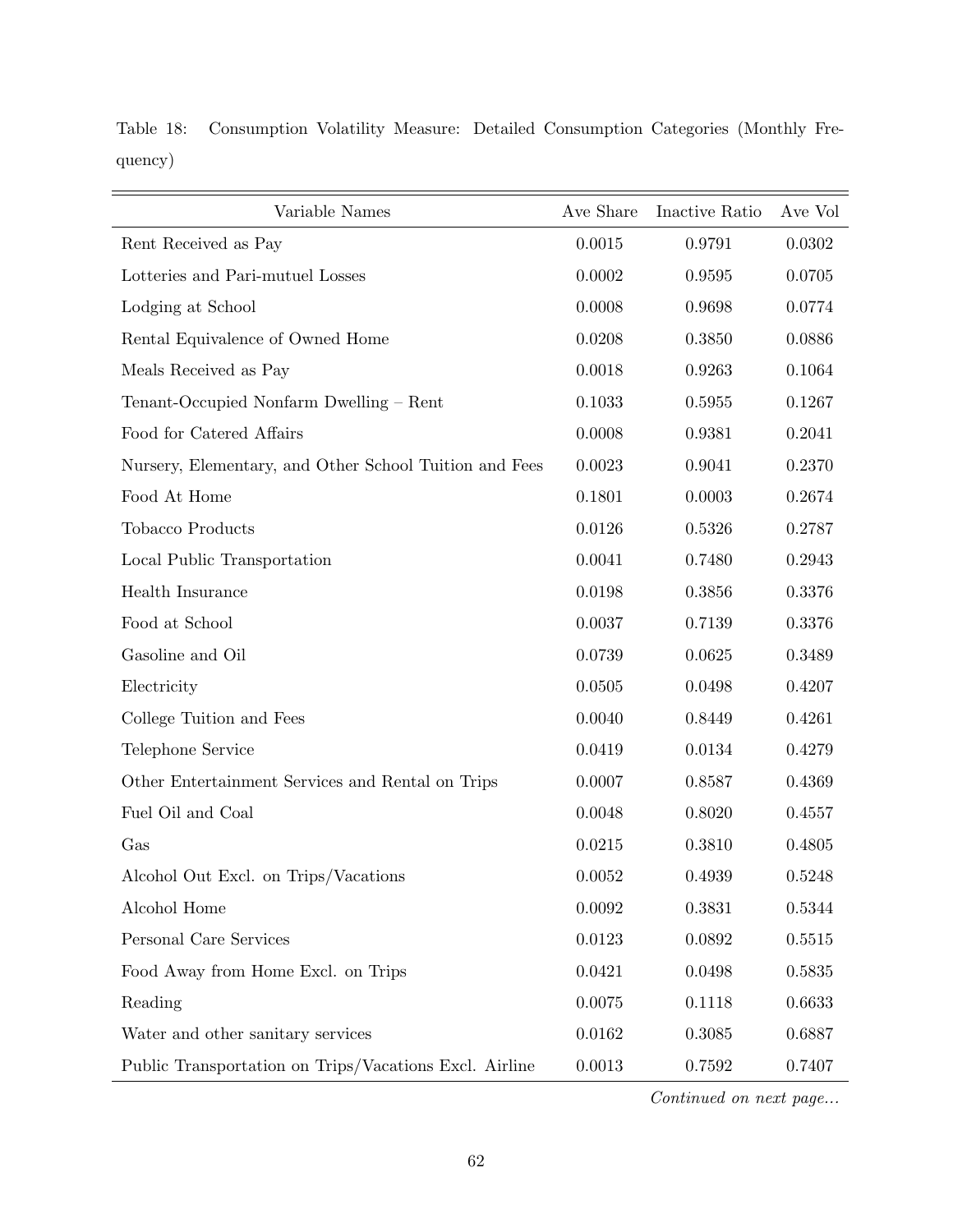... table 18 continued

| Variable Names                                       | Ave Share | Inactive Ratio | Ave Vol    |
|------------------------------------------------------|-----------|----------------|------------|
| Photographic Services and Rental                     | 0.0025    | 0.3292         | 0.7935     |
| Domestic Service                                     | 0.0176    | 0.4267         | 0.8625     |
| Entertainment Fees and Admissions                    | 0.0114    | 0.2063         | 0.9013     |
| Clothing Services, including watch and jewlry repair | 0.0057    | 0.2238         | 0.9476     |
| Airline Fares                                        | 0.0046    | 0.6869         | 0.9557     |
| New and Used Motor Vehicles (Net Outlay)             | 0.0193    | 0.7033         | 0.9888     |
| Other Entertainment Services and Rental              | 0.0268    | 0.0607         | 0.9989     |
| Life and other Personal Insurance                    | 0.0156    | 0.4046         | $1.0173\,$ |
| Educational books and supplies                       | 0.0019    | 0.6342         | 1.0340     |
| Religious and Welfare Activities                     | 0.0069    | 0.4147         | 1.0397     |
| Medical Supplies (Net Outlay)                        | 0.0018    | 0.6613         | 1.1400     |
| Vehicle Maintenance, Rental etc on Trips/Vacations   | 0.0008    | 0.6122         | 1.1536     |
| Alcohol on Trips                                     | 0.0008    | 0.5858         | 1.1766     |
| Maintenance, Insurance etc - Owned Housing           | 0.0182    | 0.4059         | 1.2791     |
| <b>Business Services</b>                             | 0.0132    | 0.1489         | 1.3998     |
| Lodging on Trips/Vacations                           | 0.0050    | 0.4904         | 1.4687     |
| Clothing and Shoes                                   | 0.0510    | 0.0193         | 1.4897     |
| Entertainment Fees and Admissions on Trips/Vacations | 0.0033    | 0.4742         | 1.5222     |
| Other Household Operation                            | 0.0055    | 0.2997         | 1.5343     |
| Jewelry and Watches                                  | 0.0040    | 0.4563         | 1.5958     |
| Gasoline and Oil on Trips/Vacations                  | 0.0052    | 0.3323         | 1.6267     |
| Auto Insurance                                       | 0.0210    | 0.2014         | 1.6668     |
| Recreation and Sports Equipment                      | 0.0161    | 0.1743         | 1.7737     |
| Vehicle Maintenance, Rental etc                      | 0.0226    | 0.1161         | 1.7936     |
| Food on Trips/Vacations                              | 0.0077    | 0.2848         | 1.7999     |
| Tires, Tubes, Accessories, and Other parts           | 0.0083    | 0.3611         | 1.8129     |
| Medical Services (Net Outlay)                        | 0.0146    | 0.1833         | 1.9942     |
| Prescription Drugs (Net Outlay)                      | 0.0068    | 0.2869         | 2.0296     |
| Durable Household Furnishing and Equipment           | 0.0350    | 0.1006         | 2.0424     |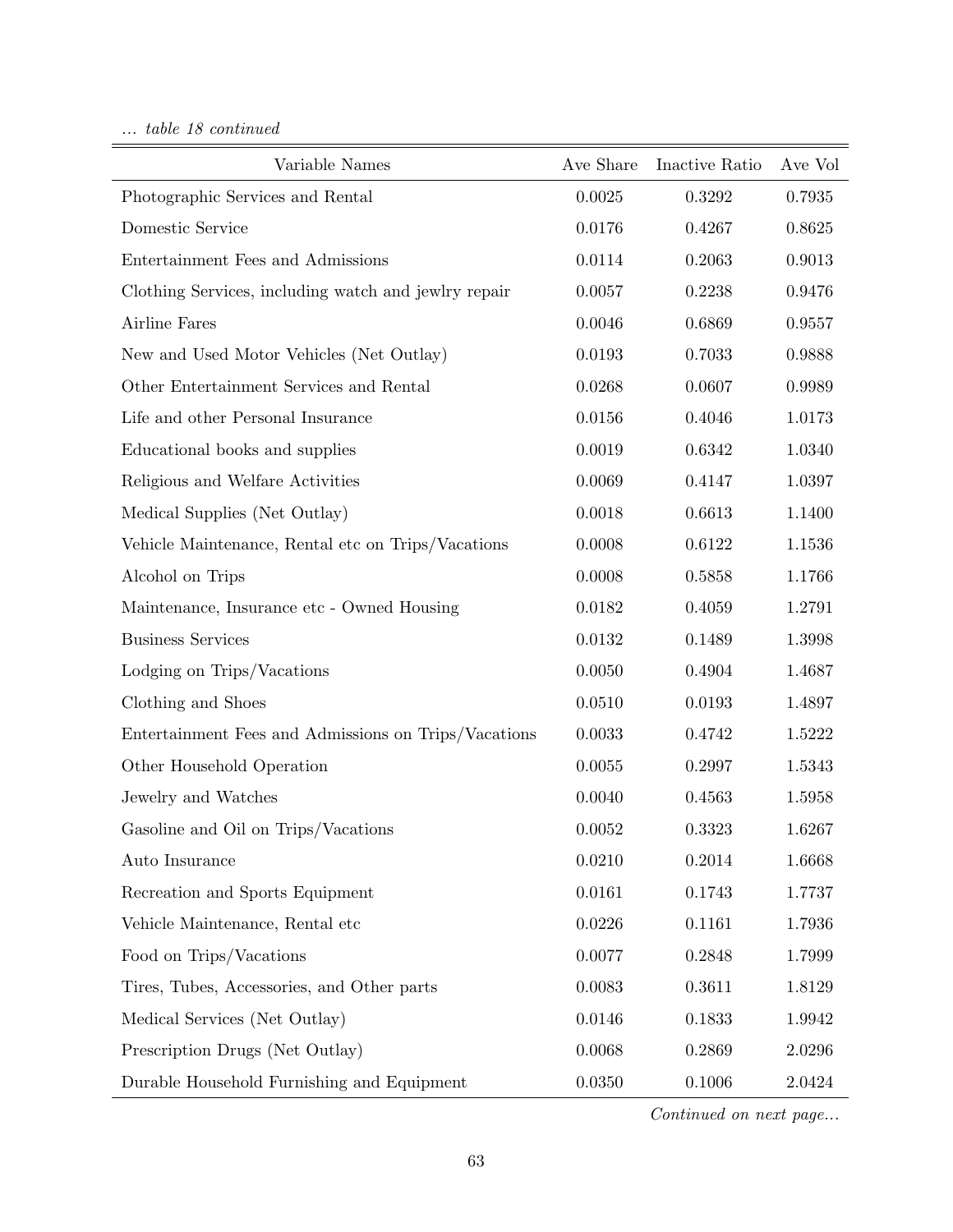... table 18 continued

| Variable Names       |        | Ave Share Inactive Ratio Ave Vol |        |
|----------------------|--------|----------------------------------|--------|
| Vehicle Registration | 0.0039 | 0.2343                           | 2.2238 |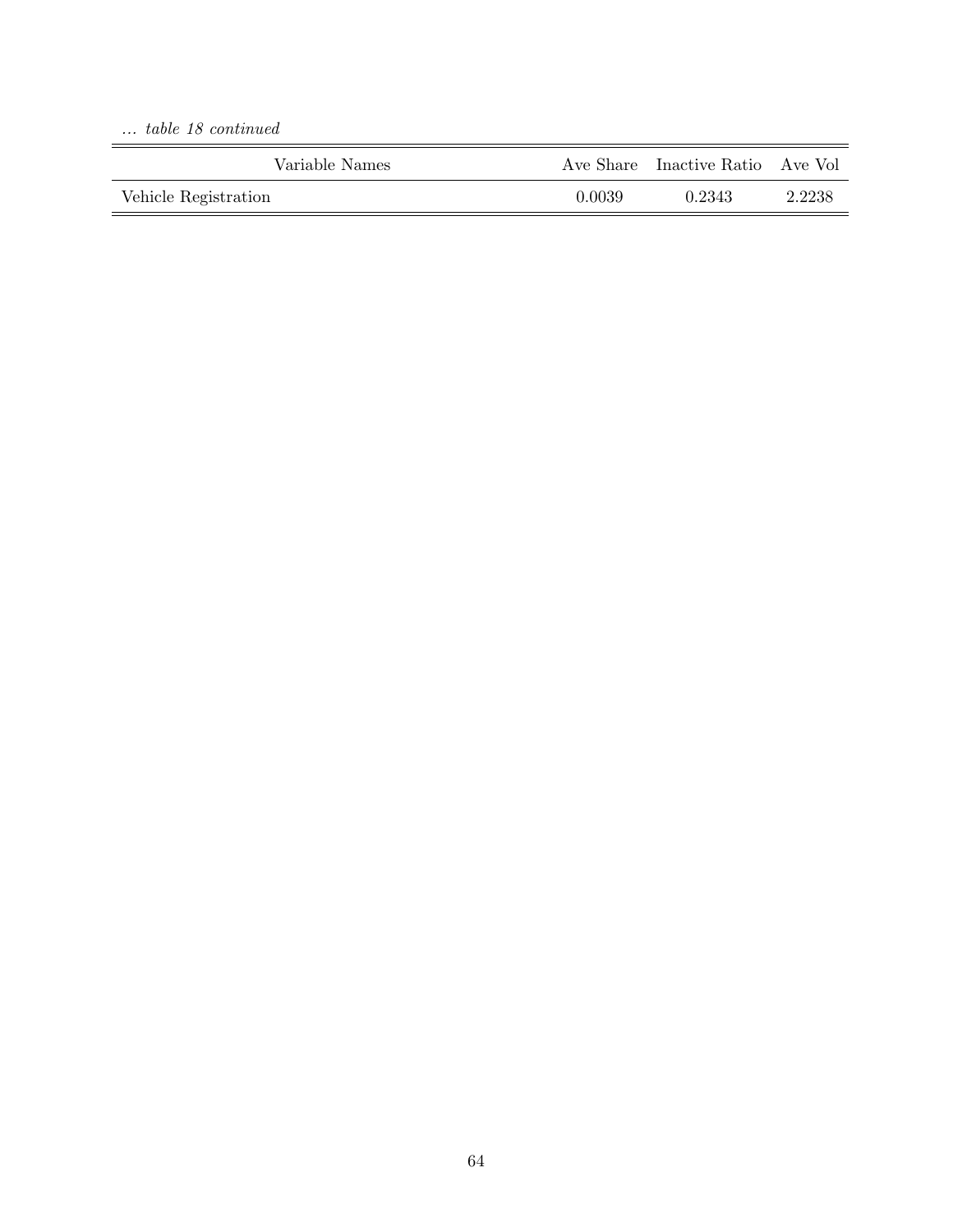| Variable Names                                         | Ave Share | Inactive Ratio | Ave Vol |
|--------------------------------------------------------|-----------|----------------|---------|
| Rent Received as Pay                                   | 0.0014    | 0.9791         | 0.0334  |
| Lodging at School                                      | 0.0009    | 0.9698         | 0.0474  |
| Lotteries and Pari-mutuel Losses                       | 0.0002    | 0.9595         | 0.0554  |
| Rental Equivalence of Owned Home                       | 0.0188    | 0.3850         | 0.0978  |
| Meals Received as Pay                                  | 0.0017    | 0.9263         | 0.1177  |
| Food for Catered Affairs                               | 0.0011    | 0.9381         | 0.1193  |
| Tenant-Occupied Nonfarm Dwelling - Rent                | 0.0982    | 0.5955         | 0.1244  |
| Nursery, Elementary, and Other School Tuition and Fees | 0.0024    | 0.9041         | 0.1444  |
| College Tuition and Fees                               | 0.0049    | 0.8449         | 0.2410  |
| Other Entertainment Services and Rental on Trips       | 0.0008    | 0.8587         | 0.2539  |
| Fuel Oil and Coal                                      | 0.0048    | 0.8020         | 0.2764  |
| Food At Home                                           | 0.1673    | 0.0003         | 0.2956  |
| Electricity                                            | 0.0470    | 0.0498         | 0.3016  |
| Tobacco Products                                       | 0.0117    | 0.5326         | 0.3079  |
| Telephone Service                                      | 0.0390    | 0.0134         | 0.3175  |
| Local Public Transportation                            | 0.0039    | 0.7480         | 0.3234  |
| Water and other sanitary services                      | 0.0154    | 0.3085         | 0.3278  |
| Food at School                                         | 0.0037    | 0.7139         | 0.3407  |
| Life and other Personal Insurance                      | 0.0157    | 0.4046         | 0.3708  |
| Health Insurance                                       | 0.0183    | 0.3856         | 0.3730  |
| Gas                                                    | 0.0203    | 0.3810         | 0.3830  |
| Gasoline and Oil                                       | 0.0679    | 0.0625         | 0.3833  |
| Medical Supplies (Net Outlay)                          | 0.0019    | 0.6613         | 0.4151  |
| Public Transportation on Trips/Vacations Excl. Airline | 0.0017    | 0.7592         | 0.4438  |
| Airline Fares                                          | 0.0057    | 0.6869         | 0.5465  |
| New and Used Motor Vehicles (Net Outlay)               | 0.0402    | 0.7033         | 0.5686  |
| Alcohol Out Excl. on Trips/Vacations                   | 0.0048    | 0.4939         | 0.5802  |

Table 19: Consumption Volatility Measure: Detailed Consumption Categories (Quarterly Frequency)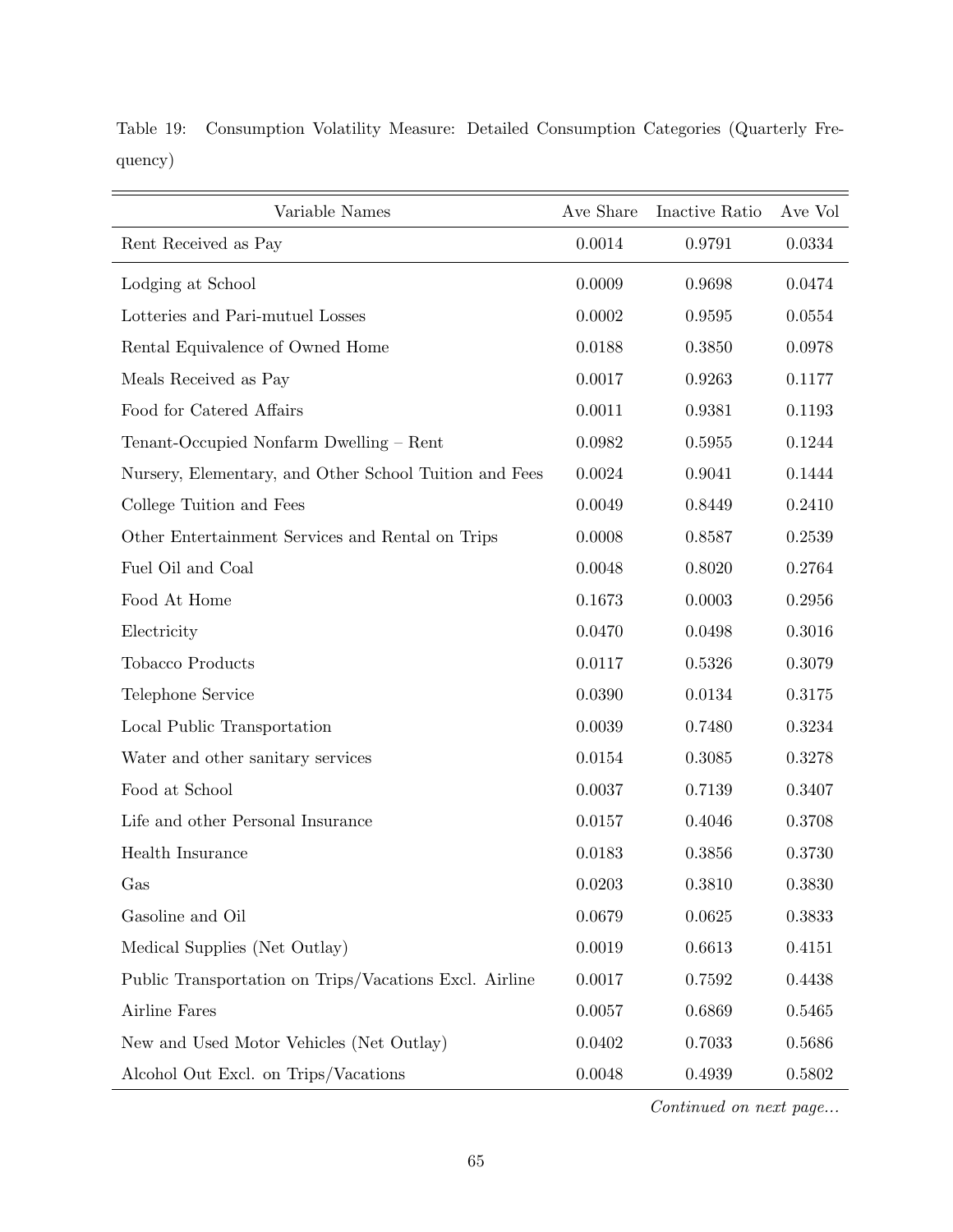... table 19 continued

| Variable Names                                       | Ave Share    | Inactive Ratio | Ave Vol |
|------------------------------------------------------|--------------|----------------|---------|
| Alcohol Home                                         | 0.0084       | 0.3831         | 0.5908  |
| Educational books and supplies                       | 0.0020       | 0.6342         | 0.5955  |
| Personal Care Services                               | 0.0113       | 0.0892         | 0.6088  |
| Food Away from Home Excl. on Trips                   | 0.0385       | 0.0498         | 0.6450  |
| Vehicle Maintenance, Rental etc on Trips/Vacations   | 0.0009       | 0.6122         | 0.6658  |
| Domestic Service                                     | 0.0168       | 0.6769         |         |
| Alcohol on Trips                                     | 0.0009       | 0.5858         | 0.6776  |
| Other Entertainment Services and Rental              | 0.0257       | 0.0607         | 0.6797  |
| Maintenance, Insurance etc - Owned Housing           | 0.0198       | 0.4059         | 0.6829  |
| Auto Insurance                                       | 0.0213       | 0.2014         | 0.7205  |
| Reading                                              | 0.0069       | 0.1118         | 0.7325  |
| Clothing and Shoes                                   | 0.0532       | 0.0193         | 0.7977  |
| Clothing Services, including watch and jewlry repair | 0.0053       | 0.2238         | 0.8139  |
| Lodging on Trips/Vacations                           | 0.0059       | 0.4904         | 0.8413  |
| Photographic Services and Rental                     | 0.0023       | 0.3292         | 0.8469  |
| Entertainment Fees and Admissions                    | 0.0106       | 0.2063         | 0.8778  |
| Entertainment Fees and Admissions on Trips/Vacations | 0.0039       | 0.4742         | 0.8905  |
| Jewelry and Watches                                  | 0.0045       | 0.4563         | 0.9139  |
| Gasoline and Oil on Trips/Vacations                  | 0.0055       | 0.3323         | 0.9417  |
| Other Household Operation                            | 0.0055       | 0.2997         | 0.9431  |
| Medical Services (Net Outlay)                        | 0.0201       | 0.1833         | 1.0135  |
| Prescription Drugs (Net Outlay)                      | 0.0065       | 0.2869         | 1.0211  |
| Food on Trips/Vacations                              | 0.0086       | 0.2848         | 1.0329  |
| Tires, Tubes, Accessories, and Other parts           | 0.0090       | 0.3611         | 1.0350  |
| Vehicle Maintenance, Rental etc                      | $\,0.0235\,$ | 0.1161         | 1.0691  |
| Religious and Welfare Activities                     | 0.0065       | 0.4147         | 1.1035  |
| Recreation and Sports Equipment                      | 0.0184       | 0.1743         | 1.1305  |
| Durable Household Furnishing and Equipment           | 0.0413       | 0.1006         | 1.1723  |
| <b>Business Services</b>                             | 0.0132       | 0.1489         | 1.1838  |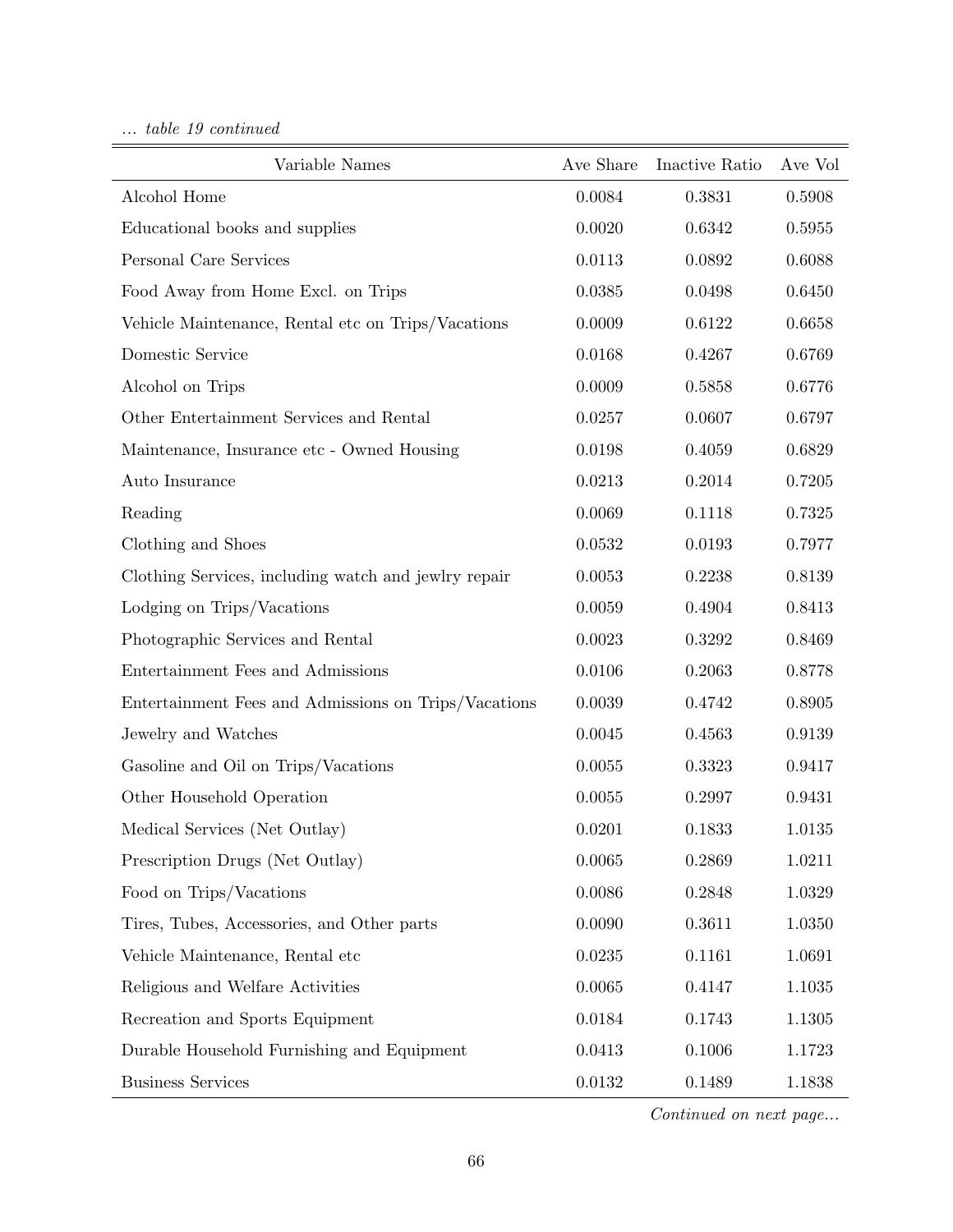... table 19 continued

| Variable Names       |        | Ave Share Inactive Ratio Ave Vol |        |
|----------------------|--------|----------------------------------|--------|
| Vehicle Registration | 0.0039 | 0.2343                           | 1.2653 |

Table 20: Welfare Cost of Consumption Fluctuations without Distinguishing between Nondurables and Memorables

|                                                                                     |  | $1 \t2 \t3 \t4 \t5 \t6 \t7$                               |  | 8 <sup>1</sup> |  |
|-------------------------------------------------------------------------------------|--|-----------------------------------------------------------|--|----------------|--|
| in (ND+Memorables) $(\%)$ 3.95 7.90 11.85 15.80 19.74 23.69 27.64 31.59 35.54 39.49 |  |                                                           |  |                |  |
| in Outlays $(\%)$                                                                   |  | 3.64 7.28 10.91 14.55 18.19 21.83 25.47 29.11 32.74 36.38 |  |                |  |

Table 21: Welfare Cost of Nondurables Consumption Fluctuations

|                                                                                   |  |  |  | $1 \t2 \t3 \t4 \t5 \t6 \t7 \t8$                          |  |
|-----------------------------------------------------------------------------------|--|--|--|----------------------------------------------------------|--|
| in ND $(\%)$                                                                      |  |  |  | 3.19 6.38 9.57 12.76 15.95 19.14 22.33 25.52 28.71 31.90 |  |
| in (ND+Memorables) (%) $2.69$ 5.38 8.08 10.77 13.46 16.15 18.85 21.54 24.23 26.92 |  |  |  |                                                          |  |
| in Outlays $(\%)$                                                                 |  |  |  | 2.49 4.97 7.46 9.94 12.43 14.92 17.40 19.89 22.37 24.86  |  |

Table 22: Welfare Cost of Nondurables Plus Consumption Fluctuations

|                                                                                   |  | $1 \quad 2 \quad 3 \quad 4 \quad 5 \quad 6 \quad 7 \quad 8$ |  |  | 10 |
|-----------------------------------------------------------------------------------|--|-------------------------------------------------------------|--|--|----|
| in ND Plus $(\%)$                                                                 |  | 3.62 7.24 10.86 14.49 18.11 21.73 25.35 28.97 32.59 36.21   |  |  |    |
| in (ND Plus+MGminus) (%) 3.28 6.56 9.83 13.11 16.39 19.67 22.94 26.22 29.50 32.78 |  |                                                             |  |  |    |
| in Outlays $(\%)$                                                                 |  | 3.02 6.04 9.07 12.09 15.11 18.13 21.15 24.17 27.20 30.22    |  |  |    |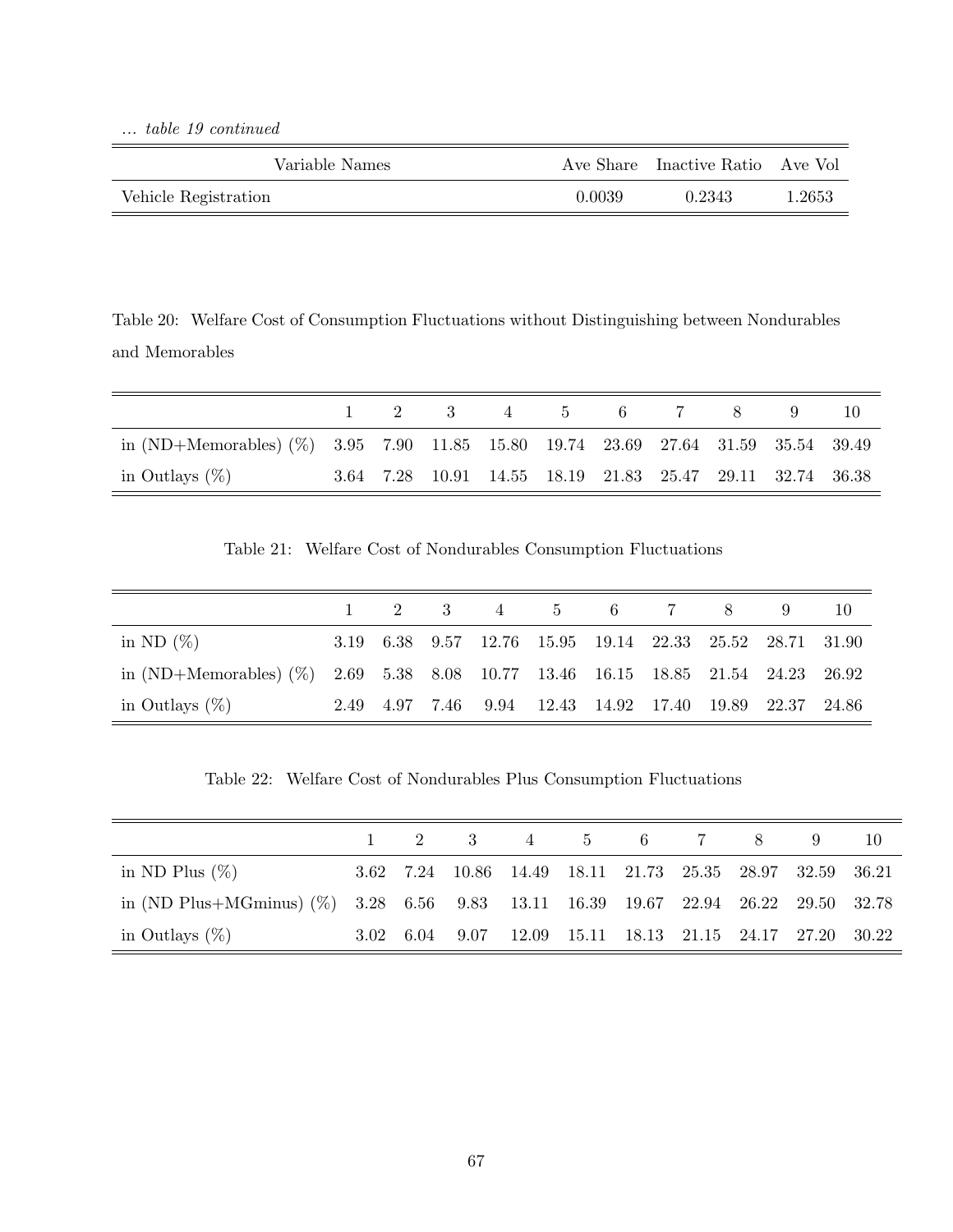

Figure 6: Changes in State Variables (Scenario I: Zero Shock)



Figure 7: Changes in State Variables (Scenario I: Zero Shock)

 $S_1 = 0, M_1 = 0, N_1 = 0$ 

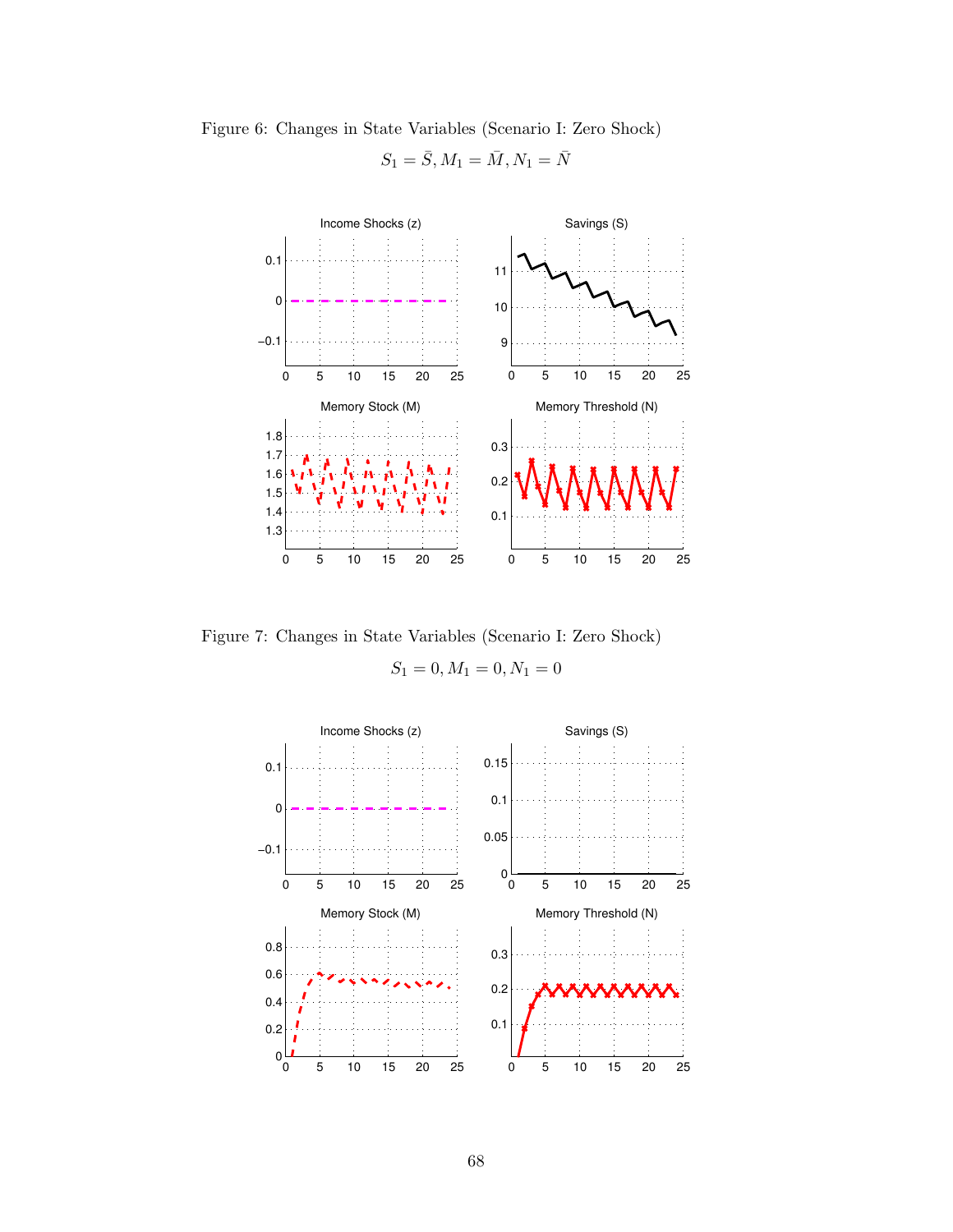

Figure 8: Changes in State Variables (Scenario II: Negative Shock)

 $S_1 = \bar{S}, M_1 = \bar{M}, N_1 = \bar{N}$ 

Figure 9: Changes in State Variables (Scenario II: Negative Shock)

 $S_1 = 0, M_1 = 0, N_1 = 0$ 

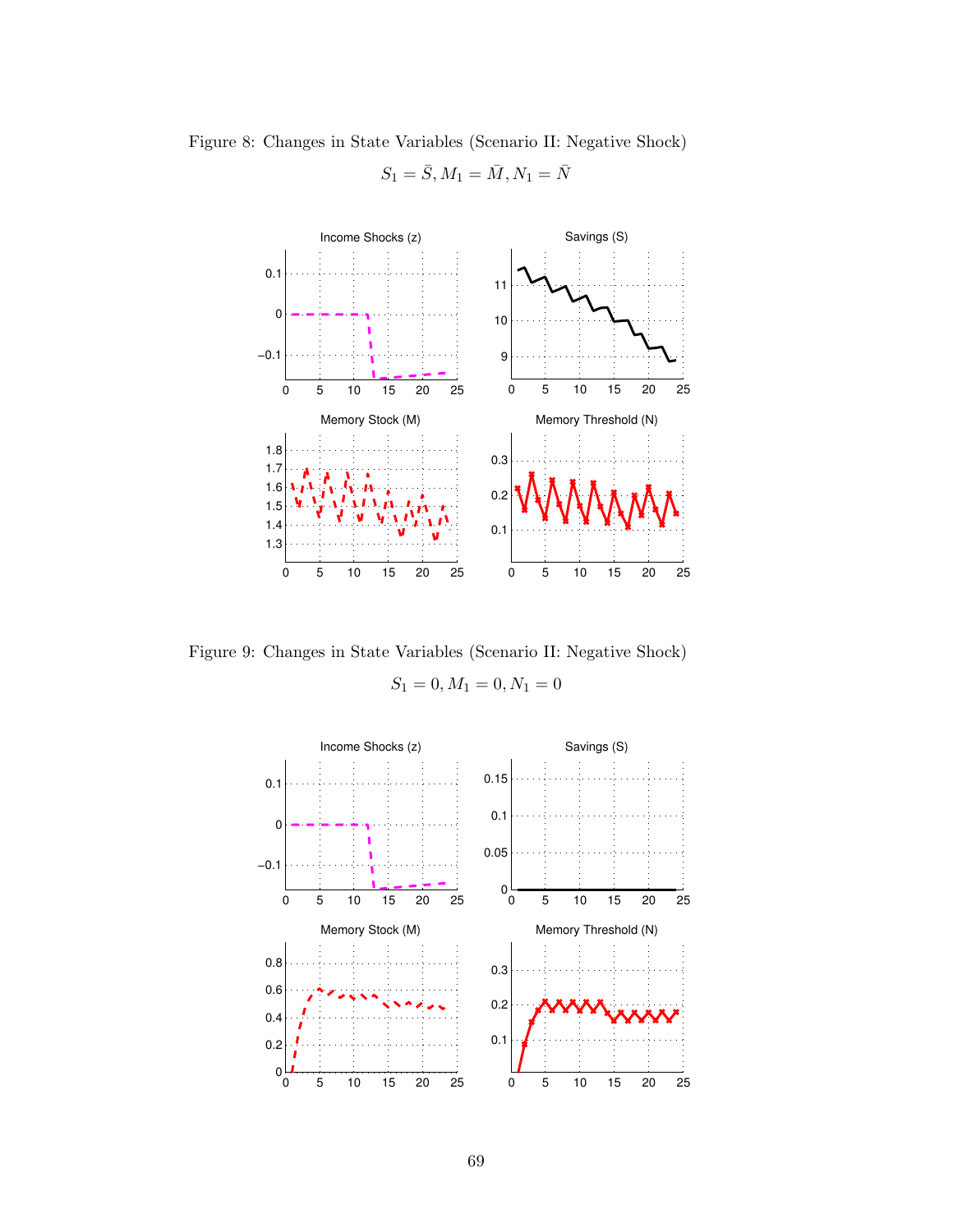

Figure 10: Changes in State Variables (Scenario III: Positive Shock)

 $S_1 = \bar{S}, M_1 = \bar{M}, N_1 = \bar{N}$ 

Figure 11: Changes in State Variables (Scenario III: Positive Shock)

 $S_1 = 0, M_1 = 0, N_1 = 0$ 

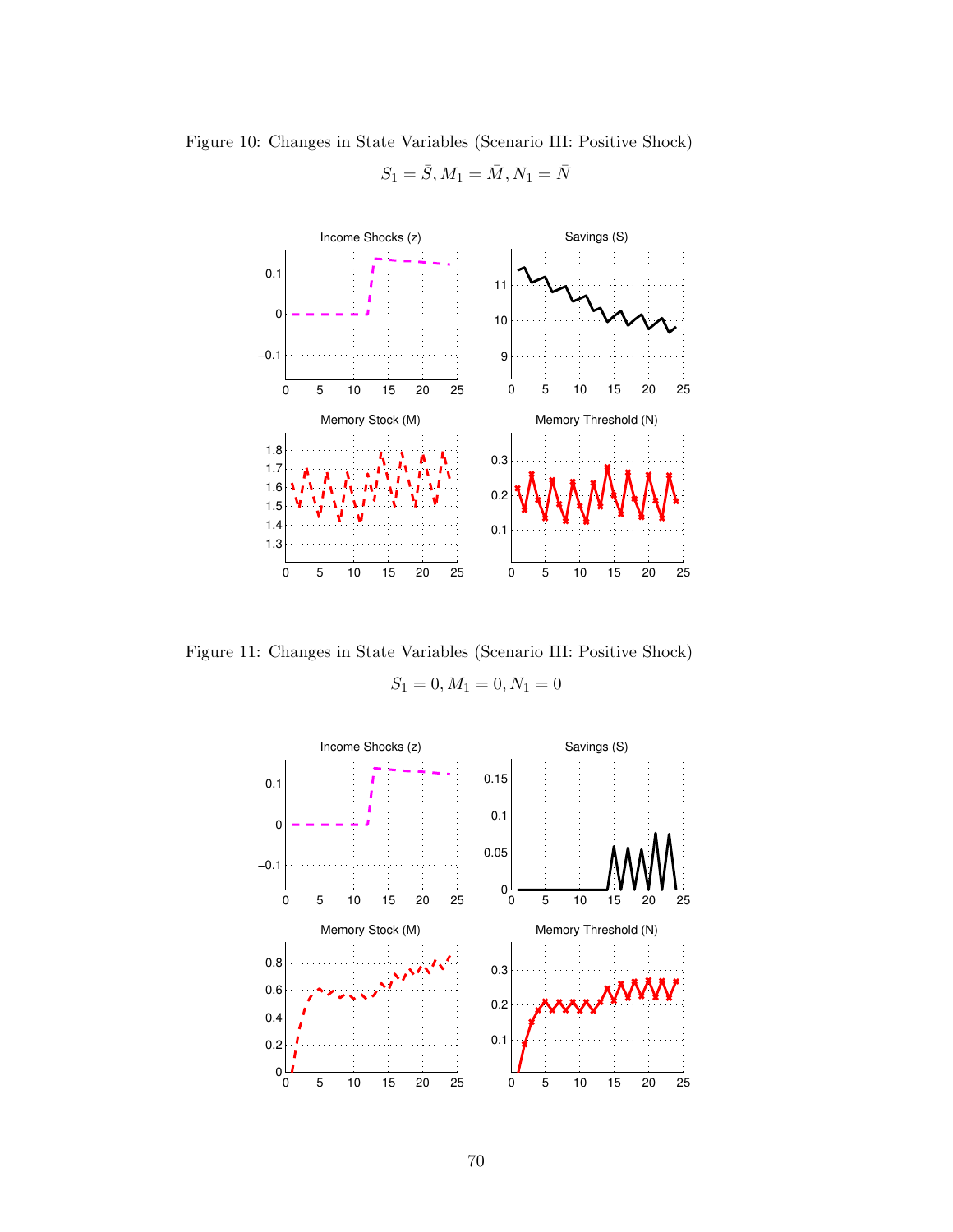

Figure 12: Changes in Consumption and Savings  $(\alpha = 1)$ 

(a) Scenario I (Zero Shock):  $S_1 = \overline{S}$ ,  $M_1 = \overline{M}$ ,  $N_1 = \overline{N}$  (b) Scenario I (Zero Shock):  $S_1 = 0$ ,  $M_1 = 0$ ,  $N_1 = 0$ 



(c) Scenario II (Neg. Shock):  $S_1 = \bar{S}, M_1 = \bar{M}, N_1 =$  (d) Scenario II (Neg. Shock):  $S_1 = 0, M_1 = 0, N_1 = 0$  $\bar{N}$ 



(e) Scenario III (Pos. Shock):  $S_1 = \bar{S}, M_1 = \bar{M}, N_1 =$  (f) Scenario III (Pos. Shock):  $S_1 = 0, M_1 = 0, N_1 = 0$  $\bar{N}$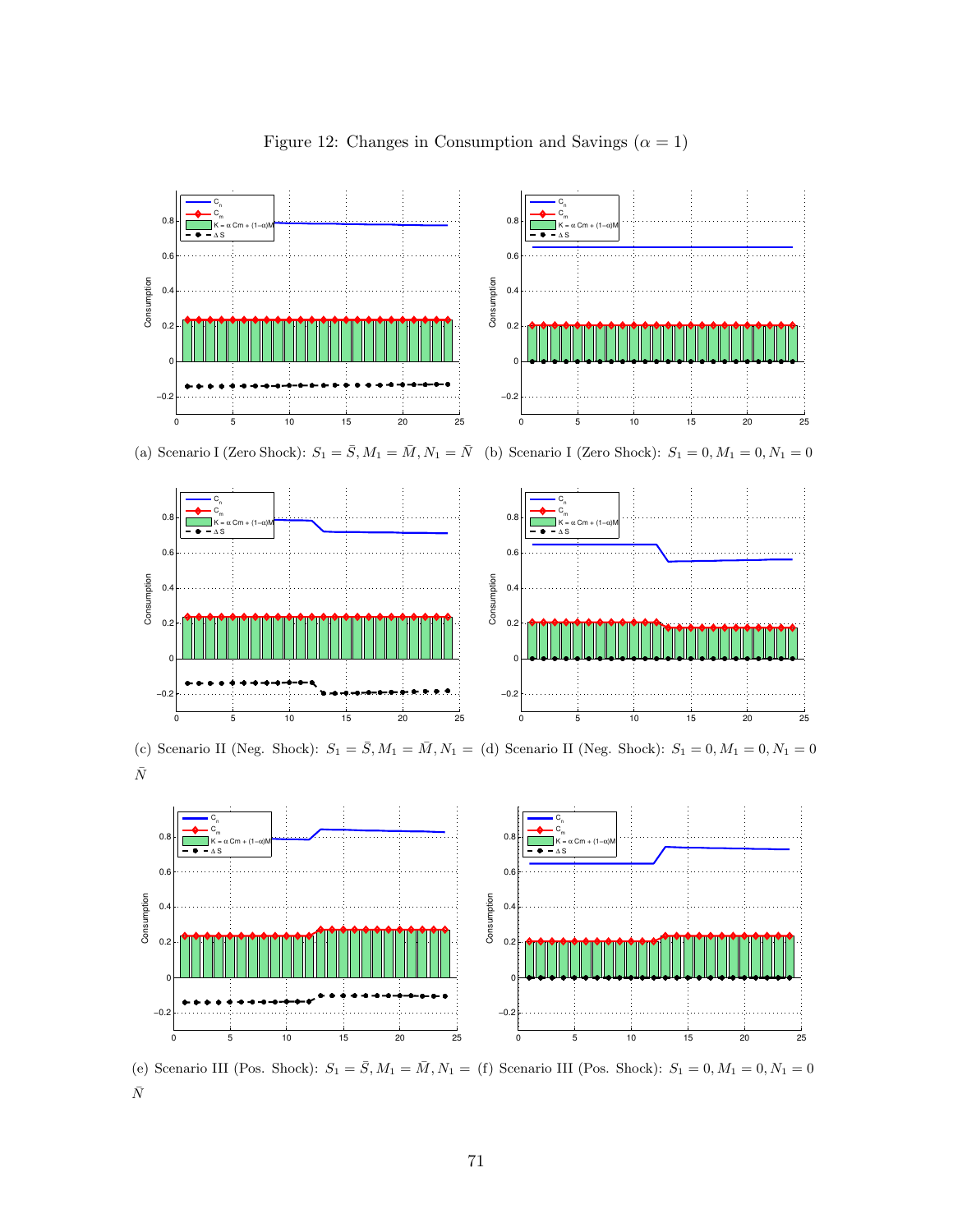

Figure 13: Changes in State Variables,  $\alpha = 1$  (Scenario I: Zero Shock)  $S_1 = \bar{S}, M_1 = \bar{M}, N_1 = \bar{N}$ 

Figure 14: Changes in State Variables,  $\alpha = 1$  (Scenario I: Zero Shock)

 $S_1 = 0, M_1 = 0, N_1 = 0$ 

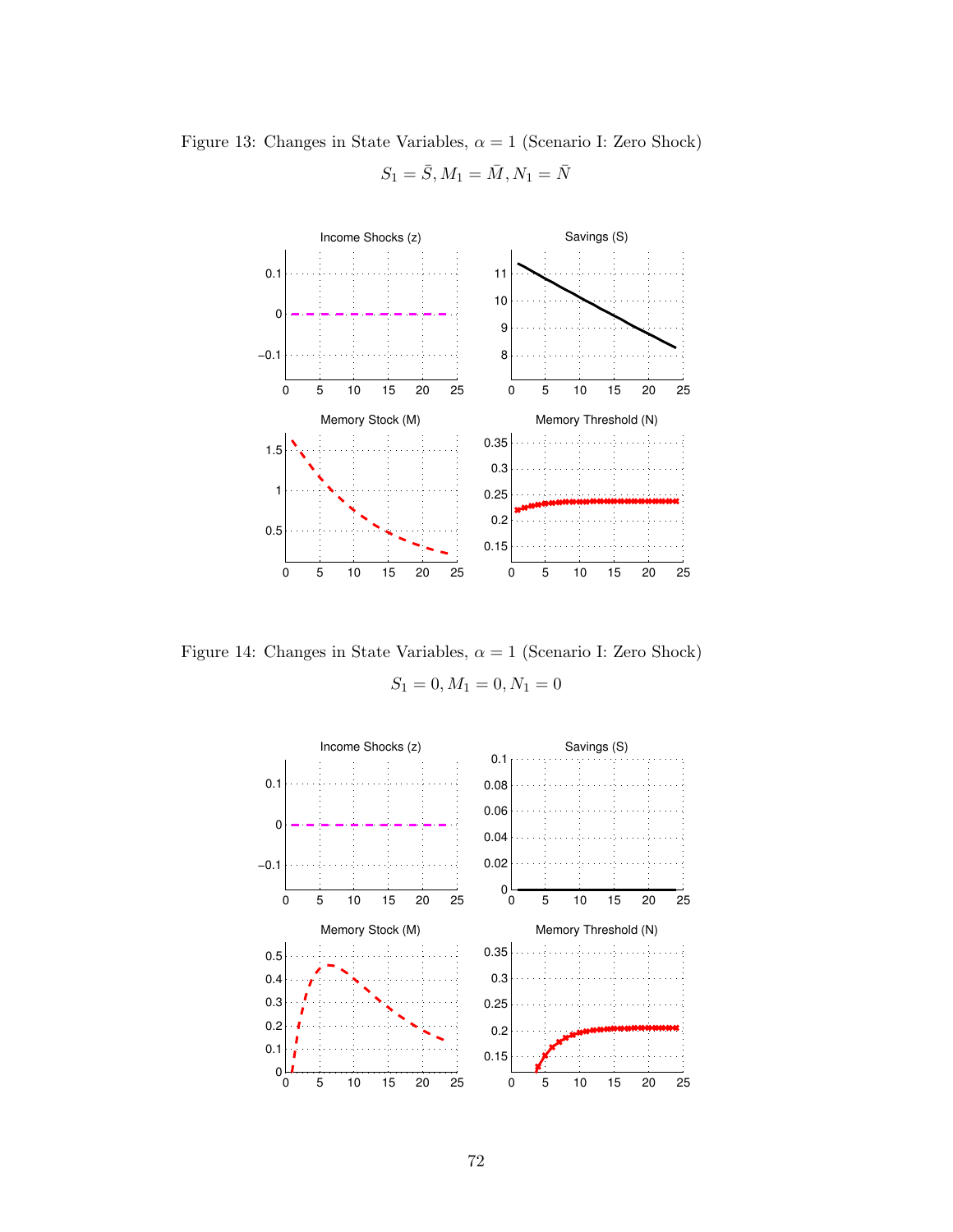



Figure 16: Changes in State Variables,  $\alpha = 1$  (Scenario II: Negative Shock)  $S_1 = 0, M_1 = 0, N_1 = 0$ 

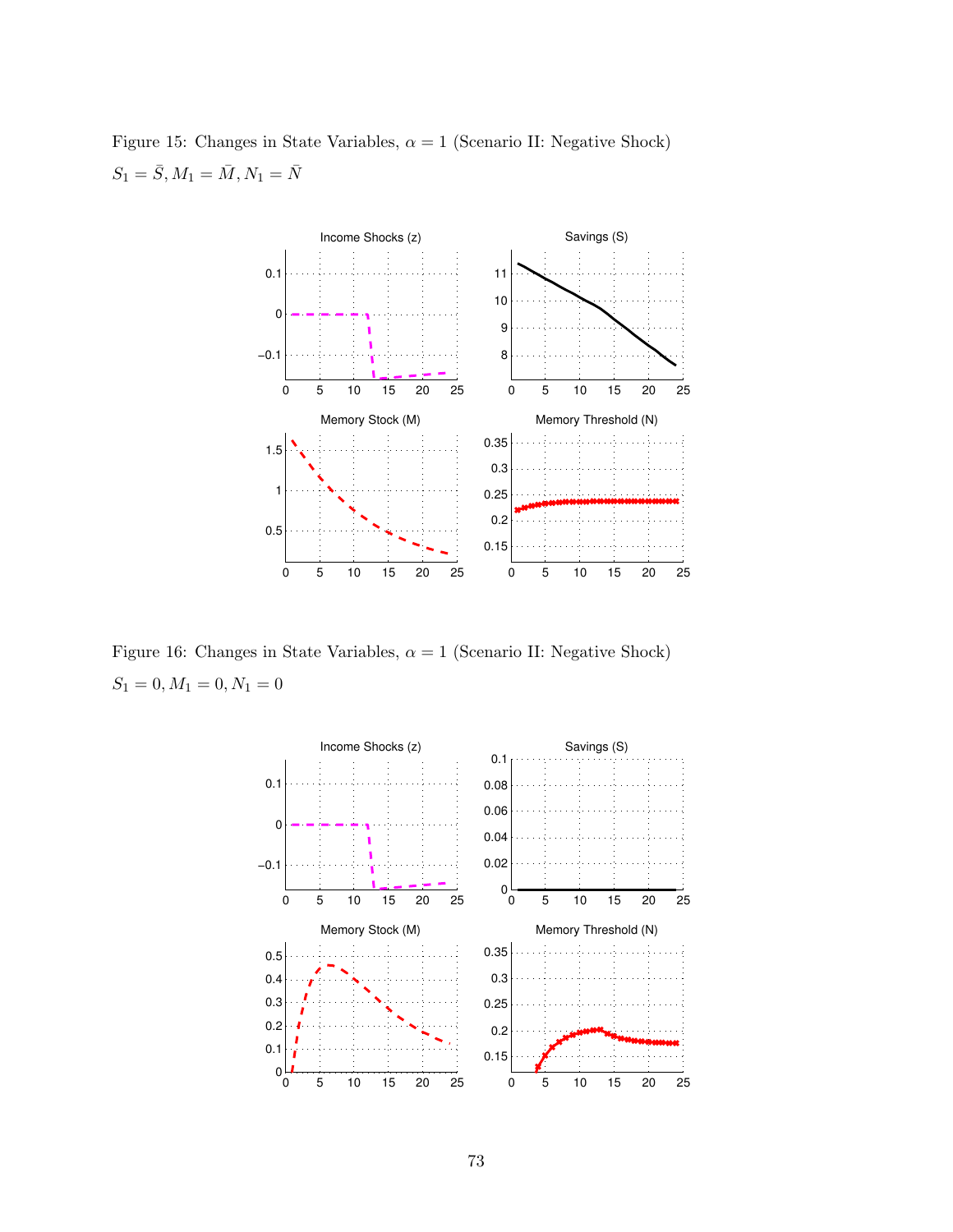



Figure 18: Changes in State Variables,  $\alpha = 1$  (Scenario III: Positive Shock)  $S_1 = 0, M_1 = 0, N_1 = 0$ 

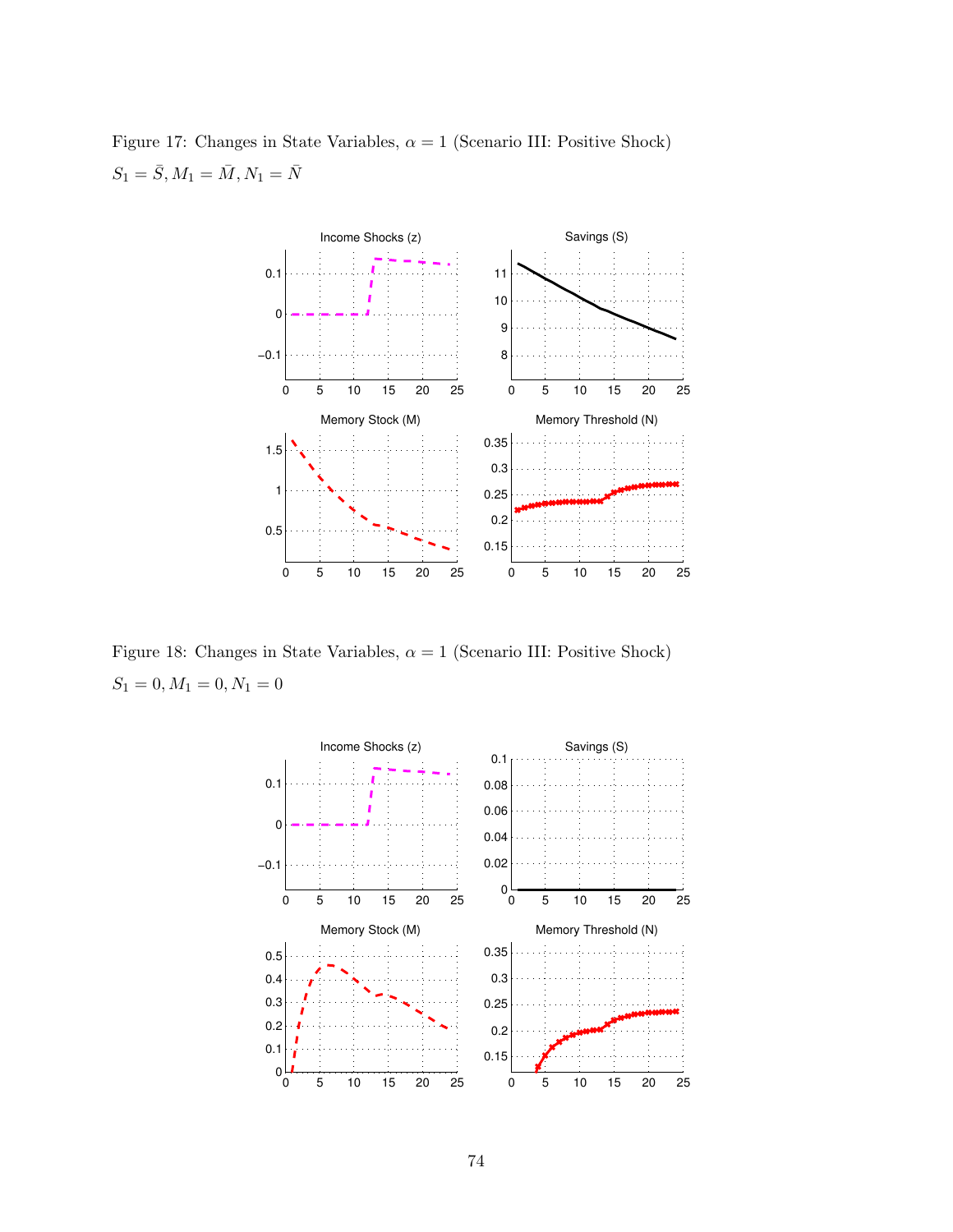

## Figure 19: Number of Inactive Months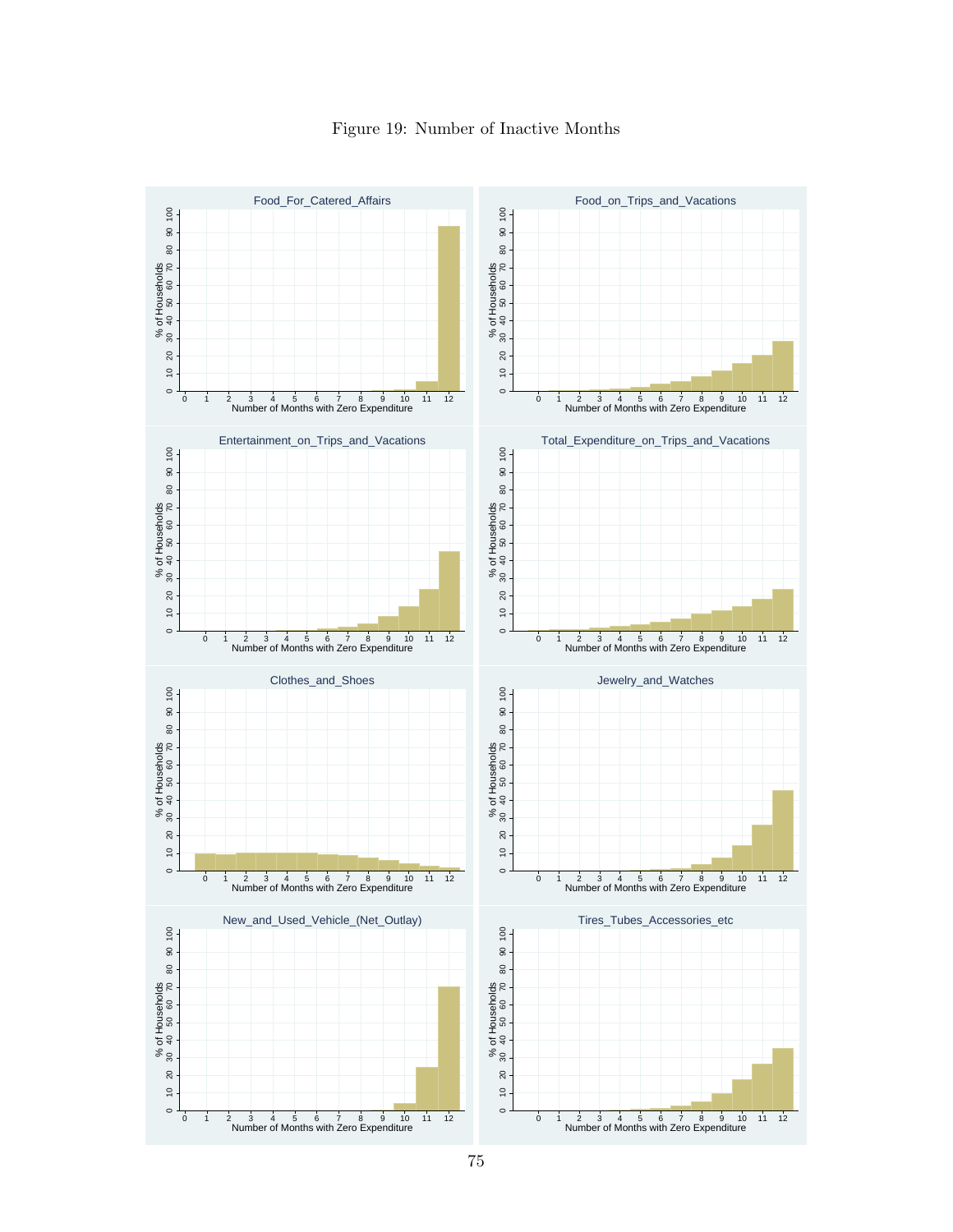

Figure 20: Number of Expenditure Spikes